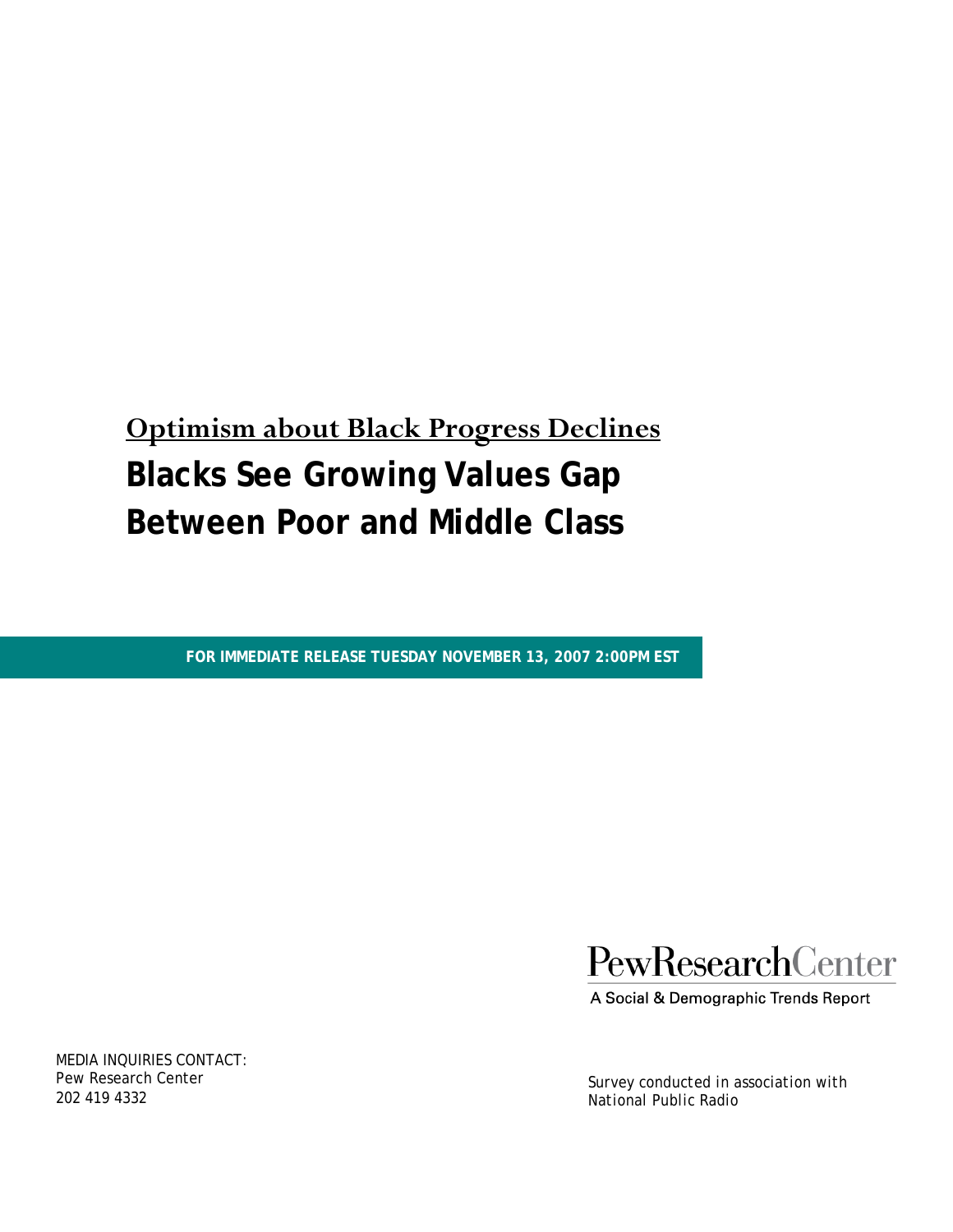# **Table of Contents**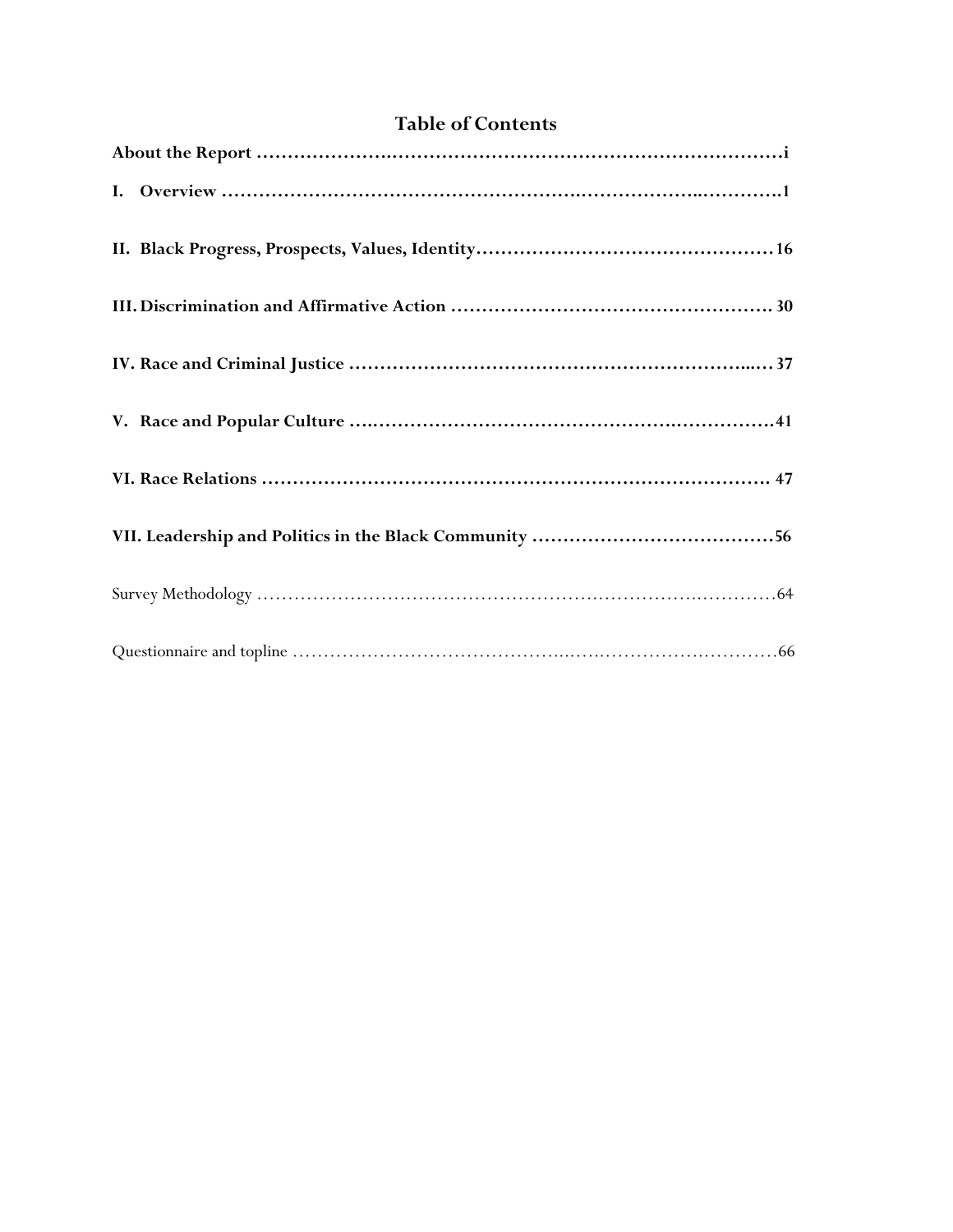#### **About The Report**

This report on racial attitudes was conducted by the Pew Research Center, a nonpartisan "fact tank" that provides information on the issues, attitudes and trends shaping America and the world. It does so by conducting public opinion polling and social science research; by reporting news and analyzing news coverage; and by holding forums and briefings. It does not take positions on policy issues.

This report is based on a telephone survey conducted from September 5 through October 6, 2007 among a nationally representative sample of 3,086 adults. In order to allow for a detailed analysis of attitudes within the African-American community, the survey included an oversample that brought the total number of non-Hispanic black respondents to 1,007. The margin of error is plus-or-minus 2.5 percentage points for the full sample and plus-or-minus 4.0 percentage points for the African-American sample. The survey also included 388 Hispanics of any race; with a margin of error of plus-or-minus 7.0 percentage points for this group. For a full description of the research methodology, see page 64.

The survey field work was carried out by Princeton Survey Research Associates International. Journalists at National Public Radio (NPR) provided counsel to the Center as we shaped the questionnaire and analyzed the findings. So did a number of outside scholars, including David Bositis of Joint Center for Political and Economic Studies, Darren Davis of the University of Notre Dame, and David Wilson of the University of Delaware. But the Center is solely responsible for the analysis, interpretation and reporting of the data. The following people at Center carried out this project:

Andrew Kohut, President Paul Taylor, Executive Vice President Scott Keeter, Director of Survey Research Jodie Allen, Senior Editor Richard Morin, Senior Editor D'Vera Cohn, Senior Writer April Clark, Juliana Horowitz, Shawn Neidorf, Allison Pond, Robert Suls, Research Associates James Albrittain, Executive Assistant Cary Funk, Project Consultant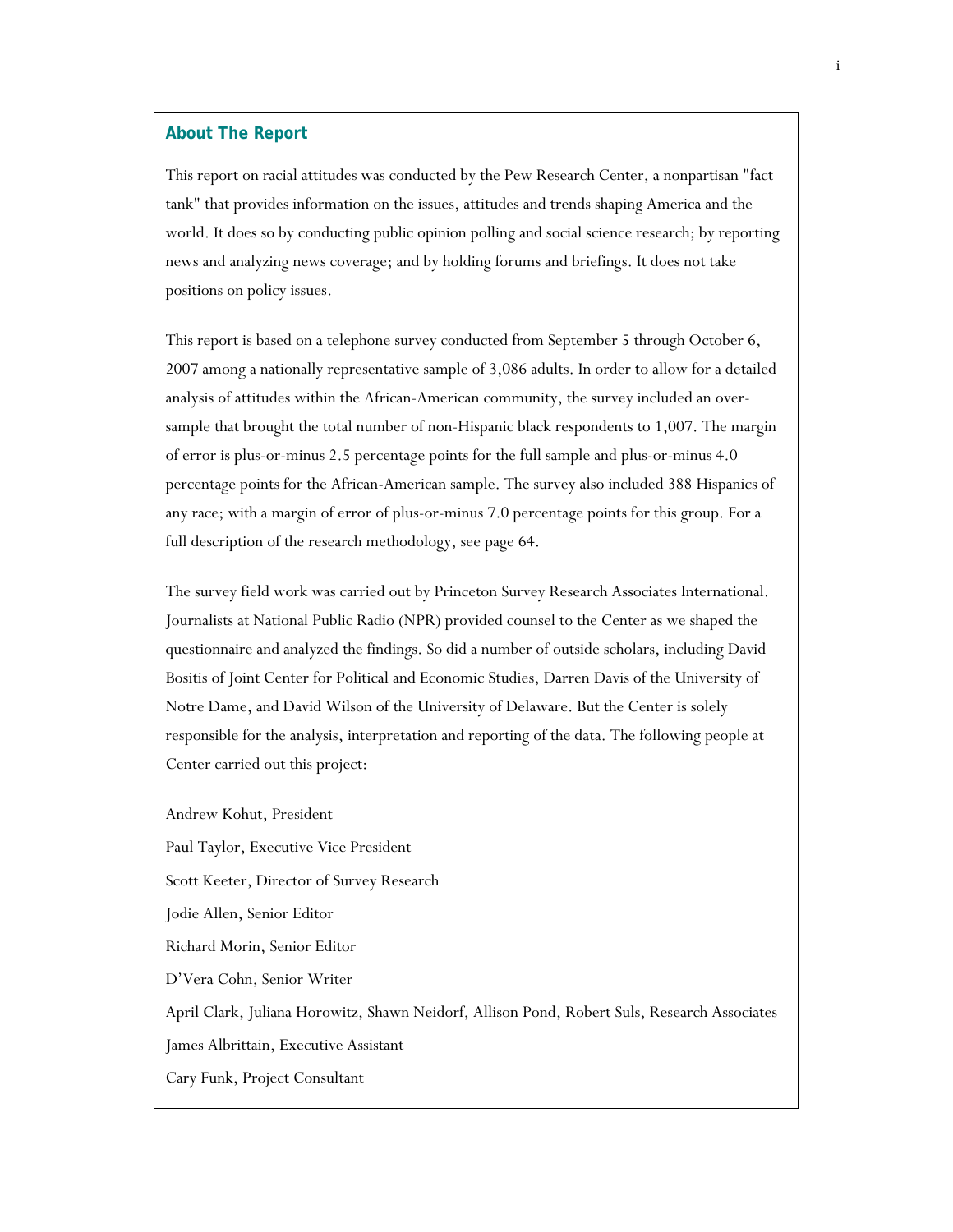# **Optimism About Black Progress Declines Blacks See Growing Values Gap Between Poor and Middle Class**

# **I. Overview**

African Americans see a widening gulf between the values of middle class and poor blacks, and nearly four-inten say that because of the diversity within their community, blacks can no longer be thought of as a single race, a new Pew Research Center survey has found.

The survey also finds blacks less upbeat about the state of black progress now than at any time since 1983. Looking backward, just one-in-five blacks say things are better for blacks now than they were five years ago. Looking ahead, fewer than half of all blacks (44%) say they think life for blacks will get better in the future, down from the 57% who said so in a 1986 survey.

Whites have a different perspective. While they, too, have grown less sanguine about black progress, they are nearly twice as likely as blacks to see black gains in the past five years. Also, a majority of whites (56%) say life for blacks in this country will get better in the future.

Similar race-based gaps in perception emerge on several other key topics explored in this survey. For example, blacks have much less confidence than whites in the fairness of the criminal justice system. Also, blacks say that anti-black discrimination is commonplace in everyday life; whites disagree.

But there are also areas where the two groups largely see eye to eye. For example, blacks and whites agree that there has been a convergence in the past decade in the values held by blacks and whites. On the issue of immigration, blacks and whites agree that most immigrants work harder than most blacks and most whites at low-wage jobs. And on the popular culture front, large majorities of both blacks and whites say that rap and hip hop – two music styles with roots in the black community that have gained mainstream popularity in recent years – have a bad influence on society.

The survey finds that black and white Americans express very little overt racial animosity. As they have for decades, about eight-in-ten members of each racial group express a favorable view about members of the other group. Large majorities in

| <b>Blacks Assess State</b>                                 |                       |
|------------------------------------------------------------|-----------------------|
| of Black America                                           |                       |
| Are blacks better or worse off<br>now than five years ago? |                       |
| Better<br>Worse                                            | 20<br>29              |
| Same                                                       | 49                    |
| Don't know/Refused                                         | $\overline{2}$<br>100 |
| Will life for blacks be better or worse<br>in the future?  |                       |
| Better<br>Worse                                            | 44<br>21              |
| About the same                                             | 31                    |
| Don't know/Refused                                         | 4<br>100              |
| Have the values of middle<br>class and poor blacks become  |                       |
| more similar or more different?                            |                       |
| More similar<br>More different                             | 31<br>61              |
| No change (Vol)                                            | $\overline{2}$        |
| Don't know/Refused                                         | 6<br>100              |
|                                                            |                       |
| Can blacks still be thought of<br>as a single race?        |                       |
| Single race                                                | 53                    |
| Not a single race<br>Neither/both (Vol)                    | 37<br>3               |
| Don't know/Refused                                         |                       |
|                                                            |                       |
| Note: Based on non-Hispanic blacks.                        |                       |
| <b>PewResearchCenter</b>                                   |                       |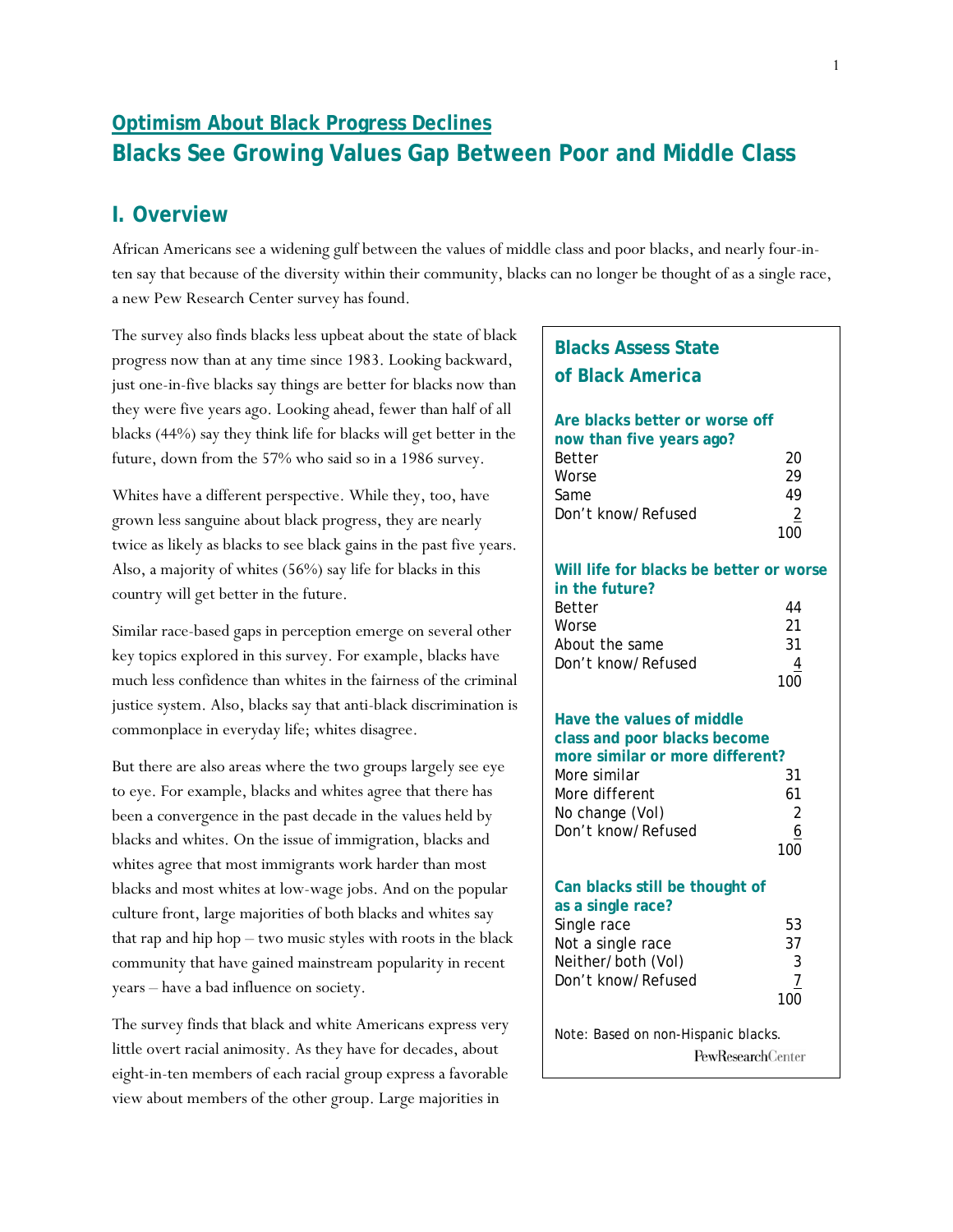both groups say that blacks and whites get along either "very" or "pretty" well, though in both cases a greater number say "pretty well." More than eight-inten adults in each group also say they know a person of a different race whom they consider a friend.

The most newsworthy African American figure in politics today – Democratic presidential hopeful Barack Obama – draws broadly (though not intensely felt) favorable ratings from both blacks and whites. But there is a racial divide in perceptions about his potential electoral liabilities: blacks are more inclined to say that his race will detract from his chances to be elected president; whites are more inclined to say his relative inexperience will hurt his chances.



Three-quarters of blacks (76%) say that Obama is a good influence on the black community. Even greater numbers say the same thing about Oprah Winfrey (87%) and Bill Cosby (85%), who are the most highly regarded by blacks from among 14 black newsmakers tested in this survey. By contrast, just 17% of blacks say that rap artist 50 Cent is a good influence.

Over the past two decades, blacks have lost some degree of confidence in the effectiveness of leaders within their community, including national black political figures, the clergy, and the NAACP. A sizable majority of blacks still see all of these groups as either very or somewhat effective, but the number saying "very" effective has declined since 1986.

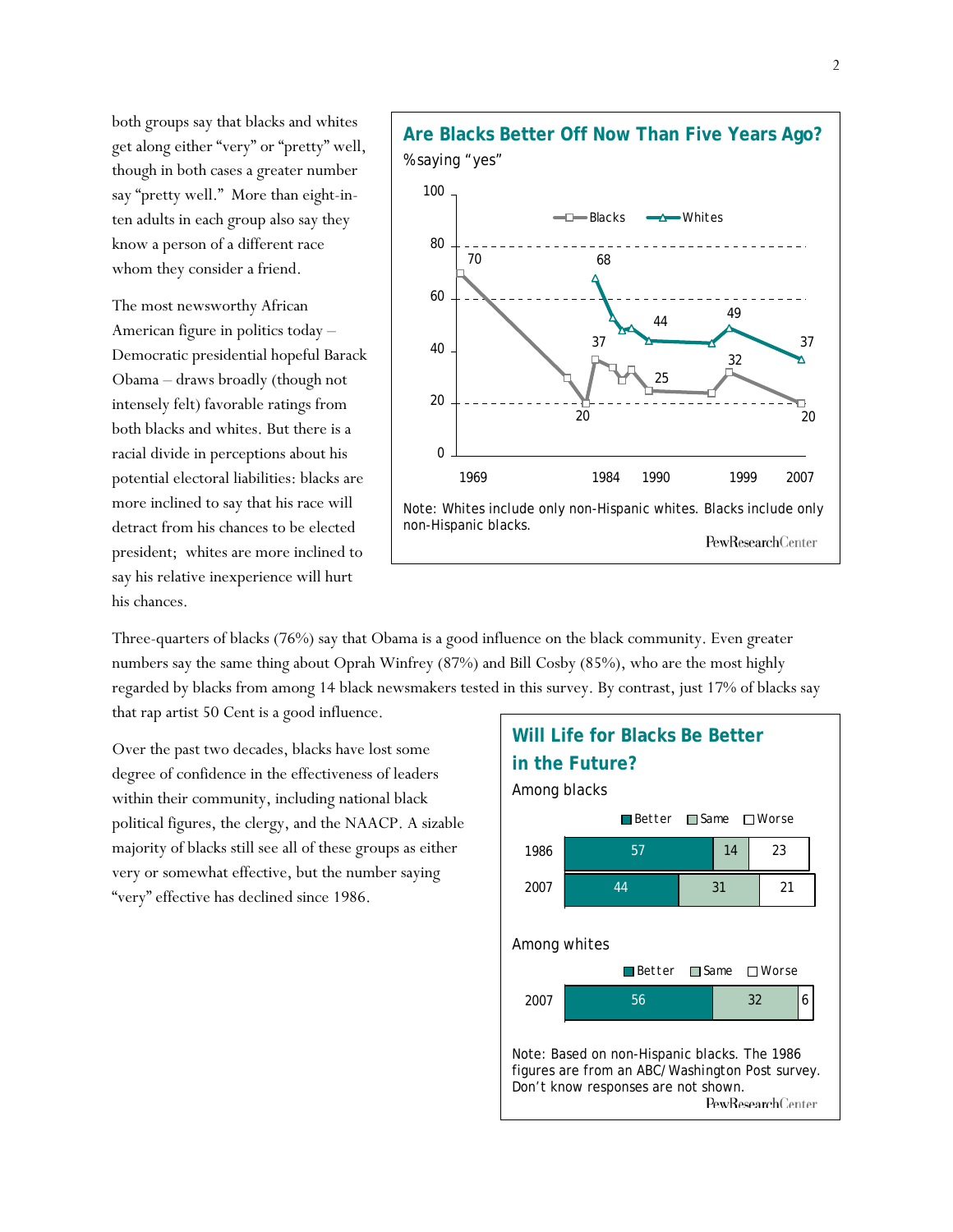# **Growing Diversity: Is There Still a Single Black Community?**

When this survey asked about values, it defined the term broadly: "By values I mean things that people view as important or their general way of thinking." By a ratio of two-to-one, blacks say that the values of poor and middle class blacks have grown more dissimilar over the past decade. In contrast, most blacks say that the values of blacks and whites have grown more alike during this same time period.

On a related question, only about a quarter of all blacks (23%) say that middle class and poor blacks share "a lot" of values in common. A plurality (42%) say they share some values in common; 22% say they share only a little in common and 9% say they share almost no values in common.

Whites share the view that there has been a convergence in black and white values in the past decade; they also agree that the values of middle-class and poor blacks have grown less alike.

Well-educated blacks are more likely than blacks with less education to say that a values gap within the black

### **Public Sees Growing Values Gap within the Black Community…**

In the last 10 years…have the values held by middle class black people and the values held by poor black people become more similar or more different?



#### **…but a Values Convergence Between Blacks and Whites**

In the last 10 years…have the values held by black people and the values held by white people become more similar or more different?



community has widened during the past decade. At the same, however, it is blacks with lower incomes and less education who are most inclined to see few shared values between middle class and poor blacks – suggesting that the perception of differences over values and identity within the African American community is felt most strongly by those blacks at the lower end of the socio-economic spectrum.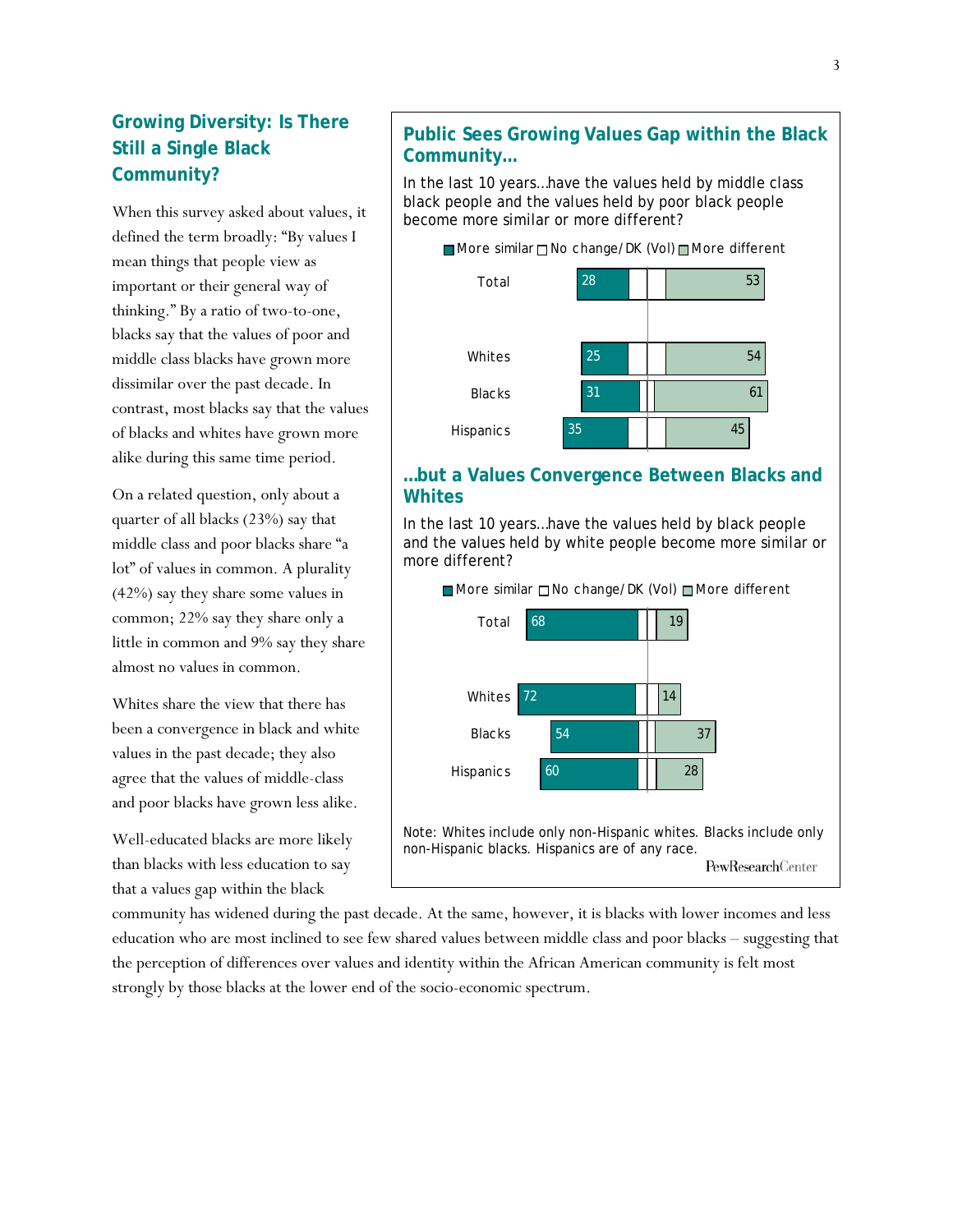On the matter of racial identity, black respondents were asked to choose which of the following two statements comes closest to their view, even if neither is exactly right: Blacks today can no longer be thought of as a single race because the black community is so diverse OR Blacks can still be thought of as a single race because they have so much in common. Nearly four-in-ten African Americans (37%) say that blacks can no longer be thought of as a single race. Just a bare majority of blacks  $-53%$  – say it is still appropriate to think of blacks as single race.

# **Measuring the Black and White Economic Gap**

Blacks and whites have very different views about whether the gap in the standard of living of the two races has gotten wider in the past



decade. Blacks are evenly divided on this question – 43% say the black-white gap has grown wider; 41% say it

has gotten narrower. By contrast, three times more whites (61%) say the blackwhite gap has narrowed than say it has widened (19%).

One way economists measure the standard of living of different groups is to look at their median household incomes. Figures from the Census Bureau's Current Population Survey show that over the course of the past 30 years, the gap between black median household income and white median household income has narrowed slightly. In 2006, black median household income was 61% of white median household income; back in 1976, black median household income was 58% of white median household income. However, black median household income had risen to 65% of white median household income at the end of the 1990s, before dropping back a bit after the turn of the new century. In short, over the course of the past decade, the black-white income gap narrowed for a period of years and then widened for a period of years – returning in 2006 to about the same place it had been in 1997.

| <b>Black Median Income</b><br>as a Percentage of<br>White Median Income |     |  |  |  |  |
|-------------------------------------------------------------------------|-----|--|--|--|--|
|                                                                         |     |  |  |  |  |
| 2006:                                                                   | 61% |  |  |  |  |
| 2000:                                                                   | 65% |  |  |  |  |
| 1997:                                                                   | 62% |  |  |  |  |
| 1986:                                                                   | 56% |  |  |  |  |
| 1976.                                                                   | 58% |  |  |  |  |
| Note: For all years                                                     |     |  |  |  |  |
| blacks include Hispanic                                                 |     |  |  |  |  |
| blacks.                                                                 |     |  |  |  |  |
| Source: U.S. Census                                                     |     |  |  |  |  |
| Bureau, Current                                                         |     |  |  |  |  |
| <b>Population Survey</b>                                                |     |  |  |  |  |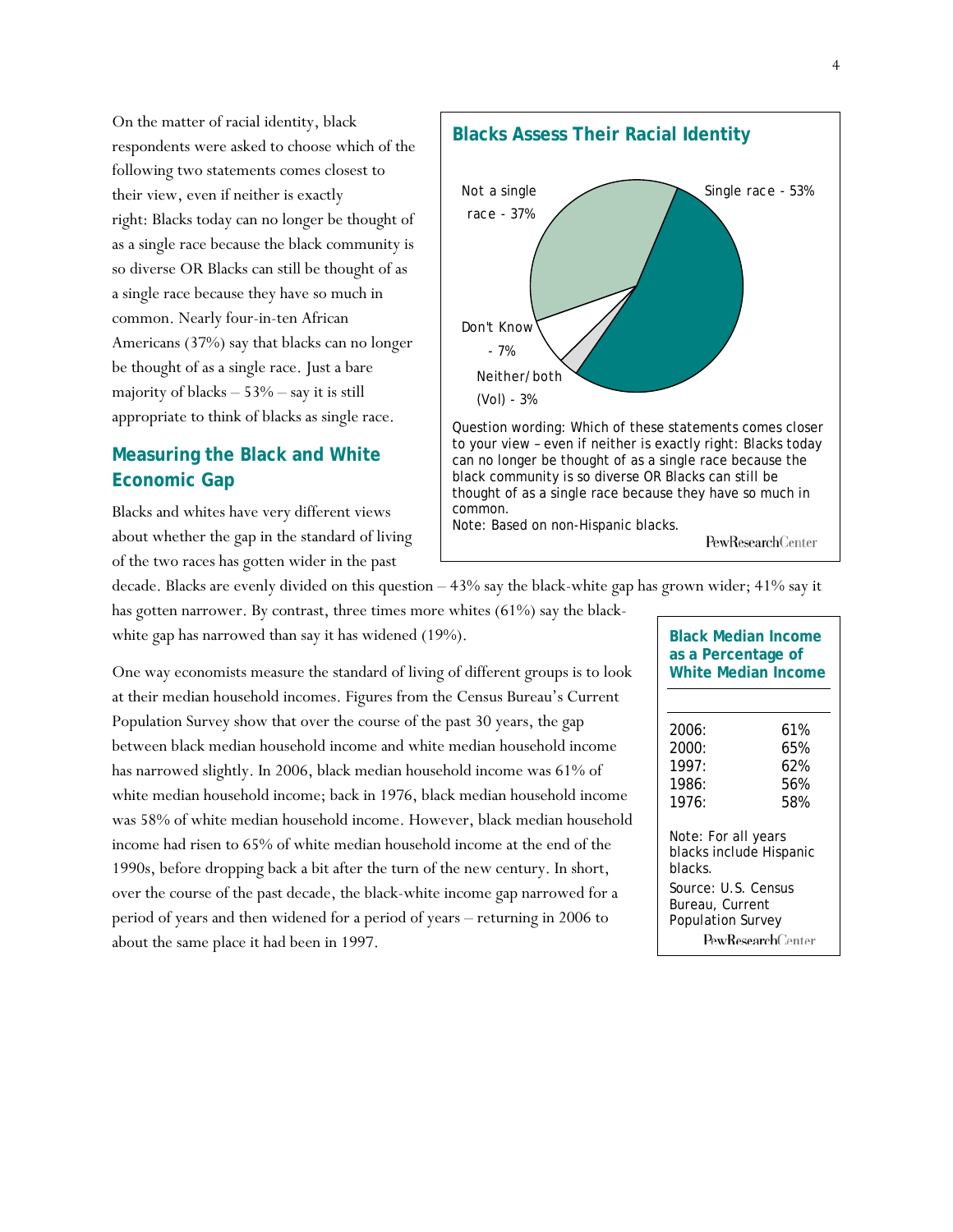# **Discrimination and Affirmative Action**

Most blacks believe that racial discrimination remains a pervasive fact of life  $-67\%$  say that blacks often or almost always face discrimination when applying for a job, 65% say the same about renting an apartment or buying a house, 50% say this about eating at restaurants and shopping, and 43% say it about applying to a college or university. By contrast, whites, by majorities of two-to-one or larger, believe blacks rarely face bias in such situations.

**Few See Discrimination as Main Reason Many Blacks Can't Get Ahead** 

| . over in loud                                                          |                                                                         |                 |                       |                         |  |  |  |
|-------------------------------------------------------------------------|-------------------------------------------------------------------------|-----------------|-----------------------|-------------------------|--|--|--|
|                                                                         | All<br>adults                                                           | Whites          |                       | <b>Blacks Hispanics</b> |  |  |  |
| % saying main reason many<br>blacks can't get ahead is                  | %                                                                       | %               | %                     | %                       |  |  |  |
| Racial discrimination                                                   | 19                                                                      | 15              | 30                    | 24                      |  |  |  |
| Blacks responsible<br>for their own condition                           | 66                                                                      | 71              | 53                    | 59                      |  |  |  |
| Neither/Both (VOL)                                                      | 9                                                                       | 8               | 14                    | 8                       |  |  |  |
| DK/Refused                                                              | <u>6</u><br>100                                                         | <u>6</u><br>100 | $\overline{3}$<br>100 | $\overline{6}$<br>100   |  |  |  |
| Number of respondents                                                   | 3086                                                                    | 1536            | 1007                  | 388                     |  |  |  |
|                                                                         | Note: Whites include only non-Hispanic whites. Blacks include only non- |                 |                       |                         |  |  |  |
| Hispanic blacks. Hispanics are of any race.<br><b>PewResearchCenter</b> |                                                                         |                 |                       |                         |  |  |  |

However, while most blacks see anti-black discrimination as

widespread, fewer believe it is the main reason that many blacks cannot get ahead. A 53% majority of African Americans say that blacks who don't get ahead are mainly responsible for their situation, while just three-in-ten say discrimination is mainly to blame. As recently as the mid 1990s, black opinion on this question tilted in the opposite direction, with a majority of African Americans saying then that discrimination is the main reason for a lack of black progress. Strong majorities of whites and Hispanics say that blacks who can't get ahead are mainly responsible for their situation.

African Americans and Hispanics broadly support affirmative action programs designed to help blacks get education and jobs, although both groups express less support for outright preferences. Whites are more dubious – only a narrow majority favors affirmative action -- and only 39% support giving "special preferences to qualified blacks in hiring and education." Notably, relatively few blacks (16%) report being helped by such programs – and even fewer whites (12%) report being hurt by them.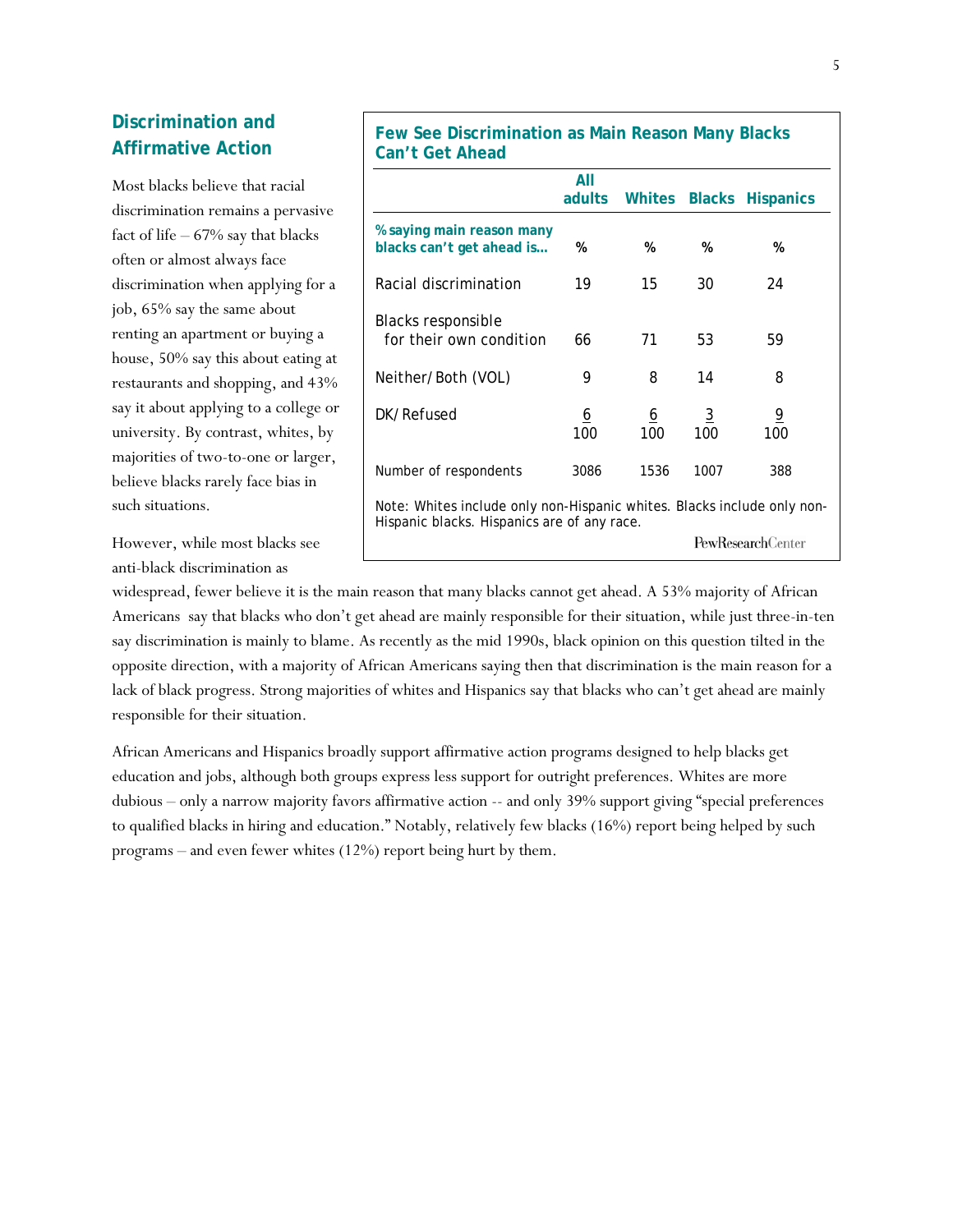#### **On the Cultural Front: Rap Takes the Rap**

On the popular culture front, the survey finds that while a plurality of blacks think the portrayal of blacks in movies and on television has improved in the past decade, a plurality also believes that these onscreen images remain, on balance, more hurtful than helpful to society's image of African Americans.

However, blacks are far more troubled by the influence that rap and hip hop have on society than by the portrayal of blacks in movies and television. Blacks and whites by similarly lopsided margins say that these two relatively new music forms are having a bad influence on society – mainly because of offensive language, negative stereotyping of women, and glorification of violence. There are gender differences on these questions, and they play out in different ways among whites and blacks. Among whites, men are more likely than women to see hip hop and rap as a bad influence. Among blacks, the reverse is true – women are more likely than men to see a bad influence.

| Race, Gender, Rap and<br><b>Hip Hop</b>                                                                                                                   |     |    |           |  |  |  |  |
|-----------------------------------------------------------------------------------------------------------------------------------------------------------|-----|----|-----------|--|--|--|--|
|                                                                                                                                                           | All |    | Men Women |  |  |  |  |
| % saying<br>bad influence<br>Hip Hop                                                                                                                      | %   | %  | %         |  |  |  |  |
| Whites                                                                                                                                                    | 64  | 68 | 59        |  |  |  |  |
| Blacks                                                                                                                                                    | 61  | 59 | 62        |  |  |  |  |
| Rap                                                                                                                                                       |     |    |           |  |  |  |  |
| Whites                                                                                                                                                    | 74  | 79 | 70        |  |  |  |  |
| Blacks                                                                                                                                                    | 71  | 67 | 74        |  |  |  |  |
| Note: Whites include only non-<br>Hispanic whites. Blacks include only<br>non-Hispanic blacks. Hispanics are of<br>any race.<br><b>PewResearch</b> Center |     |    |           |  |  |  |  |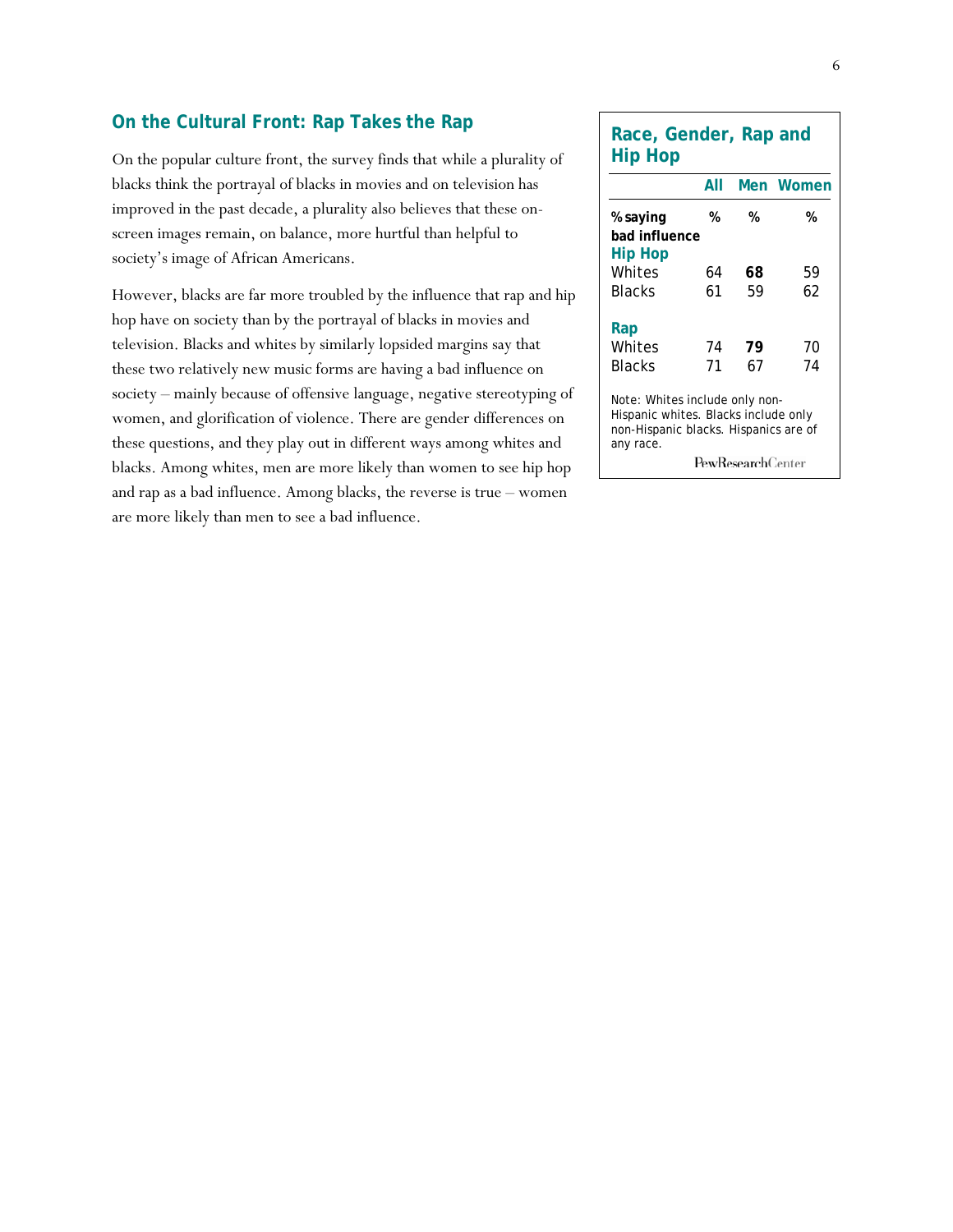# **Blacks Favor Political Liberals, Cultural Conservatives**

These culturally conservative values are reflected in ratings that blacks give to various African American newsmakers. Blacks are nearly unanimous in seeing mainstream/conservative personalities Oprah Winfrey and Bill Cosby as good influences on the African-American community – 87% say this about Winfrey; 85% about Cosby. Political figures, by contrast, range widely in the degree to which they are perceived as good influences - from Sen. Barack Obama (76% good influence) to Secretary of State Condoleeza Rice (50% good influence) to Supreme Court Justice Clarence Thomas (31% good influence). Least well-regarded among the 14 black newsmakers tested in this survey is rap artist 50 Cent – only 17% of blacks deem the gangsta rapper a good influence on the black community . Overall, these newsmaker ratings illustrate a strong inclination in the black community to favor cultural conservatives and political liberals.

| <b>How Blacks Rate African American Newsmakers</b> |                   |                |                                 |                                        |  |  |
|----------------------------------------------------|-------------------|----------------|---------------------------------|----------------------------------------|--|--|
|                                                    | Good<br>influence | <b>Bad</b>     | Not much<br>influence influence | <b>Never</b><br><b>Heard of</b><br>/DK |  |  |
|                                                    | $\%$              | %              | $\%$                            | $\%$                                   |  |  |
| <b>Oprah Winfrey</b>                               | 87                | 2              | 8                               | $3 = 100$                              |  |  |
| <b>Bill Cosby</b>                                  | 85                | 1              | 11                              | $3 = 100$                              |  |  |
| <b>Bishop T.D. Jakes</b>                           | 76                | 2              | $\overline{7}$                  | $15 = 100$                             |  |  |
| <b>Barack Obama</b>                                | 76                | $\overline{2}$ | 9                               | $13 = 100$                             |  |  |
| <b>Colin Powell</b>                                | 70                | 3              | 17                              | $10 = 100$                             |  |  |
| <b>Tyra Banks</b>                                  | 68                | 2              | 21                              | $9 = 100$                              |  |  |
| <b>Jesse Jackson</b>                               | 68                | 5              | 21                              | $6 = 100$                              |  |  |
| <b>Tiger Woods</b>                                 | 67                | 4              | 24                              | $5 = 100$                              |  |  |
| <b>Russell Simmons</b>                             | 67                | 3              | 15                              | $15 = 100$                             |  |  |
| <b>Al Sharpton</b>                                 | 65                | 6              | 19                              | $10 = 100$                             |  |  |
| <b>Condoleeza Rice</b>                             | 50                | 10             | 27                              | $13 = 100$                             |  |  |
| <b>Kanye West</b>                                  | 49                | 8              | 23                              | $20 = 100$                             |  |  |
| <b>Clarence Thomas</b>                             | 31                | 18             | 27                              | $24 = 100$                             |  |  |
| 50 Cent                                            | 17                | 42             | 26                              | $15 = 100$                             |  |  |

Note: All figures are based on non-Hispanic blacks.

Question wording: Here are some African Americans who have been in the news. Please tell me if each has a good influence, a bad influence, or not much influence at all on the African American community.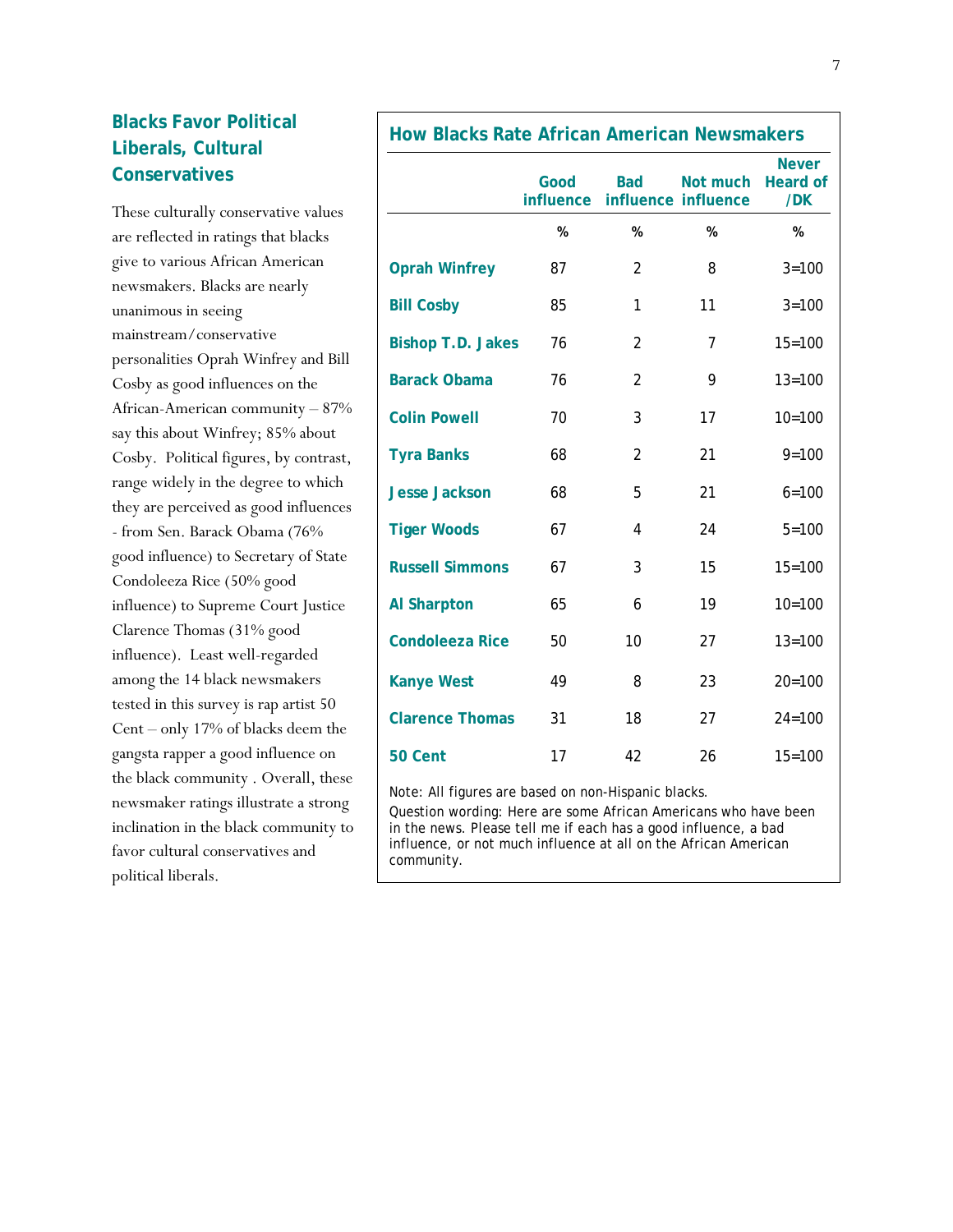#### **Views on Life and Community**

The survey finds that blacks lag both whites and Hispanics in satisfaction with one's own life. Some nine-in-ten blacks say they are satisfied with their lives, but just 64% say they are *very satisfied*, compared with 71% of whites and 72% of Hispanics who say this.

However, when other predictors of life satisfaction are controlled for – such as income, education and marital status – these group differences largely disappear.

Blacks are far less satisfied than whites with their communities as places to live. They are more likely than whites to say that

|                                                                                                                       | All  |      |      | adults Whites Blacks Hispanics |
|-----------------------------------------------------------------------------------------------------------------------|------|------|------|--------------------------------|
|                                                                                                                       | %    | %    | %    | %                              |
| Percent saying                                                                                                        |      |      |      |                                |
| very big/big problem                                                                                                  |      |      |      |                                |
| Lack of good jobs                                                                                                     | 50   | 45   | 58   | 67                             |
| Unwed mothers                                                                                                         | 38   | 33   | 50   | 51                             |
| Illegal immigration                                                                                                   | 31   | 30   | 28   | 44                             |
| Crime                                                                                                                 | 29   | 21   | 49   | 49                             |
| Drop-out rates                                                                                                        | 25   | 18   | 46   | 47                             |
| Quality of schools                                                                                                    | 21   | 17   | 32   | 33                             |
| Number of respondents                                                                                                 | 3086 | 1536 | 1007 | 388                            |
| Note: Whites include only non-Hispanic whites. Blacks include only<br>non-Hispanic blacks. Hispanics are of any race. |      |      |      |                                |

crime, the lack of good-paying jobs, the number of births to unwed mothers, the high school dropout rate and the quality of schools are big problems in their communities, with a shortage of good jobs leading the list. In the main, Hispanics share with blacks these downbeat assessments of their communities. These group differences between blacks and Hispanics, on the one hand, and whites on the other hand remain statistically significant even after controlling for others factors, such as income and education, that are related to satisfaction with one's community.

#### **Attitudes about Immigration**

Of the six potential community problems tested in this survey, illegal immigration scored at the bottom of the list for blacks but in the middle of the list for both whites and Hispanics. Also, blacks are less inclined now than they were two decades ago to say that blacks would have more jobs if there were fewer immigrants. Only about half of blacks (48%) take that view now, compared with three-quarters (74%) who did so in 1986.

Blacks and whites alike agree -- by solid majorities -- that immigrants work harder than both blacks and whites at low-wage jobs. Heavier majorities of both races say that whites are out-worked by immigrants than say that blacks are outworked (see chart on page 54).

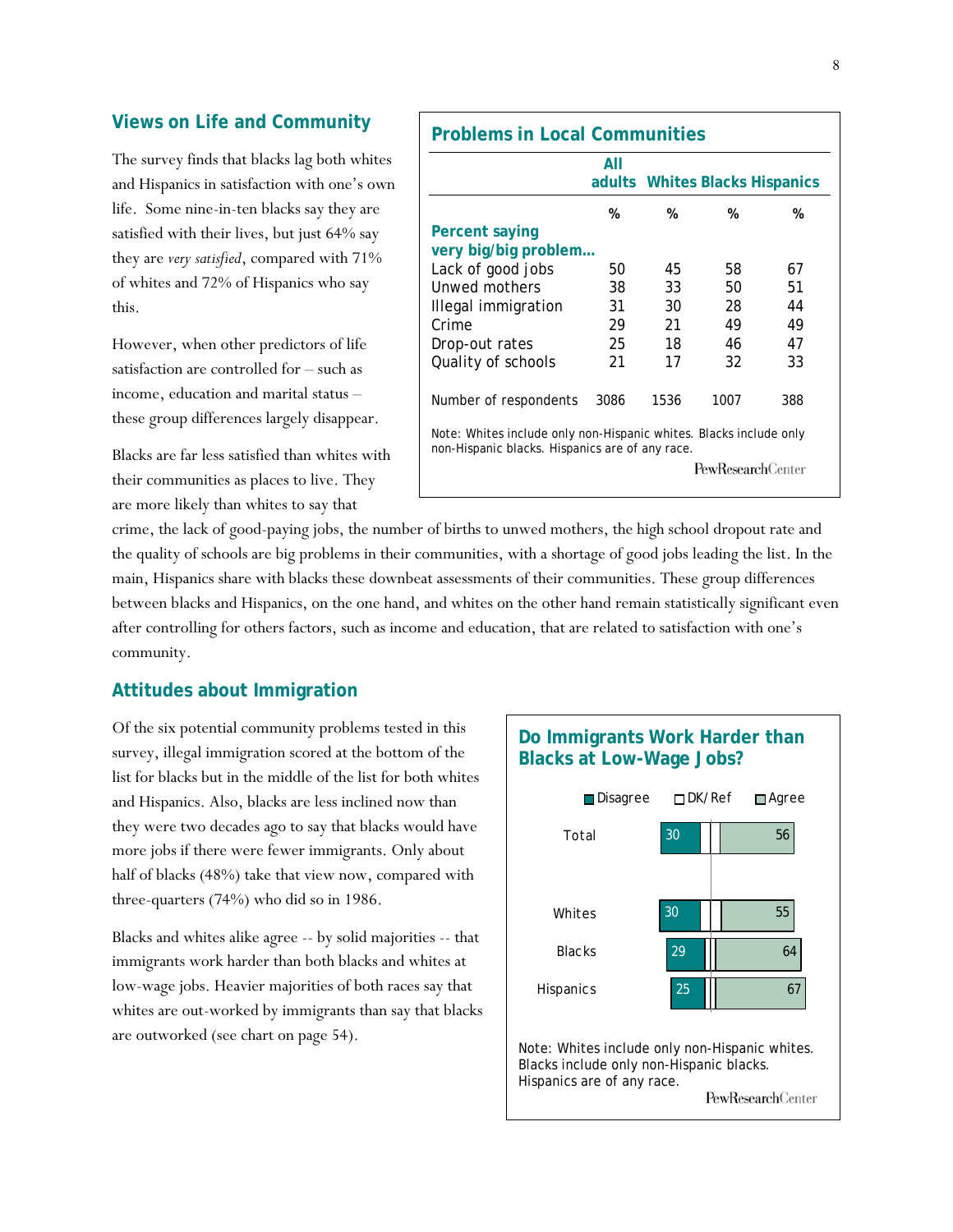## **Views of the Criminal Justice System**

African Americans have a generally low level of confidence in the criminal justice system, far lower than that of whites.

Blacks are twice as likely as whites to see the death penalty as being applied in an unfair manner – just 24% of blacks see capital punishment as evenhandedly imposed, compared with 57% of whites. And they are far less likely than whites to say that police will enforce the law fairly, treat all races equally, and not resort to excessive force.

However, despite this continuing racial gap in perceptions about the criminal justice system, blacks' confidence in the police has improved slightly in the past decade. For example, 55% of blacks now say they have a great deal or fair amount of confidence in police to enforce the law, up from 49% who said this in 1995.

#### **Declining Ratings for Black Leaders**

|                                                                                                                                     | Great<br>Deal | <b>Fair</b><br>Amount | Just<br>Some                                                                                                  | <b>Very</b><br>Little |
|-------------------------------------------------------------------------------------------------------------------------------------|---------------|-----------------------|---------------------------------------------------------------------------------------------------------------|-----------------------|
| How much confidence                                                                                                                 |               |                       |                                                                                                               |                       |
| in local police to %                                                                                                                |               | %                     | %                                                                                                             | %                     |
| <b>Enforce the law</b>                                                                                                              |               |                       |                                                                                                               |                       |
| Total                                                                                                                               | 42            | 31                    | 13                                                                                                            | 11                    |
| <b>Blacks</b>                                                                                                                       | 21            | 34                    | 17                                                                                                            | 20                    |
| Whites                                                                                                                              | 47            | 31                    | 11                                                                                                            | 9                     |
| Not use excessive force                                                                                                             |               |                       |                                                                                                               |                       |
| Total                                                                                                                               | 37            | 29                    | 12                                                                                                            | 14                    |
| <b>Blacks</b>                                                                                                                       | 11            | 27                    | 20                                                                                                            | 28                    |
| Whites                                                                                                                              | 42            | 31                    | 10                                                                                                            | 11                    |
| <b>Treat races equally</b>                                                                                                          |               |                       |                                                                                                               |                       |
| Total                                                                                                                               | 37            | 29                    | 11                                                                                                            | 14                    |
| <b>Blacks</b>                                                                                                                       | 14            | 23                    | 17                                                                                                            | 31                    |
| Whites                                                                                                                              | 42            | 32                    | 8                                                                                                             | 10                    |
| Note: Whites include only non-Hispanic whites. Blacks<br>include only non-Hispanic blacks. Percentage with no<br>opinion not shown. |               |                       | $\mathbf{p}_{\alpha\mathbf{w}}\mathbf{R}_{\alpha\mathbf{e}\alpha\mathbf{a}\mathbf{r}\alpha}\mathbf{h}$ Center |                       |

By contrast, black confidence in some of the traditional sources of leadership in their community has declined in the past two decades. Compared with ratings recorded in a 1986 survey, the current survey finds that substantially fewer blacks describe the leadership provided by black political leaders, by the NAACP or by black ministers and clergy as "very effective."

Religious leaders earn the highest ratings (especially among black evangelical Protestants) and political leaders the lowest. The civil rights movement is still seen as having an important impact on American society by a majority of both blacks and whites, but the number of whites who think this has declined substantially since 1993. Younger blacks are more likely to view the civil rights movement as still powerful than are those old enough to remember its early days.

One black political figure, Barack Obama, enjoys broad favorability in the black community, as he does among Americans generally -- but by and large, that opinion is not strongly held. Among blacks able to rate him, 89% view him at least somewhat favorably. But fewer than half (42%) say their opinion is very favorable and only half see Obama strongly sharing black community values and interests. Also, blacks are more likely than whites to say that Obama's race would hurt him with voters in the general election were he to become Democratic nominee for president next year.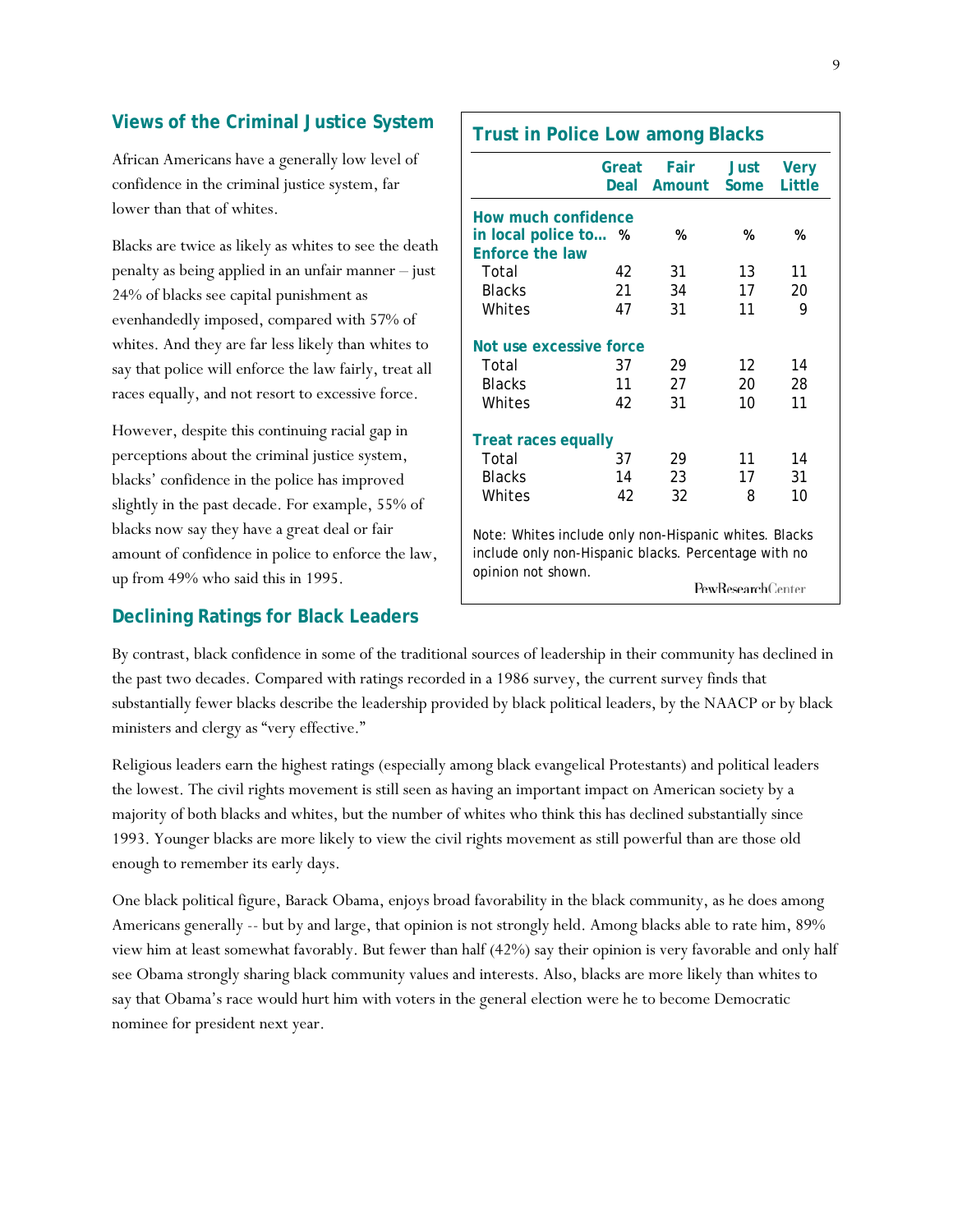#### **The State of Race Relations: Can We All Get Along?**

One constant over the last two decades has been the nearly unanimous favorable views that blacks and whites express toward each other – roughly eight-in-ten of each group says they have a very or mostly favorable view of the other group. The only significant change in the past two decades has been an increase among whites in the number expressing a *very* favorable view of their black fellow Americans – to 25% now, up from 17% in 1990. A similar percentage of blacks (27%) express a very favorable opinion of whites, but this figure has been stable over the past two decades.

These racial group favorability ratings are widely shared across demographic lines, with the modest exception that those of higher socio-economic class are even more likely than others to express favorable attitudes towards persons of a different race than their own.

Fully 86% of Americans of all races say they have friends of a different race than themselves. However, most, both black and white, say they have only "some" or "a few" friends of a different race.

Public opinion is still mixed on the famous question asked by Rodney King, whose arrest and beating by Los Angeles police triggered that city's race riots in 1992: Can we all just get along? While a 57% majority of

Americans say that blacks and whites get along "pretty well," and only an 18% minority say they get along "very well." Whites are more likely than blacks to say that the two races get along at least "pretty well."

With respect to neighborhood and school integration, views diverge sharply along racial lines. While virtually no one among the public states a preference for less racial integration in neighborhoods, African Americans are far more likely than whites to favor more residential integration (62% of blacks vs. 40% of whites). Similarly, only a small minority of whites (23%) judge it more important to have racially mixed schools than to allow children to go to local community schools. By contrast, a majority of blacks (56%) say that racially integrated schools are more important.

#### **School Integration**

More important to go to racially mixed schools Neither/Both/Don't know More important to go to local community schools

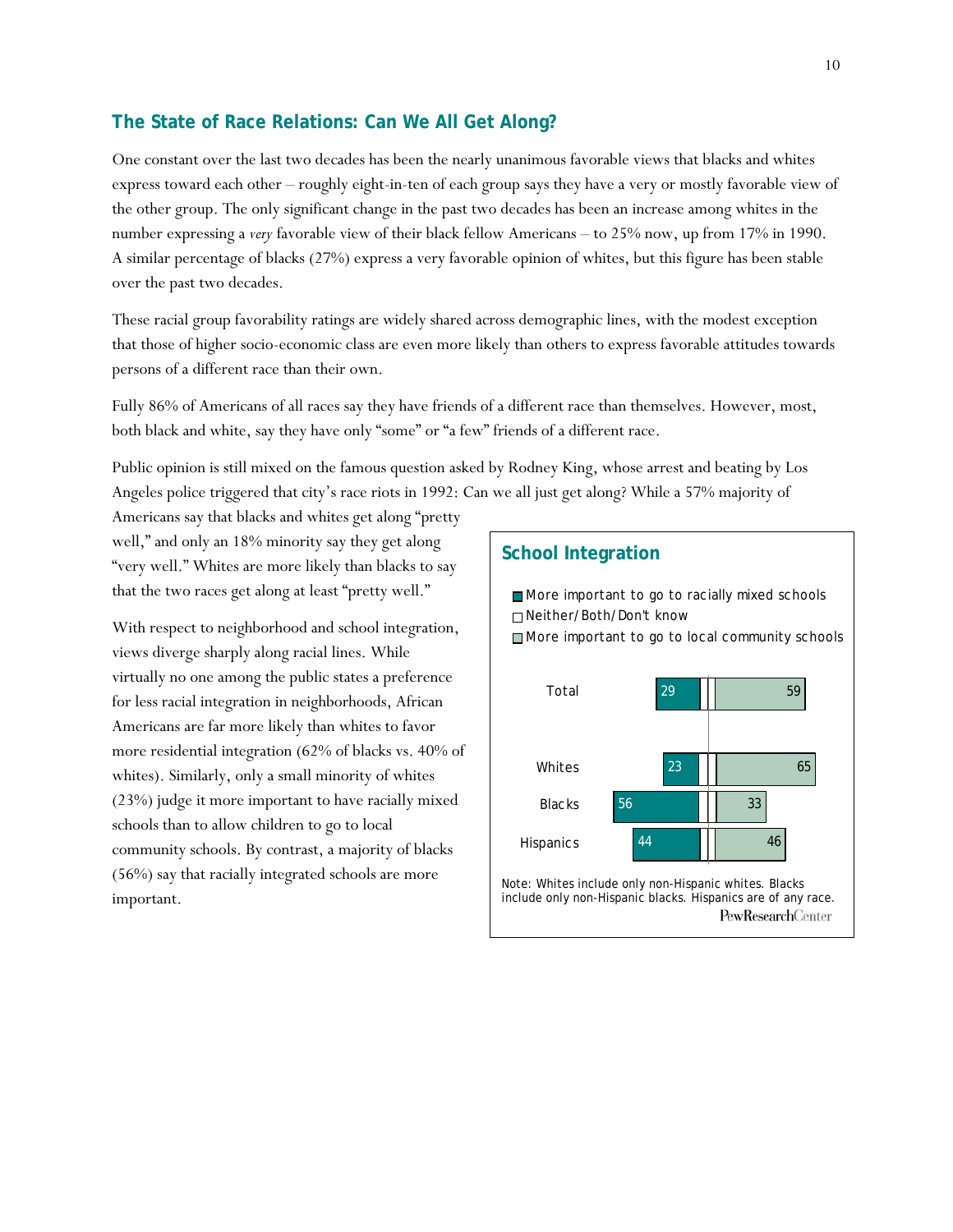# **By the Numbers: Black, White, Hispanic**

This section of the report presents selected statistics that help illuminate the lives and circumstances of the nation's blacks, whites and Hispanics in many of the realms explored by the survey. The figures in this section are not drawn from the Pew survey itself, but rather from a variety of Census Bureau and Justice Department data sources, which are referenced on page 15.

# **1. Demographics**

|                                        | White          | Black        | Hispanic     |
|----------------------------------------|----------------|--------------|--------------|
| Population                             | 198.7 million  | 36.7 million | 44.3 million |
|                                        |                |              |              |
| Median age                             | 40.5           | 31           | 27.4         |
| Married couple % of all households     | 52.7           | 28.9         | 50.4         |
| % adults 25 and over w/ college degree | 30             | 17           | 12           |
| % of births to unmarried women         | 24             | 66           | 37           |
| % foreign born                         | $\overline{4}$ | 8            | 40           |
| % homeowner (of households)            | 74             | 46.5         | 49.3         |

Note: Whites and blacks include only non-Hispanics. Hispanics are of any race.

Source: U.S. Census Bureau 2006 Population Estimates, 2006 American Community Survey

# **Marriage by Education Level**

Marriage rates generally rise with each level of education completed. In 2005, 45% of black college graduates were married; among those without a high school degree, 24% were married.

# **Black Education Trends**

In 2006, 19 percent of black adults 25 years and over had completed college. The share has risen from 4% in 1970. Black education levels have increased more sharply than white levels; although white achievement remains higher (30% of non-Hispanic whites have completed college). Similarly, four out of five black adults have finished high school, compared with only a third in 1970.

# **Births to Unmarried Women, By Education Level**

In 2005, higher education lowered the likelihood of a birth outside marriage for all women. Among women who did not complete high school, 53% of white births and 83% of black births were to unmarried mothers. Among high school graduates, 28% of white births and 66% of black births were to unmarried women. Among college graduates, 4% of white births and 28% of black births were to unmarried women.

## **Segregation**

Housing segregation in metropolitan areas had declined for black Americans over the past quarter century, especially in the West and South, but there had been less change in the older urban regions of the Northeast and Midwest (Iceland and Weinberg, 2002). As of 2002, blacks remained the nation's most segregated racial or ethnic group. Hispanic segregation trends were more mixed, but one clear finding was that metropolitan areas with the largest increase in Latino populations from 1980-2000 experienced the largest increases in segregation.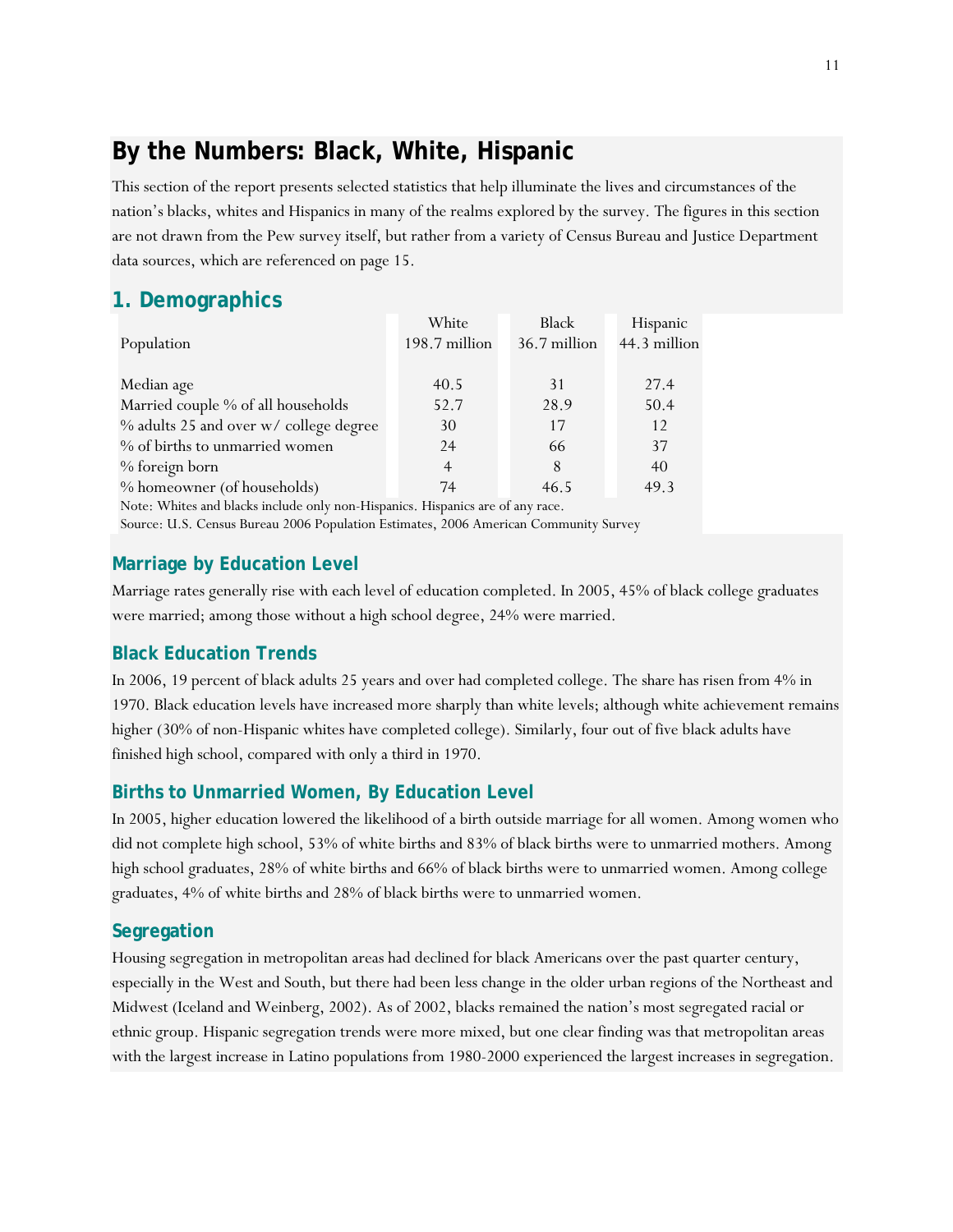Roughly three-in-ten Hispanic (29%) and black (31%) students attended schools in 2005-06 that were nearly all-minority, with fewer than 5% white students. These percentages have risen somewhat since 1993-94, when they were 25% for Hispanic students and 28% for black students. White students, who make up a shrinking share of students in the public schools, were more likely to be in school with minority students than they were a decade ago.

# **2. Household Income and Poverty**

According to 2006 Census data, the gap between black and white median household incomes has remained roughly similar for many years. The gap closed somewhat in the late 1990s, only to widen again this decade. The gap between Hispanic and white incomes has widened in recent years as Latino immigration has increased.

The poverty rates for whites, blacks and Hispanics were lower in 2006 than they had been in 1980, although the





Note: Whites include only non-Hispanic whites. Blacks include Hispanic blacks. Hispanics are of any race.

Source: U.S. Bureau Census "Income, Poverty and Health Insurance Coverage in the United States, 2006."



Note: Whites include non-Hispanic whites. Blacks include Hispanic blacks. Hispanics are of any race.

Source: U.S. Bureau Census "Income, Poverty and Health Insurance Coverage in the United States, 2006."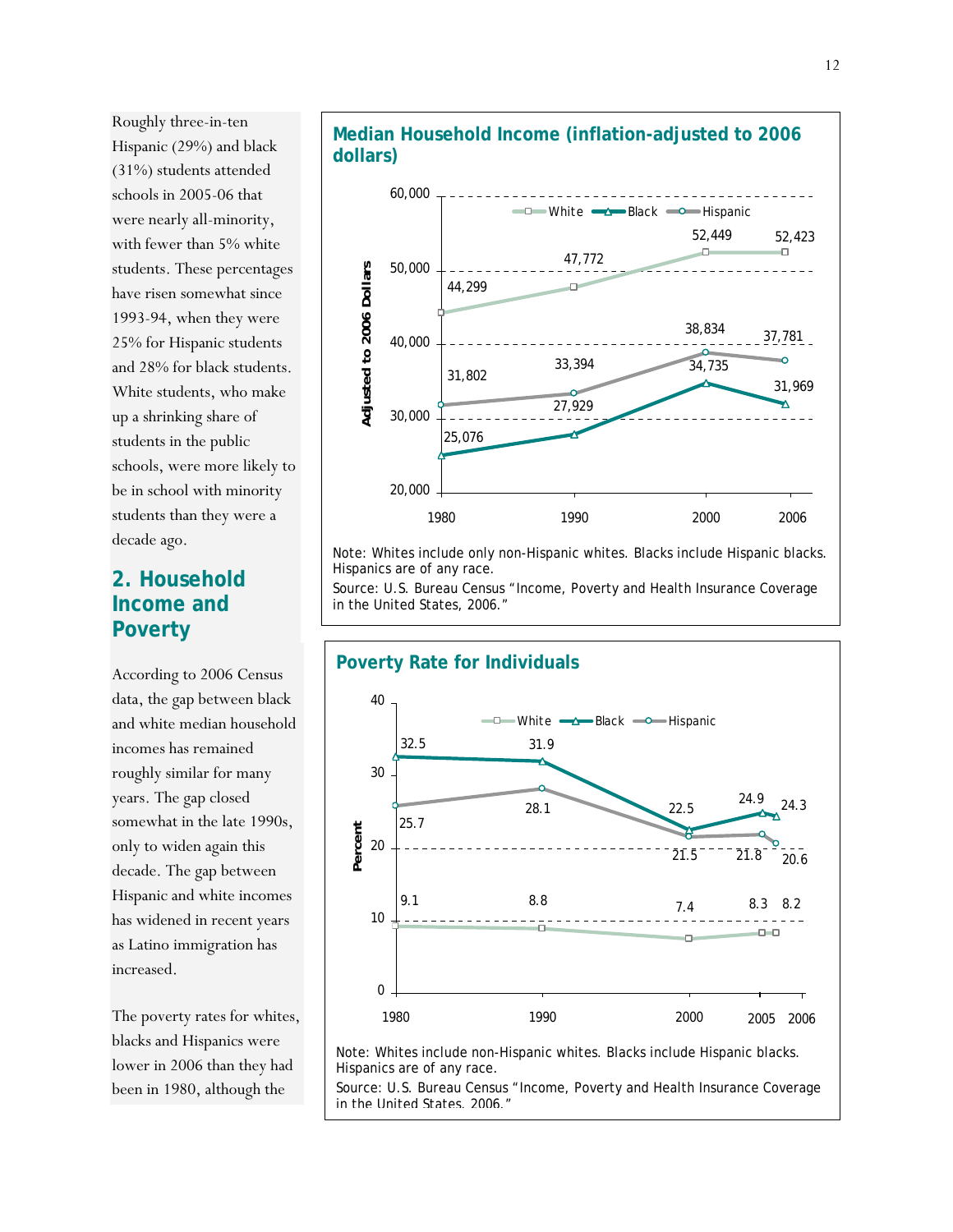black and white rates have risen since 2000. The black poverty rate was about three times the white rate. The Hispanic poverty rate had declined since 2000 and remained lower than the black rate, although it was more than twice as high as the rate for whites.

# **Income Trends Among Black Households**

The shape of black household income distribution has changed since 1970, with a greater share at the top and a smaller share at the bottom. Nearly one in three (32%) black households in 2006 had an income of at least \$50,000, compared with about one-in-

five (18%) in 1970. About one-in-four



(24%) had an income of less than \$15,000 in 2006, compared with one- in-three (32%) in 1970. (These figures are adjusted for inflation.)

|      |              | $$15K-$ | $$25K-$ | $$35K-$ | \$50K- | $$75K-$ |        |
|------|--------------|---------|---------|---------|--------|---------|--------|
|      | $<$ \$15,000 | \$25K   | \$35K   | \$50K   | \$75K  | \$100K  | \$100K |
| 2006 | 24.4         | 15.2    | 13.5    | 14.8    | 15.2   | 7.7     | 9.1    |
| 2000 | 22.3         | 15.2    | 12.8    | 16      | 16.6   | 8.2     | 8.8    |
| 1990 | 31.7         | 14.8    | 12.6    | 14.3    | 15     | 6       | 5.7    |
| 1980 | 32.3         | 18.4    | 13.3    | 14.5    | 13.5   | 5.2     | 2.7    |
| 1970 | 31.8         | 18.7    | 15      | 16.6    | 12.3   | 4.1     | 1.6    |

#### **Black Household Income: 1970 to 2006**

Note: Figures are percent of total for that year. Earlier years adjusted to 2006 dollars. Blacks include Hispanic blacks.

Source: U.S. Bureau Census "Income, Poverty and Health Insurance Coverage in the United States, 2006."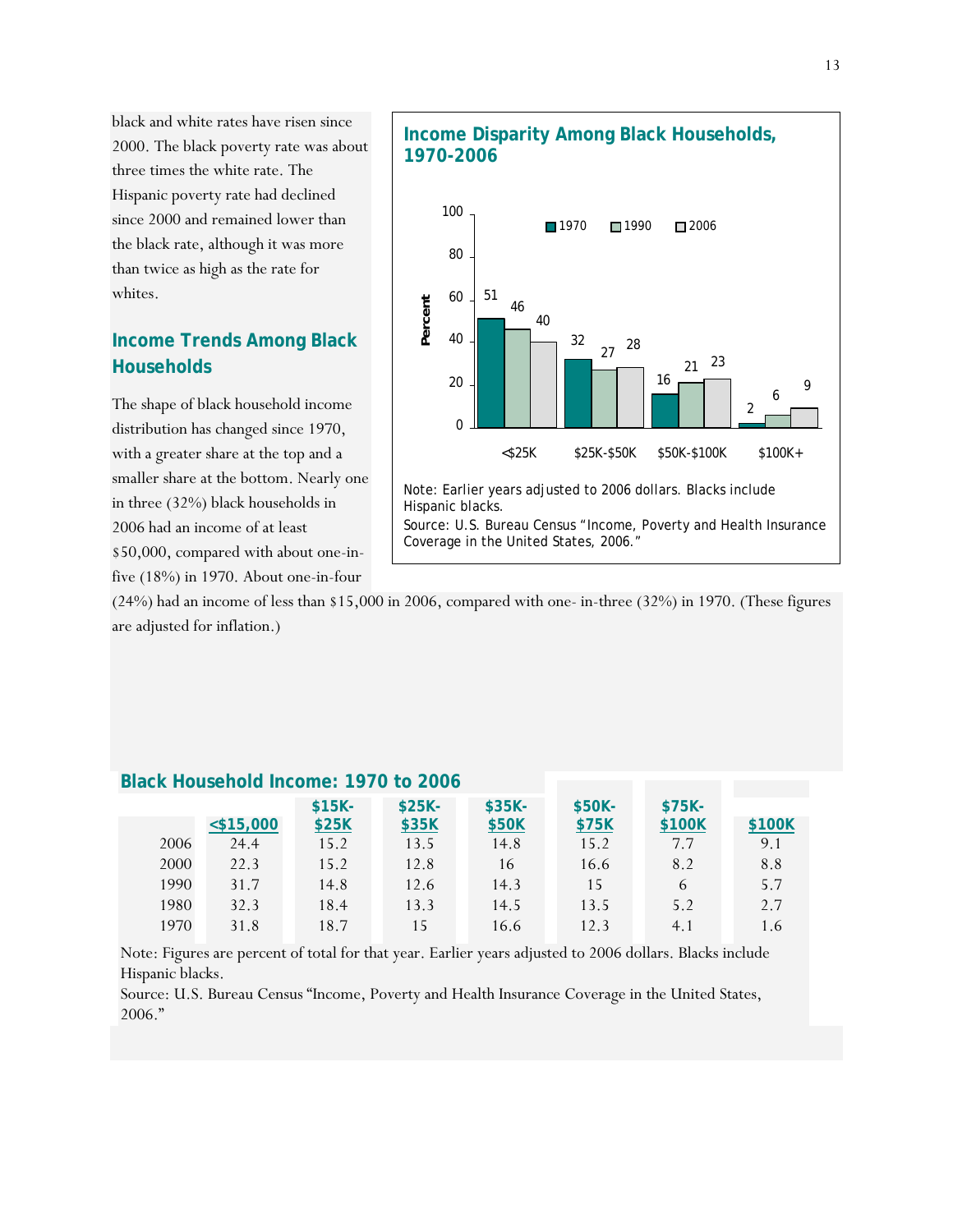# **3. Criminal Justice System**

Black Americans are over-represented in virtually every aspect of the criminal justice system. In 2005 blacks were about twice as likely as whites to be a victim of a crime. They also are disproportionately likely to be arrested, accounting for 28 percent of juvenile and adult arrests for offenses reported to the FBI (based on 2006 data). Black men constitute a disproportionate share of inmates: As of June 30, 2006, an estimated 4.8% of black men were in prison or jail, compared with 1.9% of Hispanic men and .7% of white men. Blacks also make up a disproportionate share of convicts who have been executed in the United States since 1977.

**Incarceration by Race and Ethnicity, 2006**



Note: Whites and blacks include only non-Hispanics. Hispanics are of any race.

Source: Population figures from U.S. Bureau Census 2006 estimates. Inmate figures are from U.S. Justice Department, 2006.

| <b>Executions by Race and</b><br><b>Ethnicity, 1977-2005</b>                                                                  |                                |                               |
|-------------------------------------------------------------------------------------------------------------------------------|--------------------------------|-------------------------------|
|                                                                                                                               |                                | Total Percent of              |
|                                                                                                                               | executions total               |                               |
| White<br><b>Black</b><br>Hispanic<br>Other                                                                                    | 584<br>339<br>67<br>14<br>1004 | 58%<br>34%<br>7%<br>1%<br>100 |
| Notes: Whites and blacks include only non-<br>Hispanics. Hispanics are of any race.<br>Source: U.S. Justice Department, 2005. |                                |                               |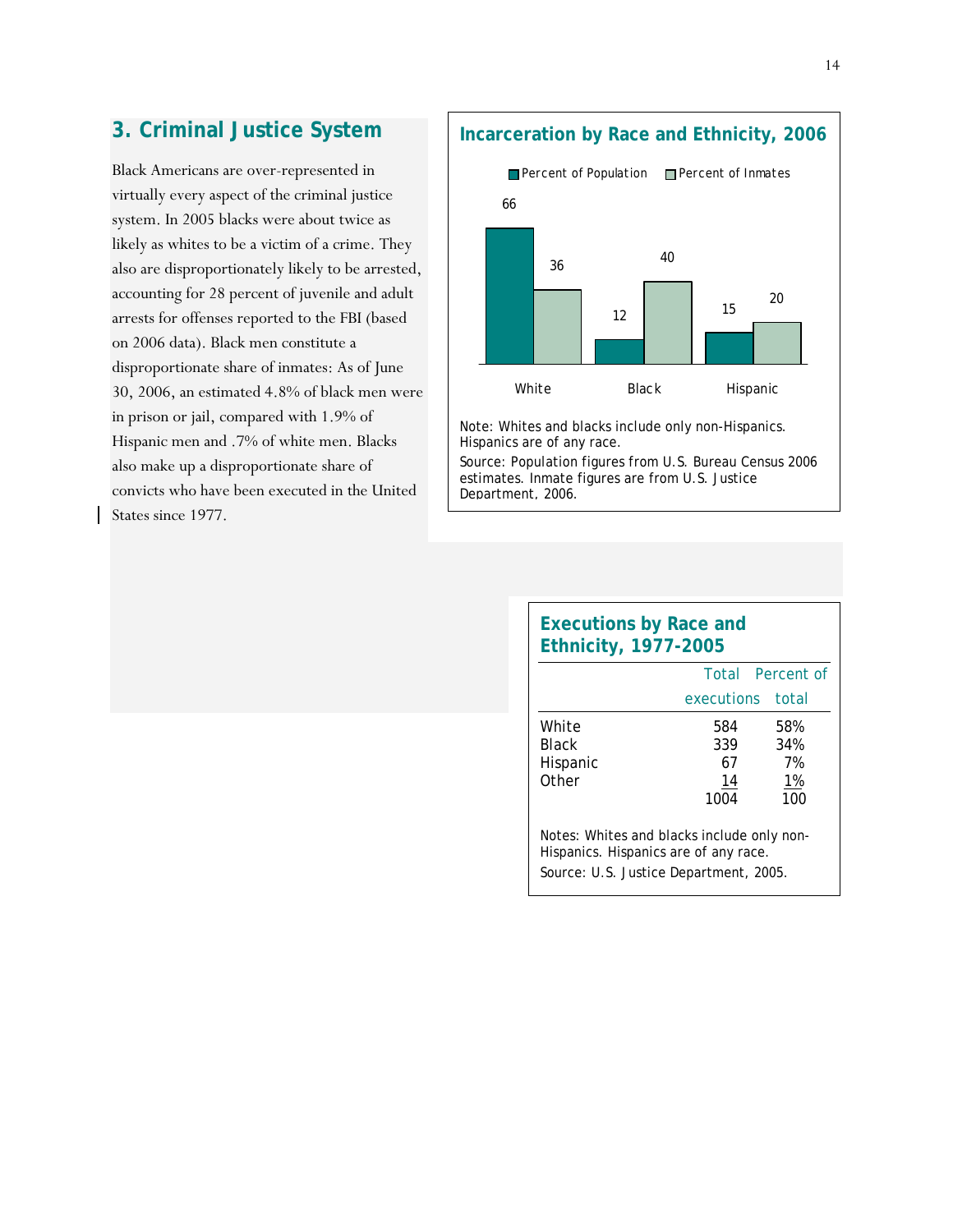#### **References**

Population and median age: Census Bureau population estimates for July 2, 2006. Beginning in 2000, people were allowed to include themselves in more than one race group. We report single-race numbers only. In 2006, the black-alone-or-in-combination population was 4% higher than the single-race black population.

Marriage by education level: U.S. Census Bureau, 2005 American Community Survey

Black education trends: U.S. Census Bureau, Current Population Survey

Births to unmarried women: 2005 American Community Survey

Residential segregation: John Iceland and Daniel H. Weinberg "Racial and Ethnic Residential Segregation in the United States 1980-2000." Census 2000 special reports (Aug. 2002). http://www.census.gov/hhes/www/housing/housing\_patterns/papertoc.html

School segregation: http://pewhispanic.org/reports/report.php?ReportID=79

Income, poverty, income trends: Carmen De Navas, Bernadette D. Proctor and Jessica Smith, August 2007. "Income, Poverty, and Health Insurance Coverage in the United States: 2006," Census Bureau Current Population Reports p.60-233.

Crime victimization: National Crime Victimization Survey and Uniform Crime Reports

Arrests: Uniform Crime Reports

Prison population and overall population: Bureau of Justice Statistics: Prison and Jail Inmates at Midyear 2006 Census Bureau population estimates by race and ethnicity, 2006

Executions: Bureau of Justice Statistics Bulletin, Capital Punishment 2005

## **Roadmap to the Rest of this Report**

**Section II,** which begins on p. 16, looks at attitudes about black progress, prospects, values and identity**. Section III** (p. 30) looks at views about the extent of anti-black discrimination in everyday life; it also explores opinions about affirmative action. **Section IV** (p. 37) looks at attitudes toward the criminal justice system, with a focus on views about the fairness of police and of the death penalty. **Section V** (p. 41) looks at attitudes about race and popular culture, with a particular focus on rap and hip hop. **Section VI** (p. 47) looks at the attitudes of whites, blacks and Hispanics toward one another. **Section VII** (p. 56) looks at views about leadership within the African American community, as well as trends in partisan affiliation. A **Survey Methodology** report is presented on page 64 and the **Questionnaire and Topline** findings are presented on page 66.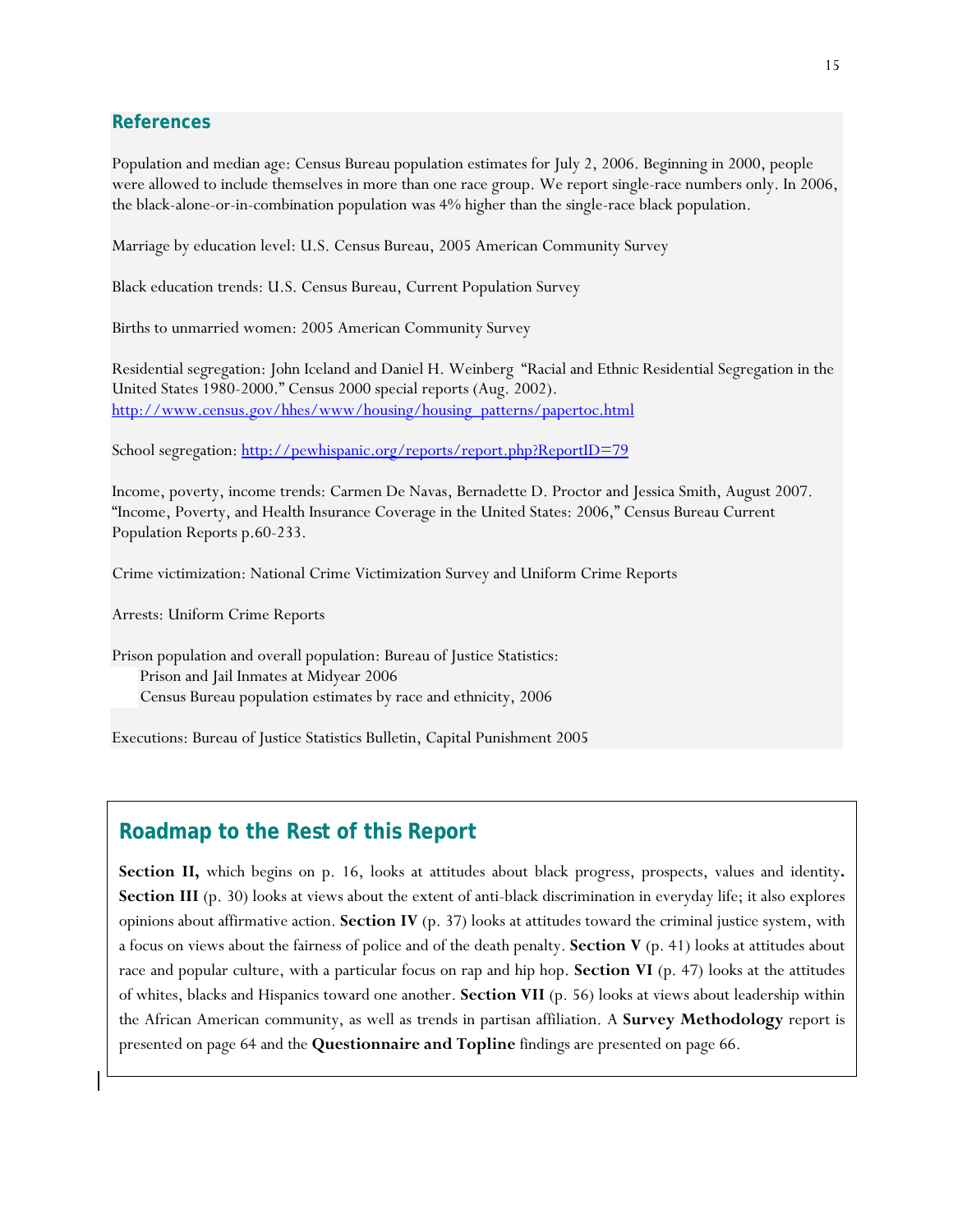## **II. Black Progress, Prospects, Values, Identity**

Black Americans are more downbeat about black progress today than at any time since the early 1980s. Asked to compare the situation of blacks today with their situation five years ago, just 20% of African American respondents say that blacks are better off now; 29% say they are worse off, and about half (49%) say the situation is unchanged. The proportion saying blacks are better off has not been as low as 20% since 1983, at the end of a serious economic recession during the first presidential term of Ronald Reagan.

Blacks are somewhat less negative when their current situation is compared with that of a decade ago. Nearly one-in-three (31%) say that blacks are better off now than they were 10 years ago, while about onefifth (22%) say they are worse off now.

However, the views of whites on these questions are very different. Whites are nearly twice as likely to say the situation of blacks has improved. In the comparison with five years ago, 37% of whites (and only 20% of blacks) think blacks are better off. With respect to change over the last 10 years, a majority of whites (55%) say things are better for blacks, while only 31% of African American respondents agree.

The five-year comparison has been probed many times over the past 40 years. In 1969, a few years after landmark civil rights legislation on voting, housing, public accommodations and schools, 70% of blacks said that the situation of blacks was better than it had been five years earlier. But this positive view faded over time. By 1981, just 30% of blacks said their situation was better than five years earlier; in 1986 the number was 34%. In the 1990s, this positive view had sunk to 24% (in 1997) but rallied to 32% in 1999. Meantime, the number of blacks saying that the situation of blacks is *worse* than five years earlier had declined to just 13% in the 1999 survey. But is now back up to 29%.

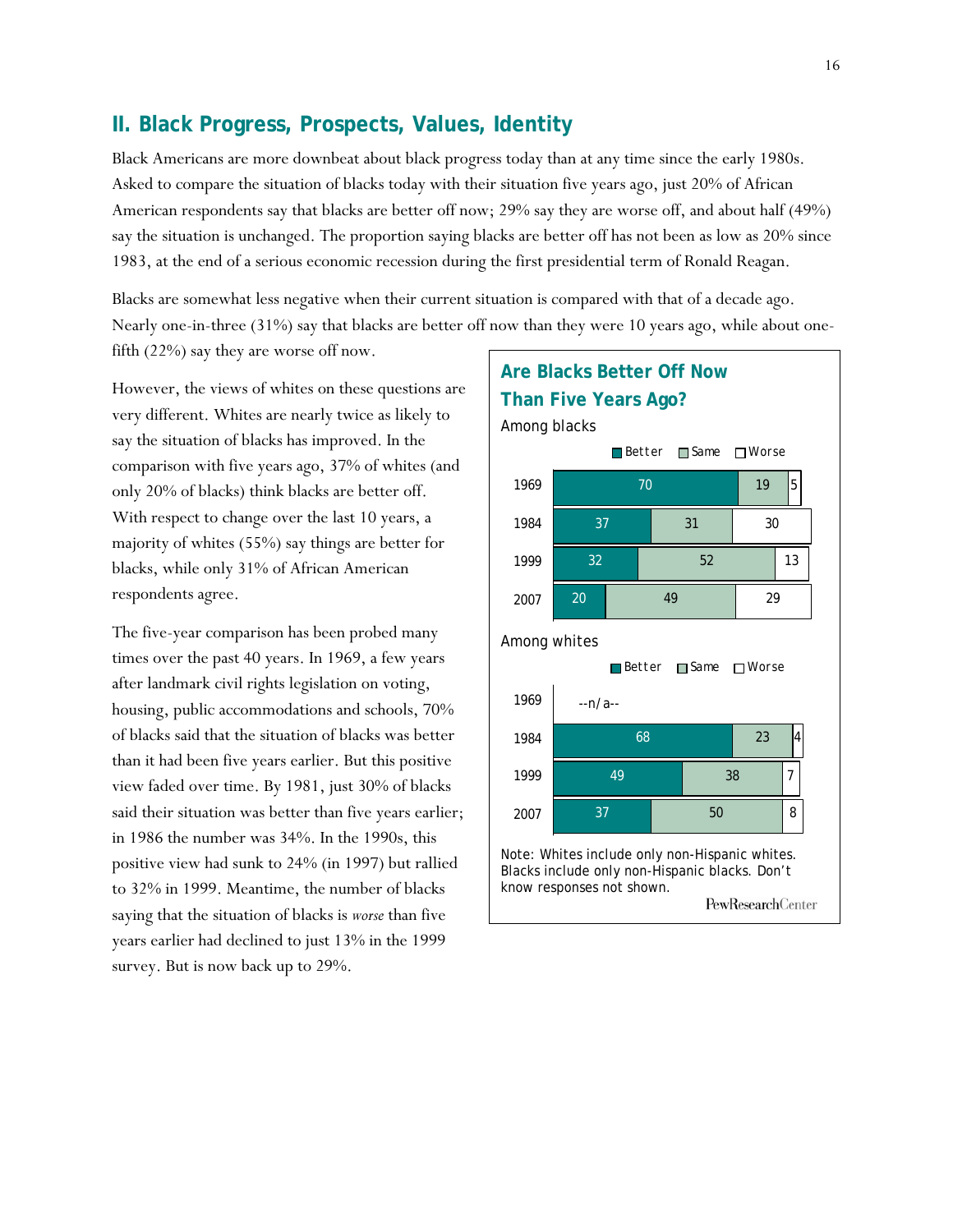White optimism about the state of black progress has also declined over time, but it hasn't fallen as low as it has among blacks. Whites were not asked the fiveyear comparison question about blacks until 1984, when 68% of whites -- about the same percentage as blacks in 1969 - said blacks were better off. Whites became less sanguine over the next several years but remained more positive about the change in black circumstances than did blacks themselves. In 1986, 53% of whites said blacks were better off, and this number fell as low as 43% in 1997, but rose to 49% in 1999, at the peak of the late 1990's economic boom. It now stands at 37%.

# **Is the Situation of Blacks Better, Worse, or About the Same?**

|                                                                                                                                                                                                                                                          | All<br>adults  | Whites         |                          | <b>Blacks Hispanics</b> |  |  |
|----------------------------------------------------------------------------------------------------------------------------------------------------------------------------------------------------------------------------------------------------------|----------------|----------------|--------------------------|-------------------------|--|--|
|                                                                                                                                                                                                                                                          | %              | %              | %                        | %                       |  |  |
| Compared to 5 years ago                                                                                                                                                                                                                                  |                |                |                          |                         |  |  |
| <b>Better</b>                                                                                                                                                                                                                                            | 34             | 37             | 20                       | 33                      |  |  |
| Worse                                                                                                                                                                                                                                                    | 12             | 8              | 29                       | 14                      |  |  |
| About the same                                                                                                                                                                                                                                           | 49             | 50             | 49                       | 49                      |  |  |
| DK/Refused                                                                                                                                                                                                                                               | $\overline{5}$ | $\overline{5}$ | $\overline{2}$           |                         |  |  |
|                                                                                                                                                                                                                                                          | 100            | 100            | 100                      | 100                     |  |  |
| Number of respondents                                                                                                                                                                                                                                    | 1541           | 767            | 498                      | 198                     |  |  |
| Compared to 10 years ago                                                                                                                                                                                                                                 |                |                |                          |                         |  |  |
| <b>Better</b>                                                                                                                                                                                                                                            | 51             | 55             | 31                       | 44                      |  |  |
| Worse                                                                                                                                                                                                                                                    | 9              | 7              | 22                       | 7                       |  |  |
| About the same                                                                                                                                                                                                                                           | 35             | 33             | 44                       | 38                      |  |  |
| DK/Refused                                                                                                                                                                                                                                               | $\overline{5}$ | $\overline{5}$ | $\overline{3}$           | 11                      |  |  |
|                                                                                                                                                                                                                                                          | 100            | 100            | 100                      | 100                     |  |  |
| Number of respondents                                                                                                                                                                                                                                    | 1545           | 769            | 509                      | 190                     |  |  |
| Note: Whites include only non-Hispanic whites. Blacks include<br>only non-Hispanic blacks. Hispanics are of any race.<br>Question wording: All in all, compared with (five/ten) years<br>ago, do you think the situation of black people in this country |                |                |                          |                         |  |  |
| today is better, worse, or about the same?                                                                                                                                                                                                               |                |                |                          |                         |  |  |
|                                                                                                                                                                                                                                                          |                |                | <b>PewResearchCenter</b> |                         |  |  |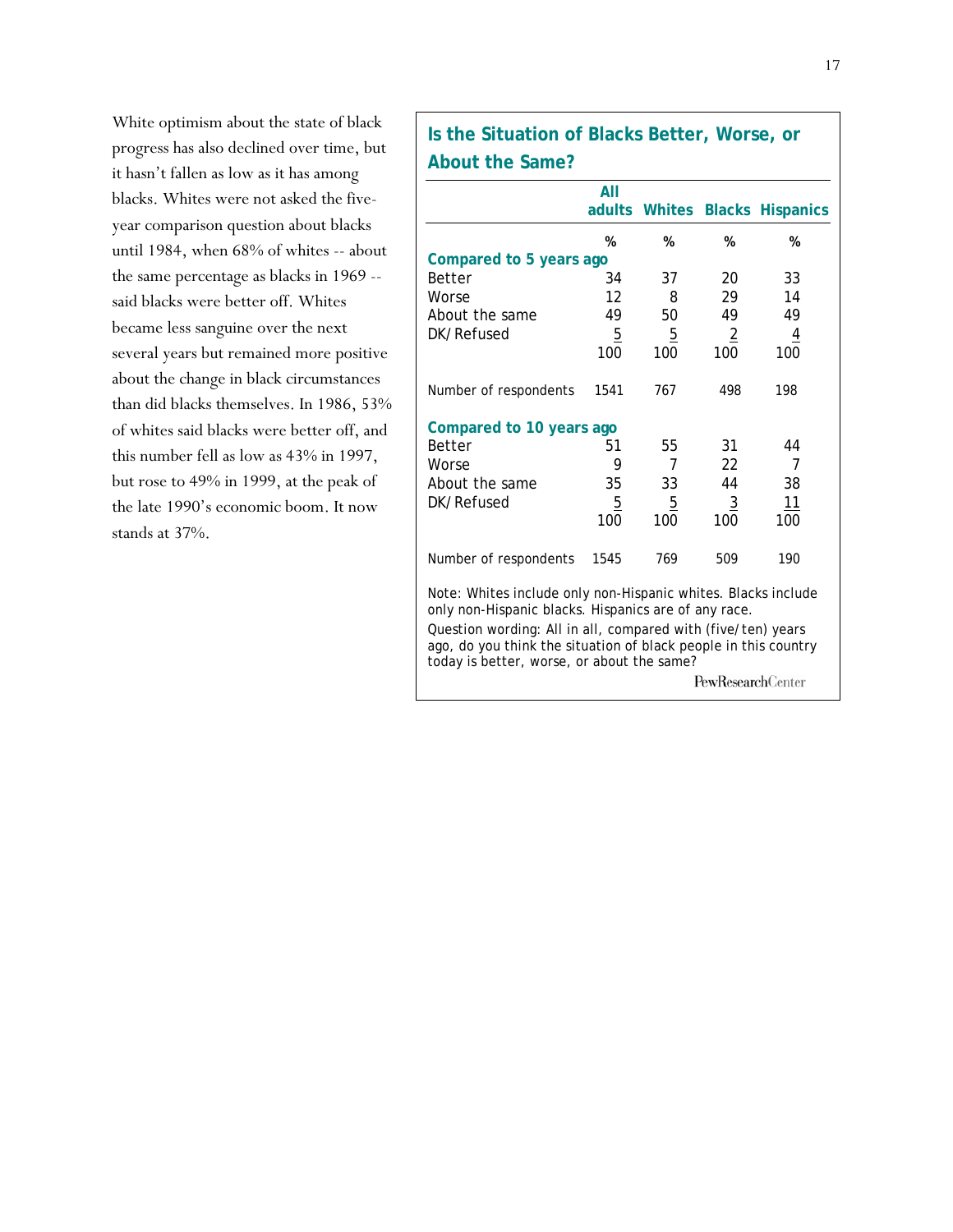#### **Black Progress Relative to Whites – Perception versus Reality**

Compared with 10 years ago, is there a wider or narrower gap between blacks and whites in their standard of living? U.S. Census figures show that the blackwhite gap in median household income – an oft-used measure of standard of living -- is about the same now as it was in the mid-to-late 1990s, though it is somewhat wider now than it was in 2000.

Public perceptions do not match this reality. Overall, 24% say the gap is wider while 55% say it's narrower. There is relatively little difference in how people answer this question now compared with how they answered in 1986, when 19% said the black-white gap had widened, and 61% thought it had narrowed. (Census data for 1986 indicated that it dropped only two points from 10 years earlier.)

| The Black-White Gap in Standard of Living                                                                                                                                   |      |      |                   |                                |  |  |
|-----------------------------------------------------------------------------------------------------------------------------------------------------------------------------|------|------|-------------------|--------------------------------|--|--|
|                                                                                                                                                                             | All  |      |                   | adults Whites Blacks Hispanics |  |  |
|                                                                                                                                                                             | %    | %    | %                 | %                              |  |  |
| <b>Standard of living gap</b>                                                                                                                                               |      |      |                   |                                |  |  |
| vs. 10 years ago                                                                                                                                                            |      |      |                   |                                |  |  |
| Wider                                                                                                                                                                       | 24   | 19   | 43                | 35                             |  |  |
| Narrower                                                                                                                                                                    | 55   | 61   | 41                | 37                             |  |  |
| No change (vol.)                                                                                                                                                            | 10   | 10   | 9                 | 16                             |  |  |
| DK/Ref                                                                                                                                                                      | 11   | 10   | 7                 | 12                             |  |  |
|                                                                                                                                                                             | 100  | 100  | 100               | 100                            |  |  |
| Number of respondents                                                                                                                                                       | 3086 | 1536 | 1007              | 388                            |  |  |
| Note: Whites include only non-Hispanic whites. Blacks include<br>only non-Hispanic blacks. Hispanics are of any race.                                                       |      |      |                   |                                |  |  |
| Question wording: Compared with ten years ago, do you think<br>there is a wider gap or a narrower gap between black people<br>and white people in their standard of living? |      |      |                   |                                |  |  |
|                                                                                                                                                                             |      |      | PewResearchCenter |                                |  |  |

But as with assessments of the situation of blacks, respondents answered in very different ways depending on their racial or ethnic identity. In 2007, 43% of blacks say the black-white economic gap is wider, compared with only 19% among whites. Hispanics are closer to blacks on this question, with 35% agreeing that the gap is wider.

# **Black Median Income as a Percentage of White Median Income**  2006: 61% 2000: 65% 1997: 62% 1986: 56% 1976: 58% Note: For all years

blacks include Hispanic blacks. Source: U.S. Census Bureau, Current Population Survey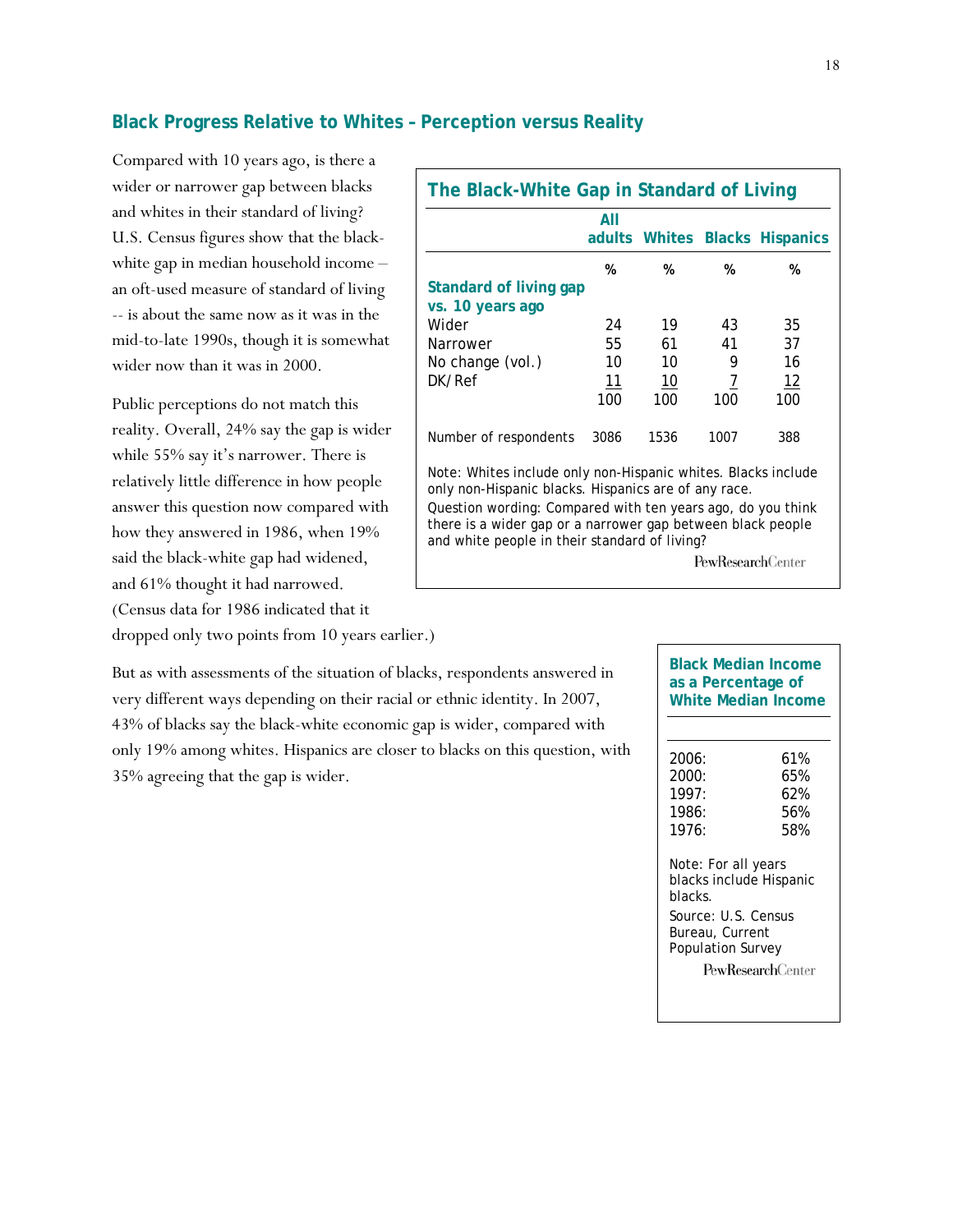# **Views about the Future of Black Americans**

Will life be better, the same or worse in the future for black Americans? Majorities of whites and Hispanics believe that it will be better, but the view among blacks themselves is more mixed.

Overall, 54% of the public says that blacks will be better off in the future, while 8% say they will be worse off. About one third (32%) say things won't change. African American respondents, however, are more glum. Just 44% say blacks will be better off, and about one-in-five say they will be worse off (21%). Just over three-in-ten (31%) believe that things will be the same in the future.

Optimism for the future is significantly lower today among blacks than it was in a 1986 ABC News /*Washington Post* poll, in which 57% of blacks said they expected that things would be better in the future. In that poll, 23% thought things would get worse, and just 14% thought the situation in the future would be unchanged.

The strongest predictor of optimism about the future among black respondents is belief about recent black progress. Nearly two-thirds (66%) of those who say blacks are better off today than five years ago believe that blacks will be better off in the future. Among those who say blacks are worse off now than they were five years ago, just 23% think the future will be better. Those who see little change over the past five years fall in between, with 42% saying the future will be better.

Demographically, optimism about the future is somewhat greater among blacks with higher levels of education; 48% of college graduates and 51% of

|                                                                                                                                                                           | -Whites- | -Blacks-  |                |
|---------------------------------------------------------------------------------------------------------------------------------------------------------------------------|----------|-----------|----------------|
|                                                                                                                                                                           | 2007     | 1986 2007 |                |
|                                                                                                                                                                           | %        | %         | %              |
| The future will be                                                                                                                                                        |          |           |                |
| Better                                                                                                                                                                    | 56       | 57        | 44             |
| Worse                                                                                                                                                                     | 6        | 23        | 21             |
| About the same                                                                                                                                                            | 32       | 14        | 31             |
| Don't know/Refused                                                                                                                                                        | <u>6</u> | <u>6</u>  | $\overline{4}$ |
|                                                                                                                                                                           | 100      | 100       | 100            |
| Number of respondents                                                                                                                                                     | 1536     | 1022      | 1007           |
| Note: Whites include only non-Hispanic whites. Blacks in<br>2007 include only non-Hispanic blacks.                                                                        |          |           |                |
| Source: The 1986 figures are from an ABC News/<br><i>Washington Post poll.</i>                                                                                            |          |           |                |
| Question wording: Thinking about the future, all in all<br>would you say that life for blacks in this country will be<br>better, about the same, or worse than it is now? |          |           |                |

**Black Views about the Future, By** 

|                                                                                | Percent "Better" |    |             |
|--------------------------------------------------------------------------------|------------------|----|-------------|
|                                                                                | 1986             |    | 2007 Change |
|                                                                                | %                | %  |             |
| <b>Blacks</b>                                                                  | 57               | 44 | $-1.3$      |
| Gender                                                                         |                  |    |             |
| Male                                                                           | 60               | 44 | -16         |
| Female                                                                         | 54               | 43 | $-11$       |
| Age                                                                            |                  |    |             |
| 18-29                                                                          | 56               | 40 | -16         |
| 30-49                                                                          | 57               | 44 | $-13$       |
| 50-64                                                                          | 64               | 47 | $-17$       |
| $65+$                                                                          | 55               | 48 | $-7$        |
| <b>Education</b>                                                               |                  |    |             |
| College graduate                                                               | 55               | 48 | $-7$        |
| Some college                                                                   | 64               | 51 | $-1.3$      |
| High school grad                                                               | 54               | 41 | $-1.3$      |
| Less than H.S.                                                                 | 57               | 34 | $-23$       |
| Note: Blacks in 2007 include only non-Hispanic<br>blacks.                      |                  |    |             |
| Source: The 1986 figures are from an ABC News/<br><i>Washington Post poll.</i> |                  |    |             |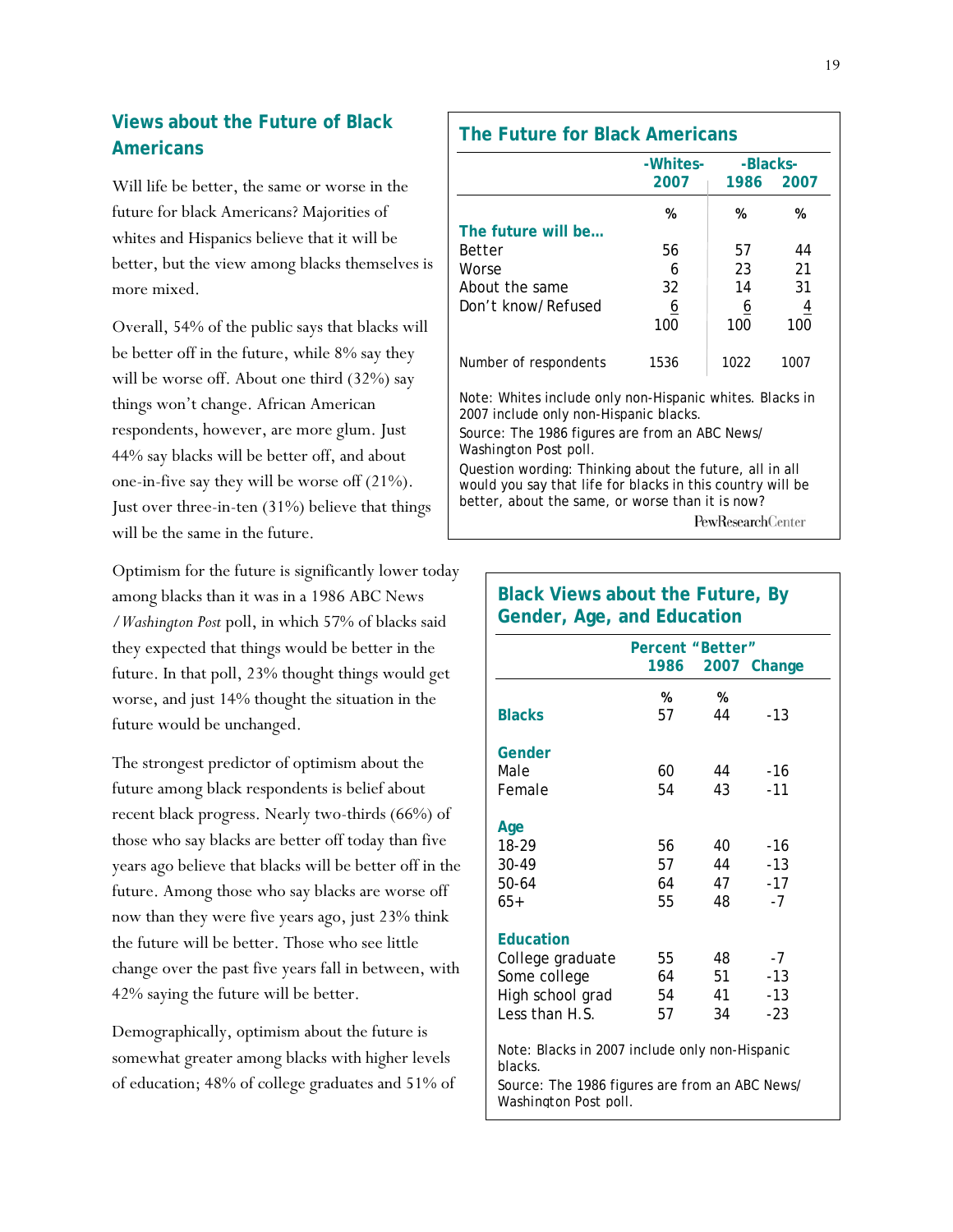those who have some college experience believe the situation for blacks will be better in the future. Just 34% of those who have not finished high school agree. Indeed, the largest difference between 1986 and 2007 is seen among blacks with lower levels of education. Notably, there are only modest age differences on this question, although older African American respondents are slightly more optimistic than those who are younger.

Attitudes about the changing values divide between blacks and whites are also related to views about the future. Just over half of blacks (51%) who say that the values of whites and blacks are becoming more similar believe that life in the future for blacks will be better. By contrast, those who see black and white values diverging are

much more pessimistic, with just 34% expecting life to be better for blacks in the future.

Among whites, better educated respondents are more optimistic about the future of black Americans. Fully two-thirds (67%) of white college graduates thinks blacks will be better off in the future. Only about half (48%) of those with a high school education believe this. White liberal Democrats are more likely than others to think things will be better for blacks. In contrast, black liberal Democrats are the group most likely to say things will get worse (32% vs. 21% among all blacks).

# **Shared Values across Racial Lines**

Much of the public believes that the values held by whites and blacks have become more similar over the past 10 years. Whites are especially likely to believe this, with 72% saying black and white values are now more similar; just 14% say they have become more different.



Hispanic blacks. \*The 1986 figures are from a *Gallup*/JCPS survey. Question wording: In the last ten years, do you think the values held by black people and the values held by white people have become more similar or more different?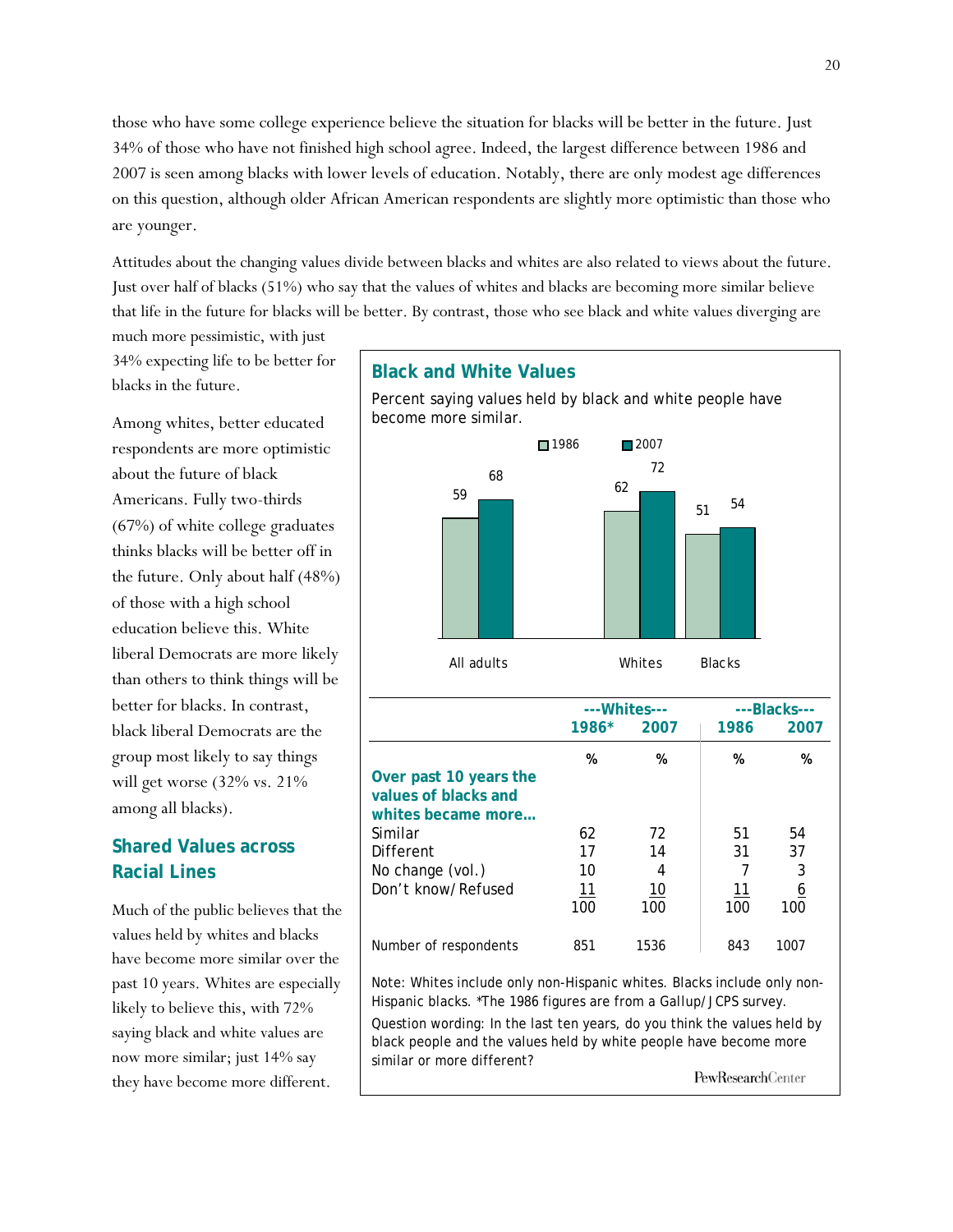Blacks are more mixed in their assessment. A 54%-majority of blacks does say that black and white values have become more similar, but nearly four-in-ten blacks (37%) say values have diverged.

The view that the values held by the two races are converging is most prevalent among the highest income black respondents (those with family incomes of \$100,000 and higher); 73% of this group sees black and white values becoming more similar. Younger black respondents also are more likely than the average to say that there has been a convergence (63% among those 18-29 years old). Otherwise there are no notable demographic

differences in opinion among either blacks or whites on this question.

The proportion of African Americans saying that black and white values are converging did not change significantly between 1986 and 2007, while the number seeing a divergence of values grew modestly (6 percentage points). Among whites, in contrast, the number saying that black and white values are becoming more similar rose by 10 percentage points since 1986. Most of this change occurred among less educated and lower income whites.

# **A Values Gap within the Black Community?**

Overall, about half of the public (53%) believes that that the values held by middle-class and poor blacks have grown more different over the past 10 years. Just 28% say these values are becoming more similar. But the number saying that the values of middle class and poor blacks are diverging is somewhat larger among blacks (61%) than among whites (54%). Fewer Hispanics (45%) say this is true.

The belief that value differences within the black community are

Percent saying values held by middle class blacks and poor blacks have become more different.

**The Values of Middle Class and Poor Blacks** 



Note: Whites include only non-Hispanic whites. Blacks include only non-Hispanic blacks. \*The 1986 figures are from a *Gallup*/JCPS survey.

Question wording: Just thinking about black people: In the last ten years, do you think the values held by middle class black people and the values held by poor black people have become more similar or more different?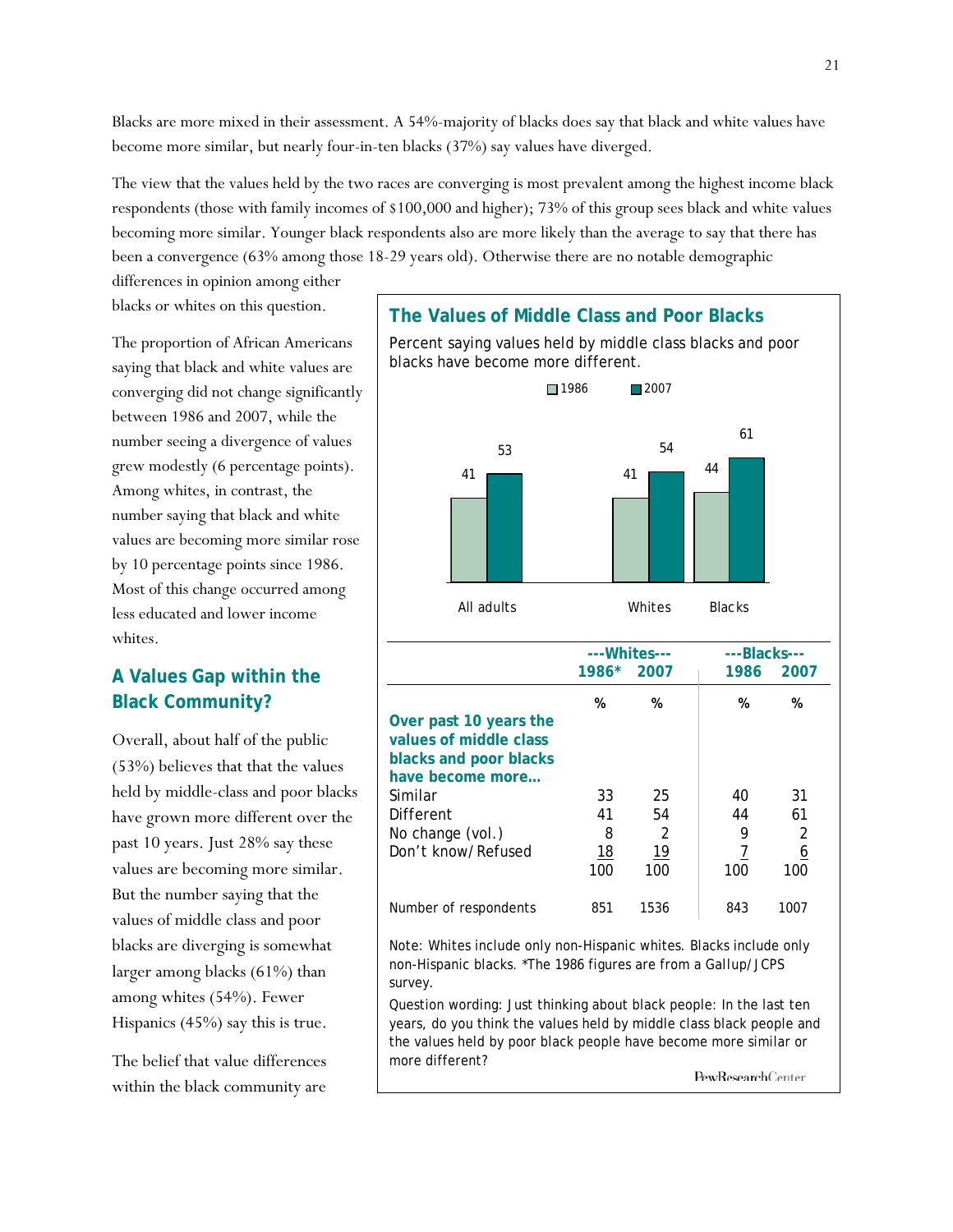becoming greater has grown sharply among blacks, compared with a poll conducted in 1986. At that time, just 44% of blacks saw greater value differences by class among blacks, compared with 10 years earlier.

This change has been especially pronounced among better educated blacks. The perception of increasing value differences is also larger now among whites, but the change has not been as great. In 1986, 41% of whites saw a growing values gap within the black community.

Among African Americans, the better educated are more likely than those with less education to see the values of middle class and poor blacks diverging. Among black respondents with a college degree, 70% say this is true, while only 55% of those with a high school education agree. In 1986, there were only minimal differences in response to this question across educational groups.

A similar pattern is seen among white respondents, with better educated whites more likely to believe that the values of the black middle class and those of poor blacks are diverging.

#### **Diverging Values between Black Poor and Middle Class**

| <b>Percent "More Different"</b><br>1986* 2007 Change |    |    |       |  |  |
|------------------------------------------------------|----|----|-------|--|--|
|                                                      |    |    |       |  |  |
|                                                      | %  | %  |       |  |  |
| <b>Blacks</b>                                        | 44 | 61 | +17   |  |  |
| Gender                                               |    |    |       |  |  |
| Male                                                 | 46 | 59 | +13   |  |  |
| Female                                               | 43 | 62 | $+19$ |  |  |
| Age                                                  |    |    |       |  |  |
| 18-29                                                | 44 | 57 | $+13$ |  |  |
| 30-49                                                | 47 | 70 | $+23$ |  |  |
| 50-64                                                | 46 | 59 | $+13$ |  |  |
| 65+                                                  | 34 | 50 | +16   |  |  |
| <b>Education</b>                                     |    |    |       |  |  |
| College graduate                                     | 49 | 70 | $+21$ |  |  |
| Some college                                         | 43 | 66 | $+23$ |  |  |
| High school grad                                     | 46 | 55 | +9    |  |  |
| Less than H.S.                                       | 42 | 57 | $+15$ |  |  |
| Noto: All figures are besed on non Hispania blooks   |    |    |       |  |  |

Note: All figures are based on non-Hispanic blacks. \*The 1986 figures are from a *Gallup*/JCPS survey. Question wording: Just thinking about black people. In the last ten years, do you think the values held by middle class black people and the values held by poor black people have become more similar or more different? **PewResearchCenter**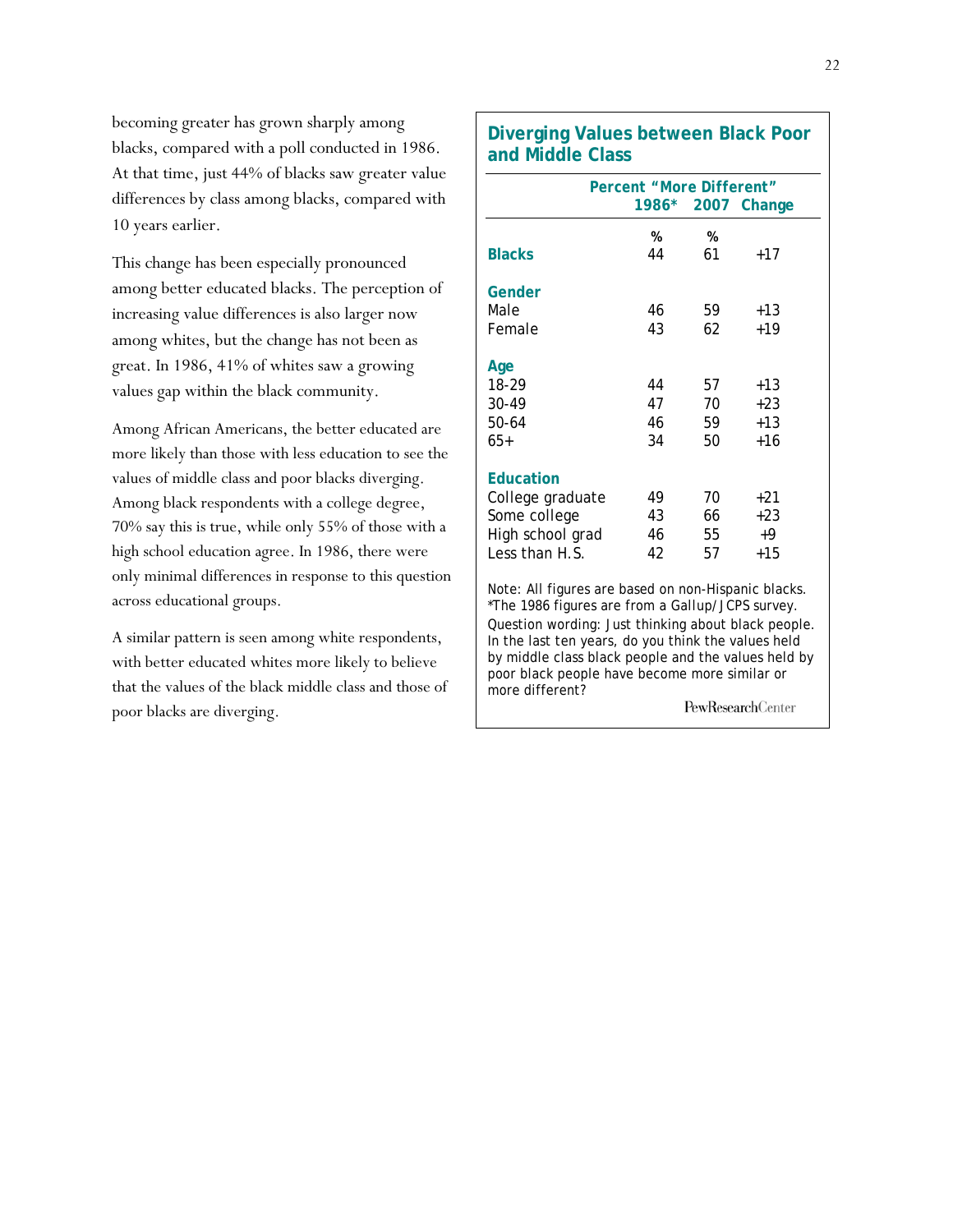#### **Shared Values of Poor and Middle-Class Blacks**

Even though many blacks believe there is a growing values divide within the black community, most blacks still see at least some measure of solidarity in values shared by blacks. A majority (65%) says middle-class and poor blacks share at least some values in common, with nearly a quarter (23%) saying they share a lot in common.

While better educated blacks are more likely to see the values of middle class and poor blacks diverging in the past 10 years, it is the less educated and less affluent blacks who are most apt to say middle class and poor blacks now have little in common. Among blacks with only a high school education, 37% say middle class and poor blacks have few or no shared values; among the college educated, just 19% say this.

There also are political differences on this question. Black liberal Democrats are 15 percentage points more likely than political independents (74% compared with 59%) to say middle class and poor blacks have values in common.

| <b>Shared Values among Poor and</b> |                                   |                                   |                |  |  |
|-------------------------------------|-----------------------------------|-----------------------------------|----------------|--|--|
| <b>Middle Class Blacks</b>          |                                   |                                   |                |  |  |
|                                     | A lot/some<br>values<br>in common | Little/<br>no values<br>in common | <b>DK/Ref</b>  |  |  |
| <b>Blacks</b>                       | %<br>65                           | %<br>31                           | %<br>$4 = 100$ |  |  |
| Gender                              |                                   |                                   |                |  |  |
| Men                                 | 66                                | 31                                | $3 = 100$      |  |  |
| Women                               | 64                                | 31                                | $5 = 100$      |  |  |
| Age                                 |                                   |                                   |                |  |  |
| 18-29                               | 68                                | 29                                | $3 = 100$      |  |  |
| 30-49                               | 66                                | 32                                | $2 = 100$      |  |  |
| $50 - 64$                           | 68                                | 29                                | $3 = 100$      |  |  |
| $65+$                               | 50                                | 38                                | $12 = 100$     |  |  |
| <b>Education</b>                    |                                   |                                   |                |  |  |
| College graduate                    | 78                                | 19                                | $3 = 100$      |  |  |
| Some college                        | 70                                | 28                                | $2 = 100$      |  |  |
| High school or less                 | 58                                | 37                                | $5 = 100$      |  |  |
| Income                              |                                   |                                   |                |  |  |
| $$100,000 +$                        | 66                                | 27                                | $7 = 100$      |  |  |
| \$50K-\$99K                         | 78                                | 19                                | $3 = 100$      |  |  |
| \$30K-\$49K                         | 67                                | 32                                | $1 = 100$      |  |  |
| Less than \$30,000                  | 57                                | 39                                | $4 = 100$      |  |  |
| Region                              |                                   |                                   |                |  |  |
| East                                | 68                                | 26                                | $6 = 100$      |  |  |
| Midwest                             | 66                                | 30                                | $4 = 100$      |  |  |
| South                               | 63                                | 33                                | $4 = 100$      |  |  |
| West                                | 65                                | 34                                | $1 = 100$      |  |  |

Note: All figures are based on non-Hispanic blacks.

Question wording: How much do you think middle class blacks and poor blacks share values in common? Do middle class blacks and poor blacks have a lot in common, some in common, only a little in common, or almost nothing in common?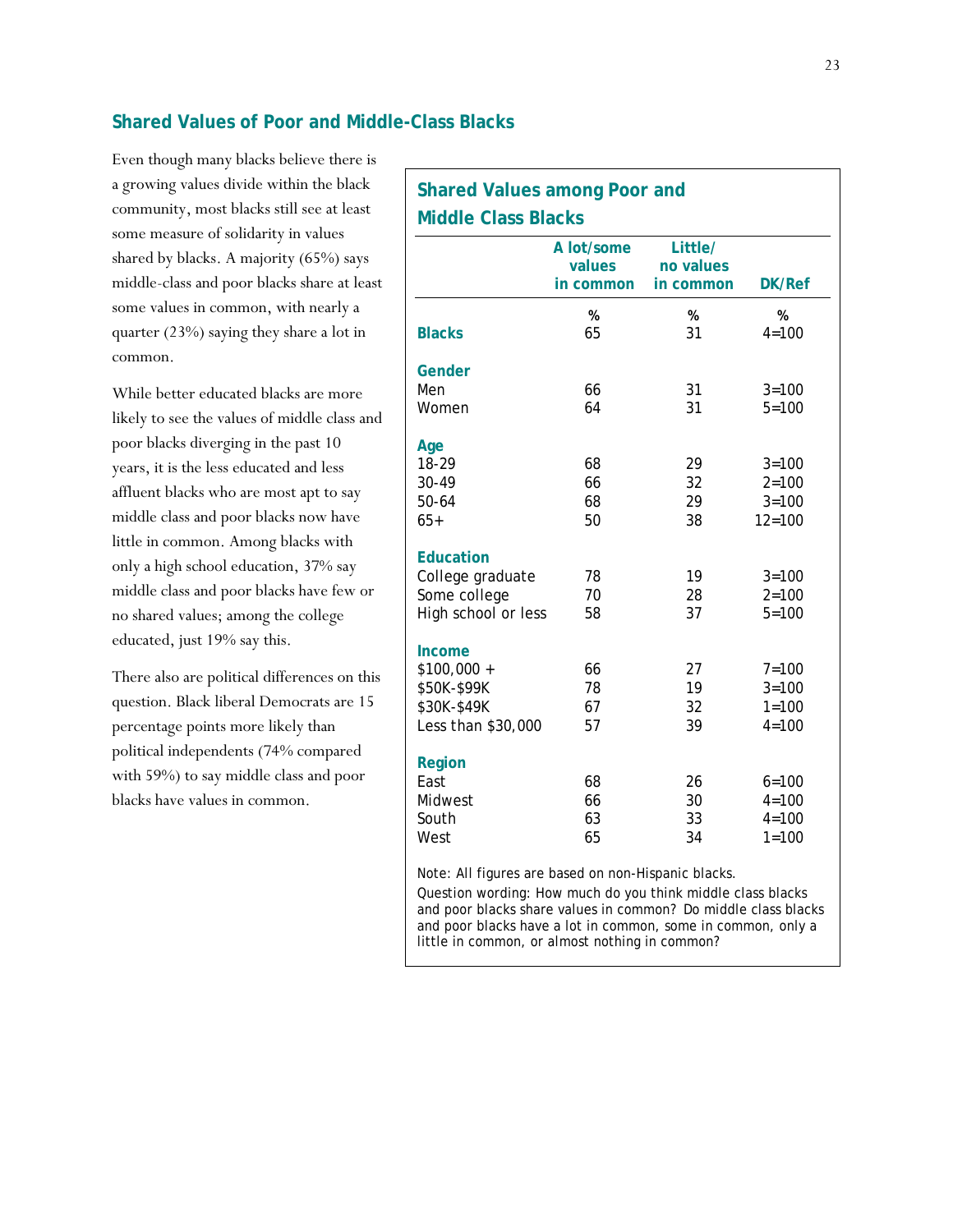#### **Diversity in the Black Community: Are Blacks Still a Single Race?**

A sizable minority of African Americans (37%) agrees with the idea that blacks today can no longer be thought of as a single race because the black community is so diverse. However, a majority of 53% disagrees, endorsing instead the view that "blacks can still be thought of as a single race because they have so much in common."

There is no major demographic group within the African American community in which a majority endorses the idea that African Americans no longer constitute a single race. Opinions vary on this question among social and demographic groups within the black community, but these differences tend to be relatively modest.

For example, the notion that blacks are no longer a single race finds greater acceptance among younger respondents, 44% of whom believe this is true (51% disagree). Nearly one quarter of black respondents 65 and older said they had no opinion on this question or gave some other response. Of those in this age group who did respond, more said "still a single race" than said "no longer a single race."

Regional differences are also seen. Blacks living in the Northeast (42%) and the Midwest (46%) are more likely than those in the South (32%) to agree that blacks no longer comprise a single race. In the West, 36% of blacks say this as well.

African American respondents who believe that middle class and poor blacks have relatively little in common are – not surprisingly -- more likely than others to say that blacks are not a single race. More than four-in-ten (44%) among those who say there is little in common between the values of the black

| Are Blacks Today Still a Single Race?                                                                                                                                                                                                                                                                                                                                                                         |                                   |          |                                     |  |  |
|---------------------------------------------------------------------------------------------------------------------------------------------------------------------------------------------------------------------------------------------------------------------------------------------------------------------------------------------------------------------------------------------------------------|-----------------------------------|----------|-------------------------------------|--|--|
|                                                                                                                                                                                                                                                                                                                                                                                                               | No longer Still<br>single<br>race | race     | (Vol)<br>single Neither/<br>both/DK |  |  |
| <b>Blacks</b>                                                                                                                                                                                                                                                                                                                                                                                                 | %<br>37                           | %<br>53  | $10=100$                            |  |  |
| Gender                                                                                                                                                                                                                                                                                                                                                                                                        |                                   |          |                                     |  |  |
| Male<br>Female                                                                                                                                                                                                                                                                                                                                                                                                | 35<br>38                          | 56<br>51 | $9 = 100$<br>$11 = 100$             |  |  |
| Age                                                                                                                                                                                                                                                                                                                                                                                                           |                                   |          |                                     |  |  |
| 18-29                                                                                                                                                                                                                                                                                                                                                                                                         | 44                                | 51       | $5 = 100$                           |  |  |
| 30-49<br>$50 - 64$                                                                                                                                                                                                                                                                                                                                                                                            | 35<br>35                          | 57       | $8 = 100$<br>$9 = 100$              |  |  |
| $65+$                                                                                                                                                                                                                                                                                                                                                                                                         | 34                                | 56<br>43 | $23 = 100$                          |  |  |
| Education                                                                                                                                                                                                                                                                                                                                                                                                     |                                   |          |                                     |  |  |
| College graduate                                                                                                                                                                                                                                                                                                                                                                                              | 41                                | 50       | $9 = 100$                           |  |  |
| Some college<br>High school or less                                                                                                                                                                                                                                                                                                                                                                           | 37<br>36                          | 56<br>53 | $7 = 100$<br>$11 = 100$             |  |  |
|                                                                                                                                                                                                                                                                                                                                                                                                               |                                   |          |                                     |  |  |
| Income                                                                                                                                                                                                                                                                                                                                                                                                        |                                   |          |                                     |  |  |
| \$100,000+<br>\$50K-\$99K                                                                                                                                                                                                                                                                                                                                                                                     | 29<br>38                          | 62<br>56 | $9 = 100$<br>$6 = 100$              |  |  |
| \$30K-\$49K                                                                                                                                                                                                                                                                                                                                                                                                   | 38                                | 53       | $9 = 100$                           |  |  |
| Less than \$30,000                                                                                                                                                                                                                                                                                                                                                                                            | 35                                | 53       | $12 = 100$                          |  |  |
| Region                                                                                                                                                                                                                                                                                                                                                                                                        |                                   |          |                                     |  |  |
| Northeast                                                                                                                                                                                                                                                                                                                                                                                                     | 42                                | 49       | $9 = 100$                           |  |  |
| Midwest                                                                                                                                                                                                                                                                                                                                                                                                       | 46                                | 45       | $9 = 100$                           |  |  |
| South                                                                                                                                                                                                                                                                                                                                                                                                         | 32                                | 57       | $11 = 100$                          |  |  |
| West                                                                                                                                                                                                                                                                                                                                                                                                          | 36                                | 58       | $6 = 100$                           |  |  |
| Note: All figures are based on non-Hispanic blacks.<br>Question wording: Which of these statements comes<br>closer to your own view -- even if neither is exactly<br>right: Blacks today can no longer be thought of as a<br>single race because the black community is so<br>diverse. OR Blacks can still be thought of as a single<br>race because they have so much in common.<br><b>PewResearchCenter</b> |                                   |          |                                     |  |  |

middle class and poor blacks also take the view that blacks are no longer a single race. Among those who don't see a values difference, somewhat fewer (33%) accept the idea that there is no single black race.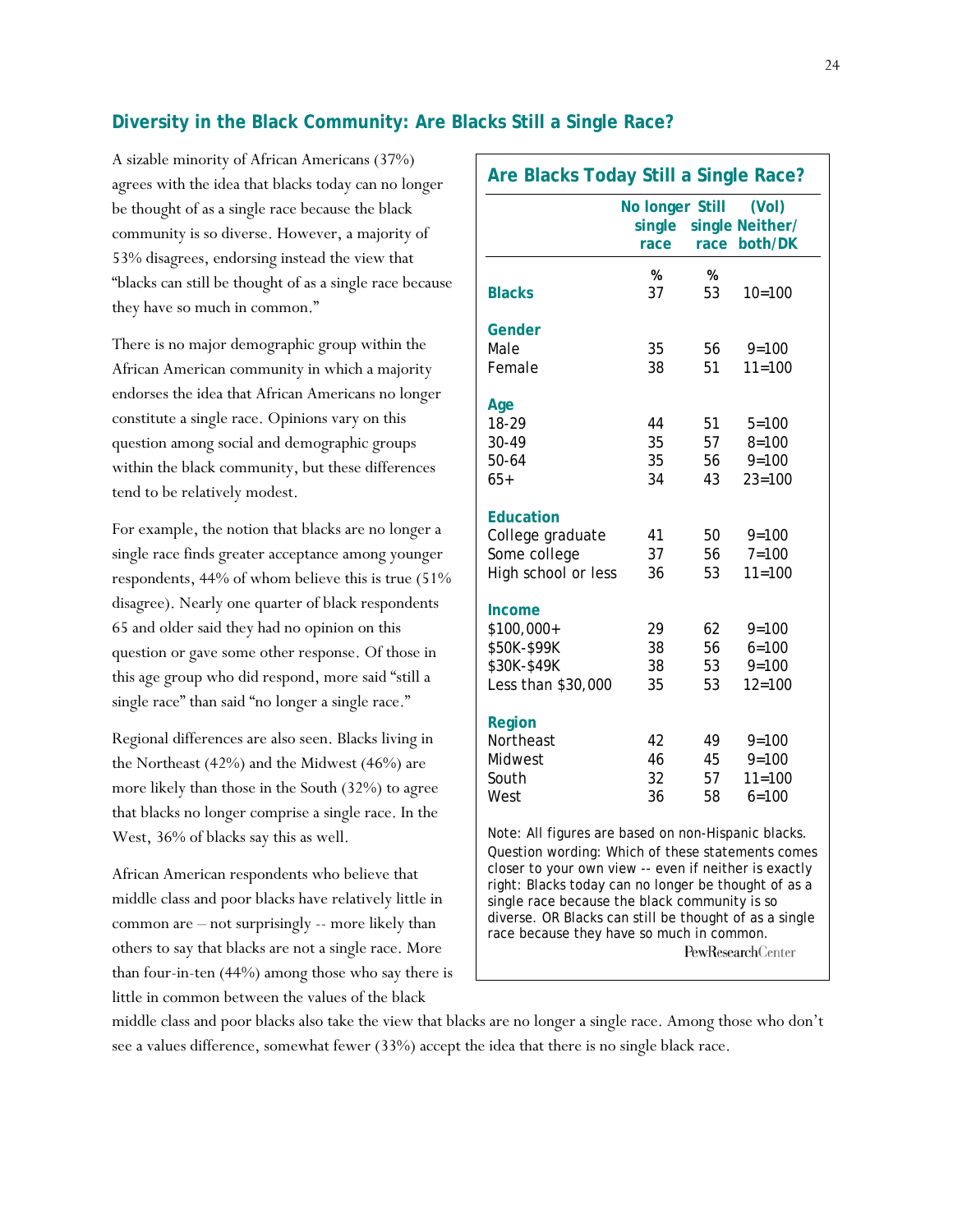#### **Life and Community**

African Americans are generally satisfied with their lives and with their communities as a place to live. But blacks are less upbeat about their lives than are whites and Hispanics, and the differences are even starker when it comes to rating their communities.

Blacks are more likely than whites to say that crime, the lack of good paying jobs, high school students dropping out, the quality of public schools, and the number of children born to unmarried mothers are big problems in their local communities. Illegal immigration is the only issue tested on which blacks and whites express similar views and Hispanics register much higher concern than both groups.

# **Life Satisfaction** *All* **All adults Whites Blacks Hispanics % % % %**  Satisfied 91 92 90 90  *Very satisfied 70 71 64 72 Somewhat satisfied 19 19 24 15 Don't know 2 2 2 3*  Dissatisfied 7 6 8 8  *Very dissatisfied 3 2 3 2 Somewhat dissatisfied 4 4 5 5 Don't know \* \* 0 1*  Don't know 2 2 2 2 100 100 100 100 Number of respondents 3086 1536 1007 388 Note: Whites include only non-Hispanic whites. Blacks include only non-Hispanic blacks. Hispanics are of any race. PewResearchCenter

#### **Life Satisfaction**

More than six-in-ten blacks (64%) say they are very satisfied with their lives, compared with about seven-in-ten whites (71%) and Hispanics (72%). Racial and ethnic differences in life satisfaction are especially pronounced among younger respondents.

Just over half of African Americans between the ages of 18 and 29 years old say they are very satisfied with their lives (54%), whereas about seven-in-ten whites (71%) and Hispanics (69%) in the same age group express that opinion. Among those who are 50 or older, on the other hand, the differences are statistically insignificant – 67% of blacks, 70% of whites, and 74% of Hispanics in that age group are very satisfied with their lives.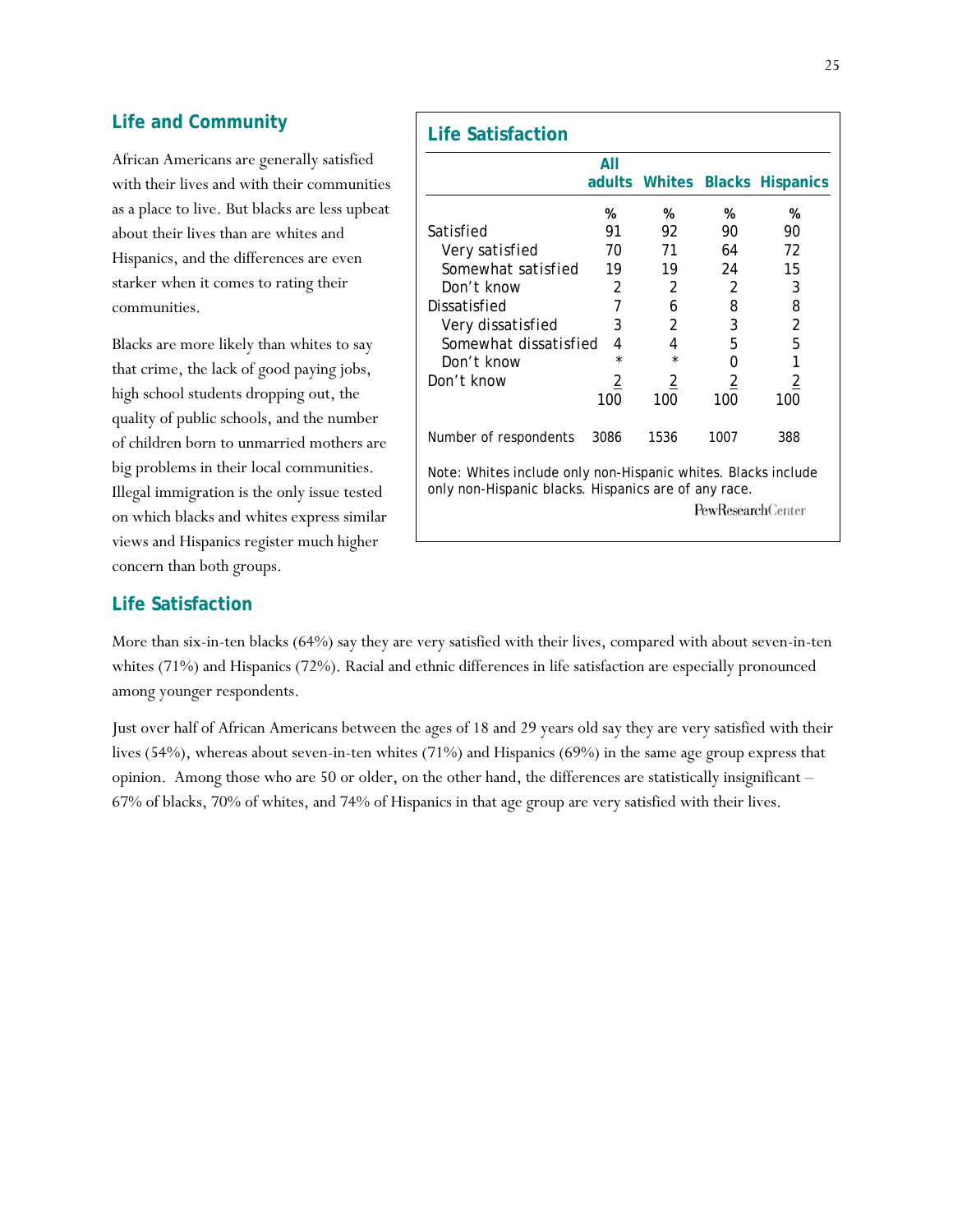In general, blacks who live in southern states are more satisfied with their lives than are blacks who live in other regions. Seven-in-ten blacks in the South say they are very satisfied with their lives, compared with smaller majorities in the Northeast (55%), the West (57%), and the Midwest (58%). In fact, the South is the only region where blacks and whites do not express significantly different outlooks on life -- 72% of southern whites say they are very satisfied, as do a similar share of whites in other regions.

# **How Satisfied are Blacks with their Lives?**

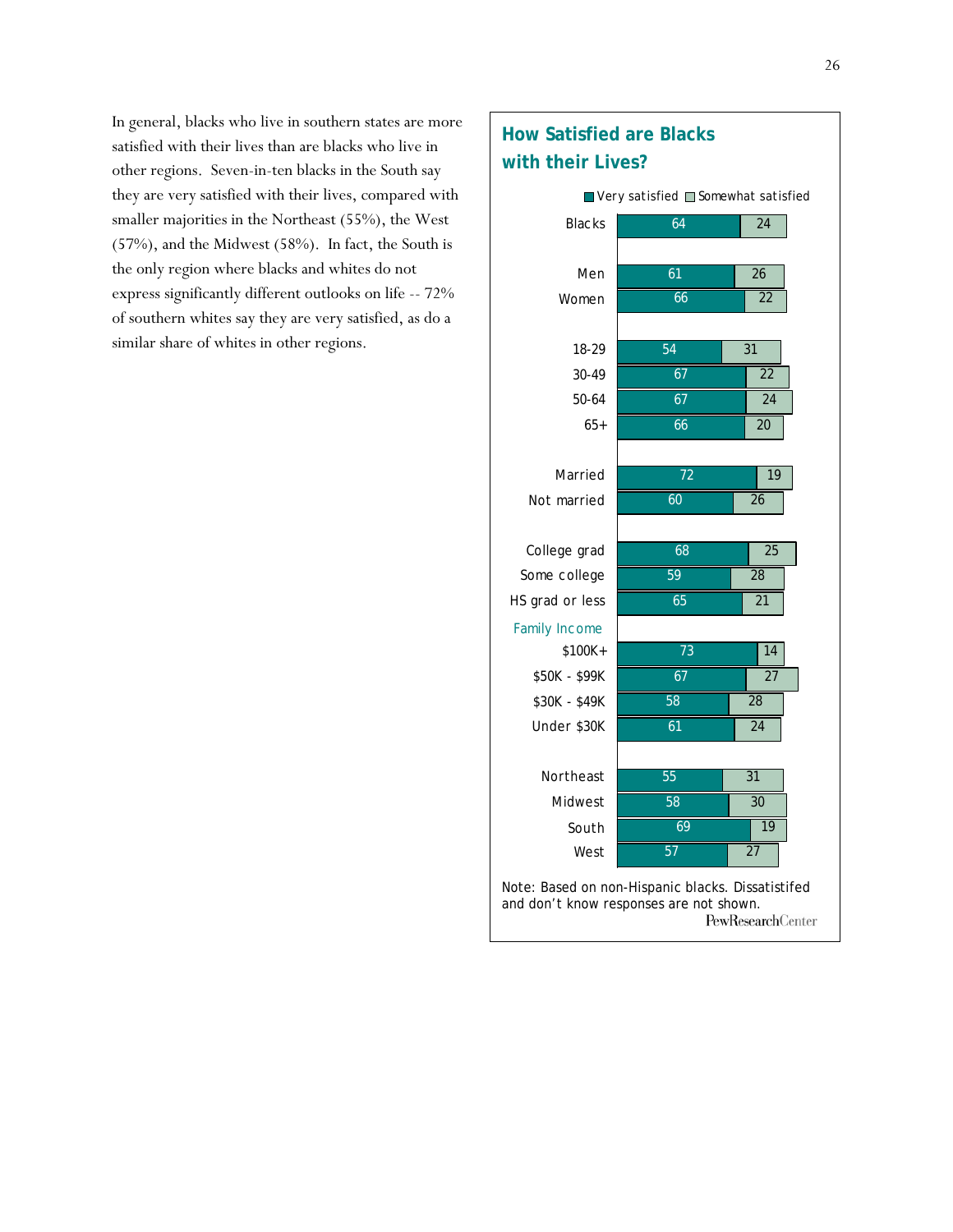#### **Satisfaction with Community**

African Americans express considerably more negative views about the communities they live in than they do about their lives more generally. One-infive blacks express some level of dissatisfaction with their communities. And while more than three-quarters (77%) say they are at least somewhat satisfied with their communities, just 36% say they are very satisfied. In comparison, 63% of whites and 56% of Hispanics express high levels of satisfaction with their communities as a place to live.

Differences between African Americans' views about their communities and those of whites and Hispanics are notable in

|                                                                                                                       | All            |                |                          | adults Whites Blacks Hispanics |
|-----------------------------------------------------------------------------------------------------------------------|----------------|----------------|--------------------------|--------------------------------|
|                                                                                                                       | %              | %              | %                        | %                              |
| Satisfied                                                                                                             | 87             | 89             | 77                       | 84                             |
| Very satisfied                                                                                                        | 58             | 63             | 36                       | 56                             |
| Somewhat satisfied 27                                                                                                 |                | 25             | 38                       | 24                             |
| Don't know                                                                                                            | 2              | 1              | 3                        | 4                              |
| Dissatisfied                                                                                                          | 11             | 9              | 20                       | 13                             |
| Very dissatisfied                                                                                                     | 5              | 3              | 9                        | 7                              |
| Somewhat dissatisfied                                                                                                 | 6              | 6              | 10                       | h                              |
| Don't know                                                                                                            | $\star$        |                |                          | Ω                              |
| Don't know                                                                                                            | $\overline{2}$ | $\overline{2}$ | $\overline{3}$           | $\overline{3}$                 |
|                                                                                                                       | 100            | 100            | 100                      | 100                            |
| Number of respondents                                                                                                 | 3086           | 1536           | 1007                     | 388                            |
| Note: Whites include only non-Hispanic whites. Blacks include<br>only non-Hispanic blacks. Hispanics are of any race. |                |                | <b>PewResearchCenter</b> |                                |

virtually every age, income, and education group. For example, about a third of blacks with a high school education or less say they are very satisfied with their communities (34%), while 59% of whites and more than half of Hispanics (51%) with the same educational background say this is the case. Similarly, fewer than four-inten African Americans with at least some college express high levels of satisfaction with their communities (39%), compared with two-thirds of whites and Hispanics in the same category.

#### **Rating Community Problems**

The lack of good paying jobs tops the list of community problems among black, white, and Hispanic respondents. Solid majorities of blacks (58%) and Hispanics (67%) rate the lack of good paying jobs as a big problem, including nearly a quarter of blacks (23%) and one-third of Hispanics who say it is a very big problem in their communities. The proportion of whites sharing that view is considerably lower (45%), but still much higher than the number of whites who say the same about any other community issue tested.

Fully half of African Americans (50%) also consider the number of children born to unwed mothers to be a big problem in their local communities, and about the same number say crime (49%) and students dropping out of high school (46%) are big problems. In contrast, only a third of whites express concern about the number of children born to unmarried mothers and even fewer say that crime (21%) and drop-out rates (18%) are big problems in their communities. Hispanics are about as likely as African Americans to rate the three issues as big problems.

Fewer people express concerns about the quality of public schools in their communities, but blacks and Hispanics are significantly more likely than whites to rate school quality as a big problem. Overall, about one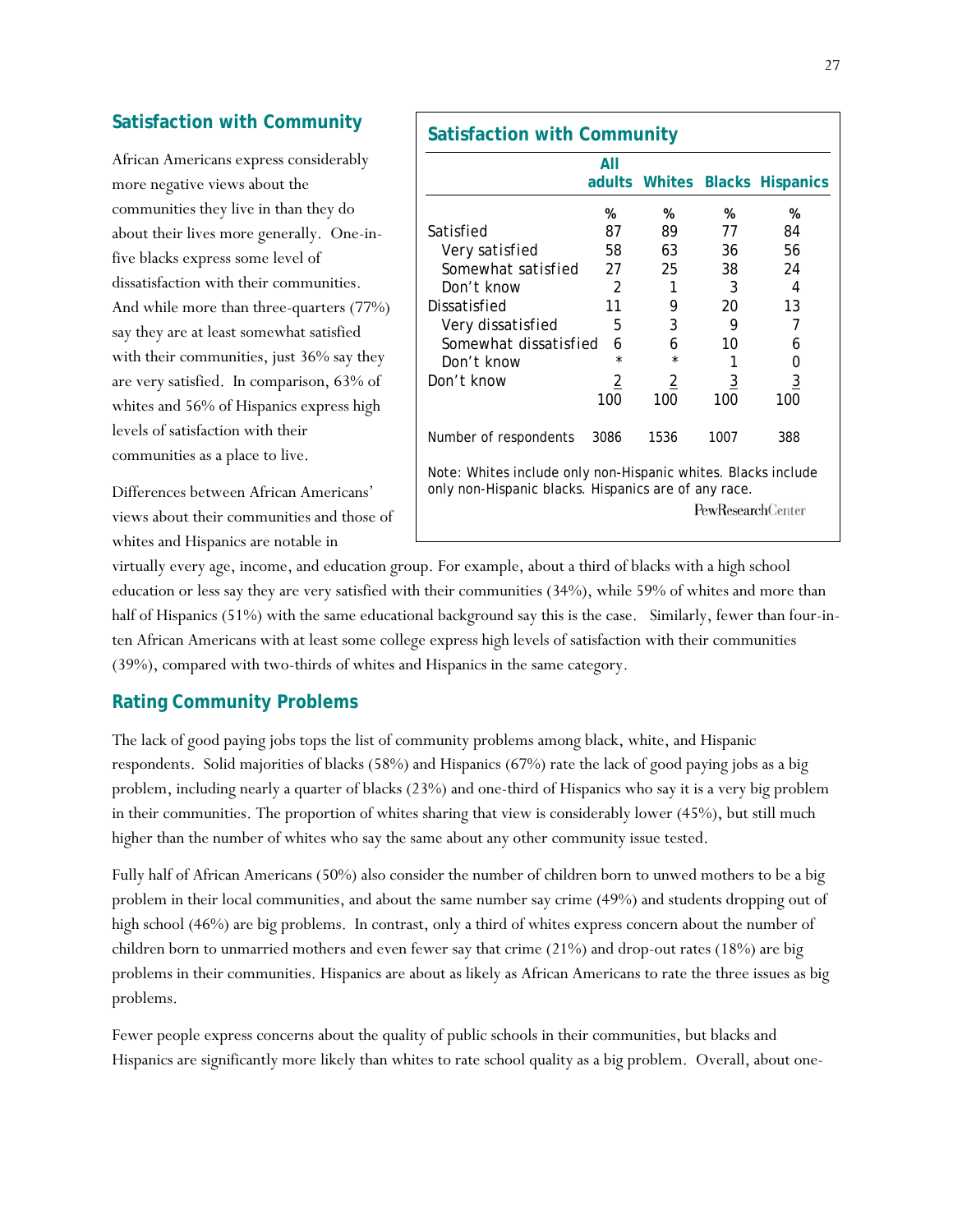fifth of all adults (21%) say the quality of public schools is a big problem in their local communities. About a third of African Americans (32%) and Hispanics (33%) share that concern, compared with 17% of whites.

African Americans express less concern about illegal immigration than they do about most issues. About three-in-ten blacks (28%) say illegal immigration is a big problem in their local communities, making it the only issue tested on which blacks and whites express similar views (30% of whites say illegal immigration is a big problem in their communities). Concern about illegal immigration is much higher among Hispanics -- more than four-

| All                                                                                                                   |      |      |                          |                                |  |  |
|-----------------------------------------------------------------------------------------------------------------------|------|------|--------------------------|--------------------------------|--|--|
|                                                                                                                       |      |      |                          | adults Whites Blacks Hispanics |  |  |
|                                                                                                                       | %    | %    | %                        | %                              |  |  |
| Percent saying                                                                                                        |      |      |                          |                                |  |  |
| very big/big problem                                                                                                  |      |      |                          |                                |  |  |
| Lack of good jobs                                                                                                     | 50   | 45   | 58                       | 67                             |  |  |
| Unwed mothers                                                                                                         | 38   | 33   | 50                       | 51                             |  |  |
| Illegal immigration                                                                                                   | 31   | 30   | 28                       | 44                             |  |  |
| Crime                                                                                                                 | 29   | 21   | 49                       | 49                             |  |  |
| Drop-out rates                                                                                                        | 25   | 18   | 46                       | 47                             |  |  |
| Quality of schools                                                                                                    | 21   | 17   | 32                       | 33                             |  |  |
| Number of respondents                                                                                                 | 3086 | 1536 | 1007                     | 388                            |  |  |
| Note: Whites include only non-Hispanic whites. Blacks include<br>only non-Hispanic blacks. Hispanics are of any race. |      |      |                          |                                |  |  |
|                                                                                                                       |      |      | <b>PewResearchCenter</b> |                                |  |  |

in-ten (44%) see illegal immigration as a big problem.

Views about illegal immigration as a community problem vary considerably depending on the density of the Hispanic population in respondents' counties. About one-in-five (18%) blacks in counties where Hispanics make up less than 3.5% of the population see illegal immigration as a big problem, compared with 36% of those in counties where Hispanics comprise more than 12% of the population. And while, overall, blacks and whites are equally likely to say that illegal immigration is a big problem in their communities, whites who live in counties with high Hispanic density are even more likely than blacks in counties with a similar proportion of Hispanics to see illegal immigration as a big problem (46% of whites vs. 36% of blacks).

#### **The Impact of Income, Education and Age**

Even though blacks are generally more likely than whites to see the lack of good jobs as a big problem in their communities, whites who are unemployed, less educated, and lower income share the concerns of African Americans in the same employment, education, and income categories about the lack of good paying jobs. Overall, 45% of whites say the lack of good jobs is a big problem in their communities, but nearly six-in-ten (59%) whites with household incomes of less than \$20,000 a year say this is the case; about the same proportion of blacks in households with less than \$20,000 in annual income also say the lack of good paying jobs is a big problem (62%).

But when it comes to the number of children born to unmarried mothers, high school students dropping out, crime, and the quality of public schools, blacks across virtually all key demographic groups, including age, gender, education and income, express considerably more concern than whites in the same groups. For example, younger respondents are the most concerned about high school students dropping out, but African Americans between the ages of 18 and 29 are more than twice as likely as whites in the same age group to say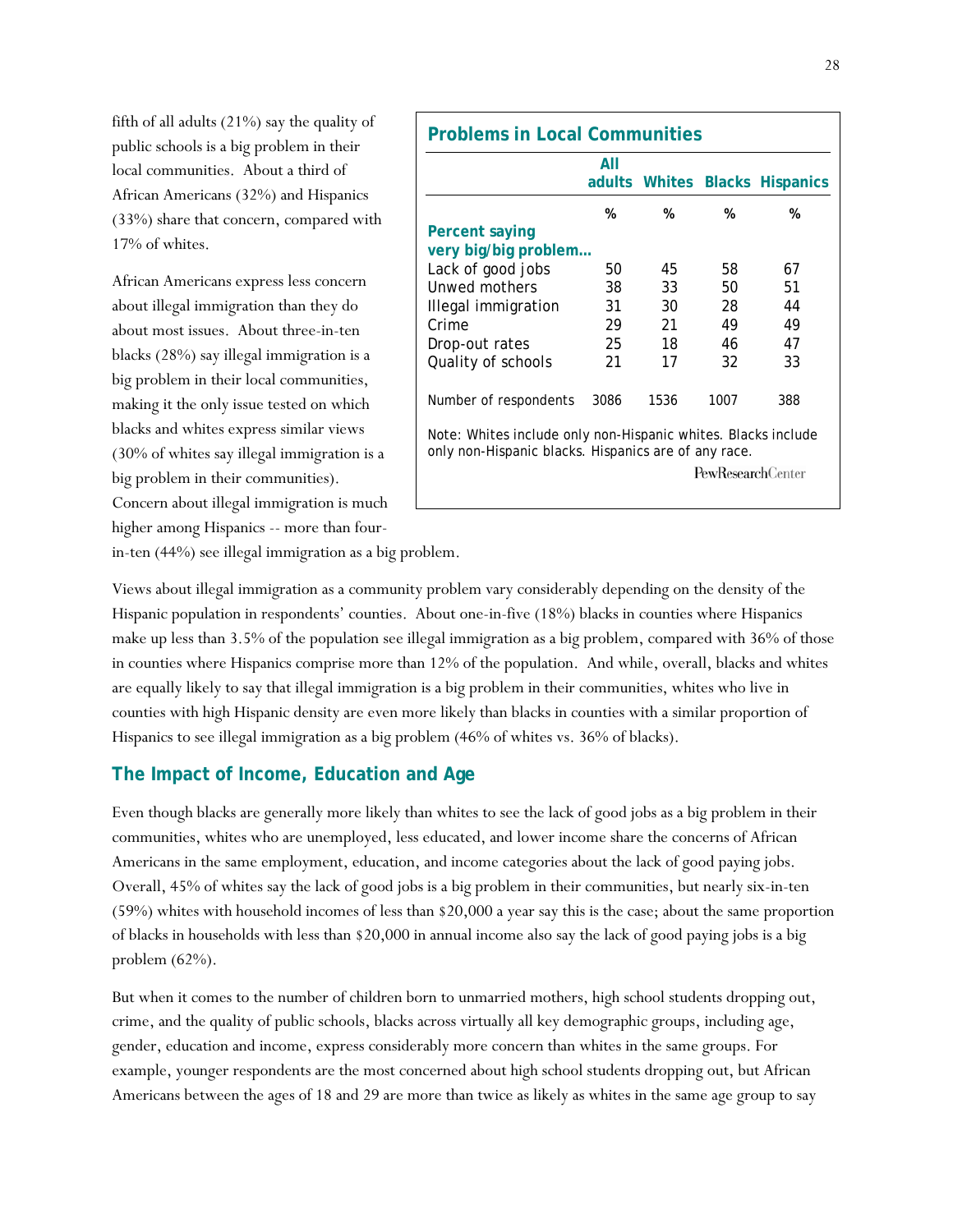this is a big problem in their communities (55% of young blacks vs. 25% of young whites). And while lower-income respondents are generally more likely than more affluent ones to say crime is a big problem in their local communities, African Americans in households with incomes below \$20,000 a year are more likely than whites in the same income bracket to say that is the case (52% of blacks vs. 33% of whites).

Blacks whose household incomes are at least \$100,000 a year are less concerned than lower-income blacks about the lack of good paying jobs, the number of children born to unmarried mothers, and crime in their communities. When it comes to high school students dropping out, the quality of public schools, and illegal immigration, however, no significant differences emerge among blacks in different income brackets. About three-in-ten (29%) blacks in household with income under \$20,000 say the quality of public schools is a big problem in their community, and about the same number in the \$100,000 or more category say the same (34%).

African Americans with a high school education or less are equally as likely as more educated blacks to rate most of the issues tested as big problems in their communities. But those who did not attend college are somewhat more likely than those with at least some

### **Community Problems, by Race and Income**

|                                                                                                                                                      |    | <b>Blacks Whites</b> | Diff   |  |  |
|------------------------------------------------------------------------------------------------------------------------------------------------------|----|----------------------|--------|--|--|
| <b>Percent saying</b><br>very big/big problem                                                                                                        | %  | %                    |        |  |  |
| Lack of good jobs                                                                                                                                    |    |                      |        |  |  |
| Less than \$20K                                                                                                                                      | 62 | 59                   | $+3$   |  |  |
| \$20K-\$49K                                                                                                                                          | 70 | 57                   | $+1.3$ |  |  |
| $$50,000+$                                                                                                                                           | 47 | 36                   | $+11$  |  |  |
| <b>Unwed mothers</b>                                                                                                                                 |    |                      |        |  |  |
| Less than \$20K                                                                                                                                      | 47 | 39                   | +8     |  |  |
| \$20K-\$49K                                                                                                                                          | 58 | 37                   | $+21$  |  |  |
| $$50,000+$                                                                                                                                           | 46 | 31                   | $+1.5$ |  |  |
| Crime                                                                                                                                                |    |                      |        |  |  |
| Less than \$20K                                                                                                                                      | 52 | 33                   | $+19$  |  |  |
| \$20K-\$49K                                                                                                                                          | 52 | 22                   | $+30$  |  |  |
| \$50,000+                                                                                                                                            | 43 | 18                   | $+25$  |  |  |
| <b>Drop-out rates</b>                                                                                                                                |    |                      |        |  |  |
| Less than \$20K                                                                                                                                      | 50 | 27                   | $+2.3$ |  |  |
| \$20K-\$49K                                                                                                                                          | 51 | 18                   | $+33$  |  |  |
| $$50,000+$                                                                                                                                           | 42 | 16                   | $+26$  |  |  |
| Note: Whites include only non-Hispanic whites.<br>Blacks include only non-Hispanic blacks. Hispanics<br>are of any race.<br><b>PewResearchCenter</b> |    |                      |        |  |  |

college education to say that high school students dropping out is a big problem (51% of blacks with a high school education or less vs. 42% of blacks with some college). On the other hand, college educated blacks express more concern than do the less educated about the quality of public schools in their communities (37% with some college say it is a big problem vs. 28% of those who have not attended college).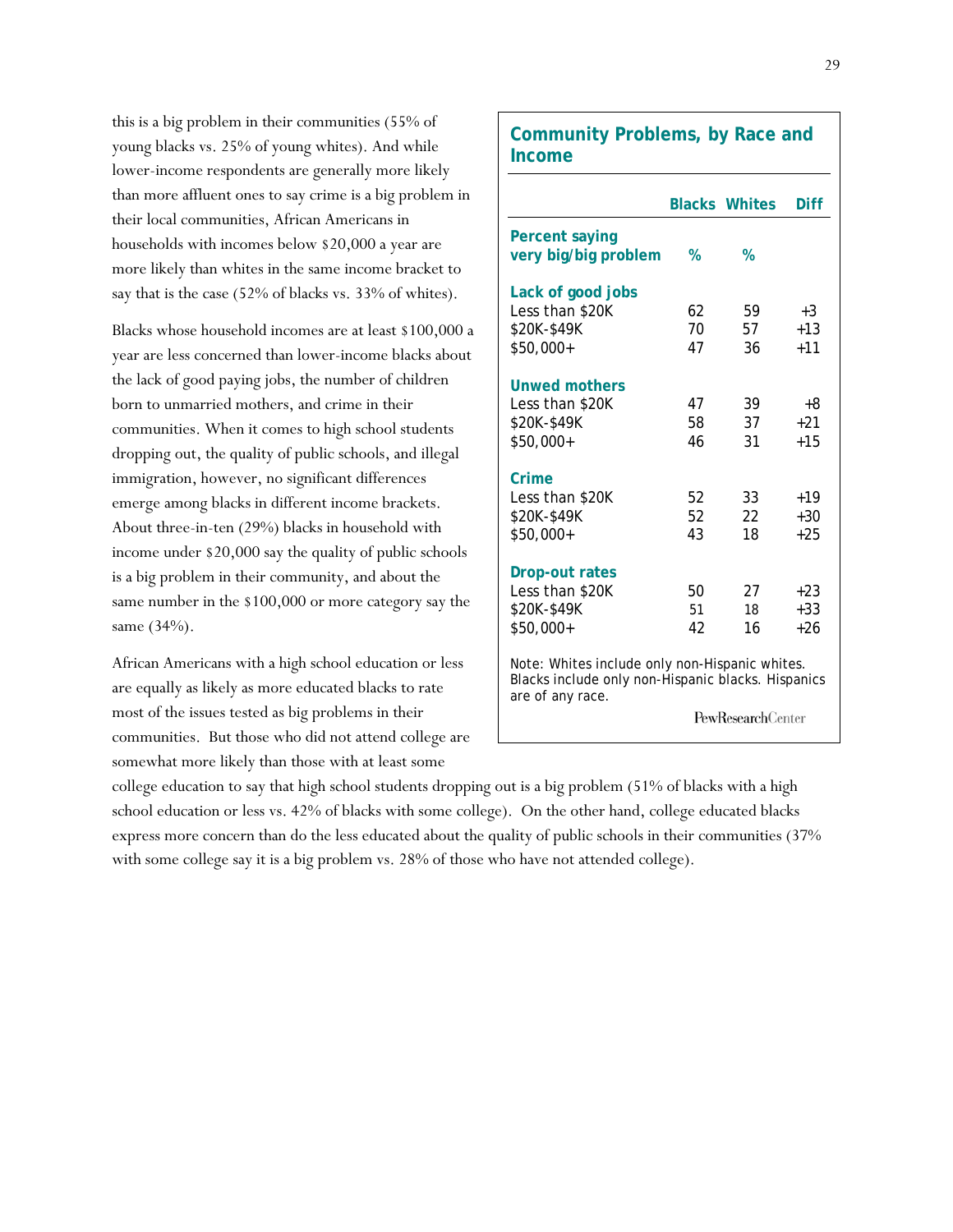# **III. Discrimination and Affirmative Action**

Overall, the American public believes blacks infrequently experience racial discrimination in day-to-day life. By majorities of two-to-one or larger, Americans believe prejudice intrudes "not often" or "hardly ever" when blacks apply for a job, apply to a college or university, go shopping or dine out. A narrow

majority (53%) also believes that blacks seldom face discrimination when they rent an apartment or buy a house.

But a very different portrait of discrimination emerges when these responses are broken down by race. Blacks are far more likely than whites to report that African Americans often face discrimination—so much so that the views of whites and blacks often stand as mirror opposites. At the same time, the perceptions of Hispanics also differ sharply from those of blacks and, to a lesser extent, from those of whites.

#### **Blacks See Discrimination as a Chronic Problem**

Two-thirds of all African Americans report that discrimination is commonly encountered when blacks apply for a job (67%), a view shared by only 20% of whites and 36% of Hispanics. Just as striking, a two-to-one majority of blacks say they routinely face discrimination when attempting to buy or rent a home, while a two-to-one majority of whites say blacks encounter relatively little housing discrimination. When these questions are analyzed together, a distinct pattern emerges. About onein-four (26%) blacks say discrimination "almost always" or "frequently" occurs when blacks engage in each of the four activities tested in the survey: applying for a job or admission to college, shopping or eating out, or seeking to buy or rent housing.

# **Blacks Say Blacks Often Face Discrimination—Whites Disagree Almost always/ Not often/ frequently hardly ever How often do blacks** % % **face discrimination…**

| Apply for a job                                                                                               |                          |          |  |  |  |
|---------------------------------------------------------------------------------------------------------------|--------------------------|----------|--|--|--|
| All adults                                                                                                    | 29                       | 62       |  |  |  |
| Whites                                                                                                        | 20                       | 70       |  |  |  |
| <b>Blacks</b><br><b>Hispanics</b>                                                                             | 67<br>36                 | 27<br>52 |  |  |  |
|                                                                                                               |                          |          |  |  |  |
| Rent an apartment                                                                                             |                          |          |  |  |  |
| or buy a house                                                                                                |                          |          |  |  |  |
| All adults                                                                                                    | 33                       | 53       |  |  |  |
| Whites                                                                                                        | 27                       | 58       |  |  |  |
| <b>Blacks</b>                                                                                                 | 65                       | 29       |  |  |  |
| <b>Hispanics</b>                                                                                              | 36                       | 51       |  |  |  |
|                                                                                                               |                          |          |  |  |  |
| Apply to a college<br>or university                                                                           |                          |          |  |  |  |
| All adults                                                                                                    | 13                       | 75       |  |  |  |
| Whites                                                                                                        | $\overline{7}$           | 81       |  |  |  |
| <b>Blacks</b>                                                                                                 | 43                       | 47       |  |  |  |
| <b>Hispanics</b>                                                                                              | 22                       | 62       |  |  |  |
| Eat at a restaurant                                                                                           |                          |          |  |  |  |
| and shop in retail stores                                                                                     |                          |          |  |  |  |
| All adults                                                                                                    | 19                       | 75       |  |  |  |
| Whites                                                                                                        | 12                       | 82       |  |  |  |
| <b>Blacks</b>                                                                                                 | 50                       | 45       |  |  |  |
| Hispanics                                                                                                     | 29                       | 63       |  |  |  |
| Note: Percent with no opinion not shown. Whites include<br>only non-Hispanic whites. Blacks include only non- |                          |          |  |  |  |
| Hispanic blacks. Hispanics are of any race.                                                                   | <b>PewResearchCenter</b> |          |  |  |  |

Another 24% say blacks frequently encounter racism in three of the four areas. Only 19% report that racism is not frequently found in any of the four domains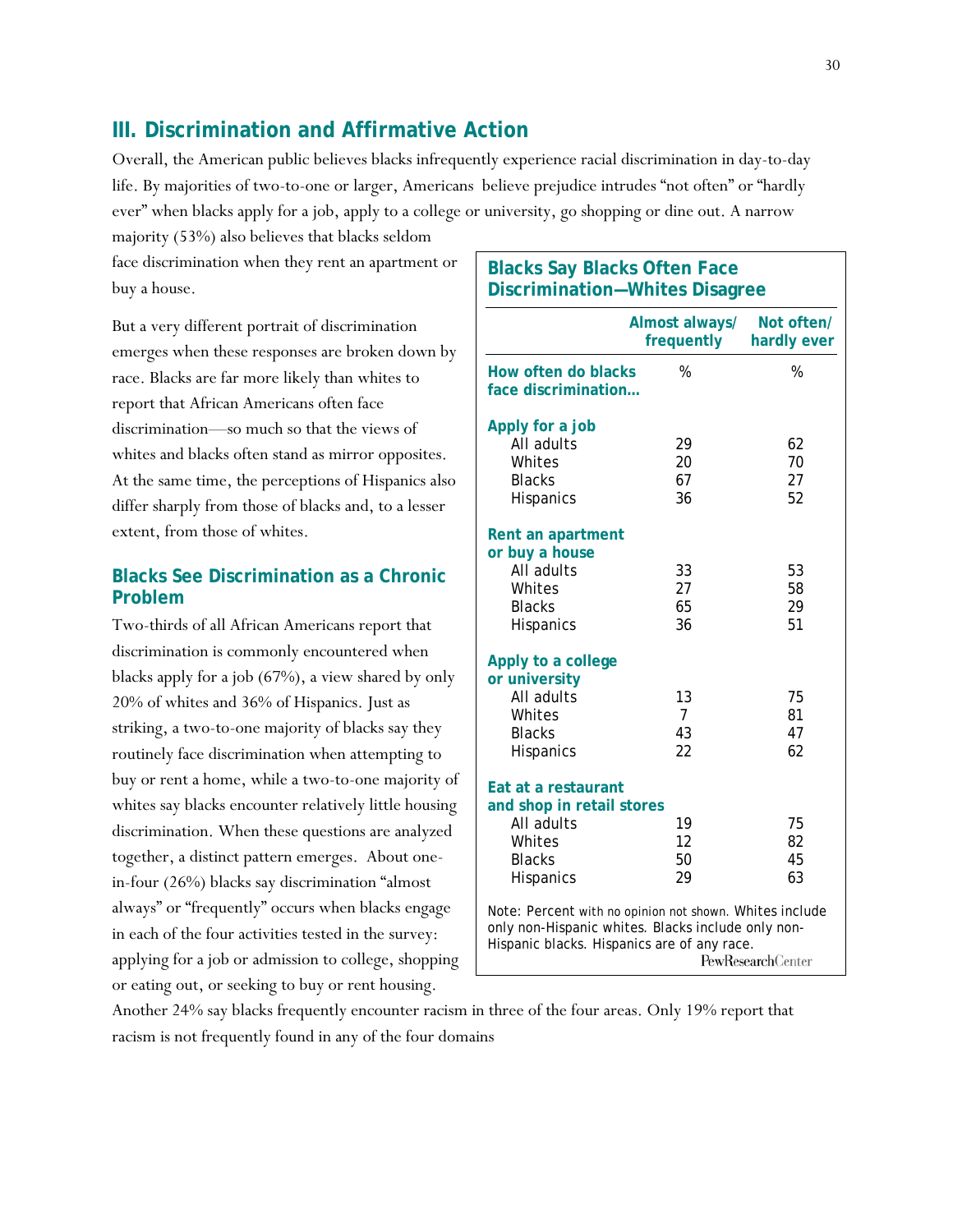Taken together, the survey suggests that there is widespread perception in the black community that encounters with anti-black bias are common in the day-to-day lives of blacks: Fully two-thirds (68%) say African Americans frequently face discrimination in two or more of the activities tested.

In contrast, more than six-in-ten whites (63%) and 45% of Hispanics say blacks do *not* frequently encounter racism in any of the areas tested. By the same token, only 3% of whites and 11% of Hispanics believe that blacks often experience racism in all four areas.

Together, these disparate views underscore the very different ways that blacks, whites and Hispanics view discrimination four decades after the height of the civil rights era.

# % that say blacks commonly face discrimination in…  **Whites Blacks Hispanics**  % % % All four areas<sup>\*</sup> 3 26 11 Three areas 5 24 12 Two areas **11** 18 11 One area 18 13 21 None of the areas  $\frac{63}{19}$   $\frac{19}{45}$  100 100 100 **% that say blacks face discrimination in at least:**  Two or more areas 19 68 34 One or none 81 32 66

**Blacks Believe Discrimination Widespread**

Note: \*The four areas tested were applying for a job, buying a house or renting an apartment, applying to college, shopping or dining out. Whites include only non-Hispanic whites. Blacks include only non-Hispanic blacks. Hispanics are of any race.

PewResearchCenter

### **The Perceptions Gap on Discrimination**

On each of the four measures of discrimination tested in this survey, there are huge gaps (ranging from 36 to 47 percentage points) between the perceptions of whites and blacks about whether acts of racial bias are commonplace.

On housing, employment and other measures of discrimination, the attitudes of Hispanics fall somewhere in between those of blacks and whites. Fewer than four-in-ten Hispanics believe blacks are frequently discriminated against in seeking jobs (36%), about half the proportion of blacks

|                                                                                                                           |    |                 | Blacks Whites Hispanics Blk/Wht | <b>Diff</b>              | <b>Diff</b><br>Blk/Hisp. |
|---------------------------------------------------------------------------------------------------------------------------|----|-----------------|---------------------------------|--------------------------|--------------------------|
| % saying blacks face<br>discrimination often<br>when they $\ldots$                                                        | %  | %               | %                               |                          |                          |
| Apply for a job<br>Rent an apartment/                                                                                     | 67 | 20              | 36                              | $+47$                    | $+31$                    |
| buy a house                                                                                                               | 65 | 27              | 36                              | $+38$                    | $+29$                    |
| Apply to a college                                                                                                        |    |                 |                                 |                          |                          |
| or university                                                                                                             | 43 | 7               | 22                              | +36                      | $+21$                    |
| Fat at a restaurant/<br>shop in stores                                                                                    | 50 | 12 <sup>2</sup> | 29                              | $+38$                    | $+21$                    |
| Percentage who say blacks "almost always" or "frequently" face discrimination<br>when doing each of the tested activities |    |                 |                                 |                          |                          |
| Note: Whites include only non-Hispanic whites. Blacks include only non-Hispanic<br>blacks. Hispanics are of any race.     |    |                 |                                 |                          |                          |
|                                                                                                                           |    |                 |                                 | <b>PewResearchCenter</b> |                          |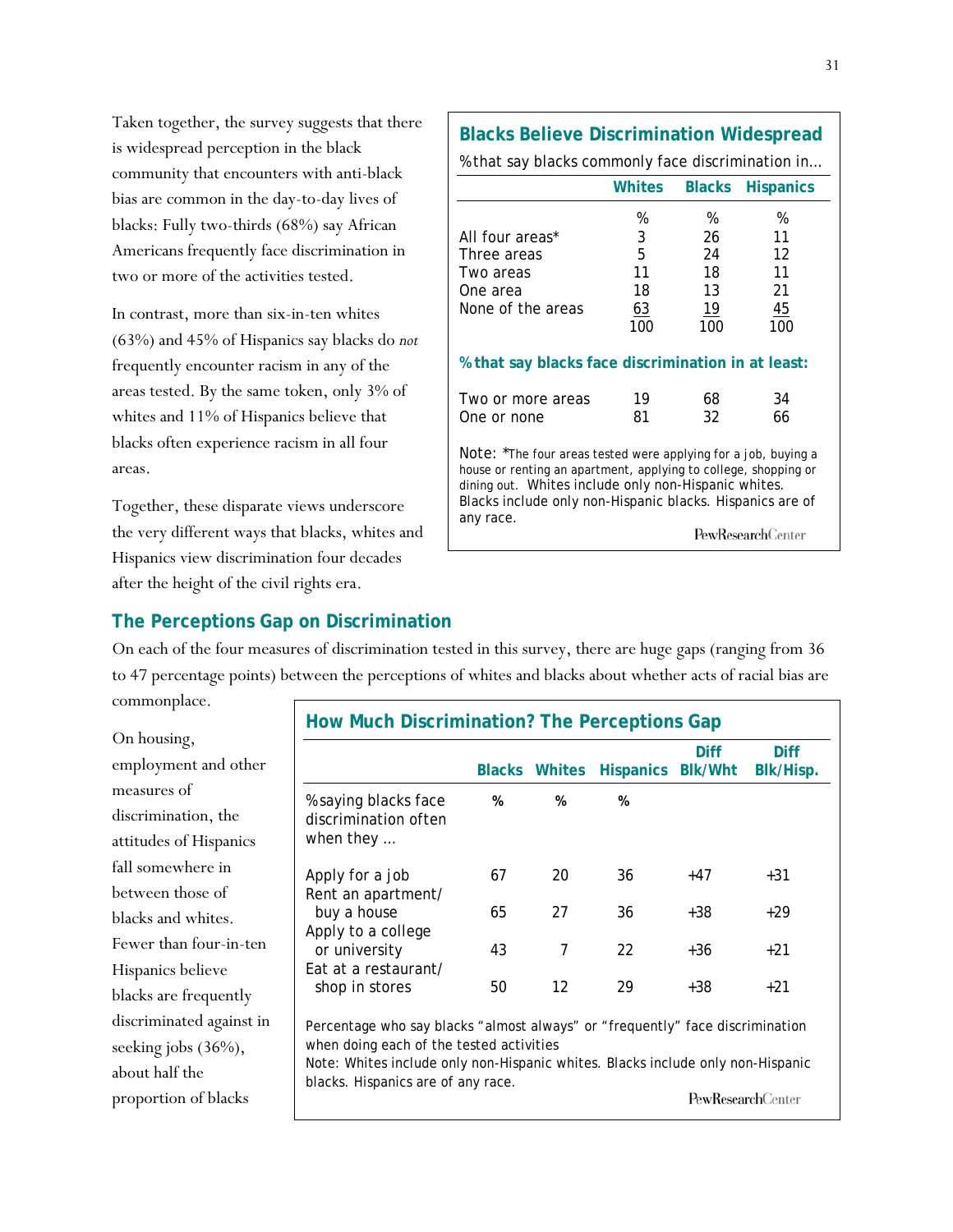that hold his view. At the same time barely half (52%) of Hispanics say such expressions of workplace prejudice do not happen often, 18 percentage points less than the proportion of whites.

A smaller but still large majority of whites (58%) believe blacks only occasionally encounter discrimination buying or renting a home, more than twice the proportion that say blacks frequently encounter prejudice in the housing market. Hispanics, too, are more likely to discount the frequency of discrimination than to say it is common.

Whites and Hispanics are significantly less likely to say that African Americans are subject to frequent discrimination when shopping or going out to eat in a restaurant. According to the survey, half of all blacks say African Americans encounter bias when they shop or eat in a restaurant, nearly double the proportion of Hispanics and about four times greater than the share of whites who express that view.

Blacks are divided over the frequency with which they face discrimination when they apply to college, while whites and Hispanics believe this form of bigotry is rare. Slightly more blacks say discrimination in college admissions happens infrequently (47%) than say it is relatively common (43%). Whites and Hispanics are far more skeptical that blacks face frequent discrimination in this area: Only 7% of whites say blacks often encounter acts of prejudice when applying to colleges or universities, a view shared by 22% of all Hispanics.

#### **Some Demographic Differences Among Blacks**

Perceptions of the extent of racial bias against blacks do not vary much among different demographic groups within the African American community. For example, there are no statistically significant differences between black men and black women in their views about anti-black discrimination in any of the four domains tested.

A few modest differences emerge in other demographic groups. Middle-aged blacks are slightly more likely than older or younger blacks to say discrimination is frequently encountered in daily life. About three-in-four African Americans (73%) between ages 30 to 49 say blacks frequently encounter discrimination when applying for a job, a view less broadly shared by younger blacks (60%) and those ages 65 or older (59%).

Better-educated blacks also are more likely than less educated blacks to say discrimination is more frequent across each of the four areas tested. Fully three-quarters of all blacks who have graduated from college say blacks often face racism when applying for jobs, a view expressed by about six-in-ten (61%) blacks with a high school degree or less. Nearly as large a gap emerges between the better and less well educated on perceptions of housing discrimination. But on other questions, the differences between those with the most and least education are more modest.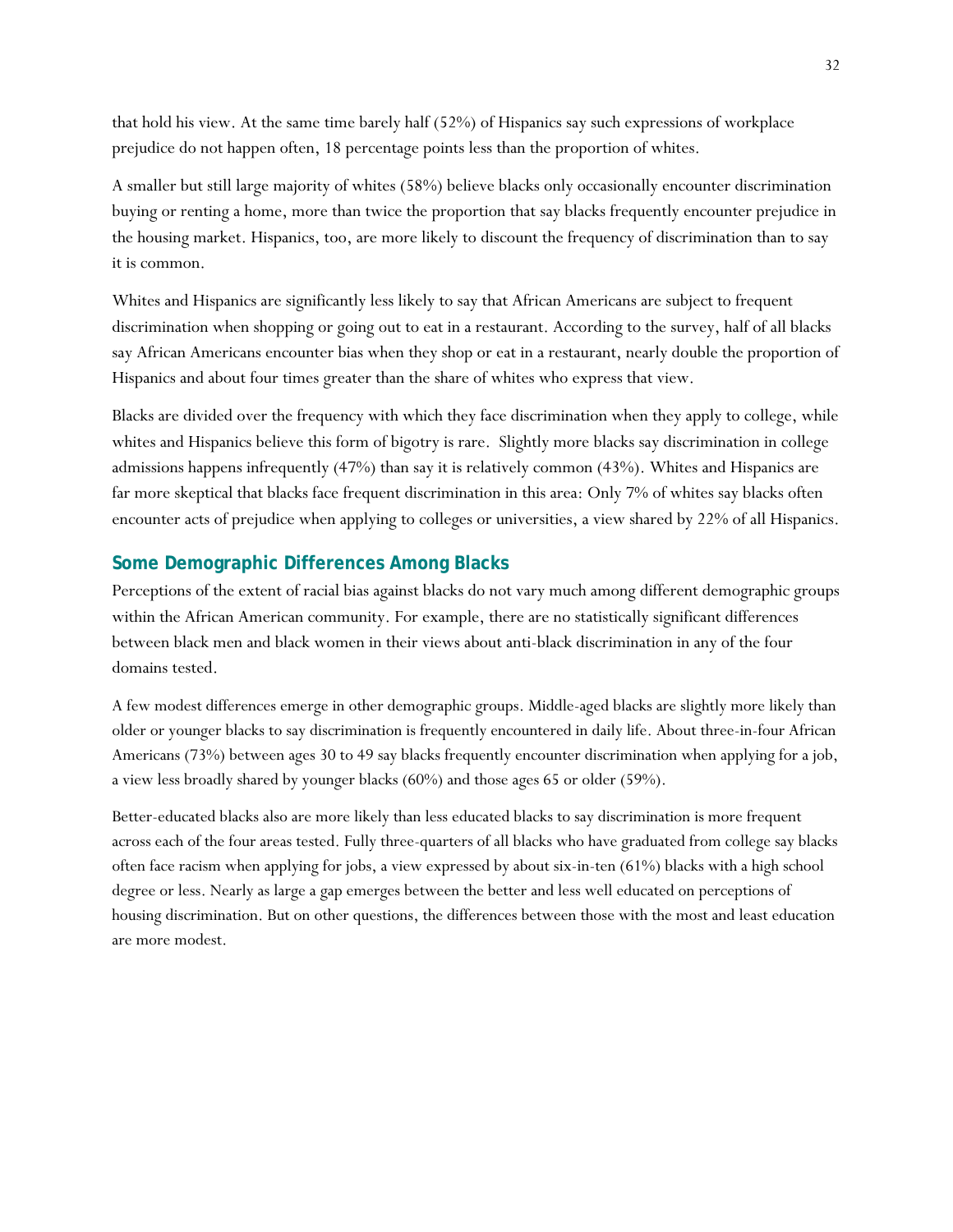#### **Why Some Blacks Lag Behind: Personal Factors or Discrimination?**

Fully two-thirds of all Americans believe personal factors, rather than racial discrimination, explain why many African Americans have difficulty getting ahead in life; just 19% mostly blame discrimination.

While clear differences exist between white and black views on this question, these racial disparities are

significantly less pronounced than those observed in other areas covered by this survey, including questions that measured perceptions of the overall levels of discrimination faced by blacks.

Overall, most whites (71%), Hispanics (59%) and a narrow majority of blacks (53%) believe that blacks who have not gotten ahead in life are mainly responsible for their own situation. At the same time, three-in-ten blacks (30%) blame racism for failures to advance, a view shared by 24% of all Hispanics and 15% of whites.

The survey also suggests that attitudes about what is more to blame for the failure of many blacks to advance appear to be strongly related to perceptions of discrimination against blacks.

#### **Majorities of All Races Say Blacks Personally Responsible for their Own Condition**

Which of these statements comes closer to your views: Racial discrimination is the main reason why many black people can't get ahead OR Blacks who can't get ahead are mostly responsible for their own condition…

|                                                                                                                        | All<br>adults   | Whites          | <b>Blacks</b>         | <b>Hispanics</b>          |  |
|------------------------------------------------------------------------------------------------------------------------|-----------------|-----------------|-----------------------|---------------------------|--|
|                                                                                                                        | %               | %               | %                     | %                         |  |
| Racial discrimination                                                                                                  | 19              | 15              | 30                    | 24                        |  |
| Blacks responsible<br>for their own condition                                                                          | 66              | 71              | 53                    | 59                        |  |
| Neither/Both (VOL)                                                                                                     | 9               | 8               | 14                    | 8                         |  |
| DK/Refused                                                                                                             | <u>6</u><br>100 | <u>6</u><br>100 | $\overline{3}$<br>100 | <u>9</u><br>100           |  |
| Number of respondents                                                                                                  | 3086            | 1536            | 1007                  | 388                       |  |
| Note: Whites include only non-Hispanic whites. Blacks include only non-<br>Hispanic blacks. Hispanics are of any race. |                 |                 |                       |                           |  |
|                                                                                                                        |                 |                 |                       | <b>PewResearch</b> Center |  |

 For example, about four-in-ten blacks (37%) who believe African Americans are often discriminated against when applying for jobs also say discrimination is the main reason why some blacks don't get ahead. But among blacks who say employment discrimination is relatively infrequent, only 15% believe bias is the major obstacle for black advancement.

A similar pattern is apparent among whites. About a third (34%) of whites who believe job discrimination against blacks is common say discrimination is mainly to blame for the fact that many blacks fail to advance. This view is held by just 11% of whites who say this form of racial bias is uncommon. Similarly, four-in-ten Hispanics who say blacks frequently are discriminated against when seeking work say discrimination is to blame for lack of black advancement, roughly double the proportion of Hispanics (19%) who say anti-black bias in employment is rare.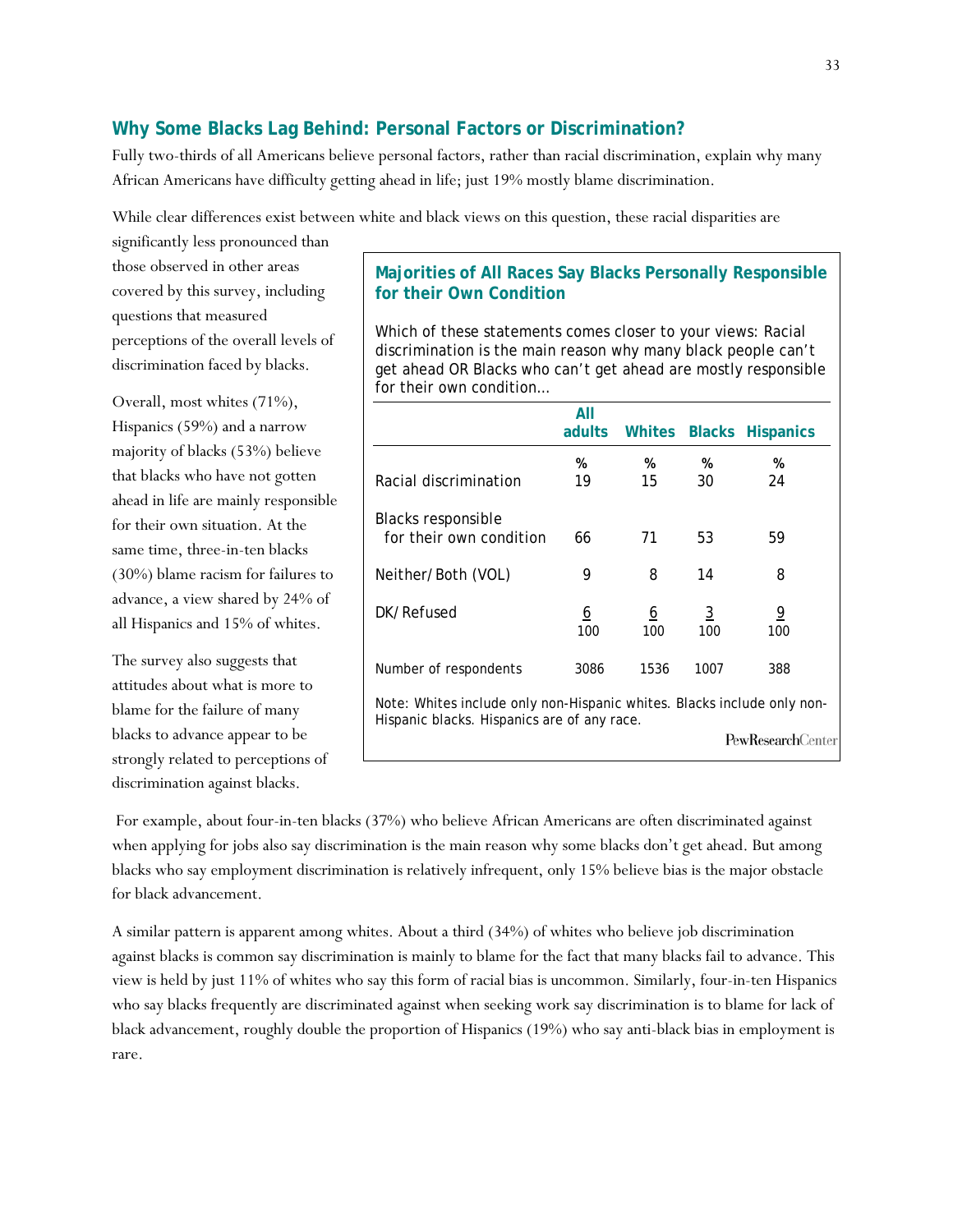The pattern is equally strong among blacks and more pronounced among blacks and Hispanics when all four questions are analyzed together. Slightly fewer than half of all blacks (46%) who say African Americans often face discrimination in *all four* areas also fault discrimination as the reason why many blacks lag behind. In contrast, only 12% of blacks who say blacks face little or no discrimination in any of these four areas blame racism as the main reason that many blacks can't get ahead.

The relationship between perceptions of racism and black advancement also is strong for whites and Hispanics. Among whites, 40% of those who believe that discrimination is widespread blame racism for holding back some blacks, compared with 8% who do not believe discrimination is a serious problem. Similarly, 39% of all Hispanics who see racism as a chronic problem for blacks say racism is slowing black progress, compared with 10% among Hispanics who see relatively little anti-black bias. The key difference is that significantly fewer whites (8%) and Hispanics (23%)

l

### **Demographic Breakdown of Black Assessments of Discrimination and Personal Responsibility**

Percent of blacks that say the main reason why many African Americans can't get ahead is …

|                                                | <b>Discrimination</b> | <b>Their own</b><br>fault | Neither/<br>both | DK/<br><b>Ref</b> |
|------------------------------------------------|-----------------------|---------------------------|------------------|-------------------|
| <b>Blacks</b>                                  | %<br>30               | %<br>53                   | %<br>14          | %<br>$3 = 100$    |
| Gender                                         |                       |                           |                  |                   |
| Men                                            | 28                    | 54                        | 16               | $2 = 100$         |
| Women                                          | 31                    | 53                        | 12               | $4 = 100$         |
| Age                                            |                       |                           |                  |                   |
| 18-29                                          | 25                    | 60                        | 12               | $3 = 100$         |
| 30-49                                          | 27                    | 59                        | 14               | $* = 100$         |
| 50-64                                          | 40                    | 43                        | 15               | $2 = 100$         |
| $65+$                                          | 28                    | 47                        | 15               | $10 = 100$        |
| <b>Education</b>                               |                       |                           |                  |                   |
| College graduate                               | 29                    | 51                        | 18               | $2 = 100$         |
| Some college                                   | 31                    | 51                        | 16               | $2 = 100$         |
| High school grad                               | 33                    | 55                        | 11               | $1 = 100$         |
| Less than H.S.                                 | 23                    | 57                        | 12               | $8 = 100$         |
| Income                                         |                       |                           |                  |                   |
| \$100,000+                                     | 36                    | 47                        | 17               | $0 = 100$         |
| \$50K-\$99K                                    | 26                    | 55                        | 17               | $2 = 100$         |
| \$30K-\$49K                                    | 29                    | 61                        | 8                | $2 = 100$         |
| Less Than \$30K                                | 34                    | 50                        | 14               | $2 = 100$         |
| Note: Blacks include only non-Hispanic blacks. |                       |                           |                  |                   |
|                                                |                       |                           |                  | PewResearchCenter |

believe blacks frequently face discrimination on all four measures tested in the survey, while large numbers consistently say racism is not frequent on any of the four measures (63% of whites and 45% of Hispanics vs. 19% of all blacks). $<sup>1</sup>$ </sup>

<sup>1</sup> Because so few whites and Hispanics believe blacks often are discriminated in each the four test areas, this analysis combined those that said blacks frequently faced discrimination in three or all four domains tested.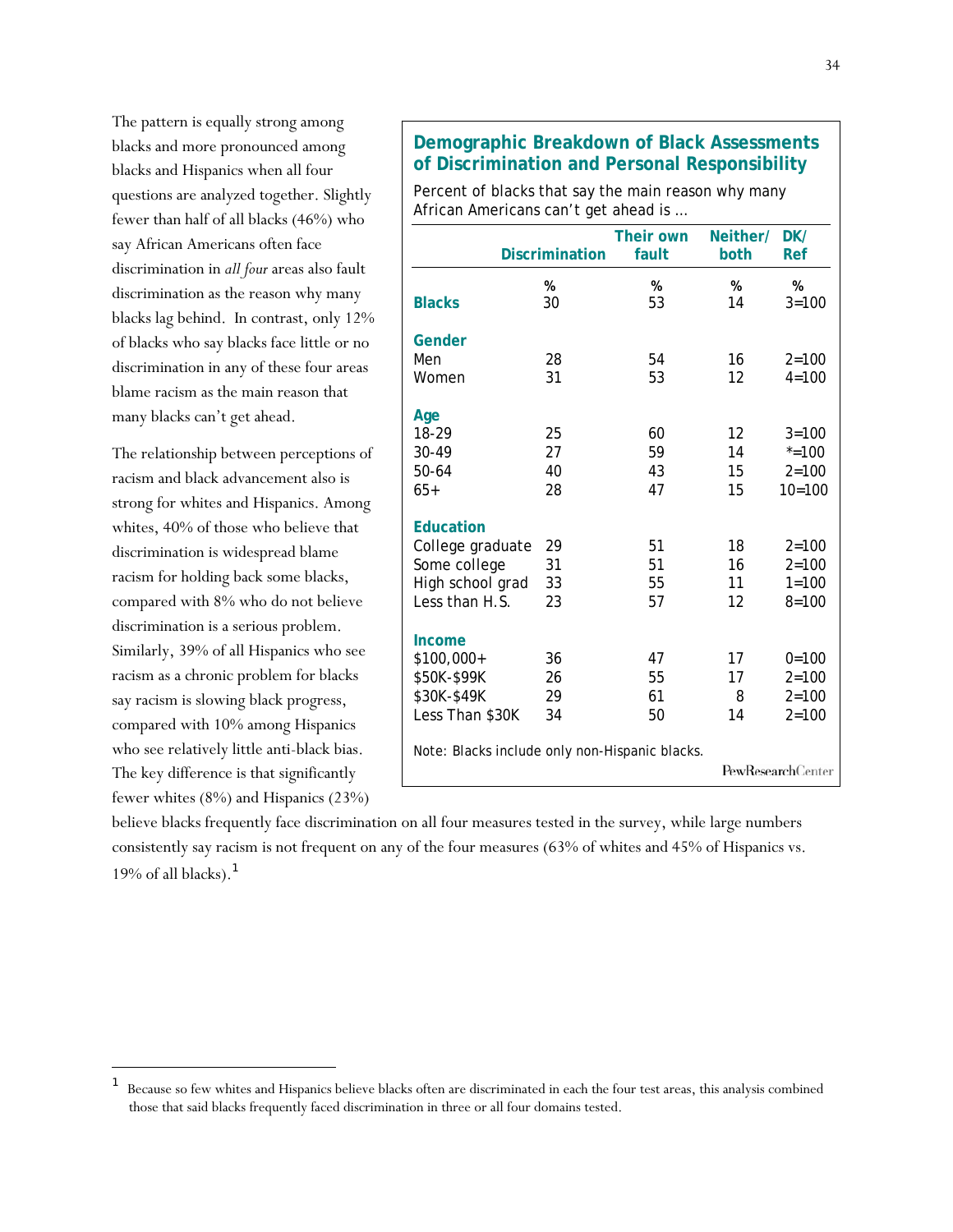### **The "P" Word (Preferences) and Support for Affirmative Action**

Substantial majorities of blacks and Hispanics and a narrow majority of whites favor affirmative action programs that help African Americans get better jobs and educations. Somewhat smaller but still substantial majorities of

blacks and Hispanics also favor giving preferences to qualified African Americans in hiring and education, while a plurality of whites are opposed.

To test public support for affirmative action, slightly different questions were asked of separate random halves of the survey sample. One group was asked whether they favor or oppose affirmative action programs "designed to help blacks get better jobs and education." The other half was asked whether they favor or oppose affirmative action programs that "give special preferences to qualified blacks in hiring and education." Overall, nearly nine-in-ten blacks (89%) and about three-quarters of all Hispanics (77%) support giving African Americans assistance to further their educations or careers. Slightly more than half of all whites (52%) also support such minority assistance programs, while 37% oppose.

But if the word "preferences" is included in the question, support for affirmative action drops by double-digit margins among whites (-13 percentage points), blacks (- 11 points) and Hispanics (-16 points). Instead of a majority of whites supporting affirmative action, a 47% plurality opposes it, while 39% express support. While the word "preferences" in the question has a clear negative effect on African Americans and Hispanics, large majorities of blacks (78%) and Latinos (61%) still express support for affirmative action that involves giving preferences to blacks.

Among whites the decline is greatest among those ages 65 and older. A 53%-majority of this age group supports helping blacks, but only 31% favor giving racial preferences. Large declines also occur among white women (-18 percentage points) and those with household incomes of \$30,000 to \$49,999 (-19 points) and those with incomes less than \$30,000 (-15 points).

### **Majority Favors Affirmative Action, Divided on Preferences**

Percent who support affirmative action when racial preferences… \*

|                                                                                                                                                                                                                                                                                                                                                                                                                                                                                                                          | <b>Not</b>       |                  |       |
|--------------------------------------------------------------------------------------------------------------------------------------------------------------------------------------------------------------------------------------------------------------------------------------------------------------------------------------------------------------------------------------------------------------------------------------------------------------------------------------------------------------------------|------------------|------------------|-------|
|                                                                                                                                                                                                                                                                                                                                                                                                                                                                                                                          | <b>Mentioned</b> | <b>Mentioned</b> | Diff. |
|                                                                                                                                                                                                                                                                                                                                                                                                                                                                                                                          | %                | %                |       |
| <b>Total</b>                                                                                                                                                                                                                                                                                                                                                                                                                                                                                                             | 60               | 46               | $-14$ |
| <b>Race/Ethnicity</b>                                                                                                                                                                                                                                                                                                                                                                                                                                                                                                    |                  |                  |       |
| White                                                                                                                                                                                                                                                                                                                                                                                                                                                                                                                    | 52               | 39               | $-13$ |
| <b>Black</b>                                                                                                                                                                                                                                                                                                                                                                                                                                                                                                             | 89               | 78               | $-11$ |
| Hispanic                                                                                                                                                                                                                                                                                                                                                                                                                                                                                                                 | 77               | 61               | $-16$ |
| Gender                                                                                                                                                                                                                                                                                                                                                                                                                                                                                                                   |                  |                  |       |
| Men                                                                                                                                                                                                                                                                                                                                                                                                                                                                                                                      | 53               | 44               | -9    |
| Women                                                                                                                                                                                                                                                                                                                                                                                                                                                                                                                    | 66               | 49               | $-17$ |
| Age                                                                                                                                                                                                                                                                                                                                                                                                                                                                                                                      |                  |                  |       |
| 18-29                                                                                                                                                                                                                                                                                                                                                                                                                                                                                                                    | 71               | 59               | $-12$ |
| 30-49                                                                                                                                                                                                                                                                                                                                                                                                                                                                                                                    | 62               | 48               | $-14$ |
| 50-64                                                                                                                                                                                                                                                                                                                                                                                                                                                                                                                    | 52               | 41               | $-11$ |
| $65+$                                                                                                                                                                                                                                                                                                                                                                                                                                                                                                                    | 56               | 37               | $-19$ |
| <b>Education</b>                                                                                                                                                                                                                                                                                                                                                                                                                                                                                                         |                  |                  |       |
| College grad                                                                                                                                                                                                                                                                                                                                                                                                                                                                                                             | 55               | 45               | $-10$ |
| Some college                                                                                                                                                                                                                                                                                                                                                                                                                                                                                                             | 59               | 46               | $-13$ |
| High school grad                                                                                                                                                                                                                                                                                                                                                                                                                                                                                                         | 59               | 49               | $-10$ |
| Less than H.S.                                                                                                                                                                                                                                                                                                                                                                                                                                                                                                           | 74               | 46               | $-28$ |
| <b>Income</b>                                                                                                                                                                                                                                                                                                                                                                                                                                                                                                            |                  |                  |       |
| \$100,000+                                                                                                                                                                                                                                                                                                                                                                                                                                                                                                               | 47               | 41               | -6    |
| \$50K-\$99K                                                                                                                                                                                                                                                                                                                                                                                                                                                                                                              | 53               | 47               | $-6$  |
| \$30K-\$49K                                                                                                                                                                                                                                                                                                                                                                                                                                                                                                              | 64               | 49               | $-15$ |
| LT \$30K                                                                                                                                                                                                                                                                                                                                                                                                                                                                                                                 | 70               | 53               | $-17$ |
| *Question wordings:<br>VERSION 1: In order to overcome past discrimination,<br>do you favor or oppose affirmative action programs<br>designed to help blacks get better jobs and education?<br>VERSION 2: In order to overcome past discrimination,<br>do you favor or oppose affirmative action programs,<br>which give special preferences to qualified blacks in<br>hiring and education?<br>Note: Whites include only non-Hispanic whites. Blacks<br>include only non-Hispanic blacks. Hispanics are of any<br>race. |                  |                  |       |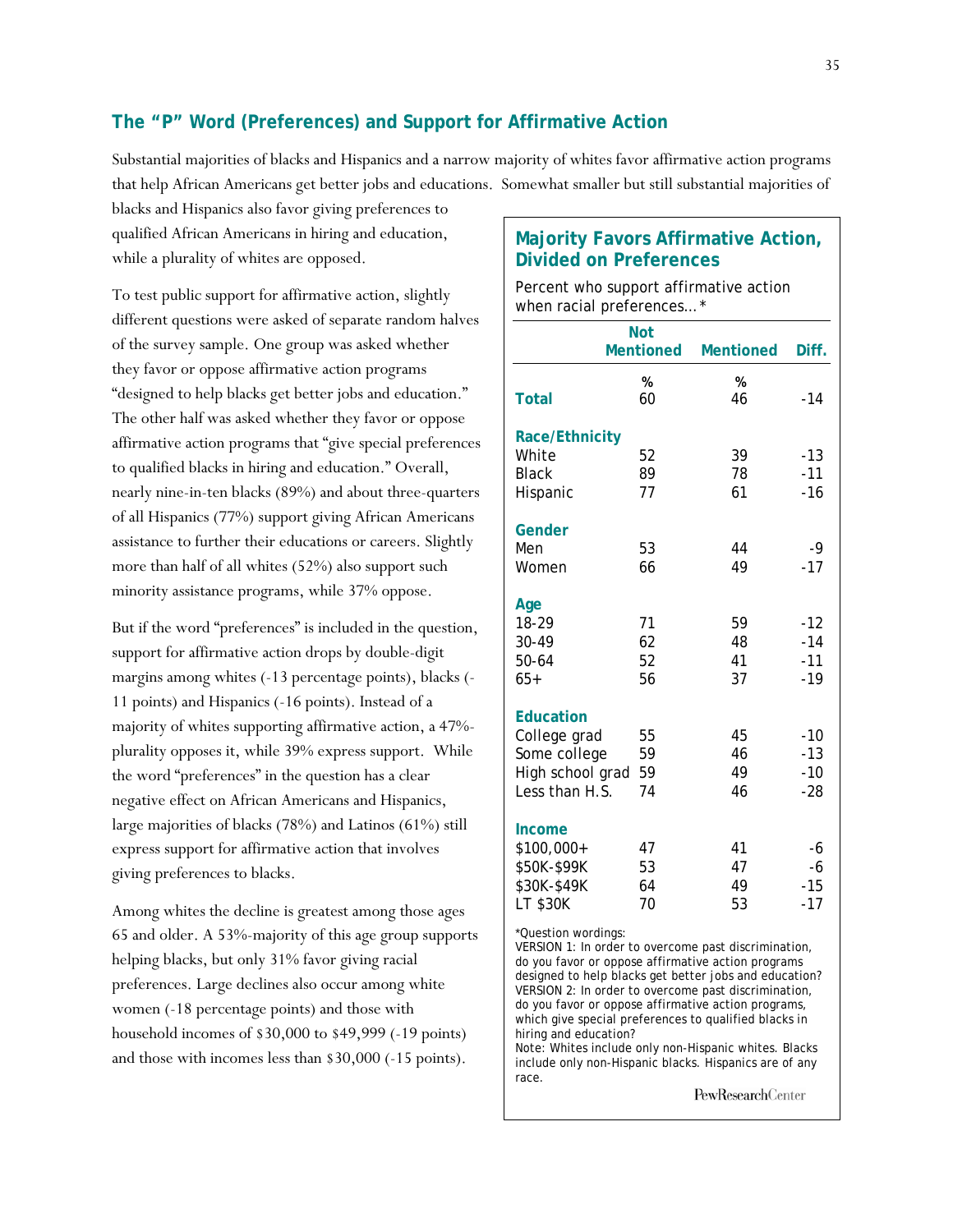### **The Modest Impact of Affirmative Action**

The survey finds that few people believe existing affirmative action programs have had much personal impact: More than eight-in-ten (82%) Americans say they have neither been helped nor hurt by affirmative action programs.

While these programs are designed to help blacks and other minorities, relatively few blacks (16%) or Hispanics (7%) report they have benefited. Among whites, more than eight-in-ten (83%) say affirmative action has had no impact on them, while 12% say they have been hurt by programs to advance minorities in school and in the workplace. In addition, two percent of all whites report they have benefited from affirmative action. And, 3% of blacks and 6% of Hispanics say they have been harmed.

### **Demographic Factors Associated with Support for Affirmative Action**

Women are more likely than men to support affirmative action. Two-thirds of all women (66%) but just 53% of all men favor affirmative action that attempts to help blacks. But when preferences are included in the question, the drop in support is greatest among women (a 17-point decline to 49%) while the proportion of men who favor affirmative action preference programs falls by 9 percentage points to 44%. About seven-in-ten (71%) respondents under the age of 30 and a similar proportion of non-high school graduates (74%) and those with household incomes of less than \$30,000 a year (70%) also support affirmative action if preferences are not mentioned. But if preferences are mentioned, support among young adults falls 12 percentage points while dropping 28 points among non-high school graduates and 17 points among the less affluent.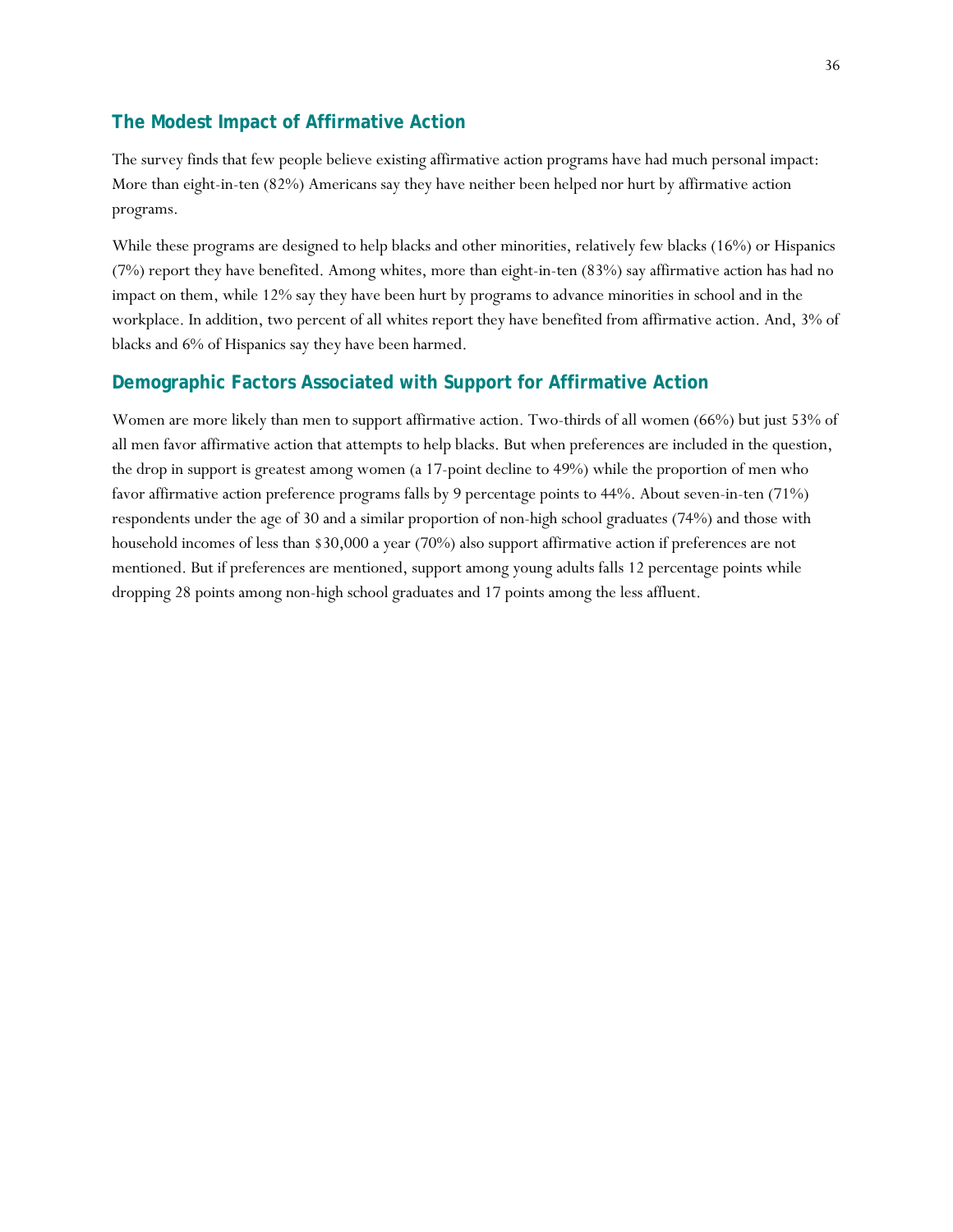### **IV. Race and Criminal Justice**

The survey finds that blacks remain broadly distrustful of the police in the communities where they live. Only about half (55%) of all African Americans express confidence in the police to do a good job enforcing the law; just 38% are confident police will refrain from using excessive force on crime suspects; and just 37% are confident that the police will treat all races equally.

Black attitudes toward the police contrast sharply with those of whites. For example, whites are twice as likely as blacks to say they have confidence in their local police to treat blacks and whites equally (74% vs. 37%); similarly large differences emerge on each of the other two questions. These differences are even greater if the comparison is limited just to the proportion of blacks and whites that expressed "a great deal" of confidence in police. Here, whites are more than twice as likely as blacks to express strong support for police to enforce the

law (47% vs. 21%) and much more likely to have a great deal of confidence in police to avoid excessive force (42% vs. 11%) and treat the races equally (42% vs. 14%).

While the views of Hispanics tend to be closer to those of whites on questions of black discrimination, Latino attitudes are closer to black attitudes on questions measuring confidence in the local police. For example, 45% of Hispanics have confidence in the police to treat blacks and whites equally and 37% of blacks share that view - compared with nearly three-quarters of whites (74%).

| Trust in Police by Race, 1995 and 2007                                                                                                                                                                                                                                                                                      |                |                |                      |  |
|-----------------------------------------------------------------------------------------------------------------------------------------------------------------------------------------------------------------------------------------------------------------------------------------------------------------------------|----------------|----------------|----------------------|--|
|                                                                                                                                                                                                                                                                                                                             | 1995           | 2007           | Change<br>'95 to '07 |  |
| <b>Confidence in local</b><br>police to*                                                                                                                                                                                                                                                                                    |                |                |                      |  |
| <b>Enforce the law</b>                                                                                                                                                                                                                                                                                                      | %              | %              |                      |  |
| All adults                                                                                                                                                                                                                                                                                                                  | 73             | 73             | 0                    |  |
| Whites                                                                                                                                                                                                                                                                                                                      | 78             | 78             | 0                    |  |
| <b>Blacks</b>                                                                                                                                                                                                                                                                                                               | 49             | 55             | $+6$                 |  |
| Not use excessive force                                                                                                                                                                                                                                                                                                     |                |                |                      |  |
| All adults                                                                                                                                                                                                                                                                                                                  | 59             | 66             | $+7$                 |  |
| Whites                                                                                                                                                                                                                                                                                                                      | 63             | 73             | $+10$                |  |
| <b>Blacks</b>                                                                                                                                                                                                                                                                                                               | 34             | 38             | $+4$                 |  |
| <b>Treat races equally</b><br>All adults<br>Whites<br><b>Blacks</b>                                                                                                                                                                                                                                                         | 58<br>62<br>32 | 66<br>74<br>37 | +8<br>$+12$<br>$+5$  |  |
| Confident on all three                                                                                                                                                                                                                                                                                                      |                |                |                      |  |
| All adults                                                                                                                                                                                                                                                                                                                  | 43             | 50             | $+7$                 |  |
| Whites                                                                                                                                                                                                                                                                                                                      | 47             | 58             | $+11$                |  |
| <b>Blacks</b>                                                                                                                                                                                                                                                                                                               | 21             | 23             | $+2$                 |  |
| Little/no confid. on all three                                                                                                                                                                                                                                                                                              |                |                |                      |  |
| All adults                                                                                                                                                                                                                                                                                                                  | 14             | 13             | $-1$                 |  |
| Whites                                                                                                                                                                                                                                                                                                                      | 10             | 9              | $-1$                 |  |
| <b>Blacks</b>                                                                                                                                                                                                                                                                                                               | 37             | 30             | $-7$                 |  |
| Note: *Percentage that expressed "a great deal" or "a fair amount"<br>of confidence in local police on each measure. Percentage with no<br>opinion not shown. Whites include only non-Hispanic whites. Blacks<br>include only non-Hispanic blacks. Percentage of Hispanics in 1995<br>survey too small to analyze reliably. |                |                |                      |  |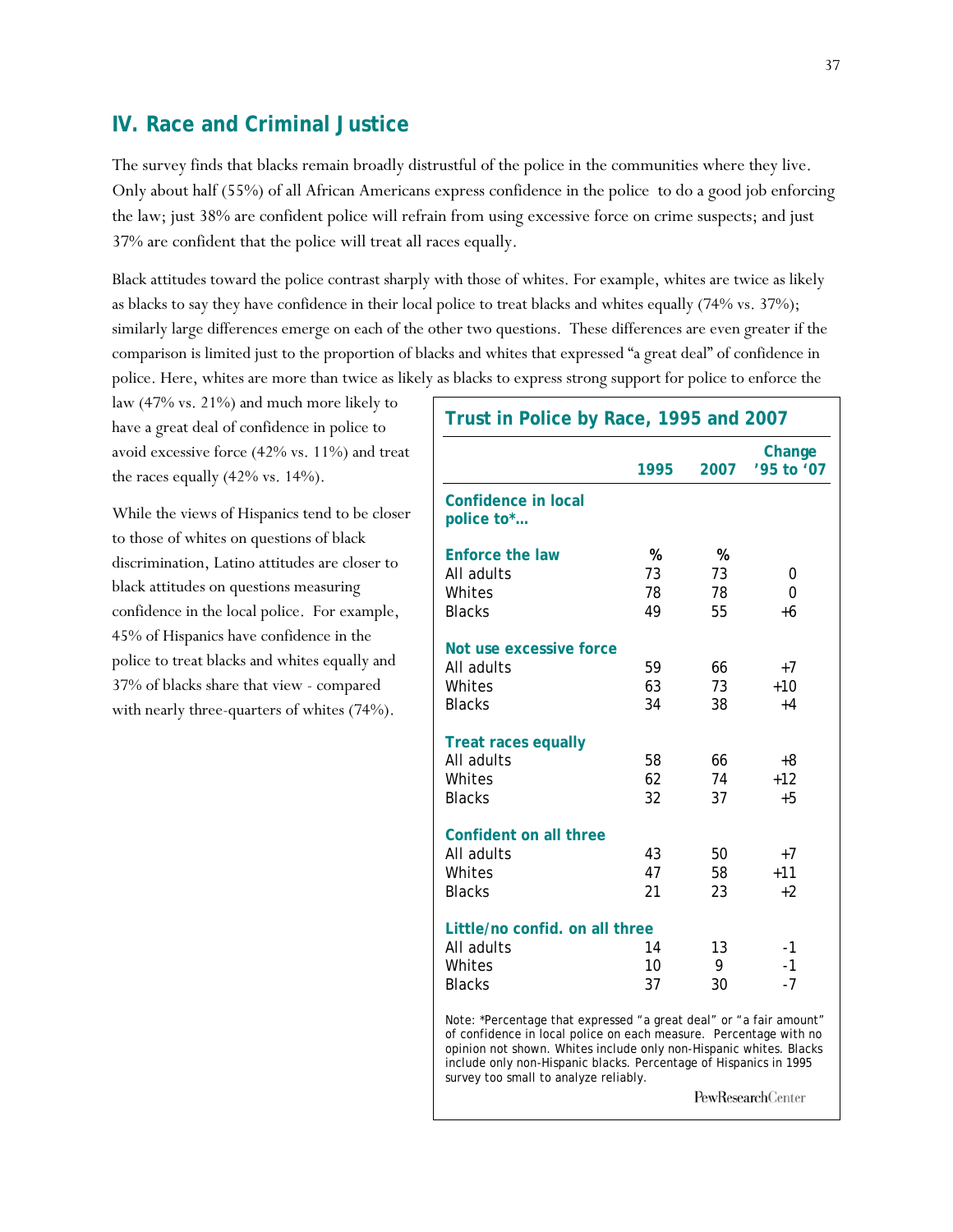#### **Young, Less Affluent Most Mistrustful**

 Young people, regardless of race, have the least amount of confidence in local police. Only 16% of all blacks under the age of 30 consistently express trust in police on all three measures, compared with 26% of those blacks 65 years and older. While whites have significantly more confidence than blacks in local police, young whites are skeptical. Fewer than half (46%) of whites under 30 have high levels confidence in local law

enforcement, compared with six-in-ten older whites. Less well-educated blacks and whites, as well as less affluent young people, also express low levels of trust in the police; fewer than half of all whites (46%) with annual household incomes below \$30,000 highly trust police, compared with 72% of whites earning \$100,000 or more, a 26-percentage-point gap. Among blacks, the difference in views between blacks who earn the most and the least is narrower (16 points). The sample of Hispanics is too small to analyze.

#### **Slight Change since 1995**

Confidence in police appears to have increased modestly in the past two decades, according to comparisons of these data with the results of a national survey conducted in 1995 by NBC and the Wall Street Journal in which the same questions were asked of blacks and whites. (Trend data are not available for Hispanics from the earlier survey.)

The percentage of blacks who expresses "a great deal" or "a fair amount" of confidence in local police to enforce the law has increased by 6 percentage points, while smaller gains among blacks occurred on questions asking about use of excessive force (up by 4 points) and equal treatment of the races (up by 5 points). Confidence among whites increased on two measures—use of excessive force (up 10 points) and equal treatment (up 12 points). However, the proportion of whites who have confidence in police to do a good job enforcing the law, already high in 1995, remains unchanged at 78% in the Pew survey.

A more detailed analysis produces a complementary finding.

#### **Trust and Mistrust in Police**

Regardless of race, the young have less confidence in local police

| <b>Blacks</b><br><b>Whites</b>                                                                                                                                                                                                            |                           |    |  |  |  |  |
|-------------------------------------------------------------------------------------------------------------------------------------------------------------------------------------------------------------------------------------------|---------------------------|----|--|--|--|--|
| Percent with "high<br>confidence"                                                                                                                                                                                                         | %                         | %  |  |  |  |  |
| Total                                                                                                                                                                                                                                     | 23                        | 58 |  |  |  |  |
| Gender                                                                                                                                                                                                                                    |                           |    |  |  |  |  |
| Male                                                                                                                                                                                                                                      | 24                        | 57 |  |  |  |  |
| Female                                                                                                                                                                                                                                    | 21                        | 59 |  |  |  |  |
| Age                                                                                                                                                                                                                                       |                           |    |  |  |  |  |
| 18-29                                                                                                                                                                                                                                     | 16                        | 46 |  |  |  |  |
| 30-49                                                                                                                                                                                                                                     | 22                        | 60 |  |  |  |  |
| 50-64                                                                                                                                                                                                                                     | 28                        | 61 |  |  |  |  |
| $65+$                                                                                                                                                                                                                                     | 26                        | 60 |  |  |  |  |
| <b>Education</b>                                                                                                                                                                                                                          |                           |    |  |  |  |  |
| College graduate                                                                                                                                                                                                                          | 26                        | 65 |  |  |  |  |
| Some college                                                                                                                                                                                                                              | 21                        | 62 |  |  |  |  |
| High school or less                                                                                                                                                                                                                       | 22                        | 52 |  |  |  |  |
| Income                                                                                                                                                                                                                                    |                           |    |  |  |  |  |
| \$100,000+                                                                                                                                                                                                                                | 34                        | 72 |  |  |  |  |
| \$50K-\$99K                                                                                                                                                                                                                               | 23                        | 64 |  |  |  |  |
| \$30K-\$49K                                                                                                                                                                                                                               | 28                        | 59 |  |  |  |  |
| Less than \$30K                                                                                                                                                                                                                           | 18                        | 46 |  |  |  |  |
| Note: High confidence indicates confidence in<br>police on all three measure. Black figures are<br>based on non-Hispanic blacks. White figures are<br>based on non-Hispanic whites. Sample size of<br>Hispanics was too small to analyze. | <b>PewResearch</b> Center |    |  |  |  |  |

The percentage of blacks consistently expressing confidence in police across the three questions has increased slightly, if at all, among blacks in the past 12 years. In 1995, only 21% said they have a good deal or a fair amount of confidence in local police on all three questions; today, 23% consistently express similar levels of trust, a statistically insignificant 2 percentage point increase. Among whites, overall confidence increased by 11 percentage points to 58%.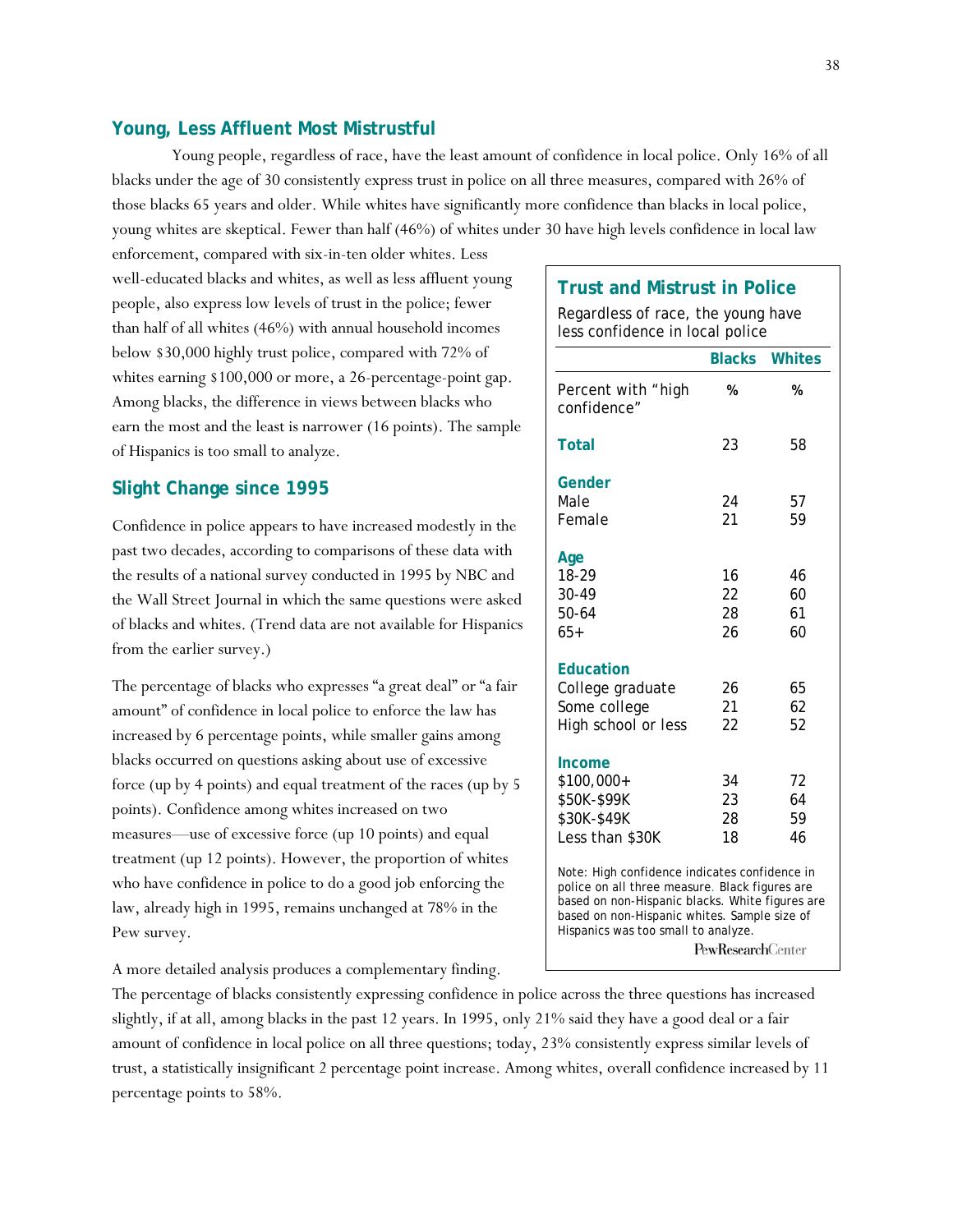### **Divided Views on the Death Penalty**

About half the public (51%) believes the death penalty is applied fairly in this country, while slightly more than a third (36%) say it is unfairly administered. Views on the application of capital punishment vary significantly by race, with a clear majority of whites (57%) saying the death penalty is fairly applied while a larger majority of blacks disagree (64%). As in many other areas covered by this survey, the views of Hispanics on the death penalty fall somewhat closer to those of blacks than to those of whites; a 49% plurality of Latinos say the death

|                                                                                                                       | All |     |                   | adults Whites Blacks Hispanics |
|-----------------------------------------------------------------------------------------------------------------------|-----|-----|-------------------|--------------------------------|
| Do you believe the<br>death penalty is applied                                                                        | %   | %   | %                 | %                              |
| Fairly                                                                                                                | 51  | 57  | 24                | 37                             |
| Unfairly                                                                                                              | 36  | 31  | 64                | 49                             |
| DK/Ref                                                                                                                | 13  | 12  | 12                | 14                             |
|                                                                                                                       | 100 | 100 | 100               | 100                            |
| Note: Whites include only non-Hispanic whites. Blacks include<br>only non-Hispanic blacks. Hispanics are of any race. |     |     |                   |                                |
|                                                                                                                       |     |     | PewResearchCenter |                                |

penalty is unfairly applied while 37% believe it is equitably administered.

But the survey suggests that race is not the only fault line dividing American views on the death penalty. Within racial and ethic groups, attitudes also vary by gender and education. For example, white men are significantly more likely than white women to believe the death penalty is fairly applied (62% vs. 53%). At the same time, white women have significantly more confidence in the fairness of capital punishment than black women (21%), who in turn are less confident than black men (30%). Hispanic women are less likely than Hispanic men to believe capital punishment is fairly administered (30% vs. 45%).

The best educated Americans and those having the least formal education share the lowest level of confidence in the death penalty. Fewer than half of all college graduates (47%), and only 42% of those who did not finish high school have confidence that the death penalty is fair. Those in the middle education range—high school graduates and those who attended but did not graduate from college—express the greatest confidence in the death penalty (54% and 56% respectively).

This relationship between education and attitudes toward the death penalty holds true among whites as a group and is partially reflected in the views of blacks. Black college graduates are the least likely to have confidence in the death penalty but no significant differences emerge between blacks who had some college, graduated from high school or are not high school graduates. Among Hispanics, too few are included in the survey to permit analysis of this question by education levels.

### **Attitudes toward Police Correlated with Views on Death Penalty**

Confidence in the police is related to attitudes toward the equity of the death penalty. Nearly six-in-ten (57%) of those who express a great deal or fair amount of confidence in local police to deal with blacks and whites the same way also say the death penalty is fairly applied. But among those with just some or very little confidence in local police to enforce the law equitably, a 56% majority says capital punishment is unfairly applied.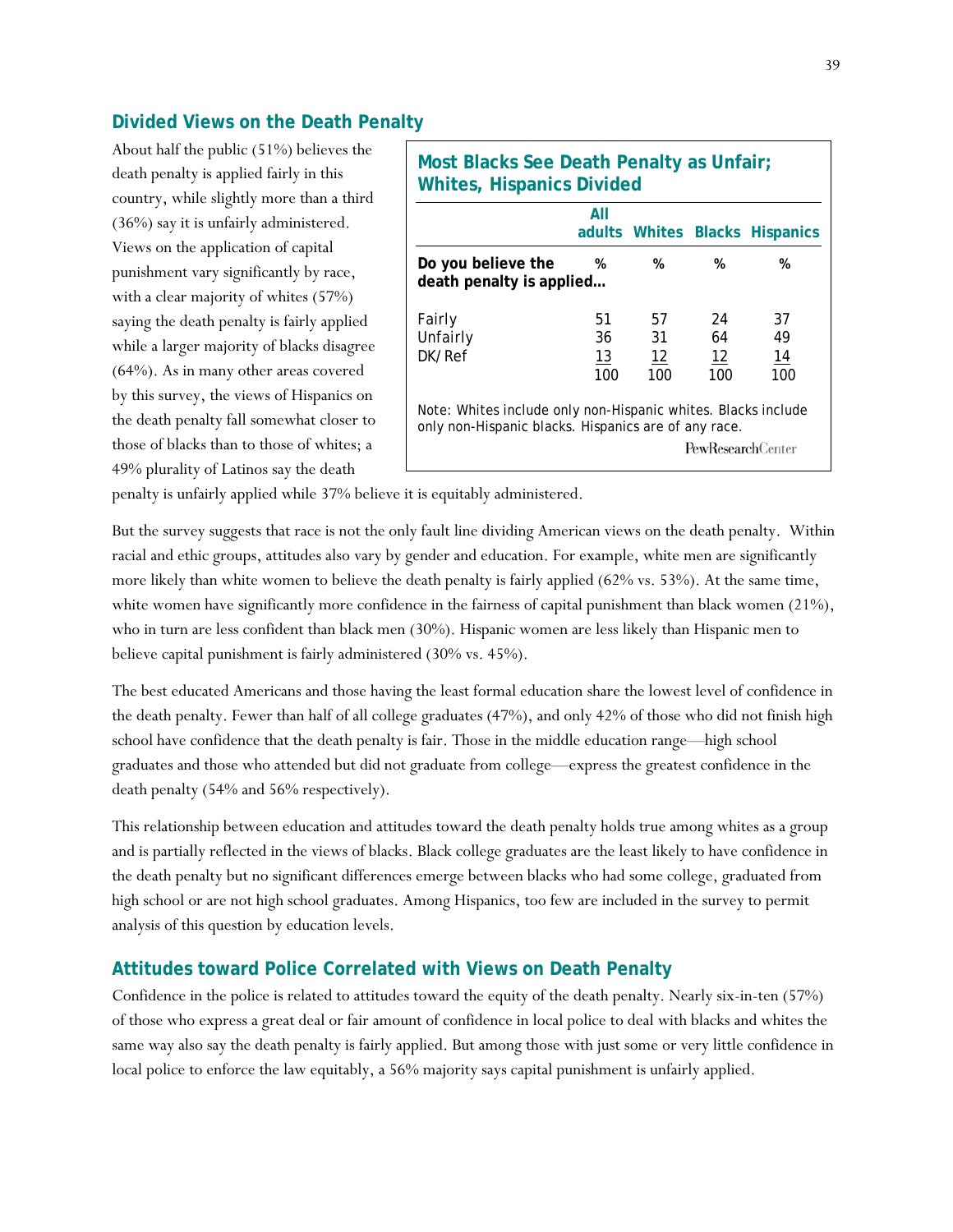This relationship between confidence in police and views of the death penalty is clearly evident among white respondents but less pronounced among blacks and is virtually nonexistent among Hispanics. Whites who express confidence in police to treat all races the same are much more likely than those who do not share that confidence to believe the death penalty is fair (62% vs. 44%). But among blacks, the difference is far smaller: 30% of blacks who have confidence in police also say the death penalty is fair, while 21% with only some or a little confidence in police see capital punishment as fairly applied. The gap narrows even further among Hispanics: 39% with confidence and 35% who are less confident that police treat blacks and whites the same also say capital punishment is equitably applied.

# **Less Confidence in Local Police, Less Confidence in the Death Penalty**

#### **Confidence in local police to treat blacks and whites the same…**

|                              | A Great Deal/<br><b>Fair Amount</b> | Just Some/<br><b>Very Little</b> |
|------------------------------|-------------------------------------|----------------------------------|
| Death penalty<br>applied     | %                                   | %                                |
| Fairly<br>Unfairly<br>DK/Ref | 57<br>30<br>13<br>100               | 36<br>56<br><u>8</u><br>100      |
| Note: Based on all adults.   |                                     | <b>PewResearch</b> Center        |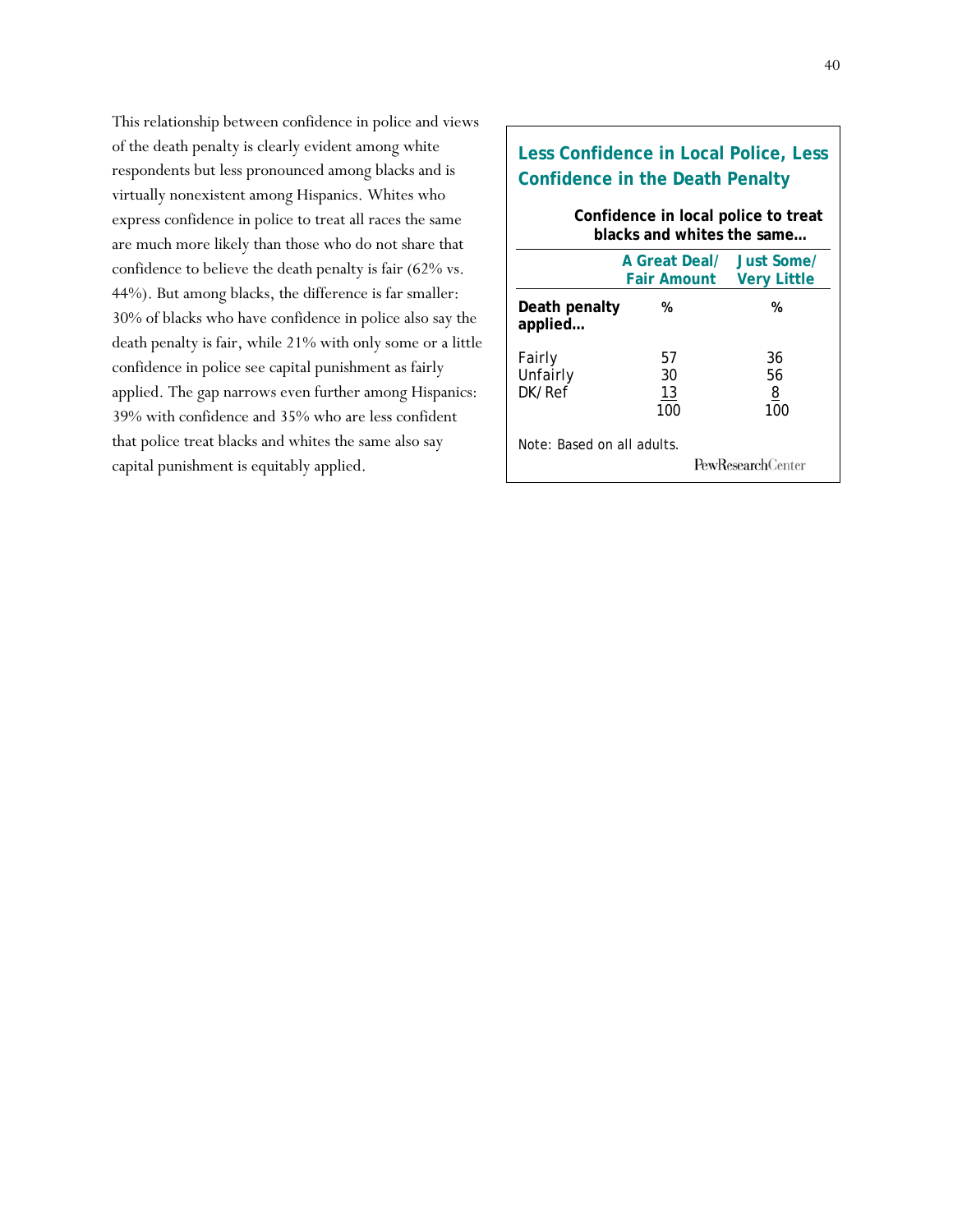# **V. Race and Popular Culture**

### **African-American Image on Television and Movies**

Although African-Americans appear more frequently on television and in movies now than in the past, many people – especially blacks – see these portrayals as harmful to the image of the black community.

When asked to compare the way blacks are portrayed in television and movies today with 10 years ago, slight majorities of whites (57%) and Hispanics (54%), and a plurality of blacks (43%), say that the portrayal of blacks is better today. About one-in-five blacks (22%) say it has gotten worse; compared with 11% of whites and 12% of Hispanics.

At the same time, the survey finds that blacks are more likely than whites or Hispanics to say that the representation of blacks in television and movies has a negative impact on society's view of African-Americans. More than four-in-ten blacks say the way blacks are portrayed

|                                                                                                                       | All                   | adults Whites         |                          | <b>Blacks Hispanics</b> |
|-----------------------------------------------------------------------------------------------------------------------|-----------------------|-----------------------|--------------------------|-------------------------|
|                                                                                                                       | %                     | %                     | %                        | %                       |
| <b>Compared with</b><br>10 years ago is                                                                               |                       |                       |                          |                         |
| <b>Better</b>                                                                                                         | 54                    | 57                    | 43                       | 54                      |
| Worse                                                                                                                 | 13                    | 11                    | 22                       | 12                      |
| About the same                                                                                                        | 28                    | 27                    | 33                       | 29                      |
| DK/Ref                                                                                                                | $\overline{5}$<br>100 | $\overline{5}$<br>100 | $\overline{2}$<br>100    | $\overline{5}$<br>100   |
| <b>Effect on society's</b><br>image of blacks                                                                         |                       |                       |                          |                         |
| Helps                                                                                                                 | 25                    | 25                    | 31                       | 31                      |
| <b>Hurts</b>                                                                                                          | 32                    | 30                    | 42                       | 29                      |
| No effect                                                                                                             | 32                    | 34                    | 19                       | 27                      |
| DK/Ref                                                                                                                | 11                    | 11                    | <u>8</u>                 | 13                      |
|                                                                                                                       | 100                   | 100                   | 100                      | 100                     |
| Number of respondents                                                                                                 | 3086                  | 1536                  | 1007                     | 388                     |
| Note: Whites include only non-Hispanic whites. Blacks include<br>only non-Hispanic blacks. Hispanics are of any race. |                       |                       | <b>PewResearchCenter</b> |                         |

hurts their image among the public, another third say it helps, while roughly two-in-ten say it has no effect at all. Among whites and Hispanics, opinions are more evenly mixed.

While blacks are more likely than both whites and Hispanics to hold negative views about the portrayal of blacks in the entertainment media, there is significant disagreement among different sub-groups within the African Ammerican community. For example, a considerable age gap is seen, with blacks under the age of 50 significantly more likely than older blacks to say black images on TV and movies are worse today than they were 10 years ago. Among younger blacks (ages 18-29), 30% say that depictions of blacks on TV and in movies are now worse than they were a decade ago. This view is shared by 25% of blacks ages 30 to 49, 17% of blacks ages 50-64, and just 9% of blacks ages 65 and older.

Blacks with higher educational levels also tend to see the portrayal of blacks in the entertainment media in a more negative light than do those with less education. Slightly more than three-in-ten college graduates say that the way blacks are portrayed on film and TV is worse now than a decade ago. This compares with 23% of blacks with some college education, and 19% of blacks with a high school education or less.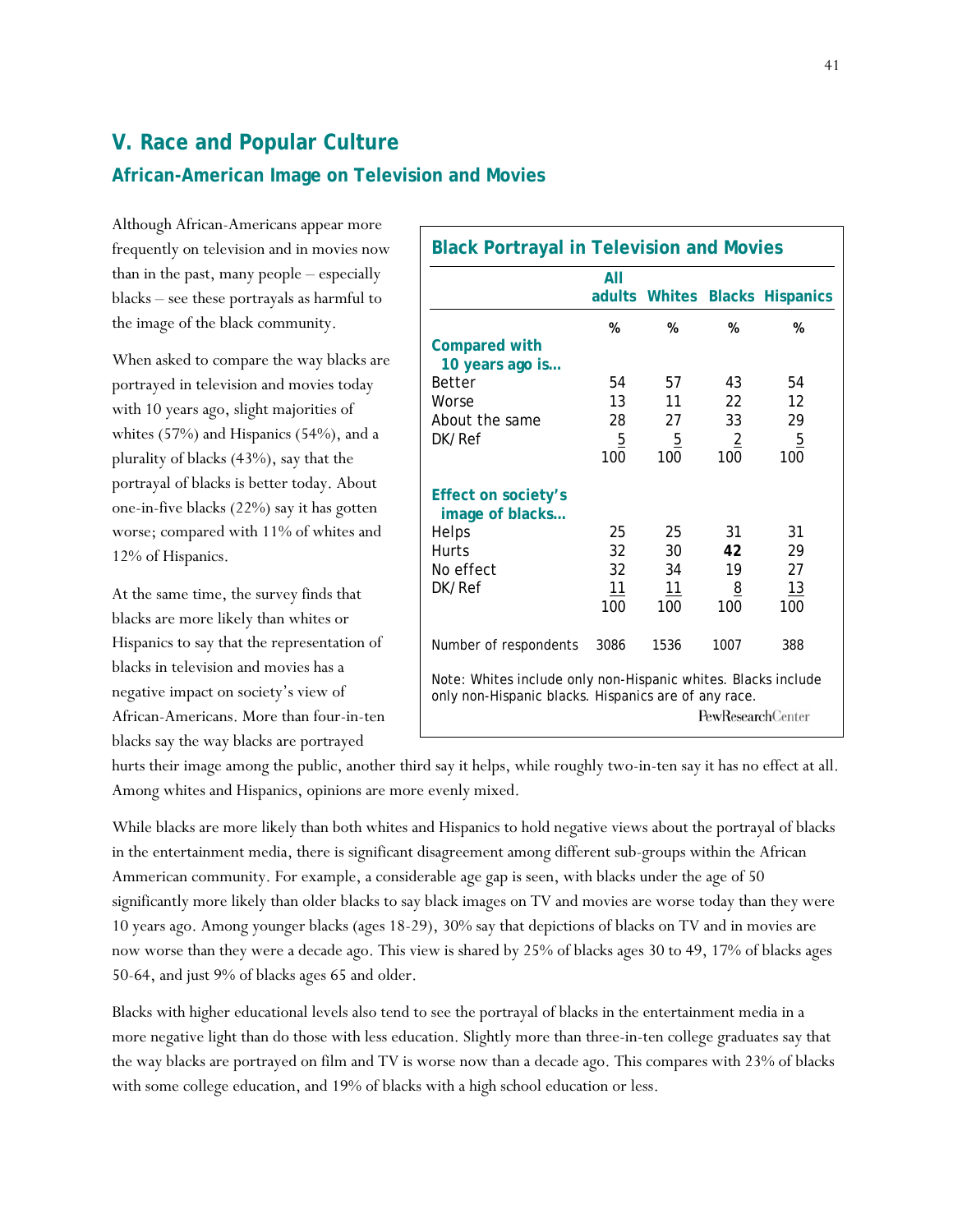An age-based pattern is even more pronounced among blacks who share the belief that society's image of African-Americans is hurt by the way they are portrayed on film and television, with the young again more likely than older respondents to take a negative view. More than half (54%) of younger black adults (ages 18 to 29) say blacks are hurt in the eyes of society, compared with 50% among those ages 30 to 49, 32% among those ages 50 to 64, and 18% of blacks ages 65 and above.

While no significant gender or income differences emerge, college-educated blacks are much more likely to say that the black image is hurt by TV and movie portrayals than are their less educated counterparts. A majority (55%) of black college graduates take this view compared with 48% of those with some college, and 36% of those with a high school education or less.

### **Hip-Hop, Rap and Society**

Hip hop music draws broadly negative reviews from all respondents to the survey.

Some 64% of whites, 61% of blacks and 59% of Hispanics say this type of music has a bad influence on society today.

Rap music -- a form of hip hop -- receives an even more disapproving rating among blacks and whites. Larger majorities of both groups offer a negative assessment of rap music, with more than seven-in-ten among blacks (71%) and whites (74%) agreeing that rap's societal impact is bad. Fewer Hispanics, however, hold this view  $(48%)$ .

There are inter-group gender differences in opinion appear on these questions. Among whites, men are much more likely than women to say hip hop and rap have a

| Influence of Hip Hop and Rap on Society                                                                                                           |                |          |          |                                |  |
|---------------------------------------------------------------------------------------------------------------------------------------------------|----------------|----------|----------|--------------------------------|--|
|                                                                                                                                                   | All<br>adults  |          |          | <b>Whites Blacks Hispanics</b> |  |
|                                                                                                                                                   | %              | %        | %        | %                              |  |
| Hip Hop is having a<br>Good influence                                                                                                             | 8              | 6        | 13       | 10                             |  |
| <b>Bad influence</b>                                                                                                                              | 62             | 64       | 61       | 59                             |  |
| Not much influence                                                                                                                                | 17             | 17       | 18       | 23                             |  |
| DK/Ref                                                                                                                                            | 13             | 13       | <u>8</u> | $\overline{8}$                 |  |
|                                                                                                                                                   | 100            | 100      | 100      | 100                            |  |
|                                                                                                                                                   |                |          |          |                                |  |
| Number of respondents                                                                                                                             | 1541           | 767      | 498      | 198                            |  |
| Rap is having a                                                                                                                                   |                |          |          |                                |  |
| Good influence                                                                                                                                    | 5              | 4        | 6        | 14                             |  |
| <b>Bad influence</b>                                                                                                                              | 71             | 74       | 71       | 48                             |  |
| Not much influence                                                                                                                                | 16             | 14       | 16       | 21                             |  |
| DK/Ref                                                                                                                                            | $\overline{8}$ | <u>8</u> | 7        | <u> 17</u>                     |  |
|                                                                                                                                                   | 100            | 100      | 100      | 100                            |  |
|                                                                                                                                                   |                |          |          |                                |  |
| Number of respondents                                                                                                                             | 1545           | 769      | 509      | 190                            |  |
| Note: Whites include only non-Hispanic whites. Blacks include<br>only non-Hispanic blacks. Hispanics are of any race.<br><b>PewResearchCenter</b> |                |          |          |                                |  |

bad influence on society. Among blacks, however, the gender relationship tilts in the opposite direction – women are more likely than men to say these forms of music are having a bad influence.

Younger blacks and whites (ages 18-34) are far less likely than older respondents to see a negative societal impact of hip hop and rap music. No difference is seen in the percentage of young whites and young blacks saying this. Of all the race and gender groups in the survey, black men are most likely to give a *positive* rating to hip hop (18%) and rap music (11%). But still, this level of positive rating is quite modest.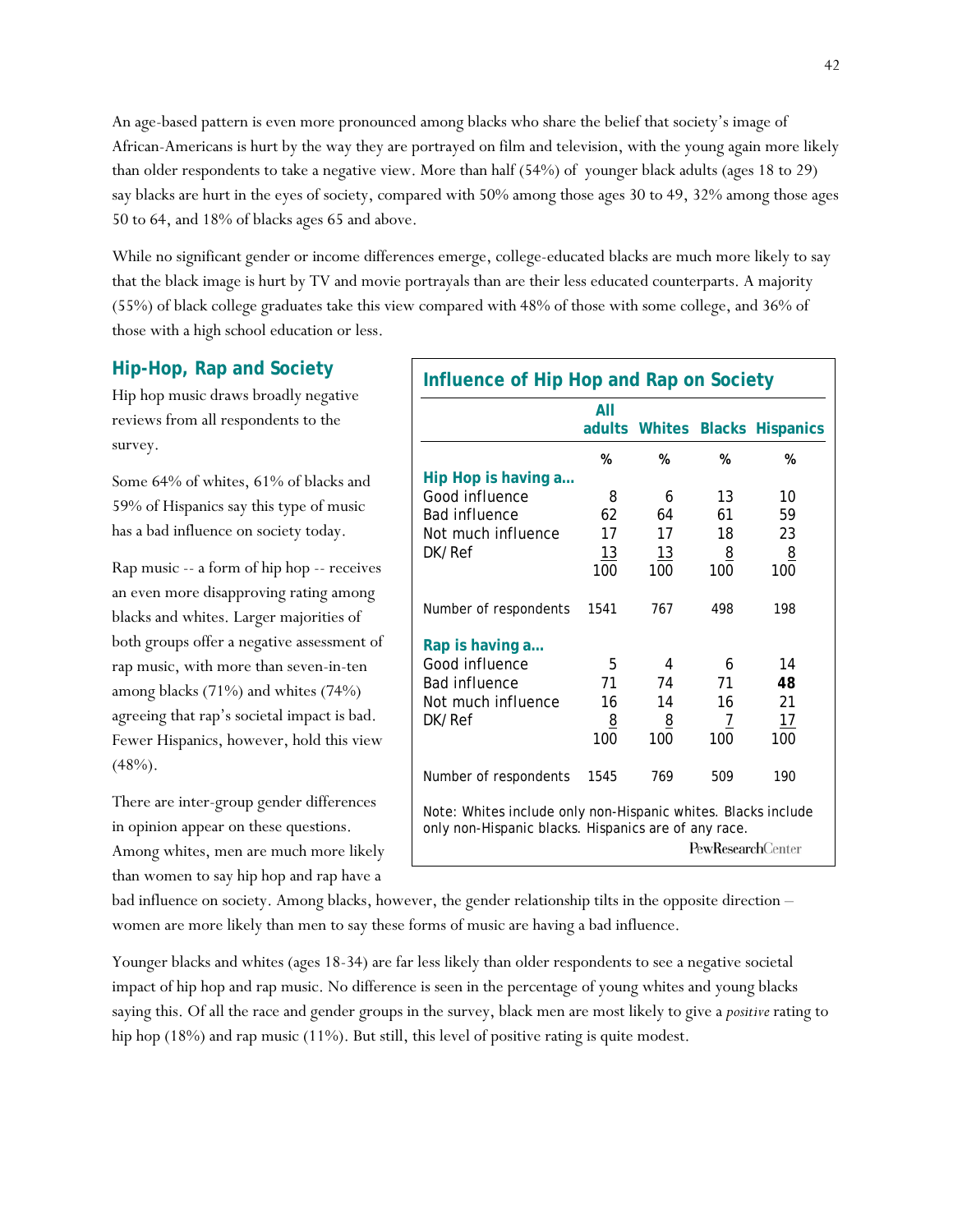#### **Who Listens?**

Majorities of all three groups say that they rarely or never listen to hip hop or rap music. However, blacks and Hispanics are about equally likely to listen, while whites are much less likely to be regular listeners of either music genre. Only 23% of whites say they often or sometimes listen to hip hop, compared with 45% of blacks and 40% of Hispanics. A similar pattern occurs with rap; just one-in-five (21%) whites report regularly listening to rap, while 38% of blacks and 37% of Hispanics do so.

Younger adults are more likely than older adults to be regular listeners of rap and hip hop. Among younger blacks (ages 18-34) nearly eightin-ten (79%) listen "often or sometimes" to hip hop and 64% listen to rap. Many younger whites also say they "often or sometimes" listen to hip hop (56%) and rap (47%).

While there are no gender differences among hip hop listeners, black women are much less likely to listen to rap than are their male counterparts (31% versus 48% respectively).

Not surprisingly, people who say hip hop and rap have a bad influence on today's society also say they rarely or never listen to these types of music. Yet, more than half of those who listen at least occasionally also say this music has a bad influence on society.

Regular listeners are more positive about the music's influence on society. Among blacks who "rarely or never" listen to hip hop, 73% say it is bad, while fewer than half (46%) of those who "often or sometimes" listen share this view. A similar pattern is seen among whites.

When those calling hip hop a bad societal influence were asked in an open-ended question about the main reason why that is so, a majority of blacks (51%) and Hispanics (53%), and a plurality of whites (46%), cited bad or offensive language as the main reason. Other frequently cited causes of hip hop's negative impact include negative stereotypes of women and the

| Race, Gender, Rap and<br><b>Hip Hop</b>                                                                                      |          |                           |           |
|------------------------------------------------------------------------------------------------------------------------------|----------|---------------------------|-----------|
|                                                                                                                              | All      |                           | Men Women |
| % saying<br>bad influence<br>Hip Hop                                                                                         | %        | %                         | %         |
| Whites<br>Blacks                                                                                                             | 64<br>61 | 68<br>59                  | 59<br>62  |
| Rap<br>Whites                                                                                                                | 74       | 79                        | 70        |
| Blacks                                                                                                                       | 71       | 67                        | 74        |
| Note: Whites include only non-<br>Hispanic whites. Blacks include only<br>non-Hispanic blacks. Hispanics are of<br>any race. |          |                           |           |
|                                                                                                                              |          | <b>PewResearch</b> Center |           |

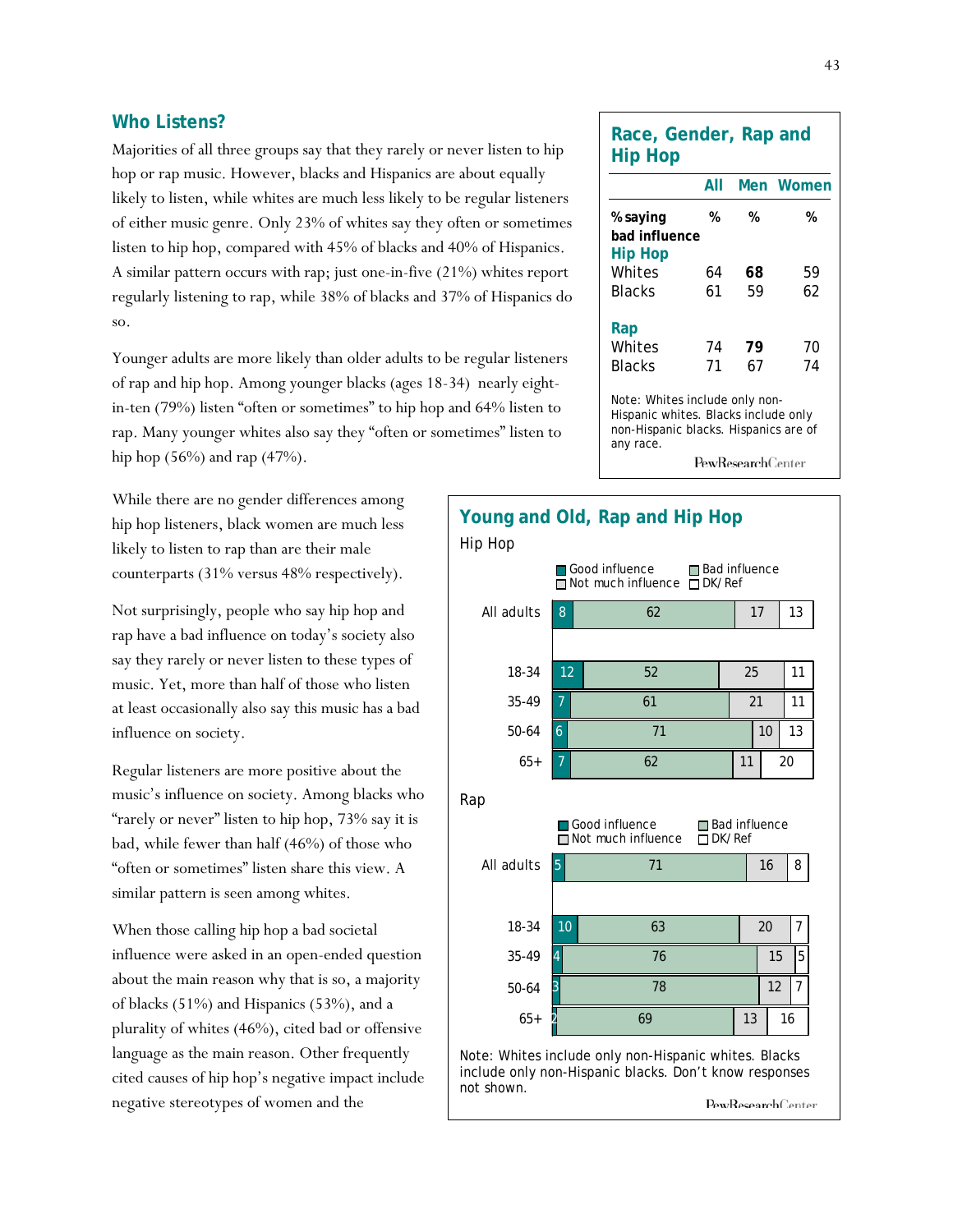promotion of violence or gangs. Other specific concerns relate to the mark left on youth by hip hop lyrics, including overly sexual content, bad or immoral messages, and the glorification of an unrealistic lifestyle.

Blacks, whites and Hispanics agree that the negative effects of rap music on society stem mostly from the use of bad or offensive language, the negative depiction of women and the promotion of violence or gangs. Among those who say rap is having a bad influence, majorities of whites (51%) and blacks (50%) cite bad or offensive language as the main reason, while just 40% of Hispanics say this.

# **Main Reasons Hip Hop and Rap Music have a Bad Influence on Society**

|                                      | All    |     |                      |                  |
|--------------------------------------|--------|-----|----------------------|------------------|
|                                      | adults |     | <b>Whites Blacks</b> | <b>Hispanics</b> |
|                                      | %      | %   | %                    | %                |
| Hip Hop is having a<br>bad influence |        |     |                      |                  |
| Bad/offensive language               | 47     | 46  | 51                   | 53               |
| Promotes violence                    | 24     | 24  | 22                   | 22               |
| Negative stereotypes                 |        |     |                      |                  |
| of women                             | 20     | 18  | 28                   | 25               |
| Too much sex                         | 8      | 6   | 9                    | 13               |
| Other                                | 39     | 41  | 39                   | 28               |
| Don't know                           | 4      | 4   | 2                    | 10               |
| Number of respondents                | 972    | 508 | 318                  | 102              |
| Rap is having a<br>bad influence     |        |     |                      |                  |
| Bad/offensive language               | 49     | 51  | 50                   | 40               |
| Promotes violence                    | 30     | 31  | 21                   | 30               |
| Negative stereotypes                 |        |     |                      |                  |
| of women                             | 23     | 21  | 29                   | 27               |
| Too much sex                         | 9      | 9   | 8                    | 14               |
| Other                                | 38     | 38  | 34                   | 32               |
| Don't know                           | 3      | 3   | 1                    | 5                |
| Number of respondents                | 1081   | 565 | 359                  | 97               |
|                                      |        |     |                      |                  |

Note: Based on those who said hip hop or rap music have a bad influence on society. Responses total to more than 100% because respondents could offer more than one answer to this open-ended question. Whites include only non-Hispanic whites. Blacks include only non-Hispanic blacks. Hispanics are of any race.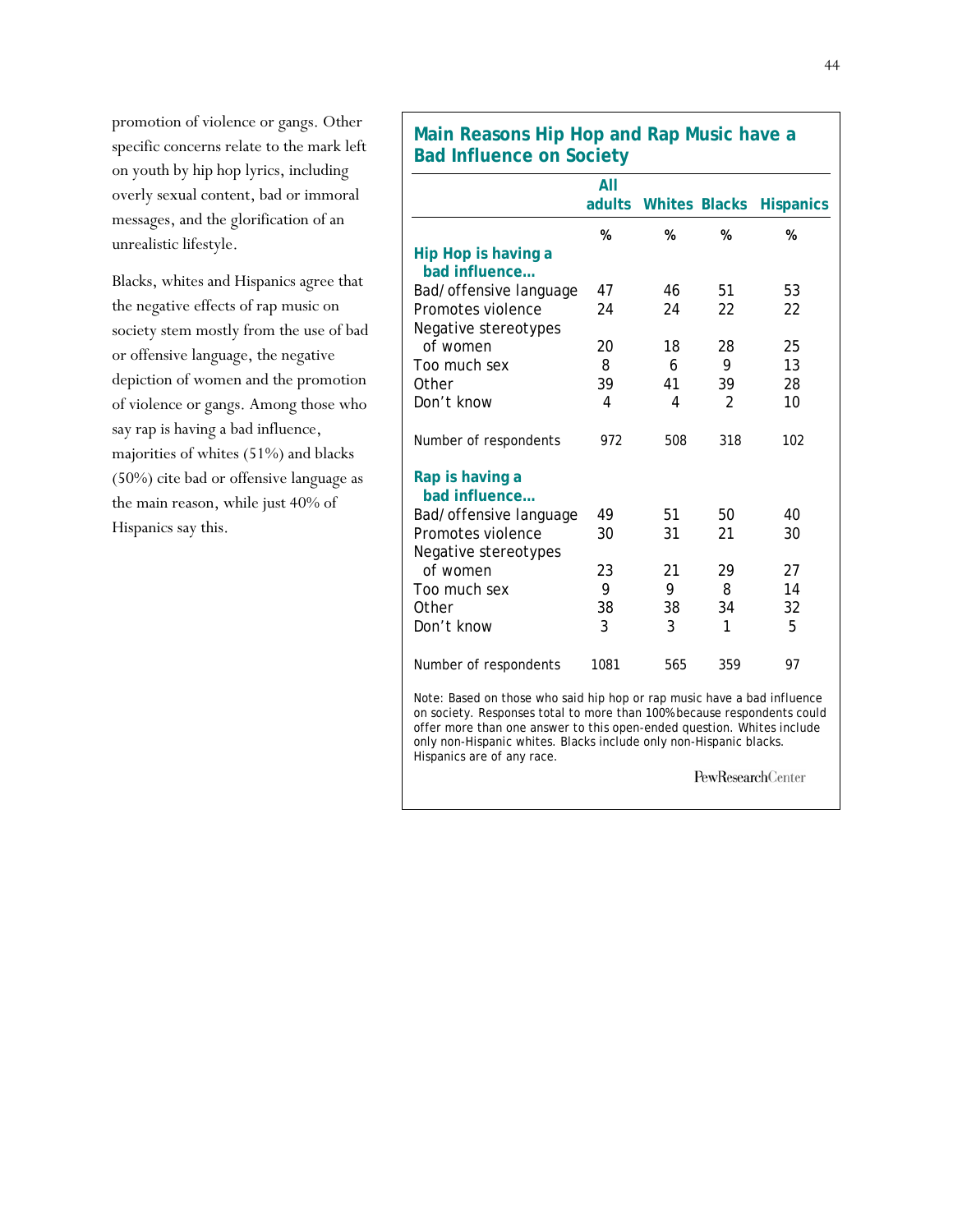### **Rating Black Newsmakers**

The culturally conservative views reflected in black attitudes about rap and hip hop are also evident in the ratings that blacks give to 14 prominent African American newsmakers.

Topping the list of those rated as positive influences is TV talk show host Oprah Winfrey, who wins the approval of nearly nine-in-ten (87%) black respondents; a trivial 2% describe her as a bad influence on the African

American community.

In a virtual tie with Winfrey is comedian, actor and author Bill Cosby, who has drawn widespread attention in recent years for his tough message on the need for blacks to work to eliminate crime and social disorder in their community. Like Winfrey, Cosby enjoys universal recognition; few respondents say they have never heard of either and a tiny 3% declined to rate them.

Next in the rankings comes televangelist Bishop T.D. Jakes, whose 76% positive influence rating places him in a tie with Democratic presidential candidate Barack Obama. Like Winfrey and Cosby, Jakes and Obama are deemed a bad influence by almost no blacks (2%), and their somewhat lower positive scores are essentially accounted for by the higher numbers of people saying they could not or would not rate them.

Former Secretary of State Colin Powell ranks next on the list with a 70% "good influence" rating. Powell's overall standing is restrained less by a lack of

| <b>How Blacks Rate African American Newsmakers</b> |                   |                |                                 |                                        |  |  |
|----------------------------------------------------|-------------------|----------------|---------------------------------|----------------------------------------|--|--|
|                                                    | Good<br>influence | <b>Bad</b>     | Not much<br>influence influence | <b>Never</b><br><b>Heard of</b><br>/DK |  |  |
|                                                    | %                 | %              | %                               | %                                      |  |  |
| <b>Oprah Winfrey</b>                               | 87                | $\overline{2}$ | 8                               | $3 = 100$                              |  |  |
| <b>Bill Cosby</b>                                  | 85                | 1              | 11                              | $3 = 100$                              |  |  |
| <b>Bishop T.D. Jakes</b>                           | 76                | 2              | 7                               | $15 = 100$                             |  |  |
| <b>Barack Obama</b>                                | 76                | $\overline{2}$ | 9                               | $13 = 100$                             |  |  |
| <b>Colin Powell</b>                                | 70                | 3              | 17                              | $10 = 100$                             |  |  |
| <b>Tyra Banks</b>                                  | 68                | $\overline{2}$ | 21                              | $9 = 100$                              |  |  |
| <b>Jesse Jackson</b>                               | 68                | 5              | 21                              | $6 = 100$                              |  |  |
| <b>Tiger Woods</b>                                 | 67                | 4              | 24                              | $5 = 100$                              |  |  |
| <b>Russell Simmons</b>                             | 67                | 3              | 15                              | $15 = 100$                             |  |  |
| <b>Al Sharpton</b>                                 | 65                | 6              | 19                              | $10 = 100$                             |  |  |
| <b>Condoleeza Rice</b>                             | 50                | 10             | 27                              | $13 = 100$                             |  |  |
| <b>Kanye West</b>                                  | 49                | 8              | 23                              | $20 = 100$                             |  |  |
| <b>Clarence Thomas</b>                             | 31                | 18             | 27                              | $24 = 100$                             |  |  |
| 50 Cent                                            | 17                | 42             | 26                              | $15 = 100$                             |  |  |

Note: All figures are based on non-Hispanic blacks. Question wording: Here are some African Americans who have been in the news. Please tell me if each has a good influence, a bad influence, or not much influence at all on the African American community.

recognition among the black community than by the judgment that his influence is limited (17% of African Americans say Powell has not much influence on their community).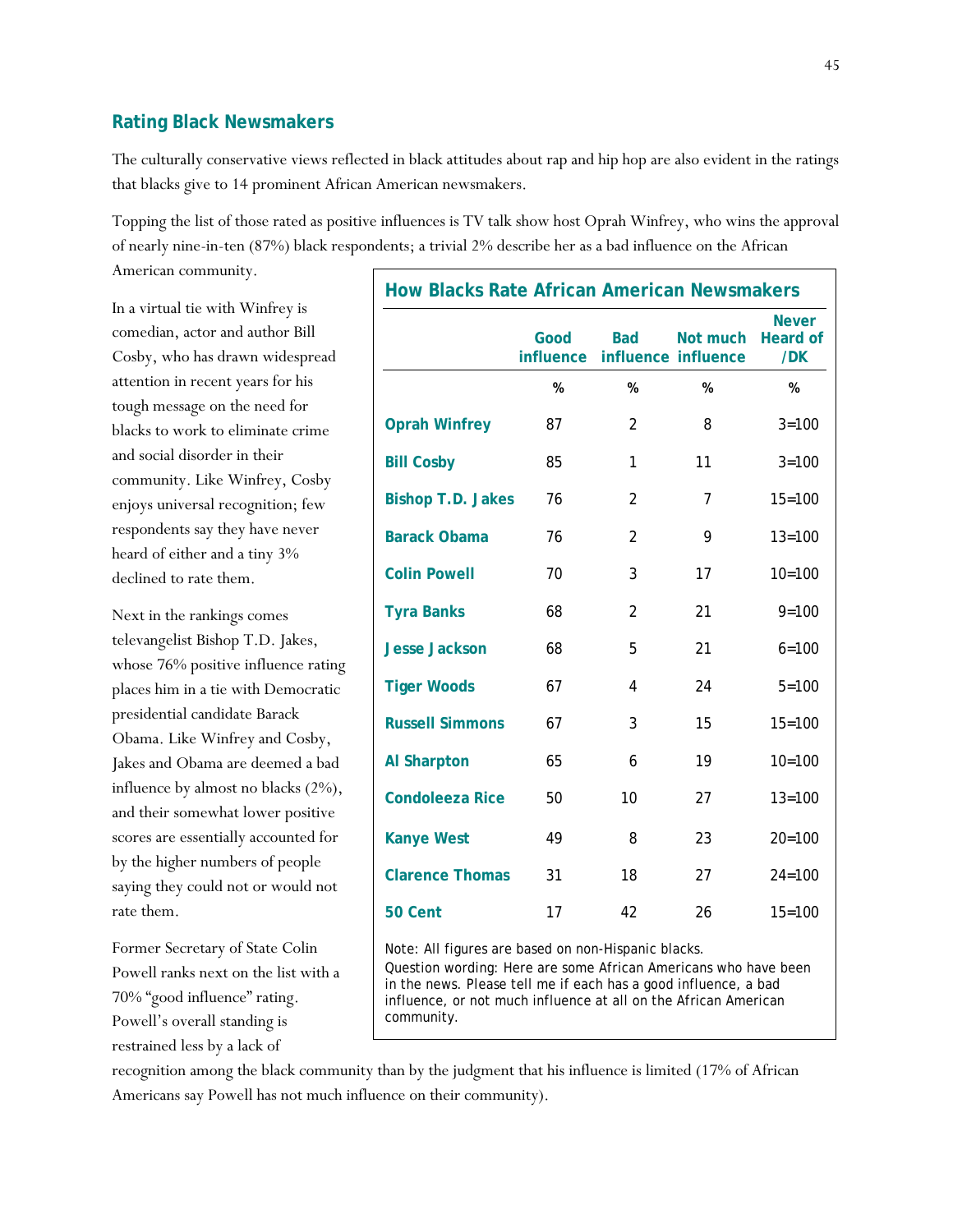Several of the notables tested—from supermodel/TV hostess Tyra Banks and golf champion Tiger Woods to political activist Al Sharpton—are essentially tied in the influence ratings with about two-in-three African Americans deeming their influence good. Banks and Woods record 68% and 67% positive influence scores. Among those able to rate them, Woods is more popular among those ages 40 and over than among younger blacks (72% of the former compared with 63% of the latter group), while Banks is more popular among the younger group (74% rate her influence favorable compared with 64% of those ages 40 and over).

Pioneering hip-hop producer and fashion industry executive Russell Simmons, known for his philanthropic causes in recent years, also receives the applause of 67% of black respondents. As with Powell, the standings of Banks, Woods and Simmons are reduced primarily by judgments of limited rather than negative influence (and, in the case of Simmons, somewhat lower recognition among older members of the black community).

The same is true of political leaders Jesse Jackson and Al Sharpton. Among those who can rate these newsmakers, Jackson's positive score is 68% compared with Sharpton's 65% percent.

Farther down the list, Secretary of State Condoleeza Rice wins a positive influence rating by half (50%) of African Americans, placing her in a statistical tie with rapper/record producer Kanye West (49%). Only 10% of blacks call Rice's influence bad, but 27% say that she does not have much influence on the African American community.

Rice's standing is, however, considerably more positive than that of her fellow Republican appointee, Supreme Court Justice Clarence Thomas. Only 31% among African Americans rate Thomas's influence as good. Nearly as many (27%) say that the justice has little or no influence, while 18% describe his influence as bad. Nearly a quarter of African Americans (24%), however, say they have never heard of Thomas or decline to rate him, including 29% of those under age 40. While no significant differences in views of Rice emerge across demographic groups, in the case of Thomas, lower income blacks are substantially more likely to call his influence good (36%) than are blacks with family incomes of \$50,000 or more (24%).

Lowest on the list is gangsta rapper 50 Cent, who earns the distinction of being the only newsmaker tested who is identified by a plurality of blacks (42%) as a "bad influence." Unlike his fellow rapper Kanye West, whose more mainstream rap style broadens his appeal, 50 Cent (né Curtis James Jackson III) is rated a good influence by only 17% among the African American community. While those with a high school education or less, or with less than \$50,000 in family income, are somewhat more likely to view his influence positively, only 22% and 19% among these groups do so respectively. And, even excluding those who are unable to rate them, while younger African Americans (under age 40) are more likely to give a thumbs up to West, as well as to rap producer Simmons, they are also significantly *more* likely to deem 50 Cent a *bad* influence on the black community than are older blacks (48% vs. 37%).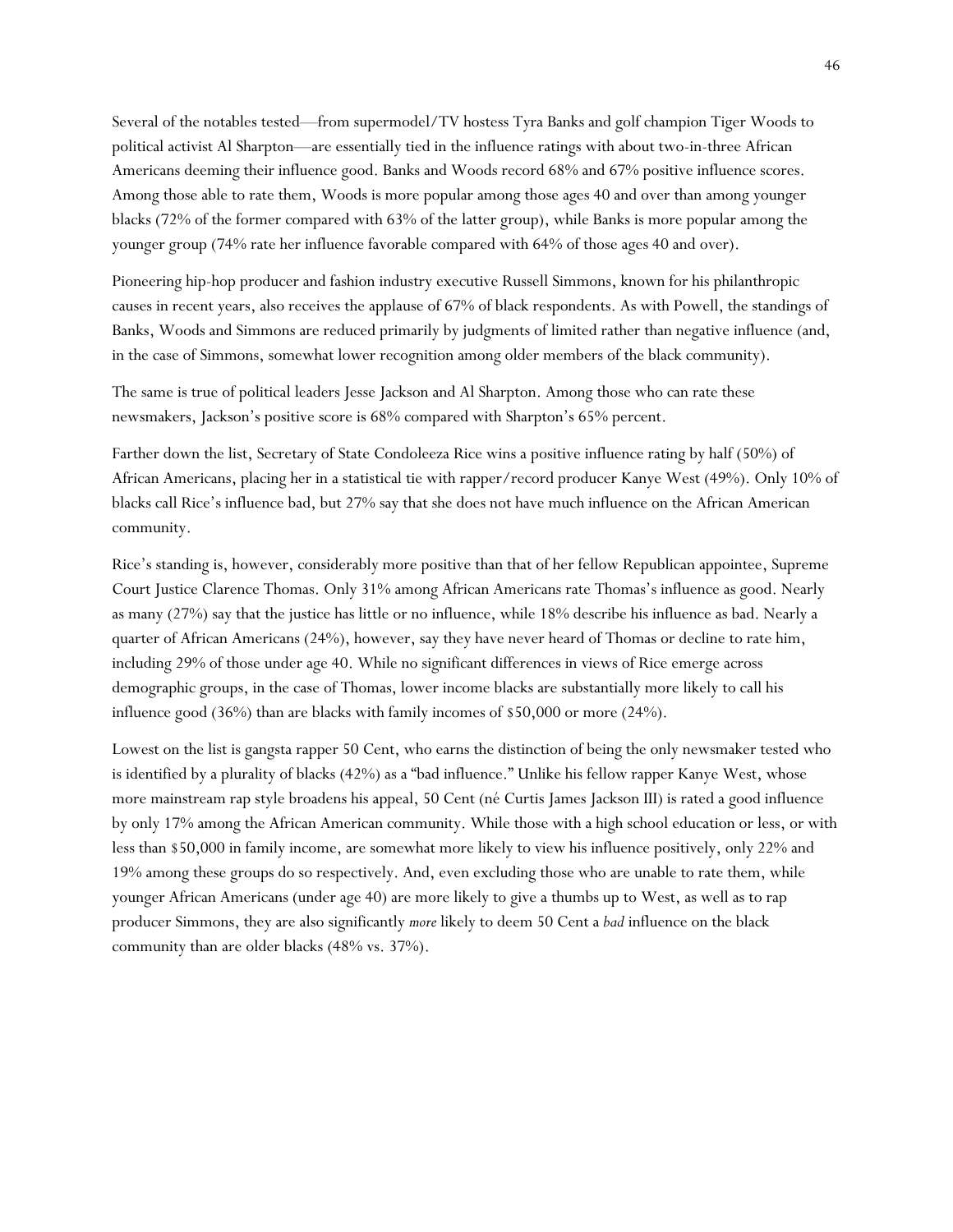# **VI. Race Relations**

### **Whites and Blacks Have Favorable Views of Each Other**

Roughly eight-in-ten whites say they have a favorable impression of blacks, and a nearly identical percentage of blacks say they have a favorable impression of whites. In the past two decades, there has been virtually no change in these group assessments.

The share of whites who say they have a very or mostly favorable impression of blacks is 82% now, just as it was in 1990.The share of blacks who say they have a very or mostly favorable impression of whites as a group is 80% now, nearly the same as the 78% who said this in 1990.

There has, however, been some change in the intensity of these favorable impressions, at least among whites. Significantly more whites

|                                                                                                                       | All             | adults Whites  |          | <b>Blacks Hispanics</b> |
|-----------------------------------------------------------------------------------------------------------------------|-----------------|----------------|----------|-------------------------|
|                                                                                                                       | %               | %              | %        | %                       |
| <b>Opinion of Blacks</b>                                                                                              |                 |                |          |                         |
| Very favorable                                                                                                        | 28              | 25             | 39       | 37                      |
| Mostly favorable                                                                                                      | 54              | 57             | 45       | 42                      |
| Mostly unfavorable                                                                                                    | 6               | 6              | 6        | 5                       |
| Very unfavorable                                                                                                      | $\overline{2}$  | $\mathfrak{D}$ | 4        | 5                       |
| DK/never heard of                                                                                                     | 10 <sup>°</sup> | 10             | <u>6</u> | 11                      |
|                                                                                                                       | 100             | 100            | 100      | 100                     |
| <b>Opinion of Whites</b>                                                                                              |                 |                |          |                         |
| Very favorable                                                                                                        | 32              | 33             | 27       | 39                      |
| Mostly favorable                                                                                                      | 57              | 59             | 53       | 45                      |
| Mostly unfavorable                                                                                                    | 3               | 1              | 7        | 5                       |
| Very unfavorable                                                                                                      | $\mathbf{1}$    |                | 5        | 5                       |
| DK/never heard of                                                                                                     | $\overline{1}$  | 7              | 8        | $\overline{1}$          |
|                                                                                                                       | 100             | 100            | 100      | 100                     |
| Note: Whites include only non-Hispanic whites. Blacks include<br>only non-Hispanic blacks. Hispanics are of any race. |                 |                |          |                         |

now (25%) than in 1990 (17%) say they have a *very favorable* view of blacks. By contrast, the percentage of blacks with a *very favorable* view of whites has remained essentially unchanged during this period; it is 27% now, compared with 26% in 1990.

There are very few demographic or political variances in these group judgments. One modest exception to this pattern comes with socio-economic status. Adults with a college education and/or higher incomes are slightly more inclined to express favorable views toward people of a different race than their own than are adults who have not completed high school and have lower incomes.

Another exception has to do with blacks who live in rural areas. They are more likely to have a favorable view of whites than are blacks who live in cities or suburbs. By contrast, there's no significant difference in attitudes towards blacks among whites who live in rural areas versus whites who live in suburbs or cities.

Group favorability ratings of blacks and whites towards one another vary very little by region. About eight-inten blacks in the South, East, Midwest and West express favorable views of whites. This same pattern of regional consistency also holds for whites' views of blacks.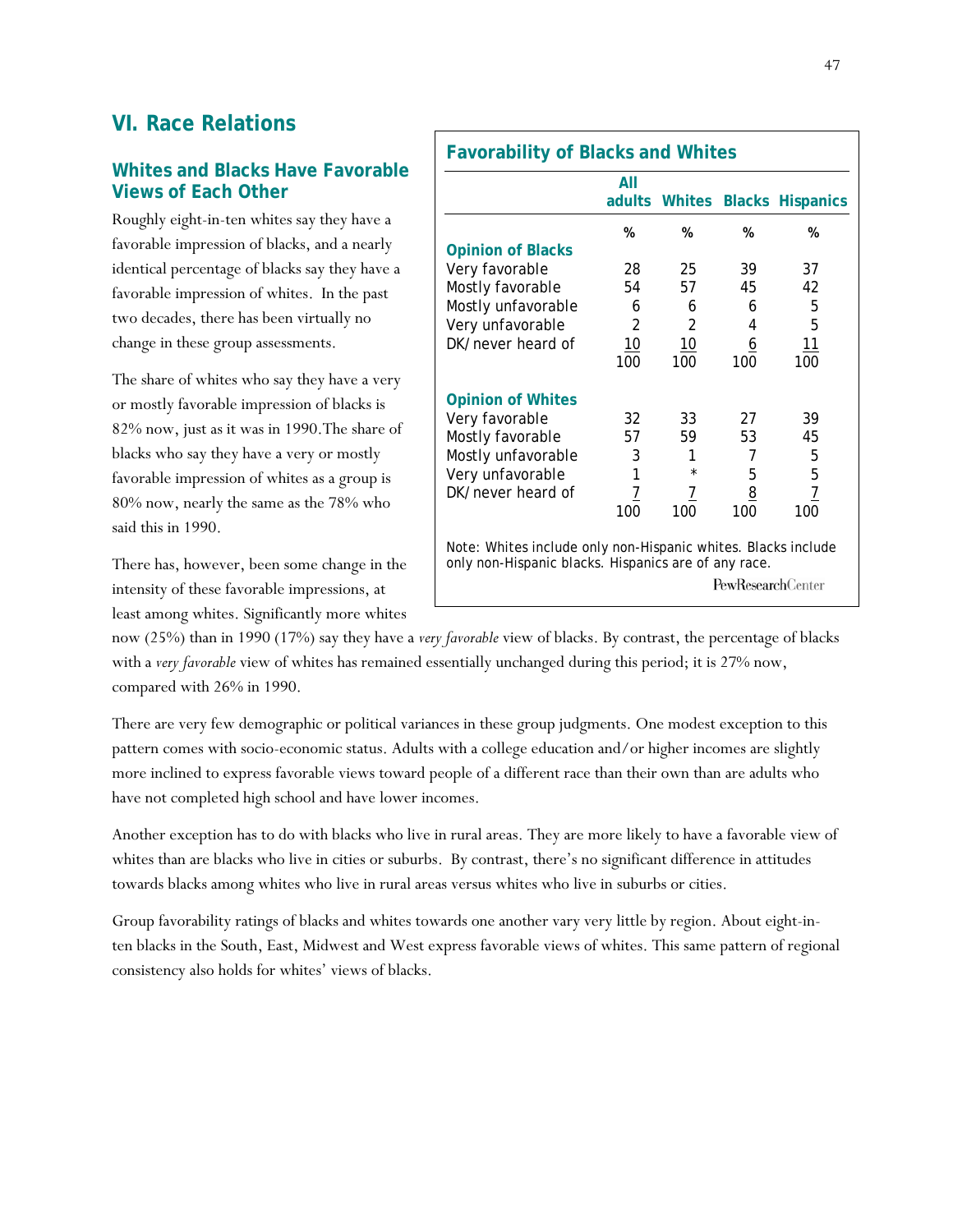### **Own Group Ratings of Whites, Blacks**

While both blacks and whites rate the other racial group favorably, they each give somewhat more favorable ratings to their own racial group. Fully 92% of whites say they have a very (33%) or mostly (59%) favorable view of whites, while 84% of blacks say they have a very (39%) or mostly (45%) favorable view of blacks.

There is a sharp difference, however, in the share of each racial group that rates its own group *unfavorably*. While just 1% of whites say they have an unfavorable view of whites, fully 10% of blacks say they have an unfavorable view of blacks – including 4% who say they have a *very unfavorable* view. Blacks who rate their own race unfavorably are more likely to be Republicans than Democrats, to be younger rather than older adults, and to live in the suburbs rather than the cities or rural areas.

### **Views of Hispanics and Asians**

The group favorability ratings of Hispanics and Asians are on nearly the same level as those of whites and blacks.

Overall, just under eight-in-ten adults in this country say they have a favorable impression of Hispanics (77%) and Asians (79%). There is little difference between whites and blacks in their assessments of these two groups. Hispanics are much more likely than whites or blacks to have a *very favorable* view of Hispanics. The Pew survey did not have enough Asians respondents to analyze their ratings of any of these groups.

There has not been much change over time in blacks' and whites' views of Hispanics and Asians, with one exception: blacks' views of Asians are 11 percentage points higher now (73% favorable) than they were in 1997 (62% favorable).

| <b>Favorability of Hispanics and Asians</b>                                                                                                       |           |                |            |                                |
|---------------------------------------------------------------------------------------------------------------------------------------------------|-----------|----------------|------------|--------------------------------|
|                                                                                                                                                   | All       |                |            | adults Whites Blacks Hispanics |
|                                                                                                                                                   | %         | %              | %          | %                              |
| <b>Opinion of Hispanics</b>                                                                                                                       |           |                |            |                                |
| Very favorable                                                                                                                                    | 25        | 21             | 25         | 51                             |
| Mostly favorable                                                                                                                                  | 52        | 56             | 51         | 32                             |
| Mostly unfavorable                                                                                                                                | 9         | 10             | 7          | 5                              |
| Very unfavorable                                                                                                                                  | 3         | 3              | 5          | 4                              |
| DK/never heard of                                                                                                                                 | 11        | 10             | 12         | <u>8</u>                       |
|                                                                                                                                                   | 100       | 100            | 100        | 100                            |
| <b>Opinion of Asians</b>                                                                                                                          |           |                |            |                                |
| Very favorable                                                                                                                                    | 28        | 26             | 24         | 36                             |
| Mostly favorable                                                                                                                                  | 51        | 54             | 49         | 38                             |
| Mostly unfavorable                                                                                                                                | 4         | 4              | 6          | 4                              |
| Very unfavorable                                                                                                                                  | 3         | $\overline{2}$ | 5          | 2                              |
| DK/never heard of                                                                                                                                 | <u>14</u> | <u> 14</u>     | <u> 16</u> | <u> 20</u>                     |
|                                                                                                                                                   | 100       | 100            | 100        | 100                            |
| Note: Whites include only non-Hispanic whites. Blacks include<br>only non-Hispanic blacks. Hispanics are of any race.<br><b>PewResearchCenter</b> |           |                |            |                                |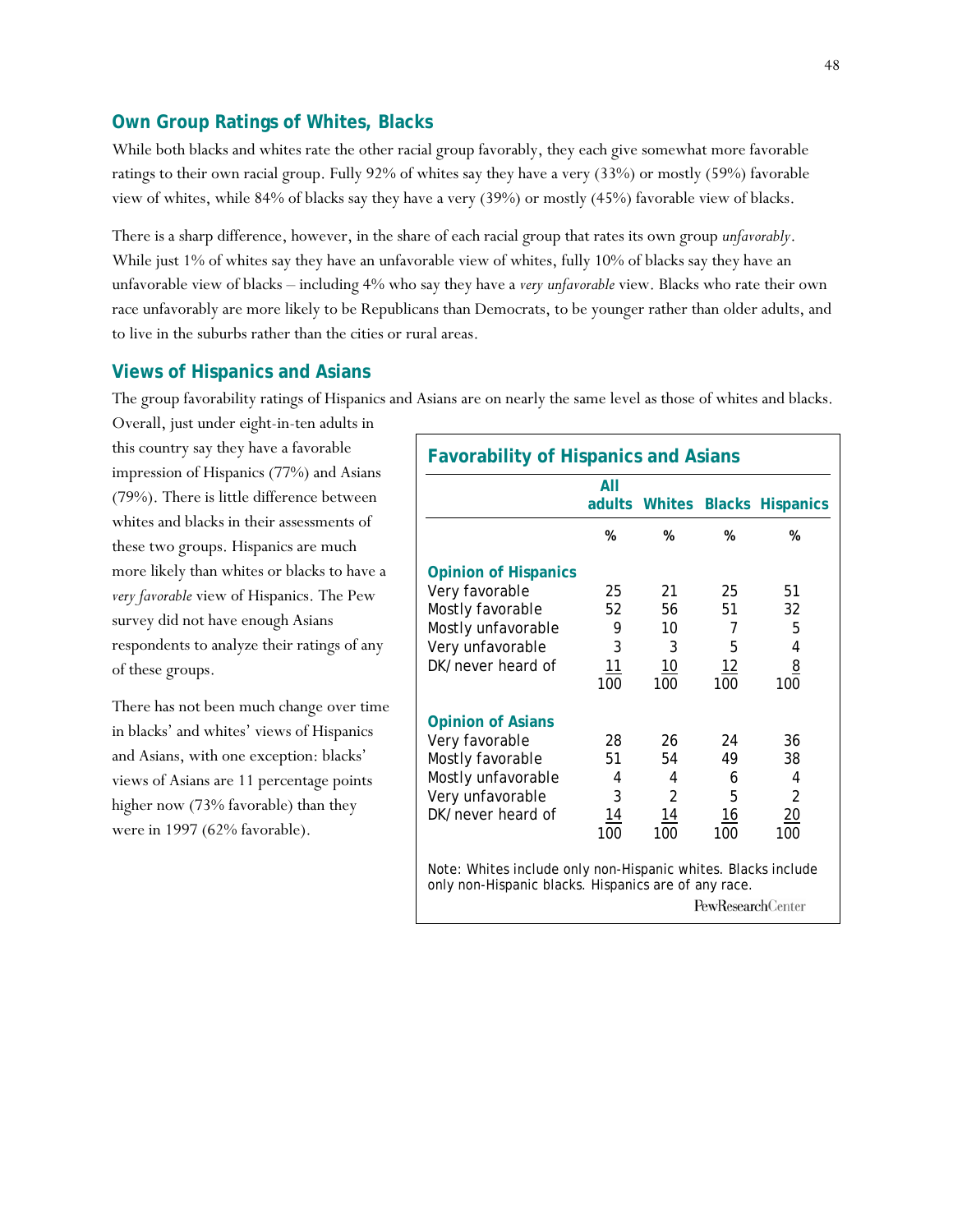### **Rodney King's Question, Fifteen Years Later**

No discussion of race relations in contemporary America can avoid the question that Rodney King famously

posed during race riots in 1992 triggered by his arrest and beating by Los Angeles police: "People…can we all just get along?"

The Pew survey asked respondents how well they thought whites and blacks get along these days. The verdict from the general population is decidedly mixed, with just one-in-five (18%) saying "very well"; a majority (57%) saying "pretty well"; and the remainder saying either "not too well" (18%) or "not at all well"  $(2\%)$ .

Public attitudes break down in a very similar fashion when people are asked about the state of relations between whites and Hispanics. The public is significantly less positive, however, in rating how well blacks and Hispanics get along. Just one-in-ten (11%) Americans say these two groups get along "very" well; another third (33%) say "pretty well; 23% say not too well and 8% say not at all well. Also, a quarter say either that they don't know or declined to respond (compared with just 5% who volunteered these non-responses when

| <b>Inter-Group Relations</b>                                                                                          |                |                |                 |                   |
|-----------------------------------------------------------------------------------------------------------------------|----------------|----------------|-----------------|-------------------|
|                                                                                                                       | All            |                |                 |                   |
|                                                                                                                       | adults         | <b>Whites</b>  | <b>Blacks</b>   | <b>Hispanics</b>  |
|                                                                                                                       | %              | %              | %               | %                 |
| Blacks/Whites get along                                                                                               |                |                |                 |                   |
| Very well                                                                                                             | 18             | 16             | 20              | 25                |
| Pretty well                                                                                                           | 57             | 61             | 49              | 36                |
| Not too well                                                                                                          | 18             | 16             | 20              | 25                |
| Not at all well                                                                                                       | 2              | 2              | 4               | $\overline{7}$    |
| DK/Refused                                                                                                            | $\overline{5}$ | $\overline{5}$ | 7               | $\overline{1}$    |
|                                                                                                                       | 100            | 100            | 100             | 100               |
| <b>Blacks/Hispanics get along</b>                                                                                     |                |                |                 |                   |
| Very well                                                                                                             | 11             | 8              | 24              | 22                |
| Pretty well                                                                                                           | 33             | 31             | 46              | 35                |
| Not too well                                                                                                          | 23             | 24             | 14              | 19                |
| Not at all well                                                                                                       | 8              | 8              | 4               | 11                |
| DK/Refused                                                                                                            | 25             | 29             | 12              | 13                |
|                                                                                                                       | 100            | 100            | 100             | 100               |
|                                                                                                                       |                |                |                 |                   |
| Whites/Hispanics get along                                                                                            |                |                |                 |                   |
| Very well                                                                                                             | 15             | 13             | 16              | 27                |
| Pretty well                                                                                                           | 53             | 57             | 37              | 44                |
| Not too well                                                                                                          | 19             | 18             | 22              | 22                |
| Not at all well                                                                                                       | 3              | 3              | 5               | $\overline{2}$    |
| DK/Refused                                                                                                            | 10             | 9              | $\overline{20}$ | 5                 |
|                                                                                                                       | 100            | 100            | 100             | 100               |
| Number of respondents                                                                                                 | 3086           | 1536           | 1007            | 388               |
| Note: Whites include only non-Hispanic whites. Blacks include<br>only non-Hispanic blacks. Hispanics are of any race. |                |                |                 |                   |
|                                                                                                                       |                |                |                 | PewResearchCenter |

asked about relations between blacks and whites).

There are differences in the way whites, blacks and Hispanics assess these various inter-group relationships. For example, in assessing white-black relations, fully six-in-ten whites (61%) say the two races get along "pretty well," compared with just half (49%) of blacks and slightly more than a third of Hispanics (36%) who say the same thing.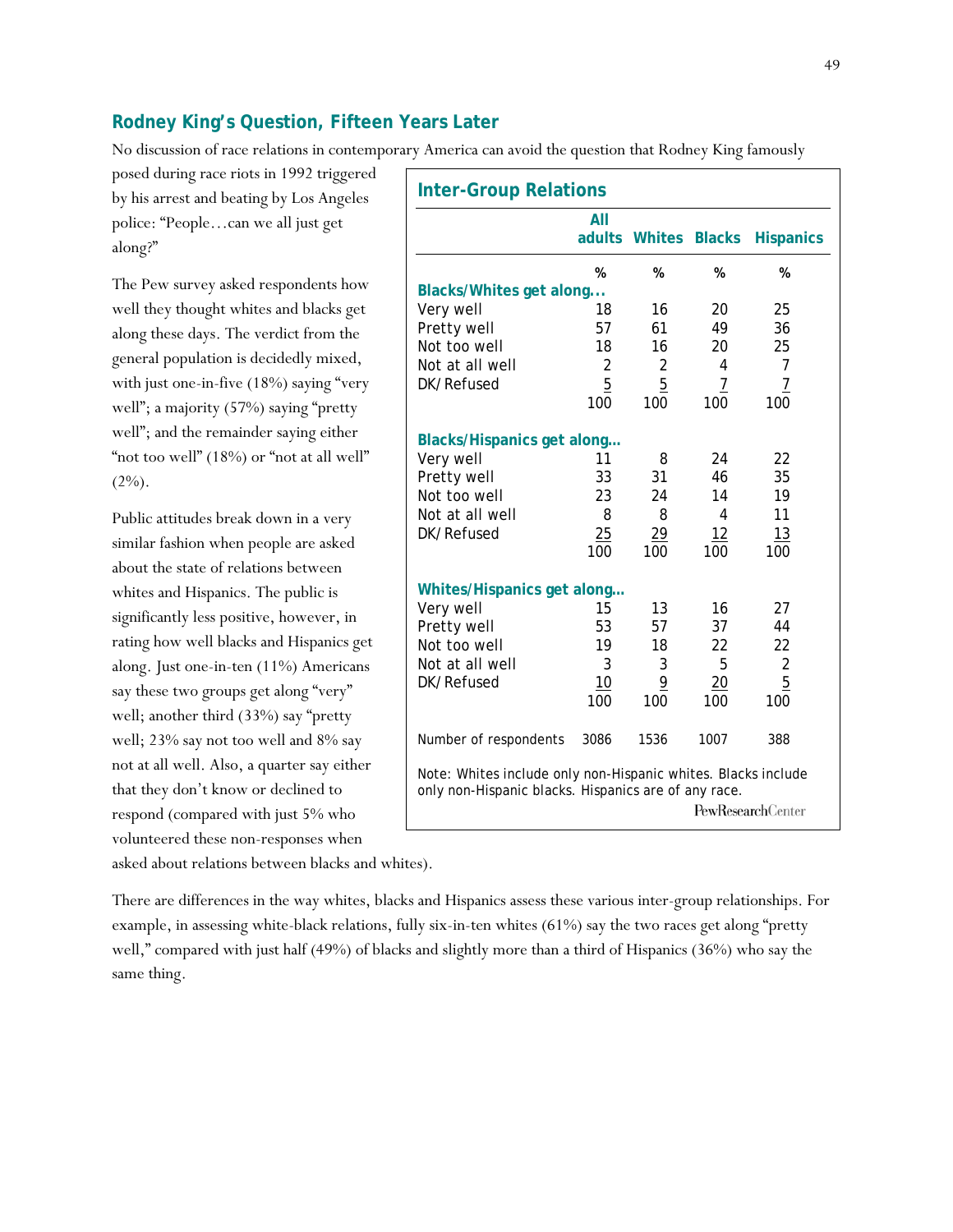At the same time, however, greater percentages of both blacks and Hispanics than whites choose *both* the "very well" and the "not too well' responses to this question. In short, attitudes about the state of race relations are more widely varied among Hispanics and blacks than they are among whites, whose responses tend to cluster more in the middle ground of "pretty well."

Among blacks, there is a clear age skew in these judgments, with younger blacks the most down-beat about black-white relations. Fully 30% of 18-to-29 year old blacks say that blacks and whites get along "not too well"; compared with just 20% of all black adults and just 13% of blacks ages 65 and older.

These trends have been generally stable for the last two decades, although since 1990 there has been an increase in the number of whites who say they have a "very favorable" view of both blacks and Hispanics.

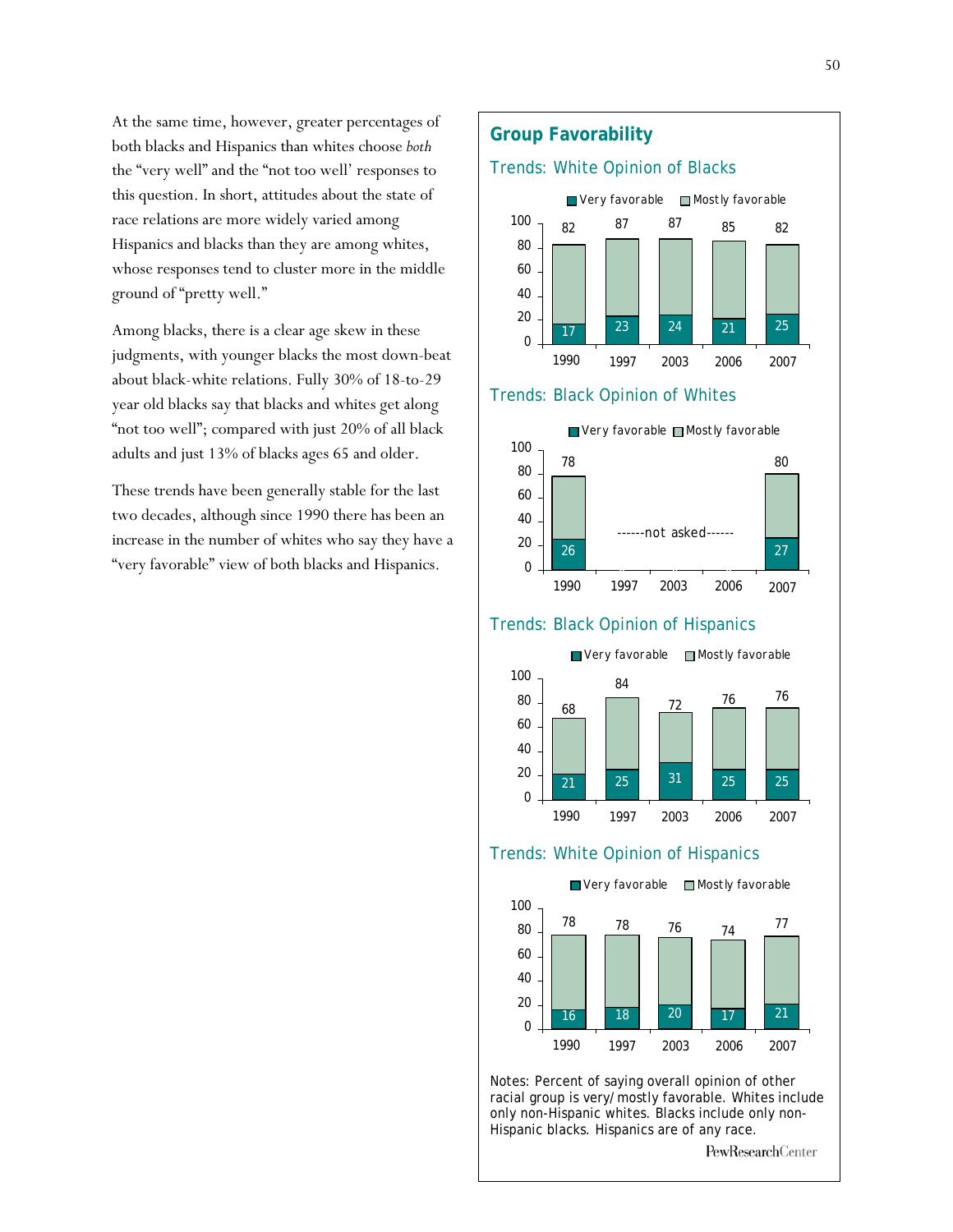### **Views on Neighborhood Integration**

Support for racial integration in neighborhoods varies by race. Four-in-ten whites say they would like to see more whites and minorities living together in the same neighborhood, while fewer than one-in-ten (8%) say they would like to see less residential integration than there is now. A plurality of 44% says that current levels of neighborhood integration are about right.

There is much more support among blacks than whites for further residential integration. More than six-in-ten blacks (62%) say they would like to see neighborhoods in this country become more integrated. Just 6% say they would like to see them become less integrated; the remaining 28% say current levels of residential integration are about right.

Hispanic views on this question fall midway between those of whites and blacks. Half favor more residential integration, 5% favor less, and 37% say that current levels are about right.

The current level of support among blacks for more residential integration (62%) is nearly identical to what it had been in 1994 (63%), as measured by a CNN/USA Today/Gallup survey taken that year. By contrast, white support for more residential integration has risen in the past 13 years – to 40% today, up from 33% in 1994.

### **Views on School Integration**

Americans are almost unanimous in their belief that whites students and black students should go to the same schools rather than separate schools. Fully 96% of whites, 95% of blacks, and 94% of Hispanics endorse racial integration in the schools.

Blacks have held this view, by the same lopsided margin, for many decades. By contrast, back in the 1970s, a small but significant minority of whites – ranging between 13% and 15% -- expressed a preference for segregated schools.





Question wording: Which is more important? To have students go to racially mixed schools even if many of the students don't live nearby, or to have students go to local community schools even if it means most students are of the same race?

Note: Whites include only non-Hispanic whites. Blacks include only non-Hispanic blacks. Hispanics are of any race.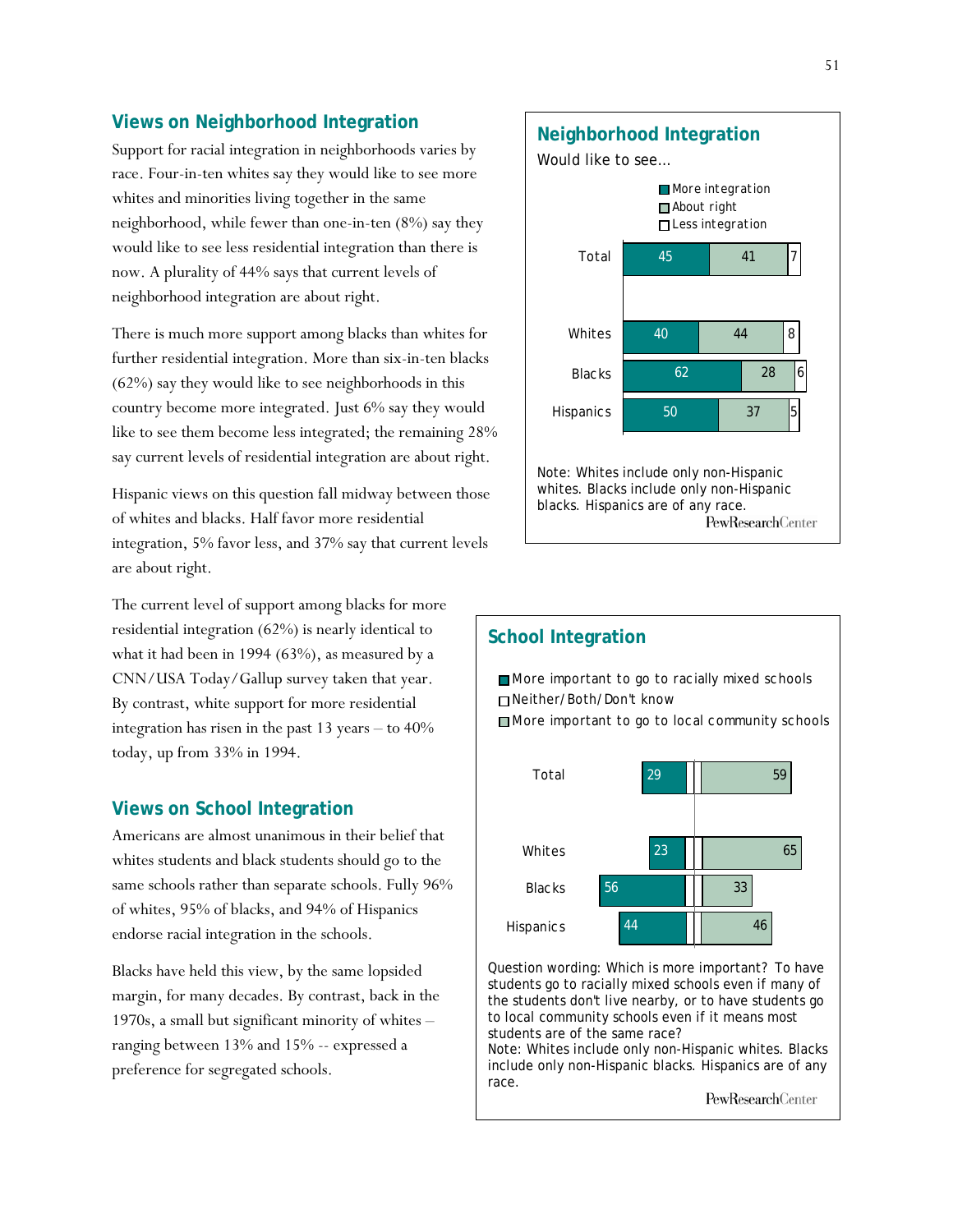Despite the endorsement of the principle of school integration by virtually all Americans, there are notable differences between the races when survey respondents are asked to weigh the value of racially mixed schools against the value of local community schools.

By a margin of nearly three-to-one, whites say it is more important to have students go to local community schools even if it means most students are of the same race.

By contrast, blacks say – by a margin of more than three-to-two – that it is more important to have students go to racially mixed schools even if many of the students don't live nearby.

Hispanic views on this question fall roughly in between those of blacks and whites. Some 46% say it's more important to have students go to local community schools, while nearly as many  $-44%$  – say it is more important to have students go to racially mixed schools.

Within the African-American community, younger blacks are more inclined than older blacks to support racially-mixed schools over neighborhood schools.

### **Some of My Best Friends Are…**

The vast majority of Americans say they know a person of a different race whom they consider a friend. Nearly nine-in-ten (87%) whites and three-quarters of white Hispanics (72%) say they have a friend who is black. And some 82% of blacks say they have a friend who is white.

However, a plurality of whites (45%), blacks (35%), and Hispanics (39%) say they have "just a few" friends of a

different race. Roughly a third of blacks and whites, and a quarter of Hispanics say "some" of their friends are of a different race. Only a small minority of these three groups say that most or all of their friends are of a different race.

Among blacks, the least likely groups to say they have a white friend are those ages 65 and older, those who have not finished high school, and those who have low incomes. Even so, sizable majorities of all these subgroups within the black community say they know a white person whom they consider a friend.

| <b>Inter-Racial Friendships</b>                                                                                                                  |               |           |          |                                 |  |
|--------------------------------------------------------------------------------------------------------------------------------------------------|---------------|-----------|----------|---------------------------------|--|
|                                                                                                                                                  | All           |           |          |                                 |  |
|                                                                                                                                                  |               |           |          | adults Whites Blacks Hispanics* |  |
|                                                                                                                                                  | %             | %         | %        | %                               |  |
| Yes, have friends of                                                                                                                             |               |           |          |                                 |  |
| different race                                                                                                                                   | 86            | 87        | 82       | 72                              |  |
| All of them                                                                                                                                      | 2             | 1         | 2        | 3                               |  |
| Most of them                                                                                                                                     | 6             | 4         | 10       | $\overline{7}$                  |  |
| Some of them                                                                                                                                     | .34           | .36       | .3.3     | 22                              |  |
| Just a few                                                                                                                                       | 42            | 45        | .35      | 39                              |  |
| Don't know                                                                                                                                       | $\mathcal{P}$ | 1         | 2        | 1                               |  |
| Do not have friends of                                                                                                                           |               |           |          |                                 |  |
| different race                                                                                                                                   | 14            | 12        | 17       | 28                              |  |
| Don't know                                                                                                                                       | *             | <u> 1</u> | <u>1</u> | 0                               |  |
|                                                                                                                                                  | 100           | 100       | 100      | 100                             |  |
| Number of respondents                                                                                                                            | 3086          | 1536      | 1007     | 388                             |  |
| Question wording: Do you yourself know any white/black<br>person whom you would consider a friend? How many of your<br>friends are white/black?  |               |           |          |                                 |  |
| Note: Whites include only non-Hispanic whites. Blacks include<br>only non-Hispanic blacks. *Based on white Hispanics regarding<br>black friends. |               |           |          |                                 |  |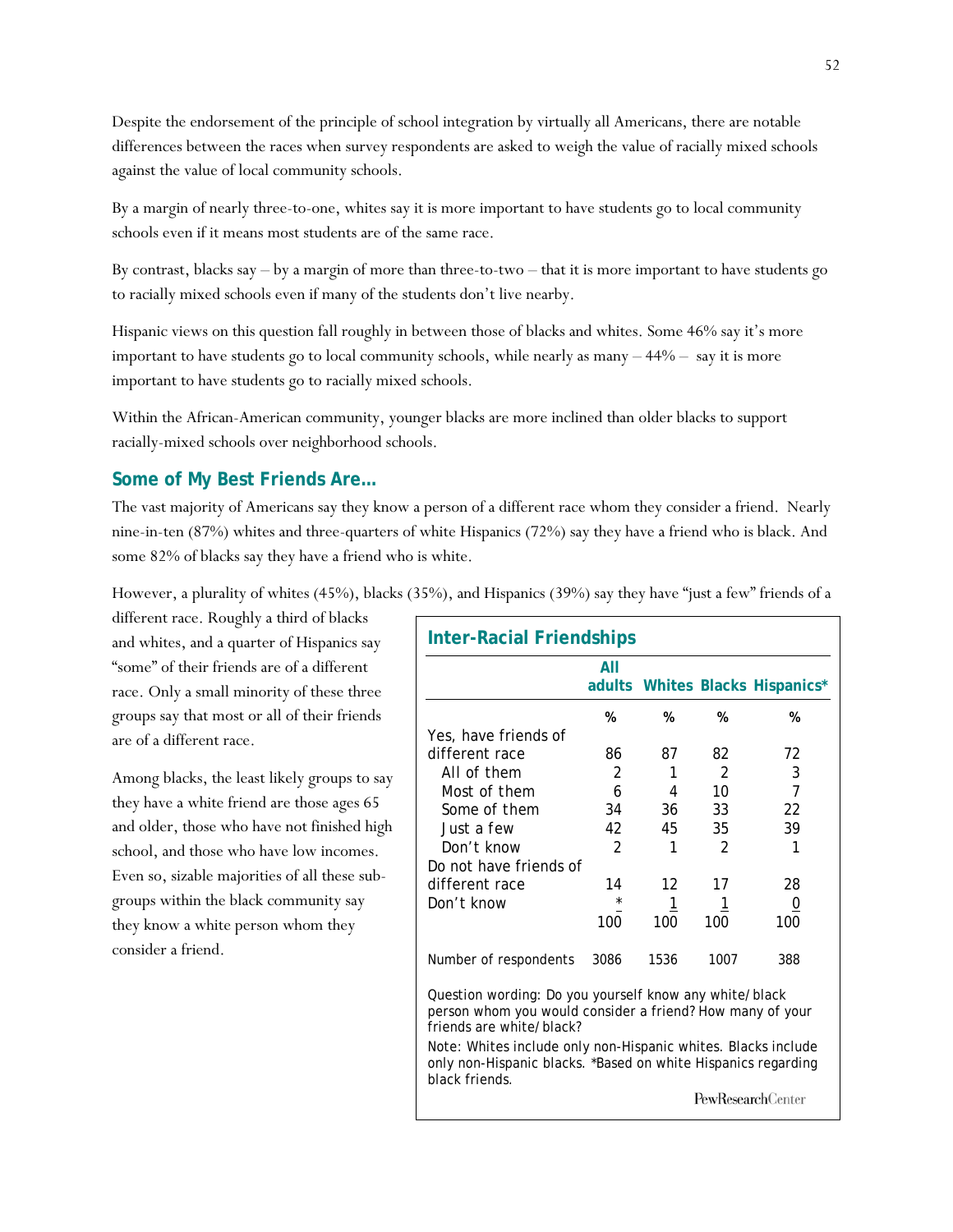### **Mixed Views on Immigrant Impact on Black Employment**

A question often raised in debates about immigration policy is the extent to which immigrants take jobs from nativeborn Americans in general, and from blacks in particular. Economists are divided on this question – and so, too, the Pew survey finds, is the public.

Some 44% of adults agree with the statement that "blacks Americans would have more job opportunities if there were fewer immigrants," while nearly the same number – 46% - disagree.

There is almost no difference between whites and blacks on this question; 44% of whites agree with the statement; 48% of blacks agree with it. But a somewhat smaller percentage of Hispanics – 39% -- agree with the statement.

While whites and blacks have nearly identical views on this question now, that wasn't the case two decades ago. A Gallup/Joint Center for Political Studies survey taken in

1986 found that three quarters (74%) of black respondents agreed that blacks would have more job opportunities if there were fewer immigrants. That figure has since fallen sharply -- to 48% now. By contrast, white attitudes on this question have not changed nearly as much. Some 53% of whites agreed with the statement then, compared with 44% who agree with it now. (There are no surveys that allow for a trend-overtime analysis of Hispanic attitudes).

Blacks with lower incomes and educational attainment levels are more likely than blacks with higher incomes and educational levels to agree that blacks would have more job opportunities if there were fewer immigrants. Also, unemployed blacks

# **Mixed Views on Immigrant Impact on Black Employment**

Do you agree or disagree that black Americans would have more job opportunities if there were fewer immigrants?



whites. Blacks include only non-Hispanic blacks. Hispanics are of any race. **PewResearchCenter** 

# **Fewer People Today See Negative Immigrant Impact on Black Employment**

Percent saying they agree that black Americans would have more job opportunities if there were fewer immigrants

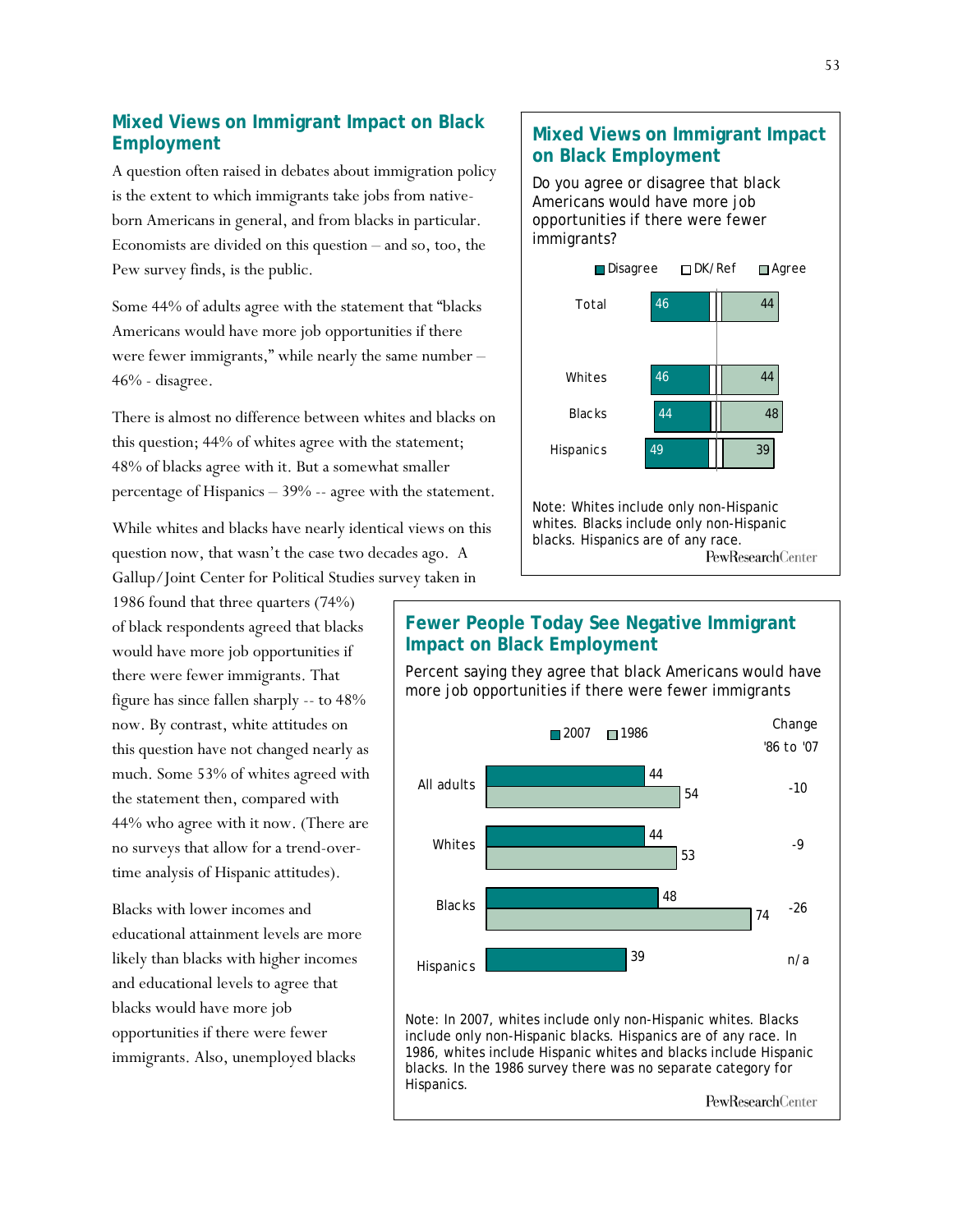are more likely than those with jobs to agree with that statement.

There are few differences among blacks on this question by age, gender, ideology or party identification.

### **Who Works Harder – Immigrants versus Whites and Blacks**

Do immigrants work harder at low-wage jobs? The Pew survey framed this question in two parts. It asked whether most immigrants work harder at low-wage jobs than most blacks. And it asked if they work harder at those same jobs than most whites. (The order of these two questions varied randomly from respondent to respondent.)

In both cases, a majority of respondents said immigrants do work harder. Public opinion is especially lopsided when it comes to weighing the work effort of immigrants

## **Do Most Immigrants Work Harder Than Whites at Low-Wage Jobs?**



versus whites -- some 64% of adults in this country agree that immigrants work harder than whites at lowpaying jobs, compared with just 26% who disagree. The remainder say they don't know.

The public also agrees that immigrants work harder than most blacks at low-paying jobs, but the margin is not as wide. Some 56% of adults agree that most immigrants work harder than most blacks; 30% disagree and 14% say they don't know.

Analyzing the responses to both sets of questions by the race of the respondent yields some interesting patterns. Blacks are *more likely* than whites to say that their fellow blacks are out-worked by immigrants at low-wage jobs. Some 64% of blacks hold this view, compared with just 55% of whites.

However, an even higher percentage of blacks – 75% - say that whites are out-worked by immigrants at lowwage jobs. Just 61% of whites say the same thing.

One pattern is consistent across the races: both whites and blacks are more likely to say that whites are outworked at low-wage jobs by immigrants than to say that blacks are out-worked at such jobs by immigrants.

Public opinion on these questions hasn't changed much since 1986, despite the fact that this country has

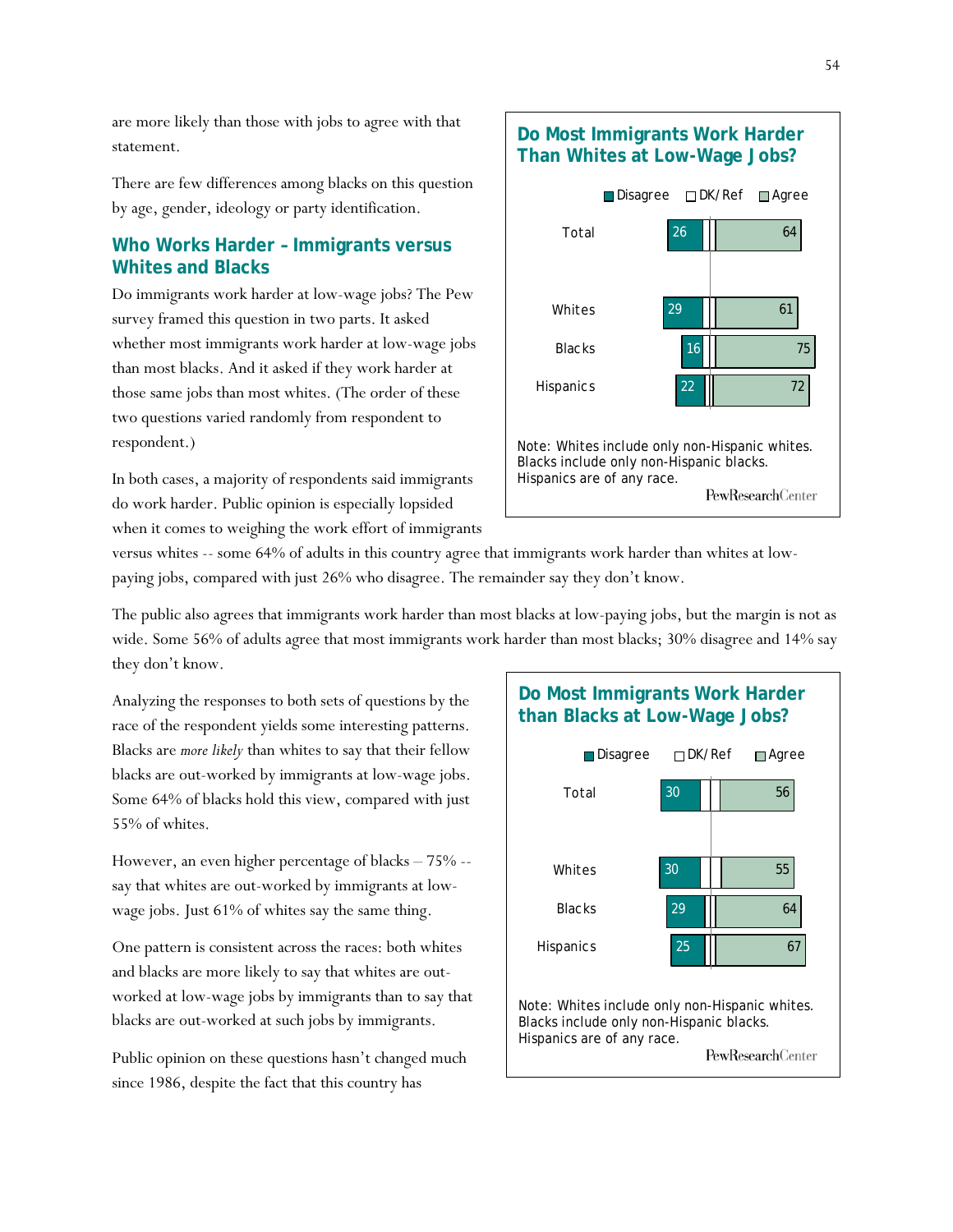experienced a heavy influx of immigrants, many of whom have come to work at low-wage jobs, in the past two decades.

Black views are virtually identical now to what they were in 1986, while whites have backed off a bit since 1986 from their view that immigrants work harder. Back then, 63% of whites said immigrants work harder than blacks at low wage jobs; today just 55% of whites say this. Similarly, in 1986, 65% of whites said immigrants work harder than whites at low-wage jobs; today, some 61% of whites say this.

Hispanics, meanwhile, believe by heavy margins that immigrants work harder than both whites and blacks at low-wage jobs. By 67%-25% they say immigrants work harder than most blacks, and by 72%-22% they say immigrants work harder than most whites.

Trend-over-time analyses of Hispanics views on these questions are not possible because earlier surveys did not include large enough sub-samples of Hispanics.

There is a small but consistent gender gap on these questions. Men are slightly more inclined than women to agree that immigrants work harder than both blacks and whites at low-paying jobs. This gender gap holds both among both black and white respondents.

There is a bigger gap in views by immigrant status – at least when it comes to weighing the work effort of immigrants versus that of blacks. More than seven-in-ten (71%) first generation immigrants say immigrants work harder at low-wage jobs than do blacks, compared with just 55% of second and later generation immigrants who agree.

When it comes to weighing immigrant work effort versus white work effort, seven-in-ten (71%) first and second generation immigrants say that immigrants work harder at low-wage jobs. This figure falls slightly to 65% among third and later-generation Americans.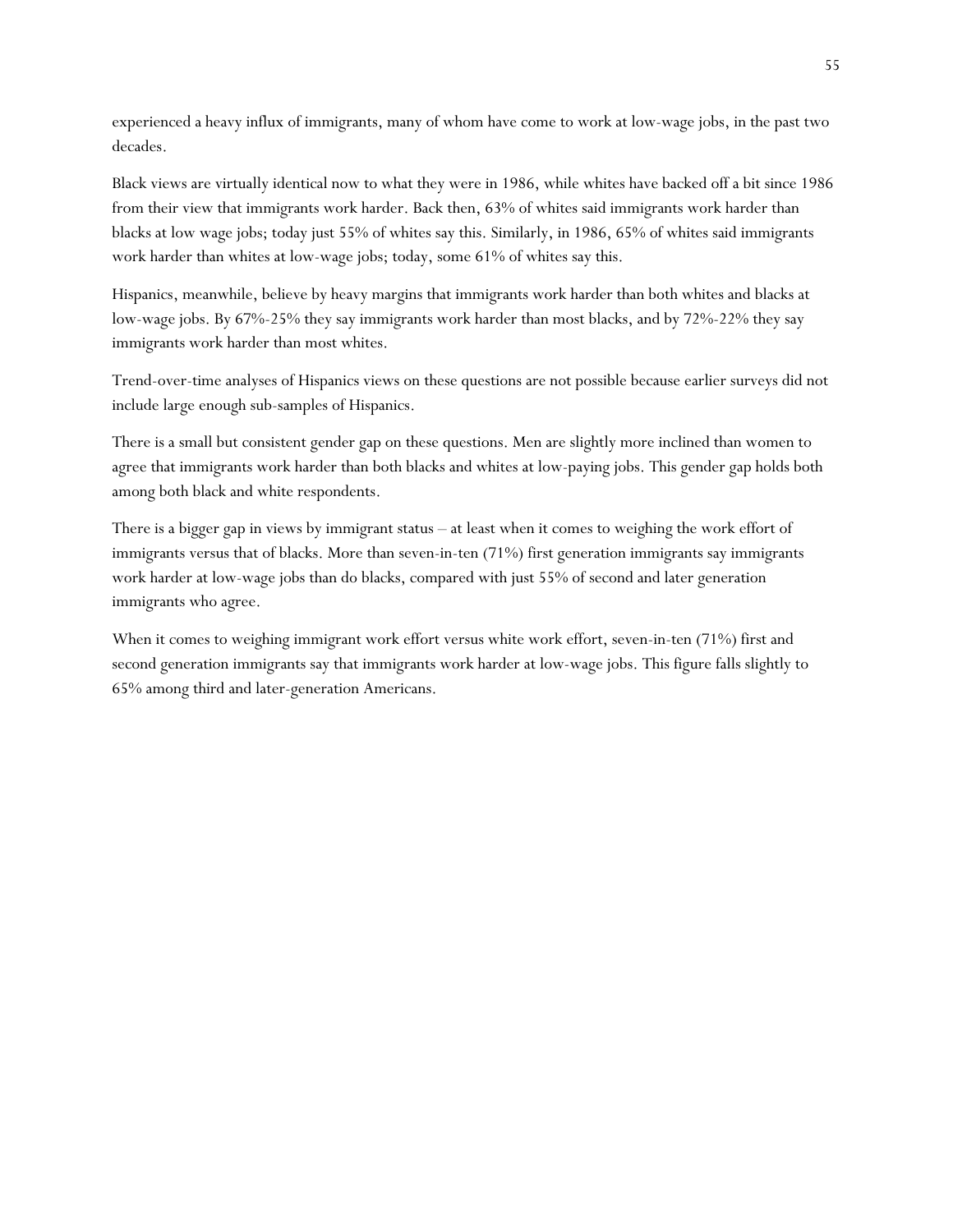# **VII. Leadership and Politics in the Black Community**

Over the last two decades African Americans appear to have lost some confidence in the effectiveness of their leaders.

Compared with ratings recorded in a 1986 Joint Center for Political Studies/ Gallup poll,<sup>2</sup> the current poll finds fewer blacks rate as "very effective" the leadership provided by national black political leaders, the NAACP or black ministers and clergy. And while majorities of both blacks and whites see the civil rights movement as still being a potent force in the country, those majorities are smaller than in 1993.

Religious leaders currently earn the highest effectiveness ratings: 36% of black respondents rate them "very effective" while 42% say "somewhat effective," levels not markedly lower than those recorded in 1986. As in 1986, black politicians earn the lowest ratings, with only 18% of blacks rating them as very effective, down from 27% in the 1986 poll.

The NAACP's rating are now similar to those awarded the clergy although the decline in their perceived effectiveness is much steeper: In 1986 nearly half of blacks (47%) described the group as very effective.

There are a few substantial differences in these assessments among demographic groups in the black community. Less educated and/or lower income blacks tend to give all three groups slightly higher marks for effectiveness. But, strikingly,

**Declining Ratings of Black Leaders' Effectiveness** 

|                                                                                                            | ---Blacks---                            |                                   |  |  |
|------------------------------------------------------------------------------------------------------------|-----------------------------------------|-----------------------------------|--|--|
|                                                                                                            | 1986                                    | 2007                              |  |  |
| How effective in providing<br>leadership for black<br>Americans are:                                       | %                                       | %                                 |  |  |
| National black political leaders?<br>Very effective<br>Somewhat effective<br>Not very effective<br>DK/Ref  | 27<br>54<br>14<br>$\overline{5}$<br>100 | 18<br>57<br>21<br>4<br>100        |  |  |
| <b>The NAACP?</b><br>Very effective<br>Somewhat effective<br>Not very effective<br>DK/Ref                  | 47<br>38<br>9<br>6<br>100               | 32<br>41<br>20<br><u>7</u><br>100 |  |  |
| <b>Black ministers and clergy?</b><br>Very effective<br>Somewhat effective<br>Not very effective<br>DK/Ref | 40<br>43<br>13<br>4<br>100              | 36<br>42<br>18<br>4<br>100        |  |  |
| Note: All figures are based on non-Hispanic<br>blacks.                                                     | <b>PewResearchCenter</b>                |                                   |  |  |

little or no difference in these judgments is seen between those old enough to remember a time when black political leaders and the NAACP were in the forefronts of the civil rights struggles of the 1960s and '70s and later generations.

Blacks ages 50 and over are more likely to rate current black political leaders *very* effective than are younger cohorts, though only 23% of the former do so. However, a higher proportion of blacks in the young and middle age ranges (61% among ages 18-49 compared with 51% of those age 50 and above) give black leaders credit for being *somewhat* effective. No significant age-related differences are seen in assessments of either the NAACP or religious leaders, although black evangelical Protestants are significantly more likely to give black ministers and clergy high marks, with 84% saying they are very (42%) or somewhat effective (42%).

 $\frac{2}{\pi}$  The Gallup/JCPS trend was part of a longer list of items and the order in which the questions were asked was slightly different than in the current survey.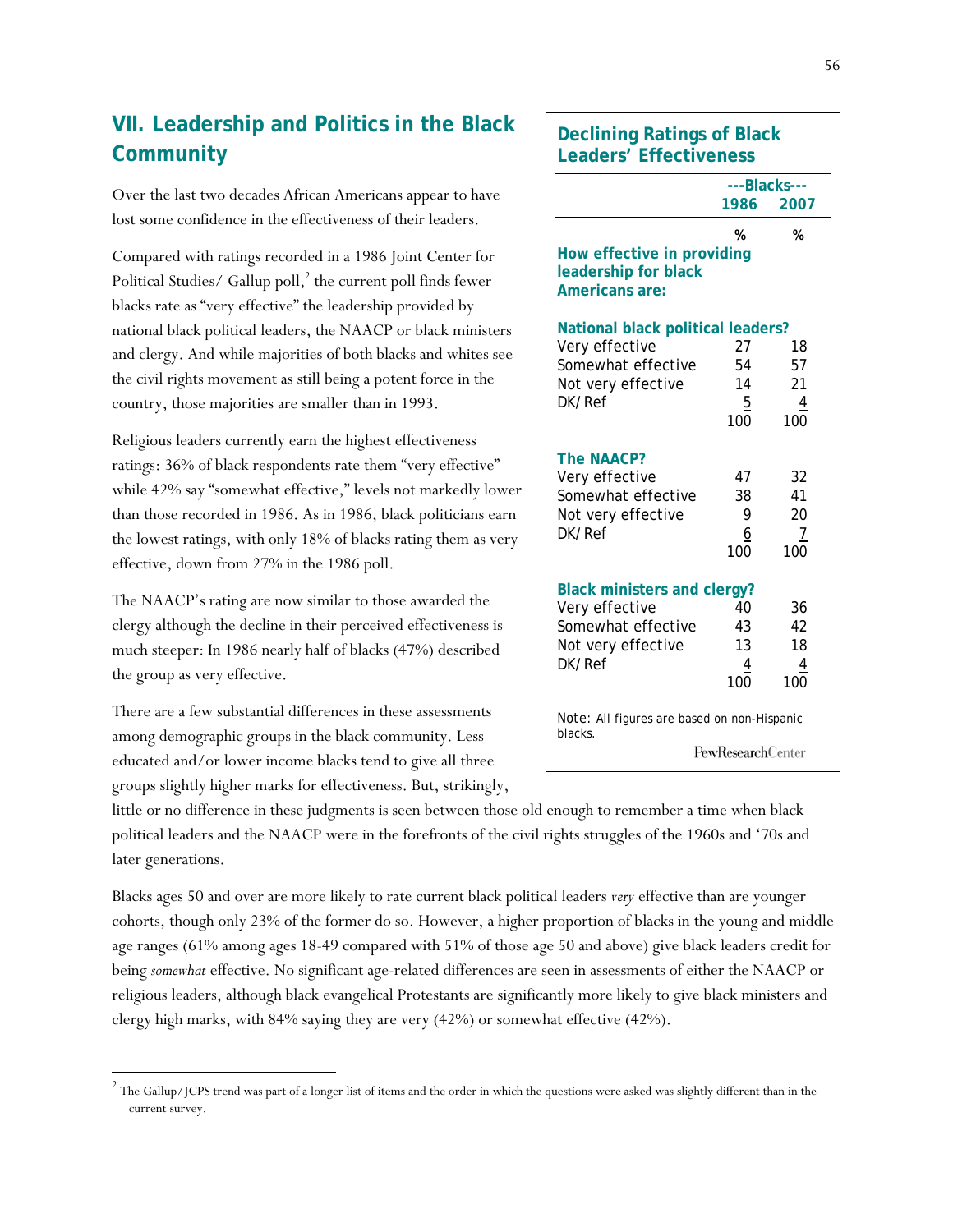By contrast, the civil rights movement is still seen by most Americans as having a major impact on society, although whites see it as less so now than they did in the early 1990s. Among African Americans, 60% see the movement as still having a major impact on American society, three percentage points higher than the number saying so in 1993. Among whites, 53% now say that the movement still has a major impact, down from 66% who said so 14 years ago.

| Civil Rights Movement Still Important, but Less So                                                                                                                                                             |               |                |                |              |  |
|----------------------------------------------------------------------------------------------------------------------------------------------------------------------------------------------------------------|---------------|----------------|----------------|--------------|--|
|                                                                                                                                                                                                                | --- Whites--- |                |                | ---Blacks--- |  |
|                                                                                                                                                                                                                | 1993          | 2007           | 1993           | 2007         |  |
|                                                                                                                                                                                                                | %             | %              | %              | %            |  |
| Is the civil rights movement                                                                                                                                                                                   |               |                |                |              |  |
| still having a major impact                                                                                                                                                                                    |               |                |                |              |  |
| on American society, or not?                                                                                                                                                                                   |               |                |                |              |  |
| Yes                                                                                                                                                                                                            | 66            | 53             | 57             | 60           |  |
| No.                                                                                                                                                                                                            | 30            | 38             | 40             | 35           |  |
| Don't know/Refused                                                                                                                                                                                             | 4             | $\overline{9}$ | $\overline{3}$ | <u>5</u>     |  |
|                                                                                                                                                                                                                | 100           | 100            | 100            | 100          |  |
| Note: The 1993 figures for whites include Hispanic whites and blacks<br>include Hispanic blacks. In 2007 the figures are based on non-<br>Hispanic whites and non-Hispanic blacks.<br><b>PewResearchCenter</b> |               |                |                |              |  |

In this case, however, significant differences among age groups are observed, with higher proportions of younger African Americans saying that the civil rights movement has maintained its impact. Among black adults, fully 64% of those under age 50 (and 67% of those under age 30) see the civil rights movement as still having a major impact on American society. This compares with 52% of those ages 50 and older.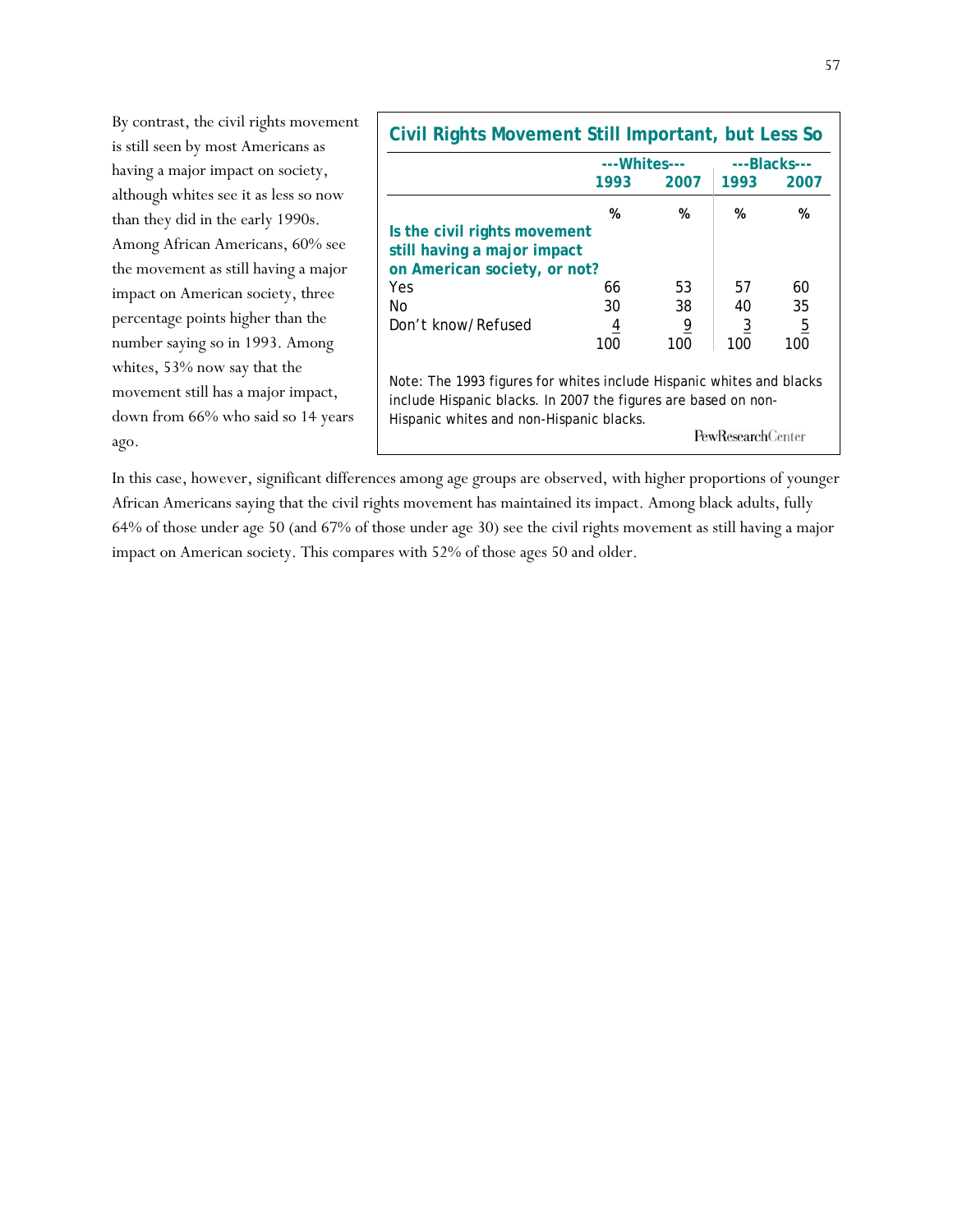### **Judging Barack Obama**

Democratic presidential contender Barack Obama earns generally favorable ratings from virtually every demographic group in the survey. However, Obama is far from universally known: about one in four among the public has never heard of him, don't know enough about him or refuse to express an opinion.

The Illinois senator is best known among the African American public, with three-quarters (75%) of blacks registering a very favorable or mostly favorable opinion. Moreover, among those in this group who say they know enough about the candidate to rate him, nearly nine-inten (89%) say they regard him favorably, although only 42% express a very favorable opinion. Obama also fares well among non-Hispanic whites and Hispanics who are familiar with him, $3$  with 65% of the former and 74% of the latter saying they regard him in at least a mostly favorable light.

Overall, among those offering opinions, Obama receives his highest ratings among people with higher incomes and education – 75% of college graduates view him favorably as do 74% of those with annual family incomes of \$100,000 or more.

Obama also receives strong support within his party (69% favorable overall, including 85% among those offering a judgment), as well as among both liberals and moderates able to rate him (85% and 77% favorable, respectively).

Other strong fans - among those who can rate Obama - include younger adults (under age

l

|                             | --Able to rate-- |                                | <b>DK/Never</b> |
|-----------------------------|------------------|--------------------------------|-----------------|
|                             |                  | Favorable Unfavorable Heard of |                 |
| Opinion of Obama is         | %                | %                              | %               |
| All                         | 70               | $30 = 100$                     | 26              |
| Race                        |                  |                                |                 |
| White, non-Hispanic         | 65               | $35 = 100$                     | 25              |
| Black, non-Hispanic         | 89               | $11 = 100$                     | 16              |
| Hispanic                    | 74               | $26 = 100$                     | 38              |
| <b>Sex</b>                  |                  |                                |                 |
| Male                        | 65               | $35 = 100$                     | 25              |
| Female                      | 74               | $26 = 100$                     | 28              |
| Age                         |                  |                                |                 |
| 18-29                       | 75               | $25 = 100$                     | 37              |
| 30-49                       | 68               | $32 = 100$                     | 23              |
| 50-64                       | 69               | $31 = 100$                     | 23              |
| $65+$                       | 66               | $34 = 100$                     | 24              |
| Income                      |                  |                                |                 |
| \$100,000+                  | 74               | $26 = 100$                     | 15              |
| \$50K-\$99K                 | 72               | $28 = 100$                     | 18              |
| \$30K-\$49K                 | 68               | $32 = 100$                     | 25              |
| Less than \$30,000          | 66               | $34 = 100$                     | 32              |
| <b>Education</b>            |                  |                                |                 |
| College graduate            | 75               | $25 = 100$                     | 16              |
| Some college                | 73               | $27 = 100$                     | 23              |
| High school or less         | 64               | $36 = 100$                     | 34              |
| <b>Party Identification</b> |                  |                                |                 |
| Republican                  | 48               | $52 = 100$                     | 22              |
| Democratic                  | 85               | $15 = 100$                     | 20              |
| Independent                 | 69               | $31 = 100$                     | 30              |
| <b>Ideology</b>             |                  |                                |                 |
| Conservative                | 54               | $46 = 100$                     | 23              |
| Moderate                    | 77               | $23 = 100$                     | 24              |
| Liberal                     | 85               | $15 = 100$                     | 22              |
| Region                      |                  |                                |                 |
| East                        | 73               | $27 = 100$                     | 24              |
| Midwest                     | 73               | $27 = 100$                     | 23              |
| South                       | 63               | $37 = 100$                     | 27              |
| West                        | 73               | $27 = 100$                     | 29              |
|                             |                  | PewResearchCenter              |                 |
|                             |                  |                                |                 |

3 The percentage of those saying they have never heard of Obama or are unable to rate him is relatively high, especially among Hispanics. Among non-Hispanic whites, 25% were unable to rate him; among non-Hispanic blacks, 16% and among Hispanics 38%.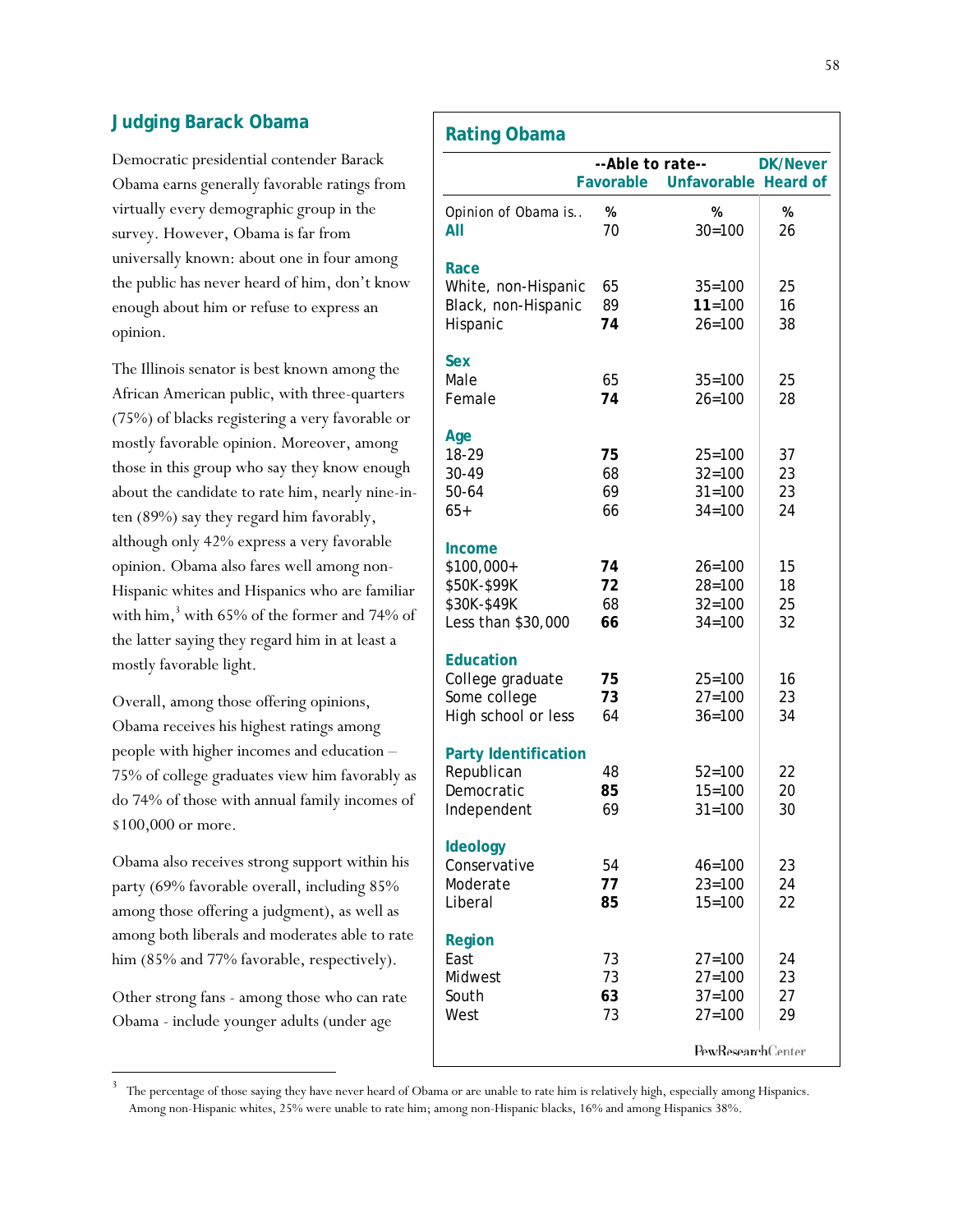30), Catholics and seculars/religiously unaffiliated, women -- especially women with jobs outside the home – and those living in urban and suburban areas and outside the South. In each of these groups seven-in-ten or more among those who are familiar with him express a favorable opinion. Only among Republicans do more than half (52%) of those offering a rating of Obama weigh in on the negative side. Even selfdescribed conservatives give the Illinois senator a net positive rating (54%-46%).

# **Is Obama in Tune with the Black Community?**

Among the general public, Obama is seen as sharing the values and interests of black people in this country, although only 29% say that he shares those values and interests "a lot." Blacks themselves are the most likely to see a commonality but only half (50%) of those offering a judgment see a strong sharing of values and interests.

Among blacks with at least some college education, 59% see Obama as sharing the black community's values and interests a lot, compared with 41% of those with a high-school education or less. Similarly, 62% of those with family incomes of \$50,000 or more see a high degree of complementary values and interests compared with 45% of those with lower family incomes.

|                                                   |       |      | --Familiar with Obama--<br>Not Much/ |        |
|---------------------------------------------------|-------|------|--------------------------------------|--------|
|                                                   | A Lot | Some | Not at all                           | DK/Ref |
| Does Obama share values<br>and interests of black |       |      |                                      |        |
| people in this country?                           | %     | %    | %                                    | %      |
| <b>Blacks</b>                                     | 50    | 39   | $11 = 100$                           | 16     |
| <b>Sex</b>                                        |       |      |                                      |        |
| Male                                              | 48    | 40   | $12 = 100$                           | 15     |
| Female                                            | 51    | 38   | $11 = 100$                           | 18     |
| Age                                               |       |      |                                      |        |
| 18-39                                             | 41    | 46   | $13 = 100$                           | 12     |
| $40+$                                             | 56    | 34   | $10=100$                             | 19     |
| <b>Education</b>                                  |       |      |                                      |        |
| Some college or more                              | 59    | 36   | $5 = 100$                            | 10     |
| High school or less                               | 41    | 42   | $17=100$                             | 22     |
| Income                                            |       |      |                                      |        |
| $$50K+$                                           | 62    | 32   | $6 = 100$                            | 9      |
| Less than \$50K                                   | 45    | 42   | $13 = 100$                           | 16     |
| Region                                            |       |      |                                      |        |
| South                                             | 46    | 41   | $13 = 100$                           | 17     |
| Non-South                                         | 55    | 36   | $9 = 100$                            | 16     |

59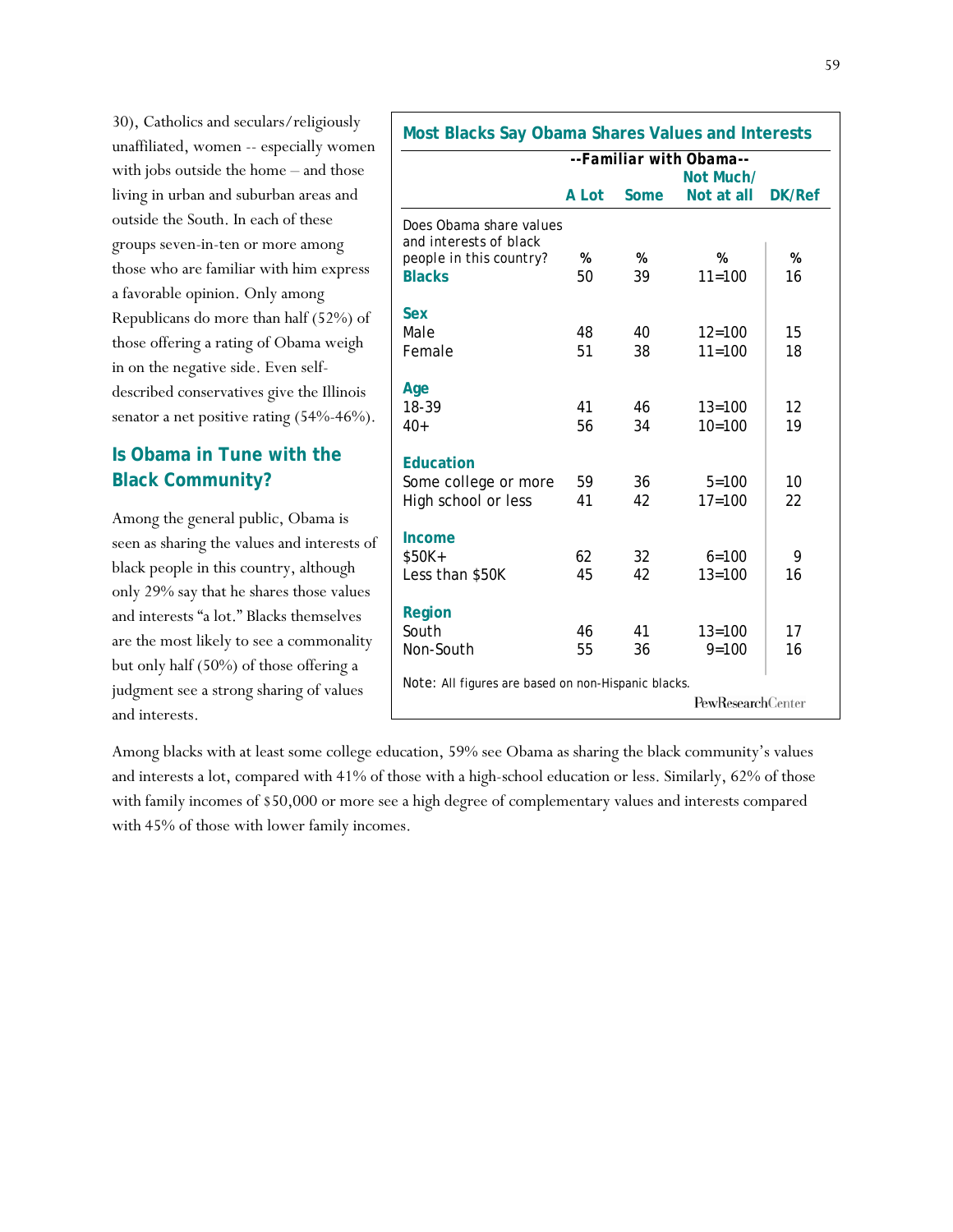# **Prospects for an Obama Presidential Win**

Would the fact of Obama's being an African American help or hurt him in the presidential election, should he be chosen as the Democratic Party's standard bearer? Blacks themselves are the most pessimistic in this regard, with nearly four-in-ten (39%) predicting that Obama's racial background would harm his prospects for victory in the 2008 general election.

As a group, Democrats (33%), too, are significantly more likely to see a harmful effect than are Republicans (22%) or independents (27%). And secular or religiously unaffiliated adults are significantly more concerned (34% see a harmful effect) than are those who have a religious affiliation. Overall 26% of the public believes that Obama's racial identity would hurt him in the race.

Still, a 44%-plurality of Americans contends that it would not matter to voters one way or the other. On the other hand, few (18%) see Obama's African-American heritage as *helping* him win the presidency were he the Democratic nominee, although collegeeducated and younger voters are somewhat more likely to see his racial identity as a plus.

The question of whether Obama's relative newness in national politics

### **Impact of Race on Obama's Chances of Winning**

|                                                               | Help<br>Him | <b>Hurt</b><br>Him | <b>Make No</b><br><b>Difference</b> | DK/<br>Ref |
|---------------------------------------------------------------|-------------|--------------------|-------------------------------------|------------|
| If Democratic nominee,                                        |             |                    |                                     |            |
| will being African                                            | %           | %                  | %                                   | %          |
| American                                                      |             |                    |                                     |            |
| All                                                           | 18          | 26                 | 44                                  | $12 = 100$ |
| Race                                                          |             |                    |                                     |            |
| White                                                         | 17          | 26                 | 47                                  | $10=100$   |
| <b>Black</b>                                                  | 18          | 39                 | 32                                  | $11 = 100$ |
| Hispanic                                                      | 24          | 17                 | 39                                  | $20 = 100$ |
| Age                                                           |             |                    |                                     |            |
| 18-29                                                         | 28          | 26                 | 33                                  | $13 = 100$ |
| 30-49                                                         | 19          | 28                 | 44                                  | $9 = 100$  |
| $50 - 64$                                                     | 13          | 27                 | 47                                  | $13 = 100$ |
| $65+$                                                         | 12          | 22                 | 52                                  | $14 = 100$ |
| <b>Education</b>                                              |             |                    |                                     |            |
| College graduate                                              | 21          | 27                 | 45                                  | $7 = 100$  |
| Some college                                                  | 18          | 29                 | 44                                  | $9 = 100$  |
| High school or less                                           | 16          | 24                 | 44                                  | $16 = 100$ |
| Income                                                        |             |                    |                                     |            |
| \$100,000+                                                    | 19          | 32                 | 42                                  | $7 = 100$  |
| \$50K-\$99K                                                   | 19          | 24                 | 49                                  | $8 = 100$  |
| \$30K-\$49K                                                   | 16          | 29                 | 45                                  | $10 = 100$ |
| Less than \$30K                                               | 18          | 28                 | 40                                  | $14 = 100$ |
| <b>Party Identification</b>                                   |             |                    |                                     |            |
| Republican                                                    | 21          | 22                 | 48                                  | $9 = 100$  |
| Democratic                                                    | 17          | 33                 | 40                                  | $10 = 100$ |
| Independent                                                   | 16          | 27                 | 48                                  | $9 = 100$  |
|                                                               |             |                    |                                     |            |
| Ideology<br>Conservative                                      | 18          | 23                 | 48                                  | $11 = 100$ |
| Moderate                                                      | 18          | 29                 | 44                                  | $9 = 100$  |
| Liberal                                                       | 20          | 30                 | 41                                  | $9 = 100$  |
| Note: Whites include only non-Hispanic whites. Blacks include |             |                    |                                     |            |
| only non-Hispanic blacks. Hispanics are of any race.          |             |                    |                                     |            |
|                                                               |             |                    | PewResearchCenter                   |            |

would hurt him among voters produces a significantly different response pattern than does the question of his race. Among the general public, considerably more (a 39% plurality) are ready to say that this factor is likely to hurt him with voters. And on this question, whites are significantly *more* likely than blacks or Hispanics to see a problem (44% vs. 27% and 24%).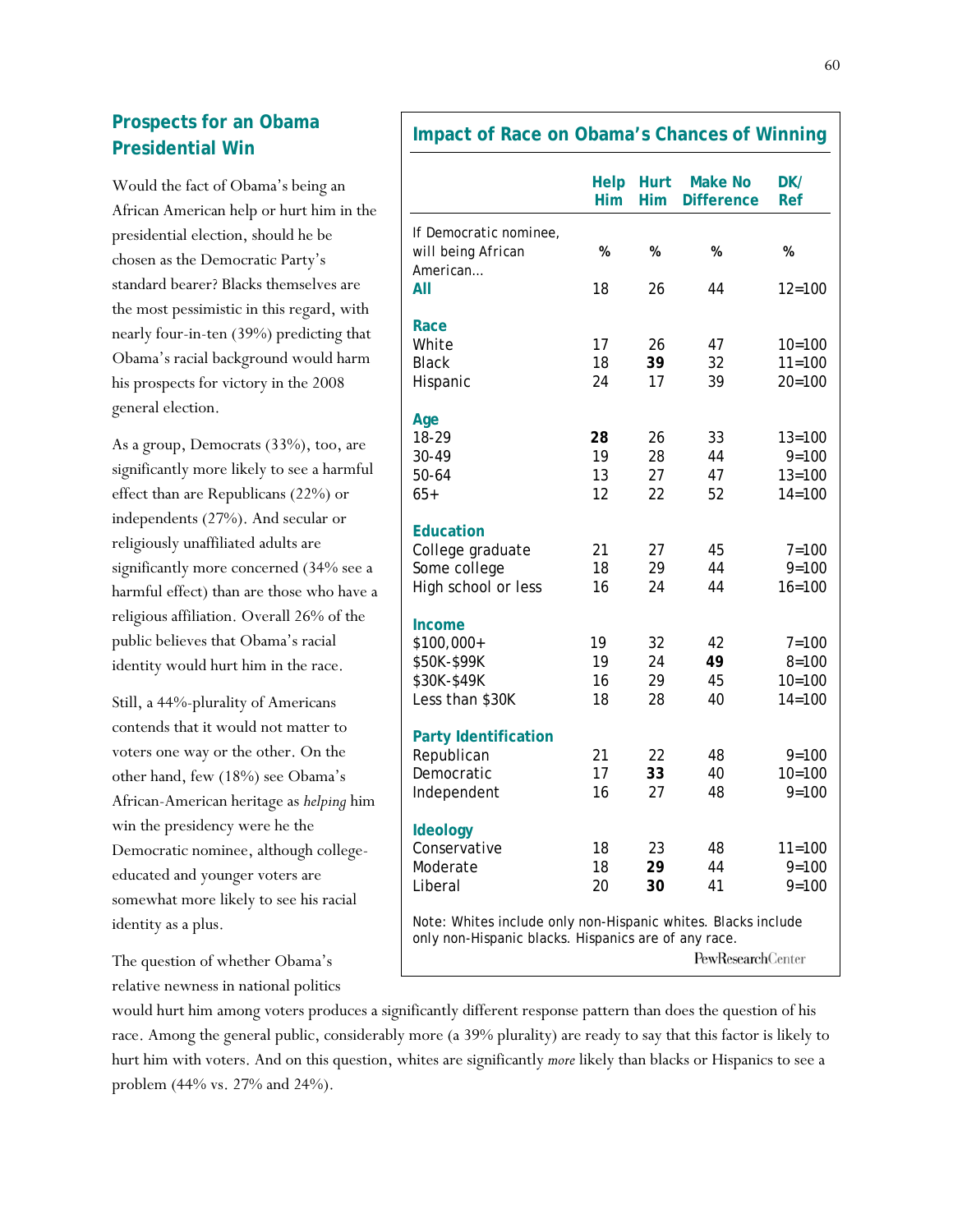By the same token, blacks are more likely than other racial/ethnic groups to see Obama's freshman status as a net positive (23% compared with 17% of the general public). So too are younger adults, especially those under age 30.

As a group, men are more likely than women to see Obama's national inexperience as a drawback, as are those with at least some college education compared with those with only high school education. Among political groups, Republicans are most likely to see Obama's newness on the national scene as a handicap.

## **Impact of Obama's Newness on the National Scene**

|                                                                                                                       | <b>Help</b><br>Him | <b>Hurt</b><br><b>Him</b> | <b>Make No</b><br><b>Difference</b> | DK/<br>Ref |
|-----------------------------------------------------------------------------------------------------------------------|--------------------|---------------------------|-------------------------------------|------------|
| Will being relatively<br>new in national politics                                                                     | %                  | %                         | %                                   | %          |
| <b>Total</b>                                                                                                          | 17                 | 39                        | 32                                  | $12 = 100$ |
| Race                                                                                                                  |                    |                           |                                     |            |
| White                                                                                                                 | 15                 | 44                        | 31                                  | $10=100$   |
| <b>Black</b>                                                                                                          | 23                 | 27                        | 38                                  | $12 = 100$ |
| Hispanic                                                                                                              | 21                 | 24                        | 32                                  | $23 = 100$ |
| <b>Sex</b>                                                                                                            |                    |                           |                                     |            |
| Male                                                                                                                  | 18                 | 42                        | 29                                  | $11 = 100$ |
| Female                                                                                                                | 15                 | 37                        | 35                                  | $13 = 100$ |
| Age                                                                                                                   |                    |                           |                                     |            |
| 18-29                                                                                                                 | 22                 | 33                        | 31                                  | $14 = 100$ |
| 30-49                                                                                                                 | 19                 | 40                        | 31                                  | $10=100$   |
| $50 - 64$                                                                                                             | 14                 | 43                        | 31                                  | $12 = 100$ |
| $65+$                                                                                                                 | 11                 | 39                        | 36                                  | $14 = 100$ |
| <b>Education</b>                                                                                                      |                    |                           |                                     |            |
| College graduate                                                                                                      | 18                 | 46                        | 30                                  | $6 = 100$  |
| Some college                                                                                                          | 16                 | 43                        | 33                                  | $8 = 100$  |
| High school or less                                                                                                   | 16                 | 34                        | 33                                  | $17 = 100$ |
| <b>Party Identification</b>                                                                                           |                    |                           |                                     |            |
| Republican                                                                                                            | 14                 | 46                        | 30                                  | $10 = 100$ |
| Democratic                                                                                                            | 18                 | 37                        | 36                                  | $9 = 100$  |
| Independent                                                                                                           | 19                 | 41                        | 30                                  | $10 = 100$ |
| Note: Whites include only non-Hispanic whites. Blacks include<br>only non-Hispanic blacks. Hispanics are of any race. |                    |                           |                                     |            |
| PewResearchCenter                                                                                                     |                    |                           |                                     |            |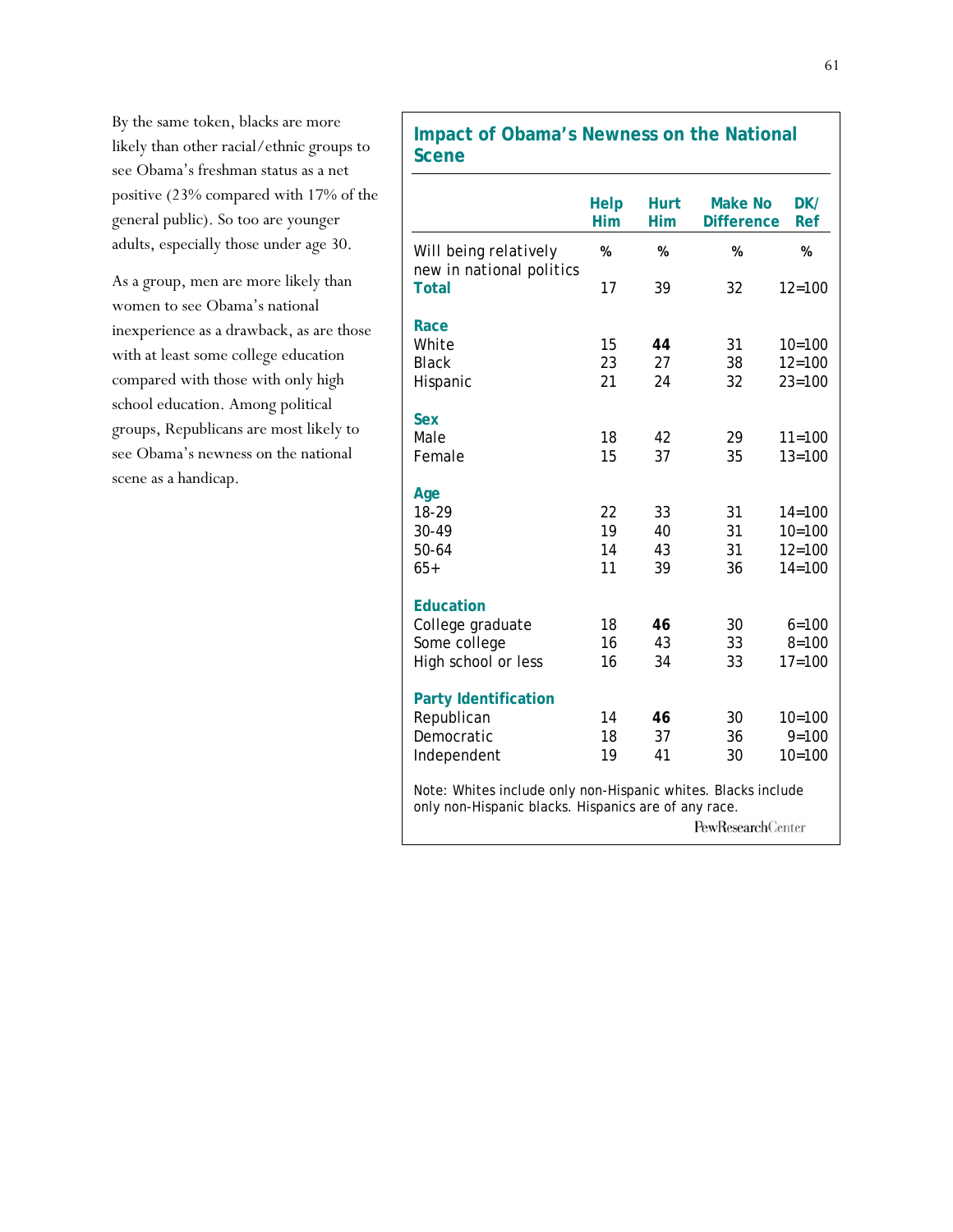### **Black Party Identification**

As they have for many decades, blacks by overwhelming margins identify with the Democratic rather than Republican Party. Some 62% of blacks describe themselves as Democrats and just 6% describe themselves as Republicans.

This lopsided Democratic margin has fallen by a few percentage points since the early 1990s, when an average of three years of surveys conducted in 1990, 1991 and 1992 found that, among blacks, the Democratic identification advantage over Republicans was 64%-5%.

While this slippage in the Democraticover-Republican margin is quite small (minus 3 percentage points) among all blacks, it is a bit larger for some subgroups in the black community – including women, older blacks, those with less education and income, and evangelicals.

On the other hand, the Democratic margin has either been stable or increased slightly since the early 1990s among a few groups of blacks, including 18-29 year olds; those with higher incomes, and those who have attended college.

|                                                                                                                                                                                                                                                                                               | Rep                     | Early 1990's*<br>Dem |                | 2007#<br>Rep Dem | Dem<br>Adv. |
|-----------------------------------------------------------------------------------------------------------------------------------------------------------------------------------------------------------------------------------------------------------------------------------------------|-------------------------|----------------------|----------------|------------------|-------------|
|                                                                                                                                                                                                                                                                                               | %                       | %                    | %              | %                |             |
| <b>Blacks</b>                                                                                                                                                                                                                                                                                 | 5                       | 64                   | 6              | 62               | -3          |
| Gender                                                                                                                                                                                                                                                                                        |                         |                      |                |                  |             |
| Men                                                                                                                                                                                                                                                                                           | 6                       | 57                   | 7              | 59               | $+1$        |
| Women                                                                                                                                                                                                                                                                                         | 5                       | 70                   | 5              | 64               | -6          |
| Age                                                                                                                                                                                                                                                                                           |                         |                      |                |                  |             |
| 18-29                                                                                                                                                                                                                                                                                         | 8                       | 47                   | 7              | 52               | $+6$        |
| 30-49                                                                                                                                                                                                                                                                                         | 5                       | 64                   | 6              | 60               | -5          |
| $50 - 64$                                                                                                                                                                                                                                                                                     | $\overline{\mathbf{4}}$ | 80                   | 4              | 68               | -12         |
| $65+$                                                                                                                                                                                                                                                                                         | 3                       | 84                   | 7              | 77               | $-11$       |
| <b>Education</b>                                                                                                                                                                                                                                                                              |                         |                      |                |                  |             |
| College graduate                                                                                                                                                                                                                                                                              | 7                       | 60                   | 5              | 59               | $+1$        |
| Some college                                                                                                                                                                                                                                                                                  | 4                       | 63                   | 4              | 67               | $+4$        |
| High school grad                                                                                                                                                                                                                                                                              | 5                       | 65                   | 6              | 63               | $-3$        |
| Less than H.S.                                                                                                                                                                                                                                                                                | 6                       | 67                   | 10             | 55               | $-16$       |
| Religion                                                                                                                                                                                                                                                                                      |                         |                      |                |                  |             |
| Total Protestant**                                                                                                                                                                                                                                                                            | 5                       | 69                   | 6              | 64               | -6          |
| Evangelical                                                                                                                                                                                                                                                                                   | 4                       | 71                   | 8              | 65               | -10         |
| Mainline                                                                                                                                                                                                                                                                                      | 6                       | 65                   | 3              | 62               | 0           |
| Income <sup><math>\wedge</math></sup>                                                                                                                                                                                                                                                         |                         |                      |                |                  |             |
| Top 1/5 <sup>th</sup> (\$100K+ in 07) 12                                                                                                                                                                                                                                                      |                         | 54                   | 6              | 50               | $+2$        |
| 2/5 <sup>th</sup> (\$50K-\$99K in 07)                                                                                                                                                                                                                                                         | 4                       | 65                   | 6              | 70               | $+3$        |
| 3/5 <sup>th</sup> (\$30K-\$49K in 07)                                                                                                                                                                                                                                                         | 6                       | 68                   | 5              | 64               | $-3$        |
| 4/5 <sup>th</sup> (\$20K-\$29K in 07)                                                                                                                                                                                                                                                         | 4                       | 66                   | 5              | 66               | $-1$        |
| Bottom 5 <sup>th</sup> (<\$20K in 07)                                                                                                                                                                                                                                                         | 4                       | 65                   | $\overline{7}$ | 58               | $-10$       |
| Note: *Based on surveys conducted in 1990, 1991, and 1992. **No<br>percent in subgroups are based on fewer than 123 cases. #Based<br>on surveys conducted January-October 2007. ^The 1990 figures<br>have been adjusted to account for inflation. Blacks include only<br>non-Hispanic blacks. |                         |                      |                |                  |             |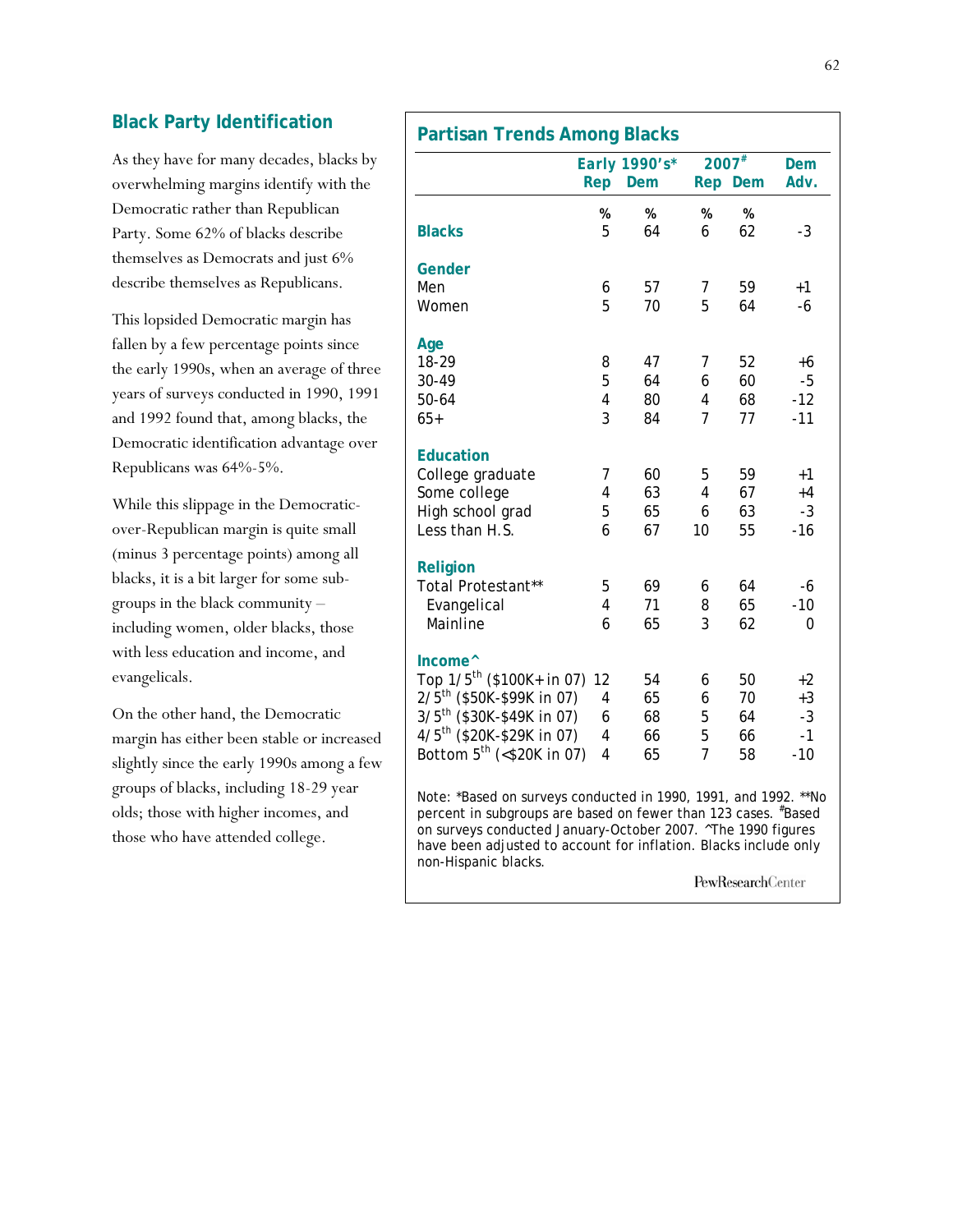When party leaners are combined with party self-identifiers, 78% of blacks are in the Democratic camp, compared with 50% of the full population. This measure of black Democratic affiliation has been very stable over the past two decades – as has the equivalent measure of black Republican affiliation. Today, some 11% of blacks call themselves Republican or say they lean to the GOP.

There has been much more change in party affiliation trends among the full population. Today the Democrats enjoy a 50%-36% edge over the GOP (with leaners included) among all adults. As recently as 2003, the two parties were at parity – 43%-43%.

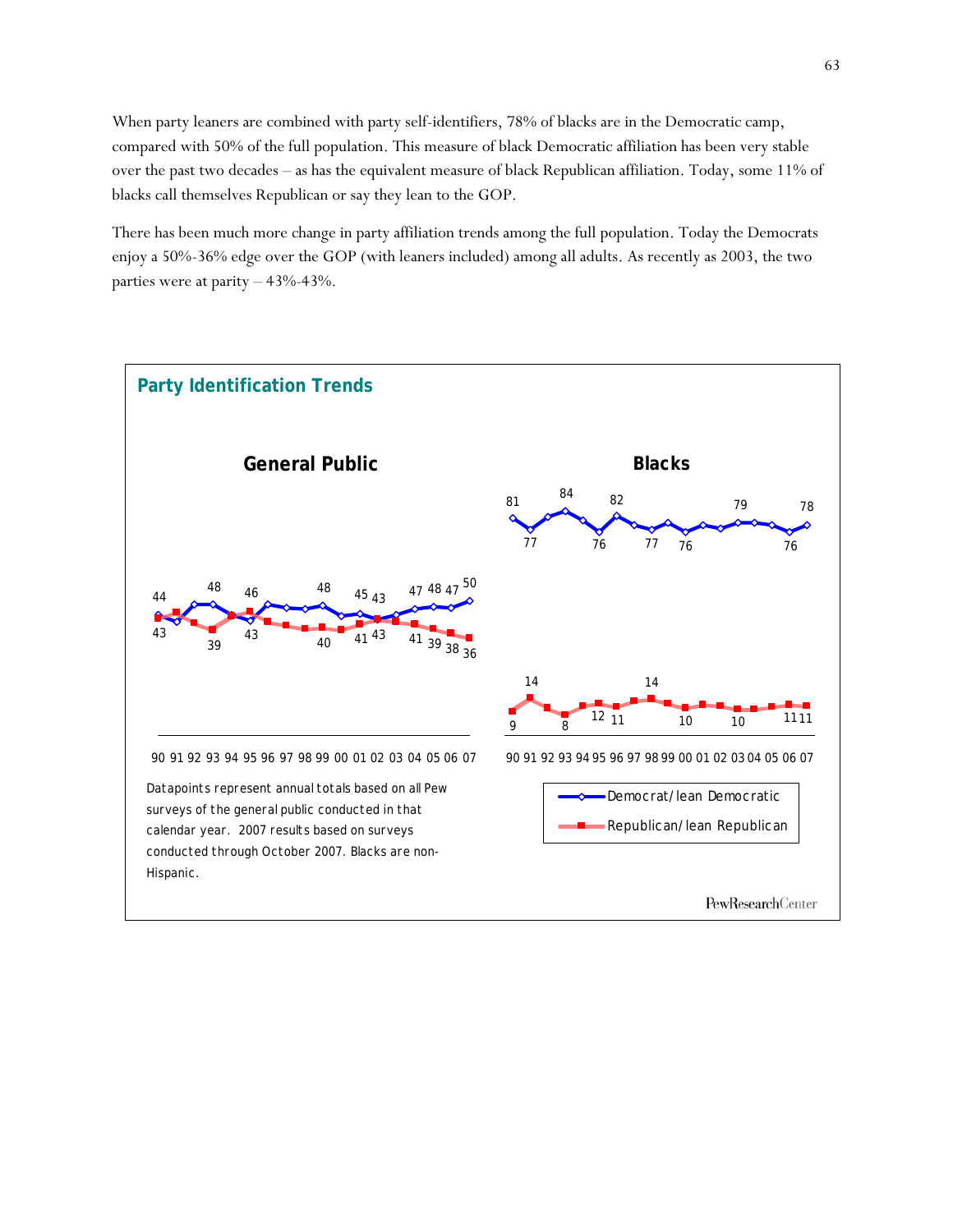#### **SURVEY METHODOLOGY**

This survey obtained telephone interviews with a nationally representative sample of 3,086 adults living in continental United States telephone households. The survey was conducted by Princeton Survey Research Associates International (PSRAI). Interviews were done in English and Spanish by Princeton Data Source, LLC from September 5 to October 6, 2007. Statistical results are weighted to correct known demographic discrepancies.

Two separate samples were used to collect data. The majority of the interviews  $(n=2,522)$  came from dialing disproportionately-stratified random digit dialing (RDD) sample. This design uses RDD methods, in which telephone numbers are drawn disproportionately from area code-exchange combinations with higher than average densities of African-American and Hispanic households. While this method increases the proportion of respondents in these target groups, special weighting adjustments restore the overall representativeness of the sample. These interviews were supplemented with 564 interviews from households that were initially contacted but screened-out during the data collection for a separate Pew Research Center study conducted earlier this year. Households that were identified as having an African-American adult resident were included in this callback sample.

As many as 10 attempts were made to contact every sampled telephone number. Calls were staggered over times of day and days of the week to maximize the chance of making contact with potential respondents. Each household received at least one daytime call in an attempt to find someone at home.

In each contacted household interviewers asked to speak with the youngest adult male currently at home. If no male was available, interviewers asked to speak with the youngest adult female at home. This systematic respondent selection technique has been shown to produce samples that closely mirror the population in terms of age and gender.

Two steps were taken to match African-American interviewers to African-American respondents. First, all interviews in the recontact sample were conducted by African-American interviewers. Second, no African-American interviewers dialed the two strata from the RDD sample with the highest density of non-minority respondents. As a result, a high percentage of African-American respondents (82%) were interviewed by black interviewers. Among white respondents, 76% were interviewed by non-black interviewers.

Weighting is generally used in survey analysis to adjust for effects of the sample design and to compensate for patterns of nonresponse that might bias results. The weighting was accomplished in two stages: a first stage sampling weight to adjust for the fact that minority areas and black households were over-sampled, and a second stage adjustment to account for demographic distortions due to non-response and non-coverage.

All completed interviews were given a first stage sample weight based on the level of disproportionality imposed by the sample design. For the main sample, telephone exchanges were divided into *strata* defined by African-American and Hispanic household densities associated with each exchange. The first stage weight for each stratum is the approximate proportion of active blocks in each stratum divided by the proportion in our sample. The weighted distribution of cases contacted across strata will no longer show effects of the designed oversampling. Callback completes were assigned a first-stage weight equal to the average of the first-stage weights for the African-American respondents from the combined sample.

In the second weighting stage, the demographic composition of final sample was weighted to match national parameters for sex, age, education and region (U.S. Census definitions). These parameters came from a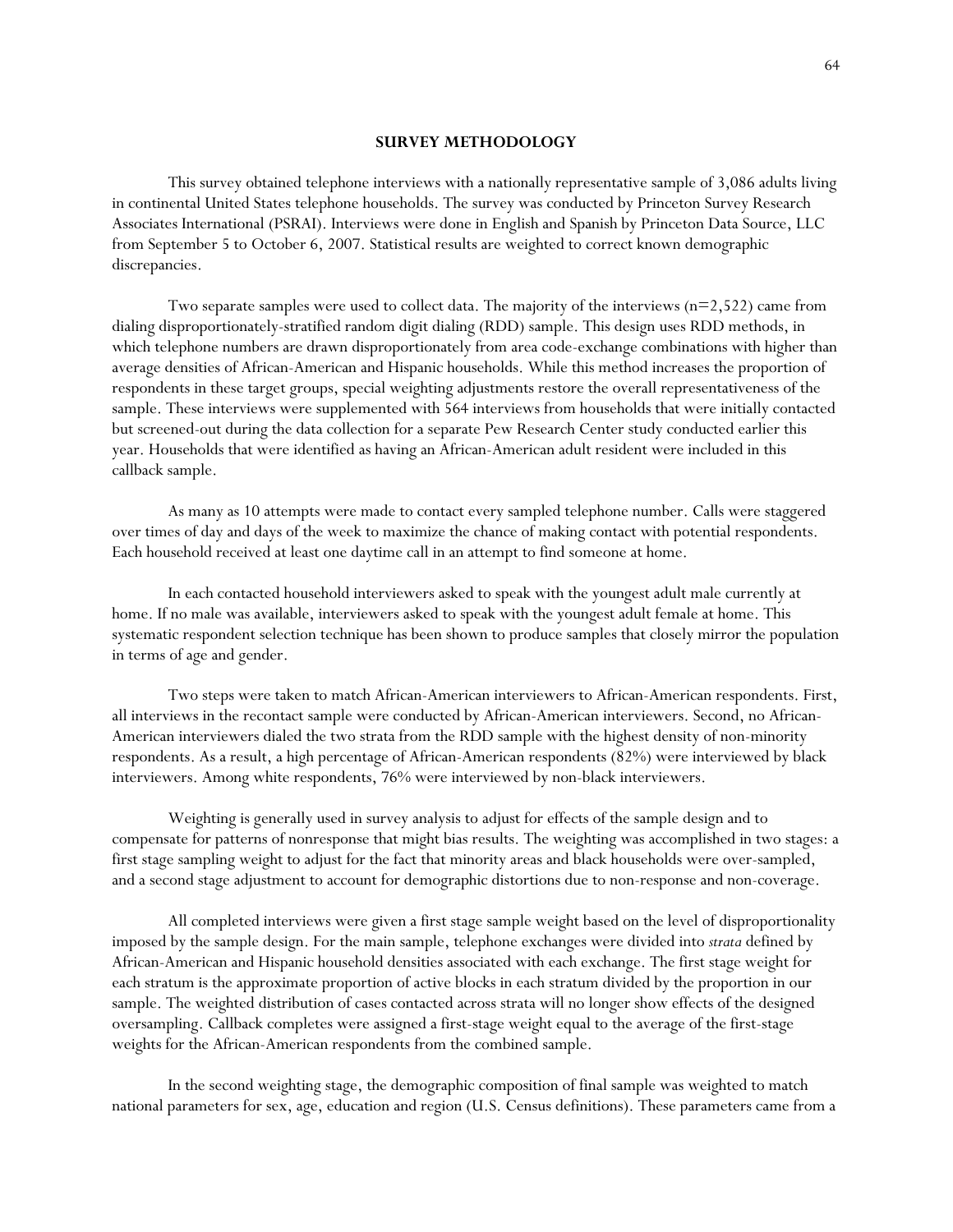special analysis of the Census Bureau's 2006 Annual Social and Economic Supplement (ASEC) that included all continental United States telephone households. The weighting was done separately for three racial groups. The African-American respondents were weighted to African-American parameters, Hispanics to Hispanic parameters, and whites and other races to parameters for whites and other races.<sup>4</sup> For the Whites/Others and the African Americans, interviews were weighted to the distributions of age by sex, education by sex, age by education, and region. Because of the smaller sample size for the Hispanic group, it was weighted to marginal distributions of sex, age, education and region.

The second stage of weighting, which incorporated each respondent's first stage weight, was accomplished using Sample Balancing, a special iterative sample weighting program that simultaneously balances the distributions of all variables using a statistical technique called the *Deming Algorithm*. The second stage weight adjusts for non-response that is related to particular demographic characteristics of the sample. This weight ensures that the demographic characteristics of the sample closely approximate the demographic characteristics of the national population. A final adjustment was made to match the race/ethnicity distribution of the total sample to national population parameters.

 The survey's *margin of error* is the largest 95% confidence interval for any estimated proportion based on the total sample— the one around 50%. For example, the margin of error for the entire sample is approximately  $\pm 2.5\%$ . This means that in 95 out every 100 samples drawn using the same methods, estimated proportions based on the entire sample will be no more than 2.5 percentage points away from their true values in the population. It is important to remember that sampling fluctuations are only one possible source of error in a survey estimate. Other sources, such as respondent selection bias, questionnaire wording and reporting inaccuracy, may contribute additional error of greater or lesser magnitude. The margins of error for key subgroups are shown below.

| Total Sample and Subgroup Margins of Sampling Error |       |                             |  |  |
|-----------------------------------------------------|-------|-----------------------------|--|--|
|                                                     | $N =$ | Approximate Margin of Error |  |  |
| Total Sample                                        | 3,086 | $\pm$ 2.5 percentage points |  |  |
| White, non-Hispanic                                 | 1,536 | $\pm$ 3.5 percentage points |  |  |
| African-American, non-Hispanic                      | 1,007 | $±$ 4 percentage points     |  |  |
| <b>Hispanic</b>                                     | 388   | $± 7$ percentage points     |  |  |

The response rate estimates the fraction of all known or assumed eligible households in the sample that ultimately yielded a completed interview. At PSRAI it is calculated by taking the product of three component rates:

- o Contact rate the proportion of known and assumed households for which a request for interview was made – of 80 percent
- o Cooperation rate the proportion of contacted numbers for which a consent for interview was at least initially obtained, versus those refused – of 32 percent
- o Completion rate the proportion of initially cooperating and eligible interviews that were completed of 94 percent

Thus the response rate for this survey was 24 percent.

 $\overline{a}$ 

<sup>4</sup> Hispanic origin trumped race for weighting purposes. In other words, if a respondent said he or she was of Latino or Hispanic descent then he or she were classified as Hispanic regardless of his or her race (e.g., White, Black, mixed). Additionally, during this stage of weighting, respondents who were not White, African-American or Hispanic (e.g. Asians) were weighted along with the Whites.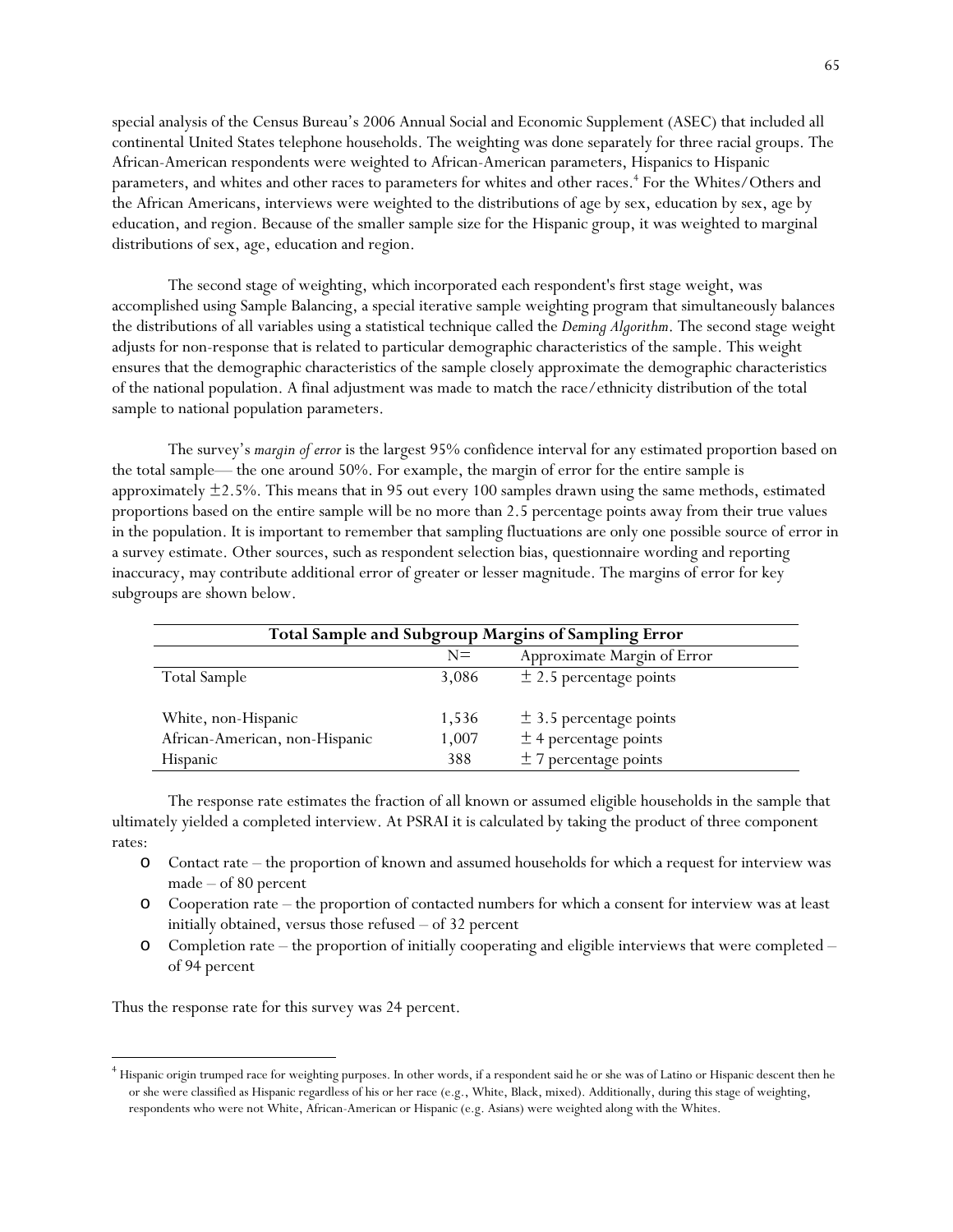### **PEW RESEARCH CENTER FOR THE PEOPLE & THE PRESS & PEW SOCIAL AND DEMOGRAPHIC TRENDS PROJECT RACIAL ATTITUDES IN AMERICA FINAL TOPLINE September 5-October 6, 2007 N=3086<sup>5</sup> (Whites N=1536; Blacks N=1007; Hispanics N=388)<sup>6</sup>**

### **FOR SCREENING PURPOSES SOME DEMOGRAPHICS WERE ASKED EARLIER IN THE INTERVIEW**

#### **ASK ALL:**

Q.1 All in all, are you satisfied or dissatisfied with your community as a place to live in?

### **IF ANSWERED 1,2 IN Q1, ASK:**

Q.1a Would you say you are very **(satisfied/dissatisfied)** or just somewhat **(satisfied/dissatisfied)**?

| All    |                       | Whites | <b>Blacks</b> | <i>Hispanics</i> |
|--------|-----------------------|--------|---------------|------------------|
| 87     | Satisfied (Net)       | 89     | 77            | 84               |
| 58     | Very satisfied        | 63     | 36            | 56               |
| 27     | Somewhat satisfied    | 25     | 38            | 24               |
| 2      | DK/Ref(VOL.)          |        | 3             | 4                |
| 11     | Dissatisfied (Net)    | 9      | 20            | 13               |
| 5      | Very dissatisfied     | 3      |               |                  |
| 6      | Somewhat dissatisfied |        | 10            | 6                |
| $\ast$ | DK/Ref(VOL.)          | $\ast$ |               |                  |
| 2      | DK/Ref (VOL.)         |        | 3             |                  |
| 100    |                       |        |               |                  |

#### **NO QUESTION 2**

l

Q3. All in all, are you satisfied or dissatisfied with your life?

#### **IF ANSWERED 1,2 IN Q3, ASK:**

Q3a. Would you say you are very **(satisfied/dissatisfied)** or just somewhat **(satisfied/dissatisfied)**?

| All    |                       | Whites | Blacks | <i>Hispanics</i> |
|--------|-----------------------|--------|--------|------------------|
| 91     | Satisfied (Net)       | 92     | 90     | 90               |
| 70     | Very satisfied        | 71     | 64     | 72               |
| 19     | Somewhat satisfied    | 19     | 24     | 15               |
| 2      | DK/Ref(VOL.)          | 2      | 2      | 3                |
|        | Dissatisfied (Net)    | 6      |        | 8                |
| 3      | Very dissatisfied     |        | 3      | $\mathcal{L}$    |
| 4      | Somewhat dissatisfied |        |        |                  |
| $\ast$ | DK/Ref(VOL.)          | $\ast$ |        |                  |
|        | DK/Ref (VOL.)         |        |        |                  |
| 100    |                       |        |        |                  |

<sup>&</sup>lt;sup>5</sup> The sample design included 1,536 non-Hispanic whites, 1,007 non-Hispanic blacks, 388 Hispanics. The data are weighted to produce results from a representative sample of the population.

<sup>6</sup> In the current survey whites include only non-Hispanic whites, blacks include only non-Hispanic blacks, and Hispanics are of any race. Except where noted, trends for whites include Hispanic whites and trends for blacks include Hispanic blacks. There is no separate category for Hispanics.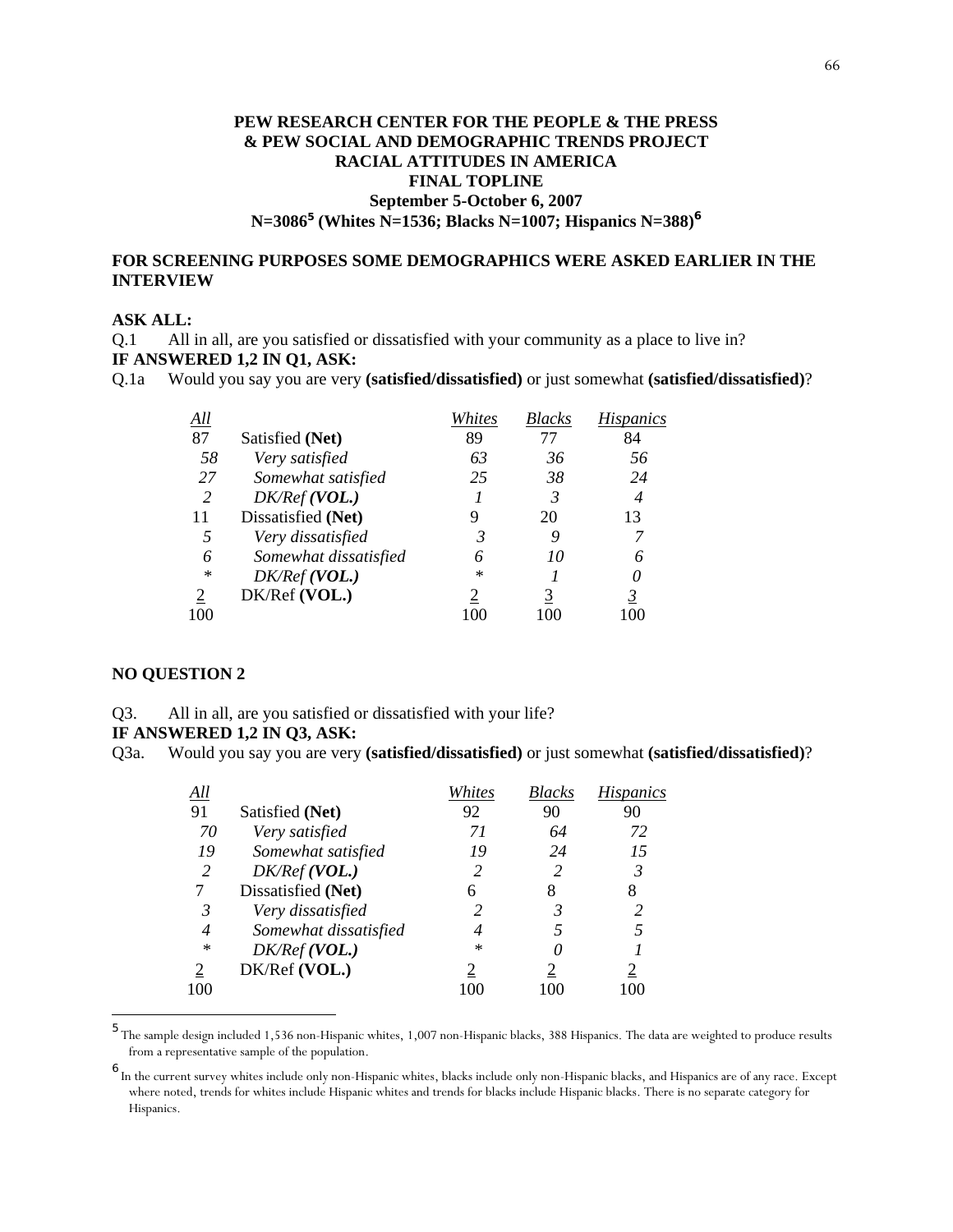### **NO QUESTION 4**

#### **ASK ALL:**

Q.5 Here are some things that may or may not be problems in your LOCAL community. For each, please tell me if you think it is a very big problem, a big problem, a small problem or not a problem at all. (First/next) How big a problem is **[INSERT ITEM; RANDOMIZE]** in your LOCAL community? A very big problem, a big problem, a small problem, or not a problem at all?

**READ IF NECESSARY:** How big a problem is **[INSERT ITEM]** in your LOCAL community- - a very big problem, a big problem, a small problem, or not a problem at all?

#### **No items b and e**

|                                                     | Very<br>big<br>problem | A big<br>problem | Small<br>problem | Not a<br>problem<br>at all | (VOL.)<br>DK/<br>Ref |
|-----------------------------------------------------|------------------------|------------------|------------------|----------------------------|----------------------|
| Crime<br>a.                                         | 10                     | 19               | 44               | 24                         | $3=100$              |
| Whites                                              | 5                      | 16               | 50               | 26                         | $3 = 100$            |
| <b>Blacks</b>                                       | 18                     | 31               | 31               | 18                         | $2 = 100$            |
| <b>Hispanics</b>                                    | 26                     | 23               | 25               | 23                         | $3 = 100$            |
| c. High school students dropping out                | $8\,$                  | 17               | 33               | 20                         | $22=100$             |
| Whites                                              | 5                      | 13               | 37               | 22                         | $23 = 100$           |
| <b>Blacks</b>                                       | 16                     | 30               | 23               | 13                         | $18 = 100$           |
| <b>Hispanics</b>                                    | 20                     | 27               | 16               | 20                         | $17 = 100$           |
| d. The number of children born to unmarried mothers | 13                     | 25               | 26               | 16                         | $20=100$             |
| Whites                                              | 9                      | 24               | 29               | 17                         | $21 = 100$           |
| <b>Blacks</b>                                       | 20                     | 30               | 18               | 16                         | $16 = 100$           |
| Hispanics                                           | 26                     | 25               | 20               | 15                         | $14 = 100$           |
| f.<br>The lack of good paying jobs                  | 18                     | 32               | 26               | 17                         | $7=100$              |
| Whites                                              | 15                     | 30               | 29               | 19                         | $7 = 100$            |
| <b>Blacks</b>                                       | 23                     | 35               | 19               | 13                         | $10 = 100$           |
| <b>Hispanics</b>                                    | 33                     | 34               | 16               | 13                         | $4 = 100$            |
| The quality of the public schools<br>g.             | 7                      | 14               | 25               | 44                         | $10=100$             |
| Whites                                              | 5                      | 12               | 26               | 47                         | $10 = 100$           |
| <b>Blacks</b>                                       | 11                     | 21               | 26               | 29                         | $13 = 100$           |
| <b>Hispanics</b>                                    | 17                     | 16               | 15               | 41                         | $11 = 100$           |
| h. Illegal immigration                              | 15                     | 16               | 28               | 32                         | $9=100$              |
| Whites                                              | 13                     | 17               | 31               | 31                         | $8 = 100$            |
| <b>Blacks</b>                                       | 12                     | 16               | 23               | 35                         | $14 = 100$           |
| <b>Hispanics</b>                                    | 29                     | 15               | 14               | 31                         | $11 = 100$           |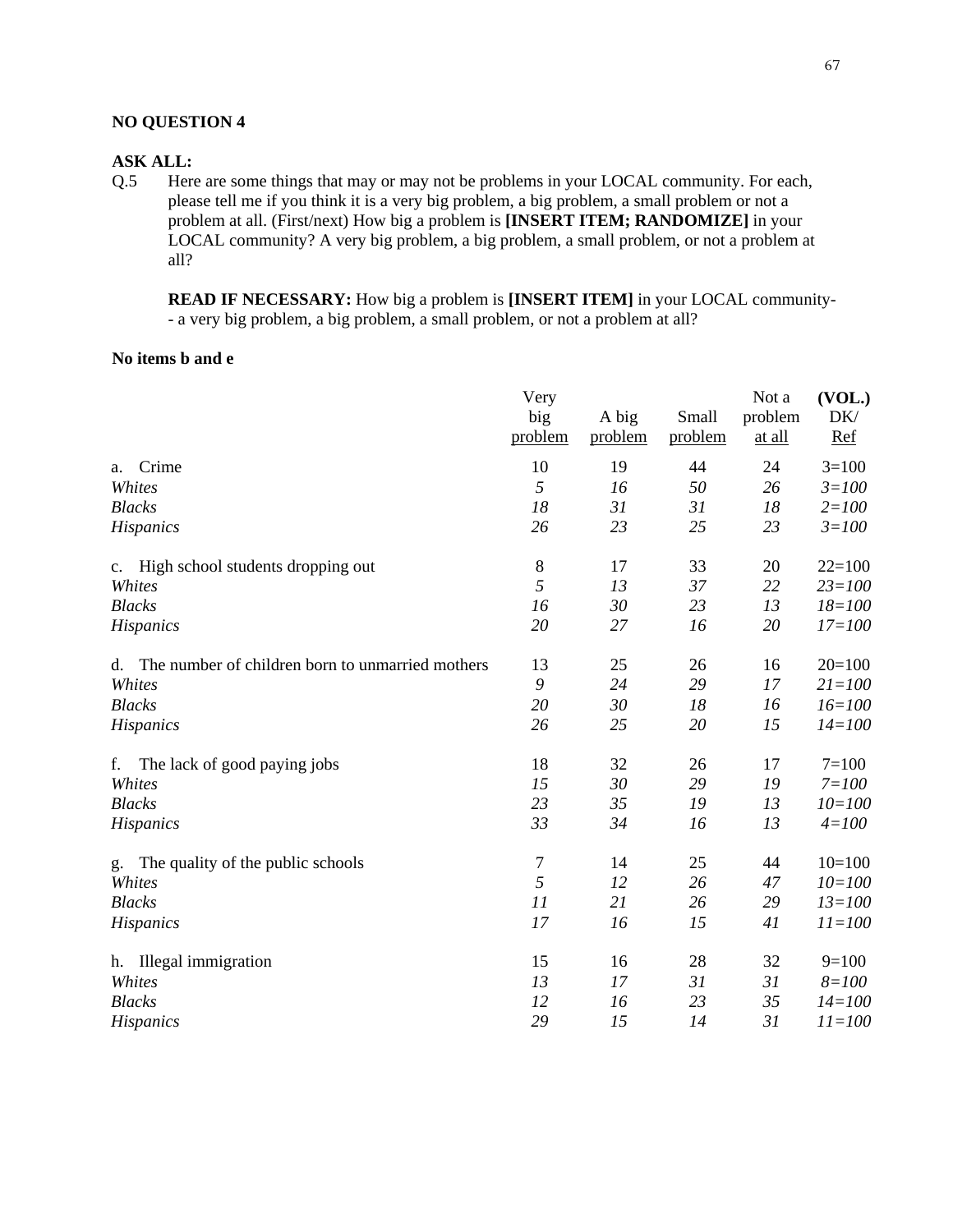### Q.6 I'd like your opinion of some groups of people. Is your overall opinion of **[INSERT ITEM; RANDOMIZE]** very favorable, mostly favorable, mostly UNfavorable, or very unfavorable? **[INTERVIEWERS: PROBE TO DISTINGUISH BETWEEN NEVER HEARD OF AND CANT RATE**

**READ IF NECESSARY**: Is your overall opinion of **[INSERT ITEM]** very favorable, mostly favorable, mostly UNfavorable, or very unfavorable?

|                                     |       |           |           |                |                          |                  | (VOL.)           | (VOL.)     |
|-------------------------------------|-------|-----------|-----------|----------------|--------------------------|------------------|------------------|------------|
|                                     |       | Very      | Mostly    |                | Very                     | Mostly           | Never            | Can't      |
|                                     | Total | favorable | favorable | <b>Total</b>   | Unfavorable              | Unfavorable      | Heard of         | Rate/Ref   |
| <b>Opinion of blacks</b><br>a.      | 82    | 28        | 54        | 8              | 2                        | 6                | $\ast$           | $10=100$   |
| Whites                              | 82    | 25        | 57        | 8              | $\overline{c}$           | 6                | $\ast$           | $10=100$   |
| <b>Blacks</b>                       | 84    | 39        | 45        | 10             | $\overline{4}$           | 6                | 0                | $6=100$    |
| Hispanics                           | 79    | 37        | 42        | 10             | 5                        | 5                | $\ast$           | $11 = 100$ |
| <b>Trends in opinion of blacks:</b> |       |           |           |                |                          |                  |                  |            |
| All Adults $(2007)^7$               | 82    | 28        | 54        | 8              | $\overline{c}$           | 6                | $\ast$           | $10=100$   |
| All Adults (2006)                   | 83    | 24        | 59        | 10             | $\overline{c}$           | 8                | 0                | $7 = 100$  |
| All Adults (2003)                   | 85    | 27        | 58        | $8\,$          | $\overline{c}$           | 6                | $\boldsymbol{0}$ | $7=100$    |
| All Adults (1997)                   | 87    | 25        | 62        | $\overline{7}$ | $\overline{2}$           | 5                | 0                | $6=100$    |
| <b>Whites (2007)</b>                | 82    | 25        | 57        | $8\,$          | $\overline{c}$           | 6                | $\ast$           | $10=100$   |
| <b>Whites (2006)</b>                | 85    | 21        | 64        | 9              | $\boldsymbol{l}$         | $\boldsymbol{8}$ | $\boldsymbol{0}$ | $6=100$    |
| <b>Whites (2003)</b>                | 87    | 24        | 63        | 6              | $\boldsymbol{l}$         | 5                | 0                | $7=100$    |
| <b>Whites (1997)</b>                | 87    | 23        | 64        | 6              | $\boldsymbol{l}$         | 5                | $\boldsymbol{0}$ | $7 = 100$  |
| <b>Whites (1990)</b>                | 82    | 17        | 65        | 13             | $\overline{\mathcal{A}}$ | 9                | 3                | $2=100$    |
| <b>Blacks</b> (2007)                | 84    | 39        | 45        | 10             | $\overline{4}$           | 6                | 0                | $6=100$    |
| <b>Blacks</b> (2006)                | 78    | 39        | 39        | 16             | $\boldsymbol{8}$         | $\boldsymbol{8}$ | $\boldsymbol{0}$ | $6=100$    |
| <b>Blacks</b> (2003)                | 84    | 50        | 34        | 12             | $\mathfrak{Z}$           | 9                | $\boldsymbol{0}$ | $4 = 100$  |
| <b>Blacks</b> (1997)                | 88    | 43        | 45        | 10             | $\overline{4}$           | 6                | 0                | $2=100$    |
| <b>Blacks</b> (1990)                | 86    | 45        | 41        | 11             | $\overline{4}$           | $\overline{7}$   | 1                | $2=100$    |
| b. Opinion of whites                | 89    | 32        | 57        | 4              | $\boldsymbol{l}$         | $\mathfrak{Z}$   | $\ast$           | $7 = 100$  |
| Whites                              | 92    | 33        | 59        | 1              | $\ast$                   | 1                | $\ast$           | $7 = 100$  |
| <b>Blacks</b>                       | 80    | 27        | 53        | 12             | 5                        | $\overline{7}$   | $\boldsymbol{0}$ | $8=100$    |
| <b>Hispanics</b>                    | 84    | 39        | 45        | 10             | 5                        | 5                | $\mathbf{1}$     | $6=100$    |
| Trends in opinion of whites:        |       |           |           |                |                          |                  |                  |            |
| <b>Whites (2007)</b>                | 92    | 33        | 59        | $\mathbf{1}$   | $\ast$                   | 1                | ∗                | $7 = 100$  |
| <b>Whites (1990)</b>                | 93    | 27        | 66        | 3              | $\boldsymbol{l}$         | $\overline{2}$   | $\overline{2}$   | $2=100$    |
| <b>Blacks</b> (2007)                | 80    | 27        | 53        | 12             | 5                        | 7                | 0                | $8=100$    |
| <b>Blacks</b> (1990)                | 78    | 26        | 52        | 17             | $\overline{4}$           | 13               | $\overline{2}$   | $3=100$    |

<sup>7</sup> Group favorability ratings for 2007, 2006, 2003, and 1997 were conducted by the Pew Research Center for the People and the Press. The 1990 figures in questions 6a, 6b, and 6c are from a *Gallup/Joint Center for Political and Economic Studies (JCPS)* survey and were part of a longer list of items. In the *Gallup/JCPS* survey, the item was worded: "Now I'd like you to rate some different groups of people living in the United States today according to how you feel about them." Also, instead of the volunteered category "never heard of" respondents could volunteer "neither or neutral." Trends for all adults are not available for this survey. In 2007, 2006, and 2003 whites include only non-Hispanic whites, blacks include only non-Hispanic blacks, and Hispanics are of any race. In the 1997 and 1990 trends however, whites include Hispanic whites and blacks include Hispanic blacks.

l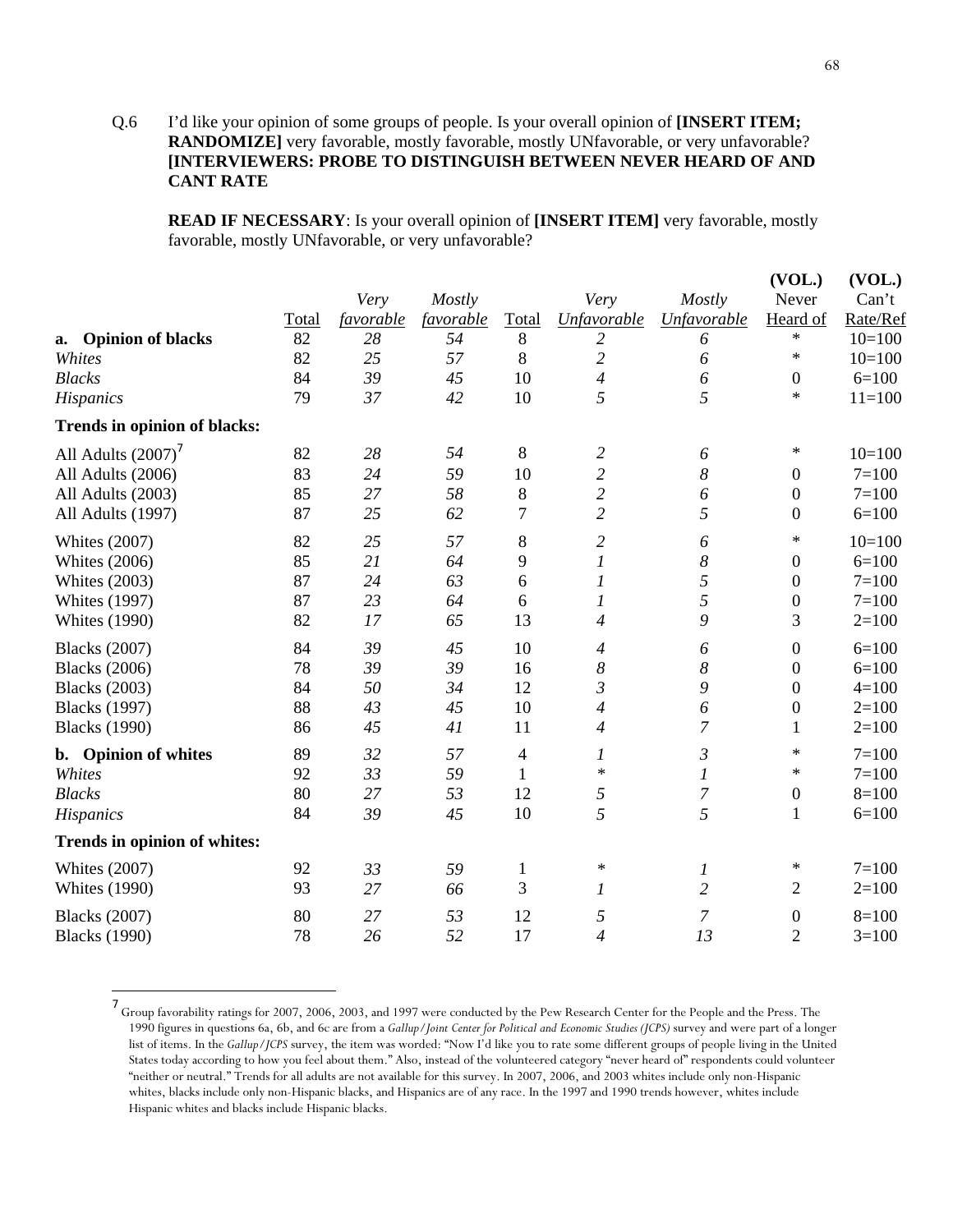### **Q.6 CONTINUED...**

|                                                  |             | Very                   | <b>Mostly</b>   |                  | Very                     | Mostly                   | (VOL.)<br>Never    | (VOL.)<br>Can't      |
|--------------------------------------------------|-------------|------------------------|-----------------|------------------|--------------------------|--------------------------|--------------------|----------------------|
| <b>Opinion of Hispanics</b>                      | Total<br>77 | <i>favorable</i><br>25 | favorable<br>52 | Total<br>12      | <b>Unfavorable</b><br>3  | <b>Unfavorable</b><br>9  | Heard of<br>$\ast$ | Rate/Ref<br>$11=100$ |
| $\mathbf{c}$ .<br>Whites                         | 77          | 21                     | 56              | 13               | $\mathfrak{Z}$           | 10                       | $\ast$             | $10=100$             |
| <b>Blacks</b>                                    | 76          | 25                     | 51              | 12               | 5                        | 7                        | $\ast$             | $12=100$             |
| Hispanics                                        | 83          | 51                     | 32              | 9                | $\overline{\mathcal{A}}$ | 5                        | $\ast$             | $8=100$              |
| <b>Trends in opinion of</b><br><b>Hispanics:</b> |             |                        |                 |                  |                          |                          |                    |                      |
| All Adults (2007)                                | 77          | 25                     | 52              | 12               | 3                        | $\boldsymbol{9}$         | $\ast$             | $11=100$             |
| All Adults (2006)                                | 75          | 22                     | 53              | 18               | 5                        | 13                       | $\boldsymbol{0}$   | $7=100$              |
| All Adults (2003)                                | 77          | 25                     | 52              | 13               | $\mathfrak{Z}$           | 10                       | $\ast$             | $10=100$             |
| All Adults (1997)                                | 78          | 19                     | 59              | 13               | 4                        | 9                        | $\ast$             | $9=100$              |
| <b>Whites (2007)</b>                             | 77          | 21                     | 56              | 13               | 3                        | 10                       | $\ast$             | $10=100$             |
| <b>Whites (2006)</b>                             | 74          | 17                     | 57              | 21               | 5                        | 16                       | $\boldsymbol{0}$   | $5=100$              |
| <b>Whites (2003)</b>                             | 76          | 20                     | 56              | 14               | $\mathfrak{Z}$           | 11                       | $\ast$             | $10=100$             |
| <b>Whites (1997)</b>                             | 78          | 18                     | 60              | 14               | 4                        | 10                       | $\ast$             | $8=100$              |
| <b>Whites (1990)</b>                             | 78          | 16                     | 62              | 18               | 4                        | 14                       | $\mathbf{2}$       | $2=100$              |
| <b>Blacks</b> (2007)                             | 76          | 25                     | 51              | 12               | 5                        | $\boldsymbol{7}$         | $\ast$             | $12=100$             |
| <b>Blacks</b> (2006)                             | 76          | 25                     | 51              | 10               | $\mathfrak{Z}$           | $\overline{7}$           | $\boldsymbol{0}$   | $14=100$             |
| <b>Blacks</b> (2003)                             | 72          | 31                     | 41              | 14               | 4                        | 10                       | $\boldsymbol{0}$   | $14=100$             |
| <b>Blacks</b> (1997)                             | 84          | 25                     | 59              | 11               | $\overline{\mathcal{A}}$ | $\overline{7}$           | $\ast$             | $5=100$              |
| <b>Blacks</b> (1990)                             | 68          | 21                     | 47              | 20               | 6                        | 14                       | 3                  | $9=100$              |
| <b>Opinion of Asians</b><br>d.                   | 79          | 28                     | 51              | $\boldsymbol{7}$ | 3                        | $\overline{\mathcal{A}}$ | $\ast$             | $14=100$             |
| Whites                                           | 80          | 26                     | 54              | 6                | $\overline{c}$           | 4                        | $\ast$             | $14=100$             |
| <b>Blacks</b>                                    | 73          | 24                     | 49              | 11               | 5                        | 6                        | $\ast$             | $16=100$             |
| Hispanics                                        | 74          | 36                     | 38              | 6                | $\overline{2}$           | $\overline{4}$           | 3                  | $17=100$             |
| <b>Trends in opinion of Asians:</b>              |             |                        |                 |                  |                          |                          |                    |                      |
| All Adults (2007)                                | 79          | 28                     | 51              | 7                | 3                        | 4                        | ∗                  | $14=100$             |
| All Adults (2006)                                | 80          | 25                     | 55              | 12               | 4                        | 8                        | $\boldsymbol{0}$   | $8=100$              |
| All Adults (2003)                                | 76          | 24                     | 52              | 11               | $\mathfrak{Z}$           | 8                        | $\ast$             | $13=100$             |
| All Adults (1997)                                | 76          | 20                     | 56              | 13               | 4                        | 9                        | $\ast$             | $11=100$             |
| <b>Whites (2007)</b>                             | 80          | 26                     | 54              | 6                | $\overline{\mathbf{c}}$  | 4                        | $\ast$             | $14=100$             |
| <b>Whites (2006)</b>                             | 82          | 23                     | 59              | 12               | $\mathfrak{Z}$           | 9                        | $\boldsymbol{0}$   | $6=100$              |
| <b>Whites (2003)</b>                             | $77 \,$     | 22                     | 55              | 11               | $\mathfrak{Z}$           | $\boldsymbol{8}$         | $\ast$             | $12=100$             |
| <b>Whites (1997)</b>                             | 77          | 19                     | 58              | 11               | $\mathfrak{Z}$           | $\boldsymbol{8}$         | $\mathbf{1}$       | $11=100$             |
| <b>Blacks</b> (2007)                             | 73          | 24                     | 49              | 11               | 5                        | 6                        | $\ast$             | $16=100$             |
| <b>Blacks</b> (2006)                             | $72\,$      | 24                     | 48              | 13               | $\boldsymbol{\delta}$    | $\boldsymbol{7}$         | $\boldsymbol{0}$   | $15=100$             |
| <b>Blacks</b> (2003)                             | 73          | 32                     | 41              | 11               | $\overline{4}$           | $\boldsymbol{7}$         | $\mathbf 1$        | $15=100$             |
| <b>Blacks</b> (1997)                             | 62          | 19                     | 43              | 21               | $\mathfrak{Z}$           | 18                       | $\mathbf{2}$       | $15=100$             |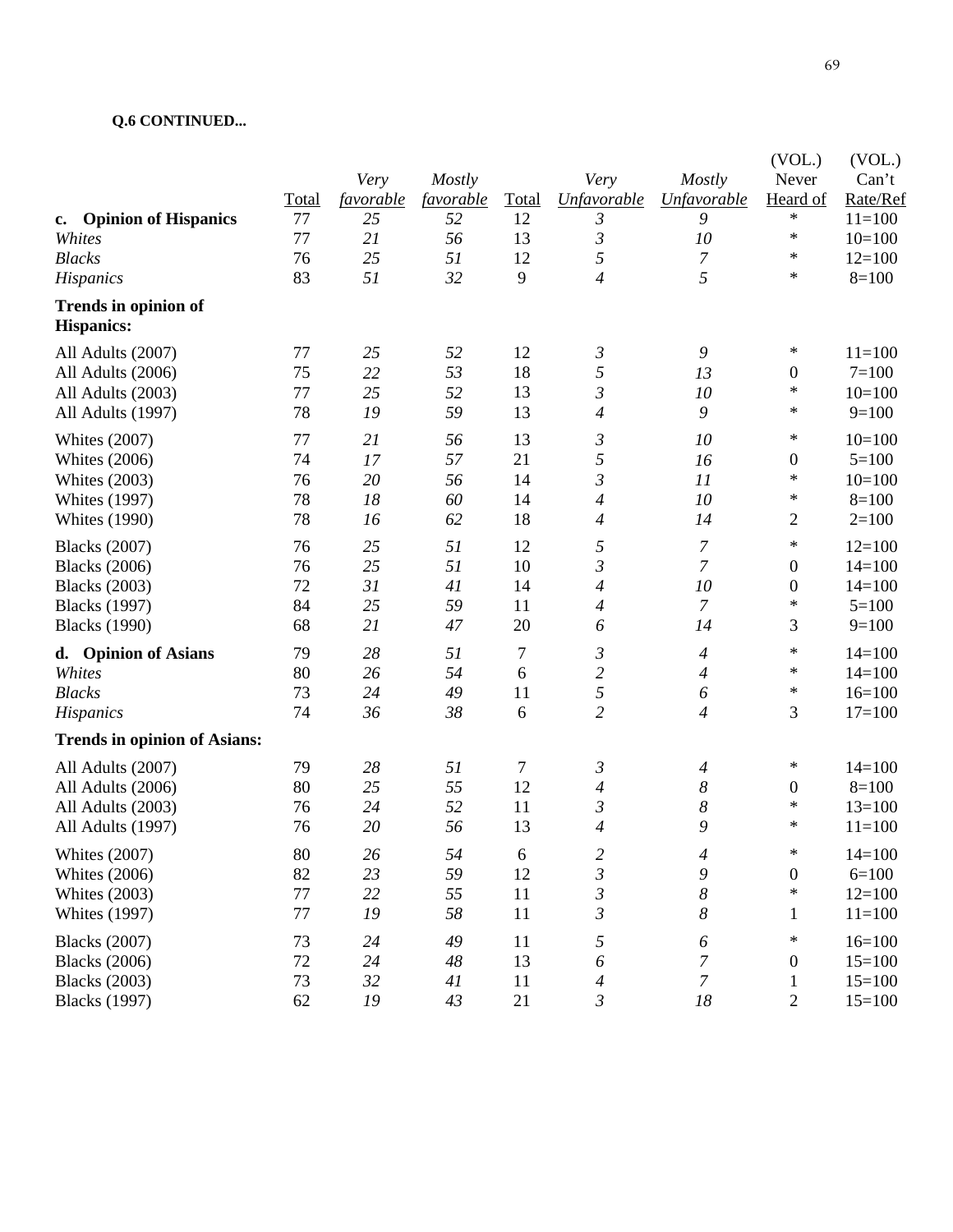#### **Q.6 CONTINUED...**

## **TREND FOR COMPARISON<sup>8</sup> :**

## *Gallup/JCPS 1986*

| Gallup/JCPS 1986        |       |           |           |       |             |             | (VOL.)     |
|-------------------------|-------|-----------|-----------|-------|-------------|-------------|------------|
|                         |       | Very      | Mostly    |       | Very        | Mostly      | Can't      |
|                         | Total | favorable | favorable | Total | Unfavorable | Unfavorable | Rate/Ref   |
| a. Opinion of blacks    | 77    | 26        | 51        | 14    | 3           | 11          | $9=100$    |
| Whites                  | 75    | 22        | 53        | 16    | 4           | 12          | $9=100$    |
| <b>Blacks</b>           | 93    | 75        | 18        | 4     |             | 3           | $3=100$    |
| b. Opinion of whites    | 90    | 53        | 37        | 2     |             |             | $8=100$    |
| Whites                  | 91    | 53        | 38        |       | $\ast$      |             | $8=100$    |
| <b>Blacks</b>           | 79    | 45        | 34        | 15    | 5           | 10          | $6=100$    |
| c. Opinion of Hispanics | 70    | 23        | 47        | 18    | 5           | 13          | $12=100$   |
| Whites                  | 70    | 23        | 47        | 18    | 3           | 15          | $12=100$   |
| <b>Blacks</b>           | 71    | 31        | 40        | 18    | 6           | 12          | $11 = 100$ |
| d. Opinion of Asians    | 66    | 21        | 45        | 17    | 7           | 10          | $17=100$   |
| Whites                  | 67    | 21        | 46        | 17    | 3           | 14          | $16=100$   |
| <b>Blacks</b>           | 56    | 24        | 32        | 26    | 8           | 18          | $18=100$   |

## **ROTATE QUESTIONS Q7a, Q7b, Q7c**

Q.7a How well do you think whites and Hispanics get along with each other these days – would you say very well, pretty well, not too well, or not at all well?

| <u>All</u>    |                           | Whites | <i>Blacks</i> | <i>Hispanics</i> |
|---------------|---------------------------|--------|---------------|------------------|
| 15            | Very well                 | 13     | 16            | 27               |
| 53            | Pretty well               | 57     | 37            | 44               |
| 19            | Not too well              | 18     | 22            | 22               |
| $\mathcal{R}$ | Not at all well           |        |               | 2                |
| 10            | Don't know/Refused (VOL.) | 9      | 20            | <u>5</u>         |
| 100           |                           |        | 100           | '00              |

Q.7b How well do you think blacks and Hispanics get along with each other these days – would you say very well, pretty well, not too well, or not at all well?

| <u>All</u> |                           | Whites    | <b>Blacks</b> | Hispanics  |
|------------|---------------------------|-----------|---------------|------------|
| 11         | Very well                 | 8         | 24            | 22         |
| 33         | Pretty well               | 31        | 46            | 35         |
| 23         | Not too well              | 24        | 14            | 19         |
| -8         | Not at all well           | 8         |               |            |
| 25         | Don't know/Refused (VOL.) | <u>29</u> | 12            | <u> 13</u> |
| 100        |                           | 100       | 100           | 100        |

 8 The trend for comparison group favorability ratings in this survey were based on a different response format (ranging from +5 to -5) and were adjusted statistically to be comparable to the more recent ratings. They are shown separately to account for these differences.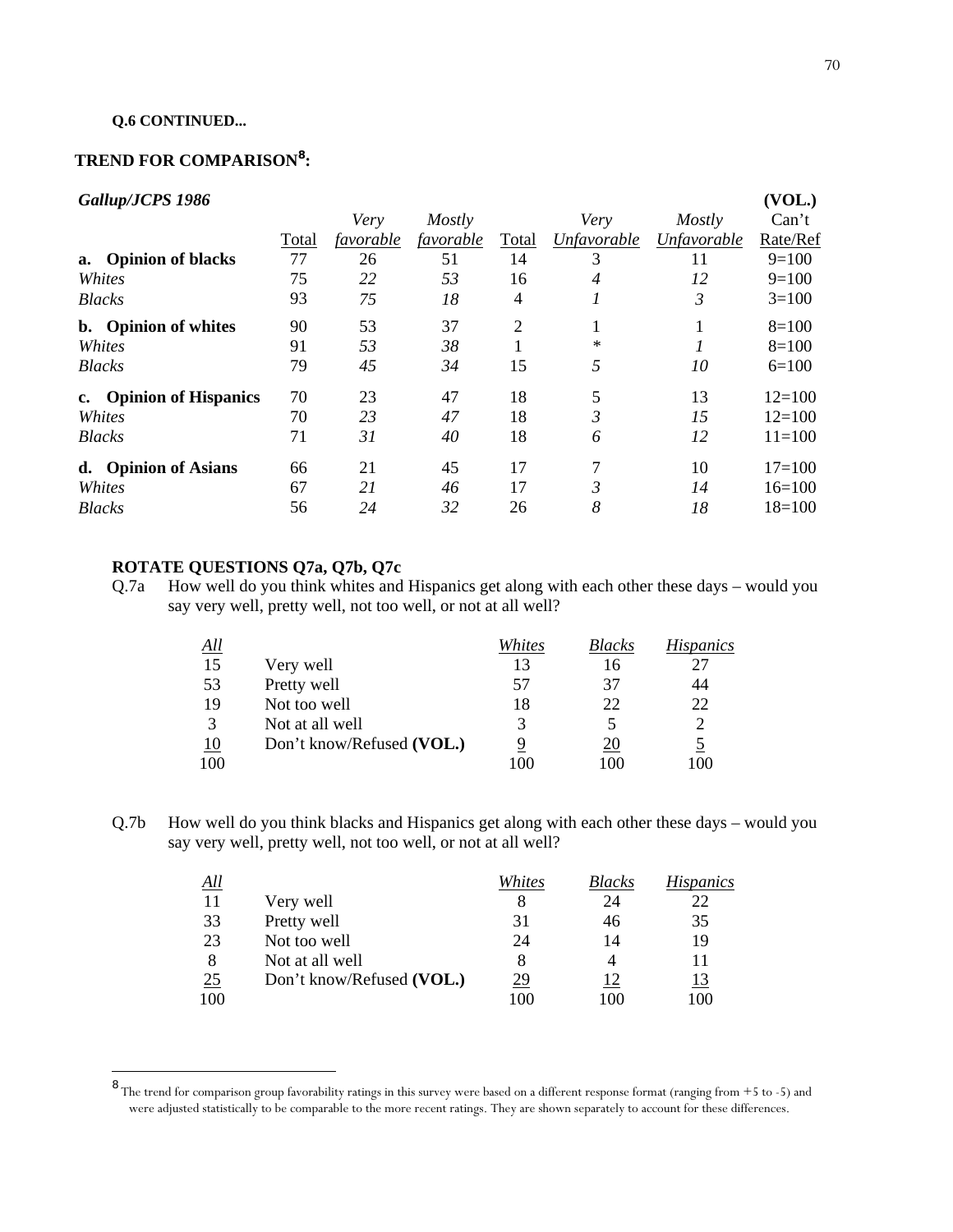Q.7c How well do you think blacks and whites get along with each other these days – would you say very well, pretty well, not too well, or not at all well?

| <u>All</u>    |                           | Whites | <i>Blacks</i> | <i>Hispanics</i> |
|---------------|---------------------------|--------|---------------|------------------|
| 18            | Very well                 | 16     | 20            | 25               |
| .57           | Pretty well               | 61     | 49            | 36               |
| 18            | Not too well              | 16     | 20            | 25               |
| $\mathcal{D}$ | Not at all well           |        |               | 7                |
|               | Don't know/Refused (VOL.) |        |               |                  |
| 100           |                           |        | 100           | OC               |

#### **NO QUESTION 8**

Q.9 Here are some statements about immigrants—people who come from other countries to live here in the United States.

 Please tell me whether you agree or disagree with each one. Do you agree or disagree that… **[ASK A FIRST, THEN ROTATE B AND C] (AFTER CHOICE IS MADE, PROBE:** Do you STRONGLY (agree/disagree) or SOMEWHAT (agree/disagree)?

a. Black Americans would have more job opportunities if there were fewer immigrants.

|                       |       |                 |          |       |          |          | (VOL.)    |
|-----------------------|-------|-----------------|----------|-------|----------|----------|-----------|
|                       |       | <i>Strongly</i> | Somewhat |       | Strongly | Somewhat | DK/       |
|                       | Total | agree           | agree    | Total | disagree | disagree | Ref       |
| All Adults            | 44    | 20              | 24       | 46    | 23       | 23       | $10=100$  |
| Whites                | 44    | 19              | 25       | 46    | 21       | 25       | $10=100$  |
| <b>Blacks</b>         | 48    | 29              | 19       | 44    | 21       | 23       | $8=100$   |
| <i>Hispanics</i>      | 39    | 19              | 20       | 49    | 31       | 18       | $12=100$  |
| <b>Trend:</b>         |       |                 |          |       |          |          |           |
| All Adults (2007)     | 44    | 20              | 24       | 46    | 23       | 23       | $10=100$  |
| All Adults $(1986)^9$ | 54    | 18              | 36       | 39    | 15       | 24       | $7 = 100$ |
| <b>Whites</b> (2007)  | 44    | 19              | 25       | 46    | 21       | 25       | $10=100$  |
| Whites $(1990)^{10}$  | 48    | 18              | 30       | 51    | 22       | 29       | $1 = 100$ |
| <b>Whites</b> (1986)  | 53    | 17              | 36       | 40    | 15       | 25       | $7=100$   |
| <b>Blacks</b> (2007)  | 48    | 29              | 19       | 44    | 21       | 23       | $8=100$   |
| <b>Blacks</b> (1990)  | 63    | 41              | 22       | 35    | 17       | 18       | $2=100$   |
| <b>Blacks</b> (1986)  | 74    | 49              | 25       | 23    | 9        | 14       | $3=100$   |

 9 The 1986 figures in questions 9a, 9b, and 9c are from a *Gallup/JCPS* survey and were part of a longer list of items than in the current survey. The items were not rotated in the 1986 survey. In the 2007 and 1986 surveys, whites include only non-Hispanic whites, blacks include only non-Hispanic blacks, and Hispanics are of any race.

<sup>10</sup> The 1990 figures are from a *Gallup/JCPS* survey. The item was not asked as part of a list in that survey.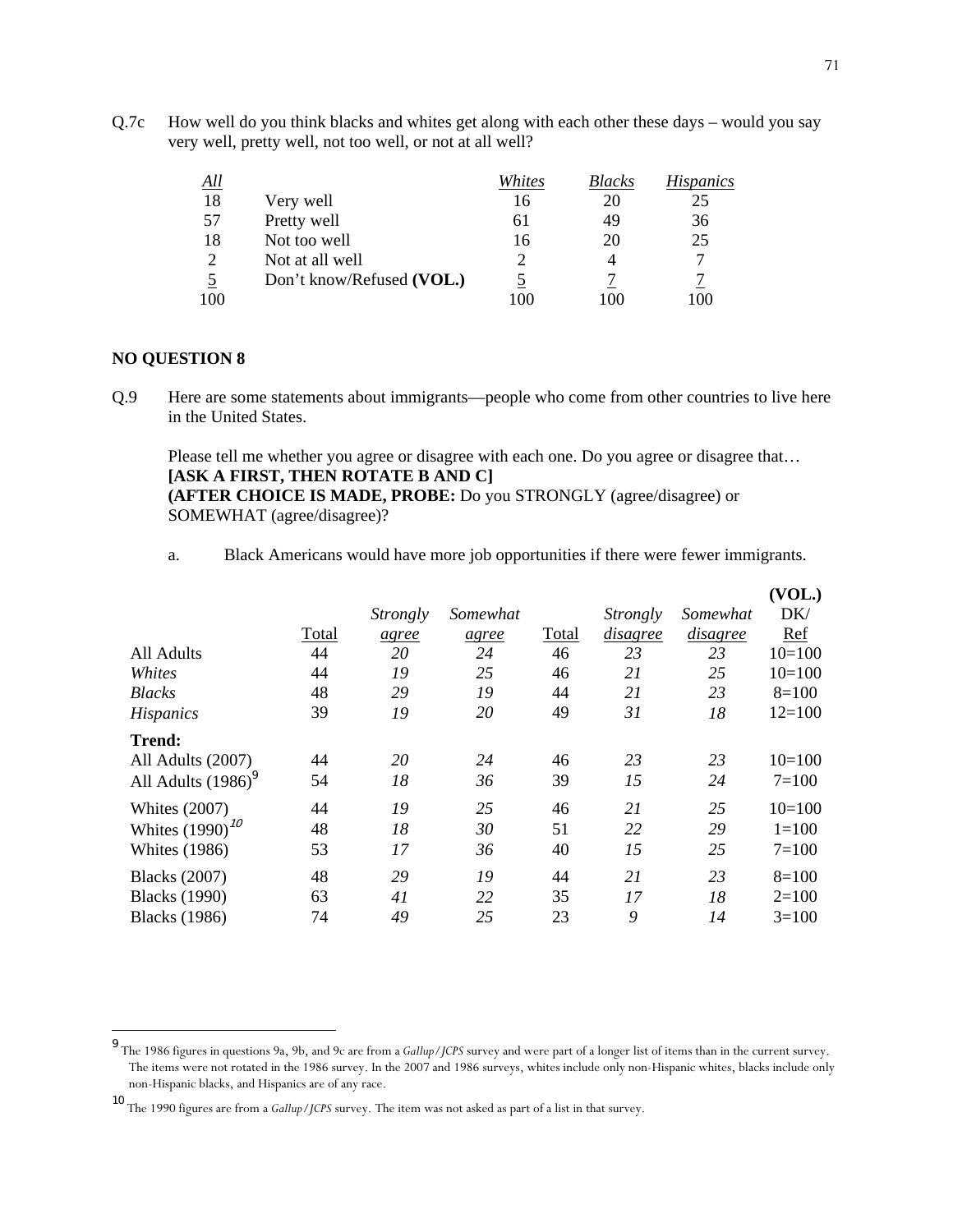b. Most immigrants work harder than most black Americans at low-wage jobs.

| All Adults<br>Whites<br><b>Blacks</b><br><b>Hispanics</b> | Total<br>56<br>55<br>64<br>67 | <i>Strongly</i><br>agree<br>34<br>31<br>42<br>51 | Somewhat<br>agree<br>22<br>24<br>22<br>16 | Total<br>30<br>30<br>29<br>25 | Strongly<br>disagree<br>16<br>15<br>15<br>14 | Somewhat<br><i>disagree</i><br>14<br>15<br>14<br>11 | (VOL.)<br>DK/<br>Ref<br>$14 = 100$<br>$15=100$<br>$7 = 100$<br>$8=100$ |
|-----------------------------------------------------------|-------------------------------|--------------------------------------------------|-------------------------------------------|-------------------------------|----------------------------------------------|-----------------------------------------------------|------------------------------------------------------------------------|
| <b>Trend:</b><br>All Adults (2007)<br>All Adults (1986)   | 56<br>63                      | 34<br>33                                         | 22<br>30                                  | 30<br>24                      | 16<br>10                                     | 14<br>14                                            | $14 = 100$<br>$13=100$                                                 |
| <b>Whites (2007)</b>                                      | 55                            | 31                                               | 24                                        | 30                            | 15                                           | 15                                                  | $15=100$                                                               |
| <b>Whites</b> (1986)                                      | 63                            | 32                                               | 31                                        | 24                            | 9                                            | 15                                                  | $13=100$                                                               |
| <b>Blacks</b> (2007)                                      | 64                            | 42                                               | 22                                        | 29                            | 15                                           | 14                                                  | $7=100$                                                                |
| <b>Blacks</b> (1986)                                      | 66                            | 44                                               | 22                                        | 28                            | 15                                           | 13                                                  | $6=100$                                                                |

c. Most immigrants work harder than most white Americans at low-wage jobs.

|                      |       |          |          |       |                 |          | (VOL.)   |
|----------------------|-------|----------|----------|-------|-----------------|----------|----------|
|                      |       | Strongly | Somewhat |       | <i>Strongly</i> | Somewhat | DK/      |
|                      | Total | agree    | agree    | Total | disagree        | disagree | Ref      |
| All Adults           | 64    | 40       | 24       | 26    | 14              | 12       | $10=100$ |
| Whites               | 61    | 34       | 27       | 29    | 15              | 14       | $10=100$ |
| <b>Blacks</b>        | 75    | 56       | 19       | 16    | 8               | 8        | $9=100$  |
| <b>Hispanics</b>     | 72    | 57       | 15       | 22    | 10              | 12       | $6=100$  |
| <b>Trend:</b>        |       |          |          |       |                 |          |          |
| All Adults (2007)    | 64    | 40       | 24       | 26    | 14              | 12       | $10=100$ |
| All Adults (1986)    | 66    | 35       | 31       | 25    | 11              | 14       | $9=100$  |
| <b>Whites (2007)</b> | 61    | 34       | 27       | 29    | 15              | 14       | $10=100$ |
| <b>Whites (1986)</b> | 65    | 32       | 33       | 26    | 11              | 15       | $9=100$  |
| <b>Blacks</b> (2007) | 75    | 56       | 19       | 16    | 8               | 8        | $9=100$  |
| <b>Blacks</b> (1986) | 76    | 53       | 23       | 16    | 7               | 9        | $8=100$  |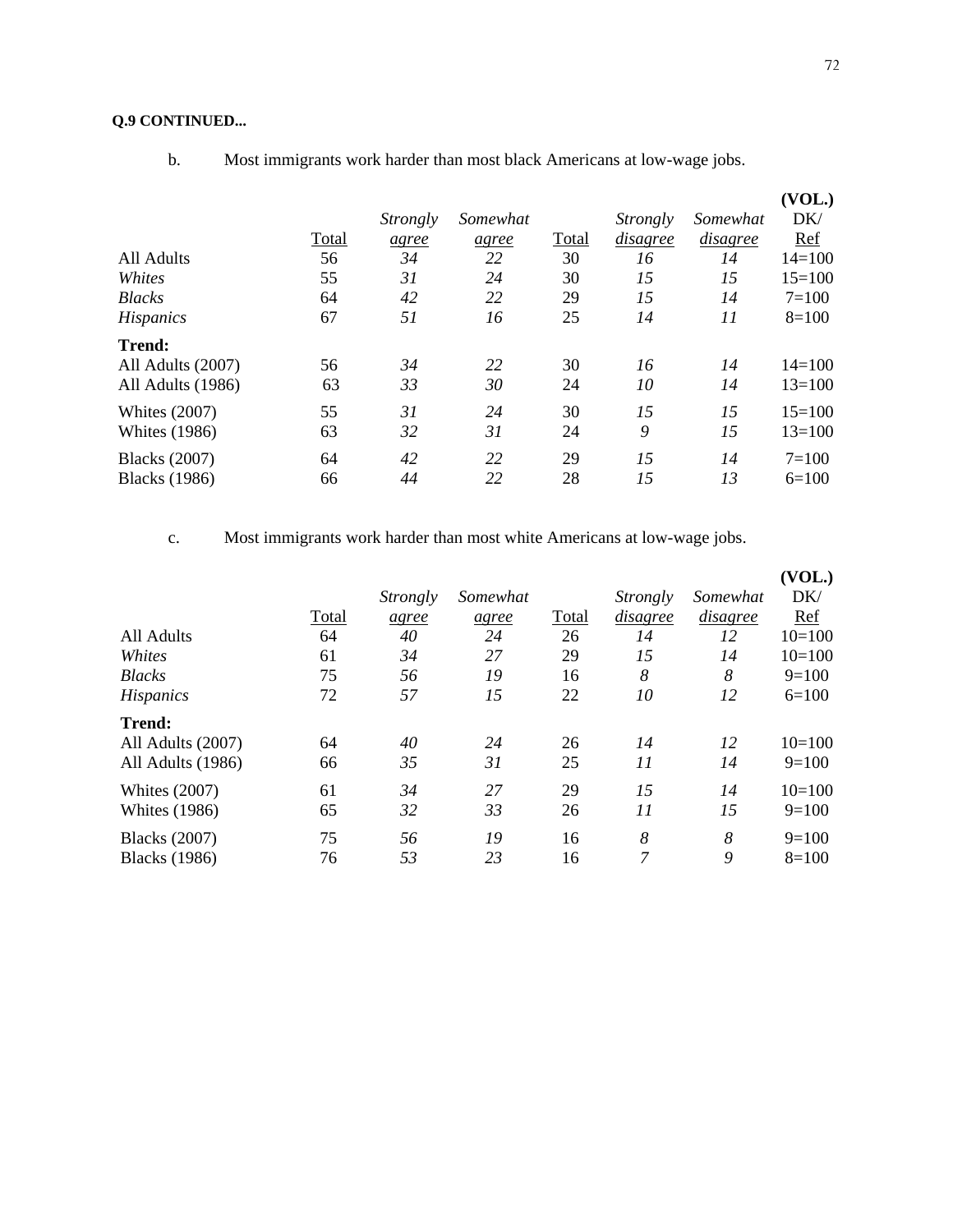| Q.10 | Would you say your overall opinion of Barack Obama [pronounced: bur-ROK oh-BAH-muh] |  |
|------|-------------------------------------------------------------------------------------|--|
|      | $is$ [READ, IN ORDER]                                                               |  |

| $\Delta$ ll |                       | Whites | <i>Blacks</i>  | <i>Hispanics</i> |
|-------------|-----------------------|--------|----------------|------------------|
| 51          | Favorable (Net)       | 48     | 75             | 46               |
| 16          | Very favorable        | 12     | 35             | 19               |
| 35          | Mostly favorable      | 36     | 40             | 27               |
| 23          | Unfavorable (Net)     | 27     | 9              | 16               |
| 9           | Very unfavorable      | 10     |                | 8                |
| 14          | Mostly unfavorable    | 17     | $\overline{4}$ | 8                |
| 11          | Never heard of (VOL.) | 9      |                | 25               |
| 15          | Can't rate/Ref (VOL.) | 16     | 9              | <u>13</u>        |
| 100         |                       | 100    |                | 100              |

#### **NO QUESTION 11**

#### **ASK ALL: ROTATE Q12A AND Q12B**

Q.12a If Barack Obama **[PRONOUNCED: bur-ROK oh-BAH-muh]** is the Democratic Party nominee for president, do you think his being African-American will help him, hurt him, or won't it make a difference to voters?

| All |                                   | Whites | <b>Blacks</b> | <i>Hispanics</i> |
|-----|-----------------------------------|--------|---------------|------------------|
| 18  | Will help him                     |        |               | 24               |
| 26  | Will hurt him                     | 26     | 39            | 17               |
| 44  | Won't make a difference to voters | 47     | 32            | 39               |
| 12  | Don't know/Refused (VOL.)         | ιU     |               | <u>20</u>        |
| 100 |                                   | 100    | 100           | 100              |

Q.12b If Barack Obama **[PRONOUNCED: bur-ROK oh-BAH-muh]** is the Democratic Party nominee for president, do you think his being relatively new to national politics will help him, hurt him, or won't it make a difference to voters?

| All |                                   | Whites | <i>Blacks</i> | <i>Hispanics</i> |
|-----|-----------------------------------|--------|---------------|------------------|
| 17  | Will help him                     | 15     | 23            |                  |
| -39 | Will hurt him                     | 44     | 27            | 24               |
| 32  | Won't make a difference to voters | 31     | 38            | 32               |
| 12  | Don't know/Refused (VOL.)         |        |               | 23               |
| 100 |                                   | 100    | ഥറ            | 100              |

Q.13 How much would you say Barack Obama **[PRONOUNCED: bur-ROK oh-BAH-muh]** shares the values and interests of black people in this country? **(READ)**

| All |                           | Whites | <b>Blacks</b> | <i>Hispanics</i> |
|-----|---------------------------|--------|---------------|------------------|
| 29  | A lot                     | 27     | 42            | 29               |
| 32  | Some                      | 33     | 33            | 31               |
| 8   | Not too much              |        | n             | 7                |
|     | Not at all                |        |               | n                |
| 27  | Don't know/Refused (VOL.) | 29     | 16            | 27               |
| 100 |                           | 100    | 100           | 100              |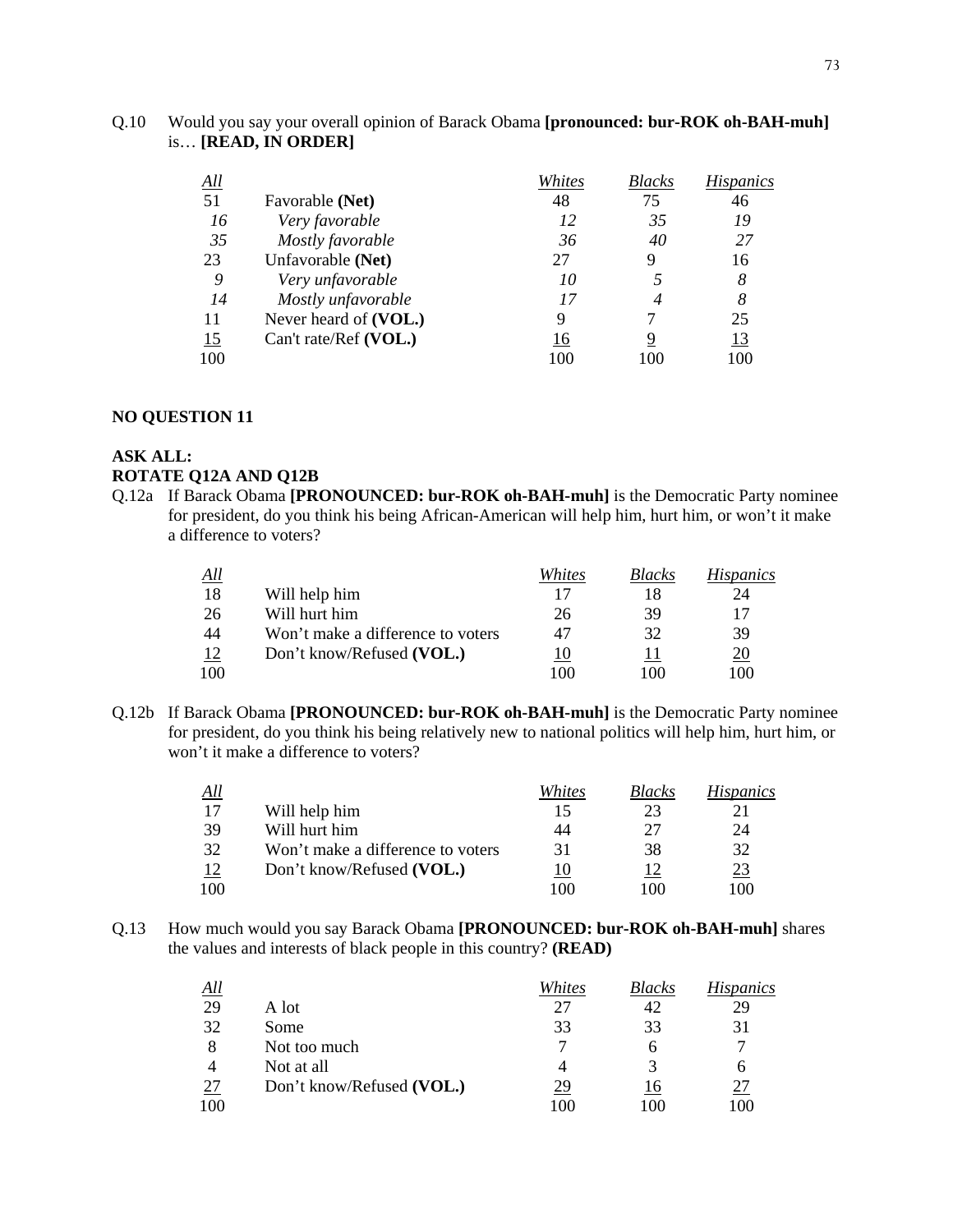## **NO QUESTIONS 14 THROUGH 15**

1

## **ASK FORM 1 [N=1541 (Whites N=767; Blacks N=498; Hispanics N=198)]**

Q.16F1 All in all, compared with five years ago, do you think the situation of black people in this country today is better, worse, or about the same?

|                          |               |                  |             | (VOL.)<br>DK/ |
|--------------------------|---------------|------------------|-------------|---------------|
|                          | <b>Better</b> | Worse            | <b>Same</b> | Ref           |
| All Adults               | 34            | 12               | 49          | $5=100$       |
| Whites                   | 37            | $\boldsymbol{8}$ | 50          | $5 = 100$     |
| <b>Blacks</b>            | 20            | 29               | 49          | $2 = 100$     |
| <b>Hispanics</b>         | 33            | 14               | 49          | $4 = 100$     |
| <b>Trend:</b>            |               |                  |             |               |
| All Adults $(2007)^{11}$ | 34            | 12               | 49          | $5 = 100$     |
| All Adults (1999)        | 47            | 8                | 40          | $5 = 100$     |
| All Adults (1987)        | 45            | 13               | 38          | $4 = 100$     |
| All Adults (1986)        | 52            | 9                | 33          | $6=100$       |
| All Adults (1984)        | 64            | 6                | 26          | $4 = 100$     |
| <b>Whites (2007)</b>     | 37            | 8                | 50          | $5=100$       |
| <b>Whites (1999)</b>     | 49            | $\tau$           | 38          | $6=100$       |
| <b>Whites (1997)</b>     | 43            | 12               | 44          | $1 = 100$     |
| <b>Whites (1990)</b>     | 44            | 11               | 44          | $1 = 100$     |
| <b>Whites (1988)</b>     | 49            | 8                | 33          | $10=100$      |
| <b>Whites (1987)</b>     | 48            | 10               | 38          | $4 = 100$     |
| <b>Whites</b> (1986)     | 53            | $\tau$           | 33          | $7=100$       |
| <b>Whites (1984)</b>     | 68            | $\overline{4}$   | 23          | $5=100$       |
| <b>Blacks</b> (2007)     | 20            | 29               | 49          | $2=100$       |
| <b>Blacks</b> (1999)     | 32            | 13               | 52          | $3=100$       |
| <b>Blacks</b> (1997)     | 24            | 17               | 56          | $3=100$       |
| <b>Blacks</b> (1990)     | 25            | 32               | 43          | $* = 100$     |
| <b>Blacks</b> (1988)     | 33            | 22               | 38          | $7=100$       |
| <b>Blacks</b> (1987)     | 29            | 31               | 37          | $3=100$       |
| <b>Blacks</b> (1986)     | 34            | 30               | 35          | $1 = 100$     |
| <b>Blacks</b> (1984)     | 37            | 30               | 31          | $2=100$       |
| <b>Blacks</b> (1983)     | 20            | 39               | 38          | $3=100$       |
| <b>Blacks</b> (1981)     | 30            | 29               | 39          | $2=100$       |
| <b>Blacks</b> (1969)     | 70            | 5                | 19          | $6=100$       |

<sup>11</sup> The figures from 1999 are from a *Newsweek* poll. All figures from 1997, 1990, 1987, 1986, and 1984 are from *Gallup/JCPS* surveys. The 1988, 1983, 1981, and 1969 figures are from *Gallup* surveys. Trend figures for all adults were unavailable for 1997, 1990, 1988, 1983, 1981, and 1969.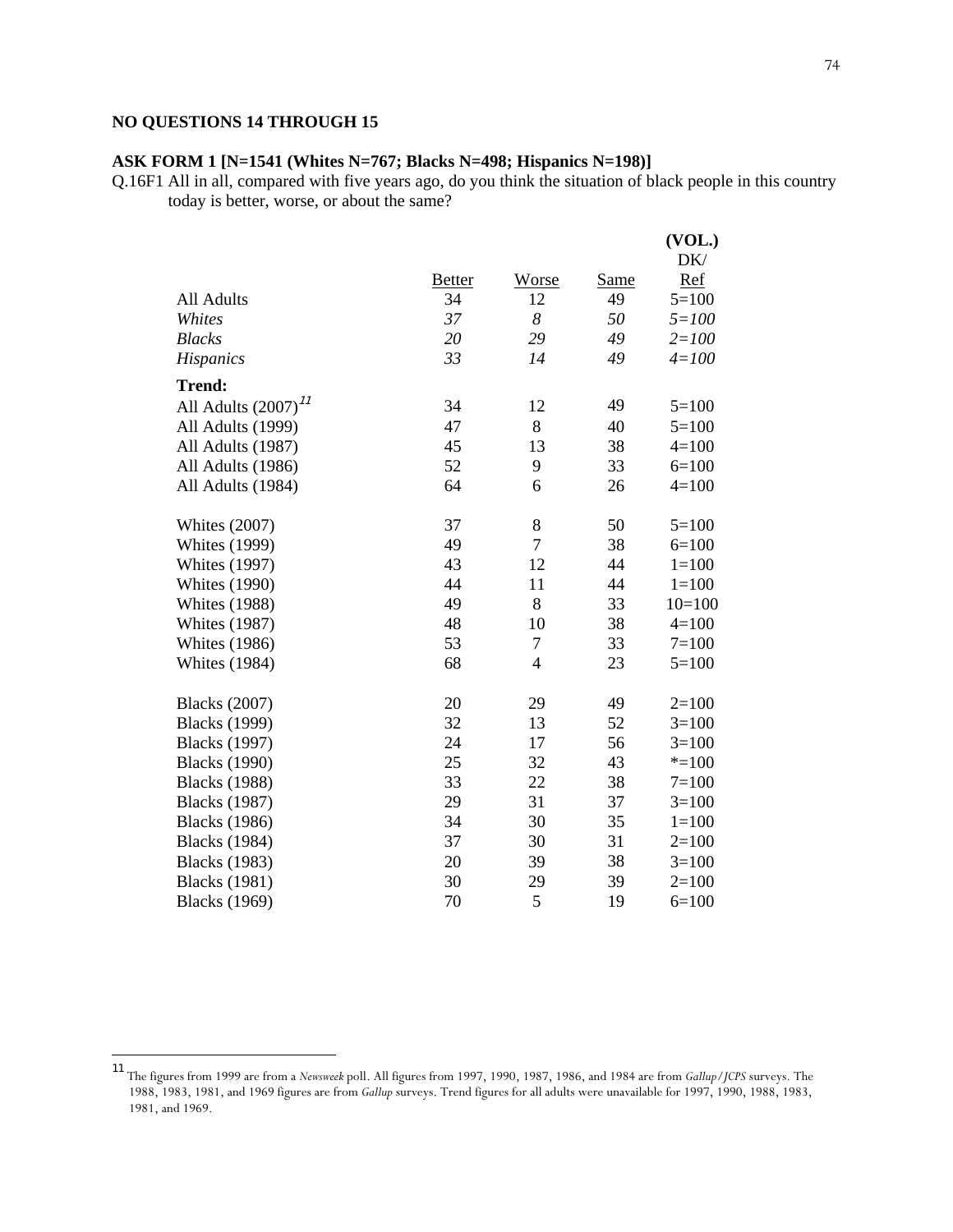#### **ASK FORM 2 [N=1545 (Whites N=769; Blacks N=509; Hispanics N=190)]**

Q.17F2 All in all, compared with ten years ago, do you think the situation of black people in this country today is better, worse, or about the same?

| All |                           | Whites | <b>Blacks</b> | <i>Hispanics</i> |
|-----|---------------------------|--------|---------------|------------------|
| 51  | Better                    | 55     | 31            | 44               |
|     | Worse                     |        | 22            |                  |
| 35  | About the same            | 33     | 44            | 38               |
|     | Don't know/Refused (VOL.) |        |               |                  |
| 100 |                           | 100    | 00            | 100              |

#### **ASK ALL:**

1

Q.18 Compared with ten years ago, do you think there is a wider gap or a narrower gap between black people and white people in their standard of living?

|                          |       |          | (VOL.) | (VOL.)     |
|--------------------------|-------|----------|--------|------------|
|                          |       |          | No     | DK/        |
|                          | Wider | Narrower | change | Ref        |
| All Adults               | 24    | 55       | 10     | $11 = 100$ |
| Whites                   | 19    | 61       | 10     | $10 = 100$ |
| <b>Blacks</b>            | 43    | 41       | 9      | $7 = 100$  |
| <b>Hispanics</b>         | 35    | 37       | 16     | $12 = 100$ |
| <b>Trend:</b>            |       |          |        |            |
| All Adults (2007)        | 24    | 55       | 10     | $11 = 100$ |
| All Adults $(1986)^{12}$ | 19    | 61       | 8      | $12 = 100$ |
| Whites $(2007)$          | 19    | 61       | 10     | $10=100$   |
| <b>Whites</b> (1986)     | 16    | 65       | 8      | $11 = 100$ |
| <b>Blacks</b> (2007)     | 43    | 41       | 9      | $7=100$    |
| <b>Blacks</b> (1986)     | 38    | 47       | 9      | $6=100$    |

<sup>12</sup> The 1986 figures are from a *Gallup/JCPS* survey. In that survey, the item was worded: "Compared to ten years ago, do you think there is a wider gap or a narrower gap between the standards of living of black people and white people?" In 2007 and 1986, whites include only non-Hispanic whites, blacks include only non-Hispanic blacks, and Hispanics are of any race.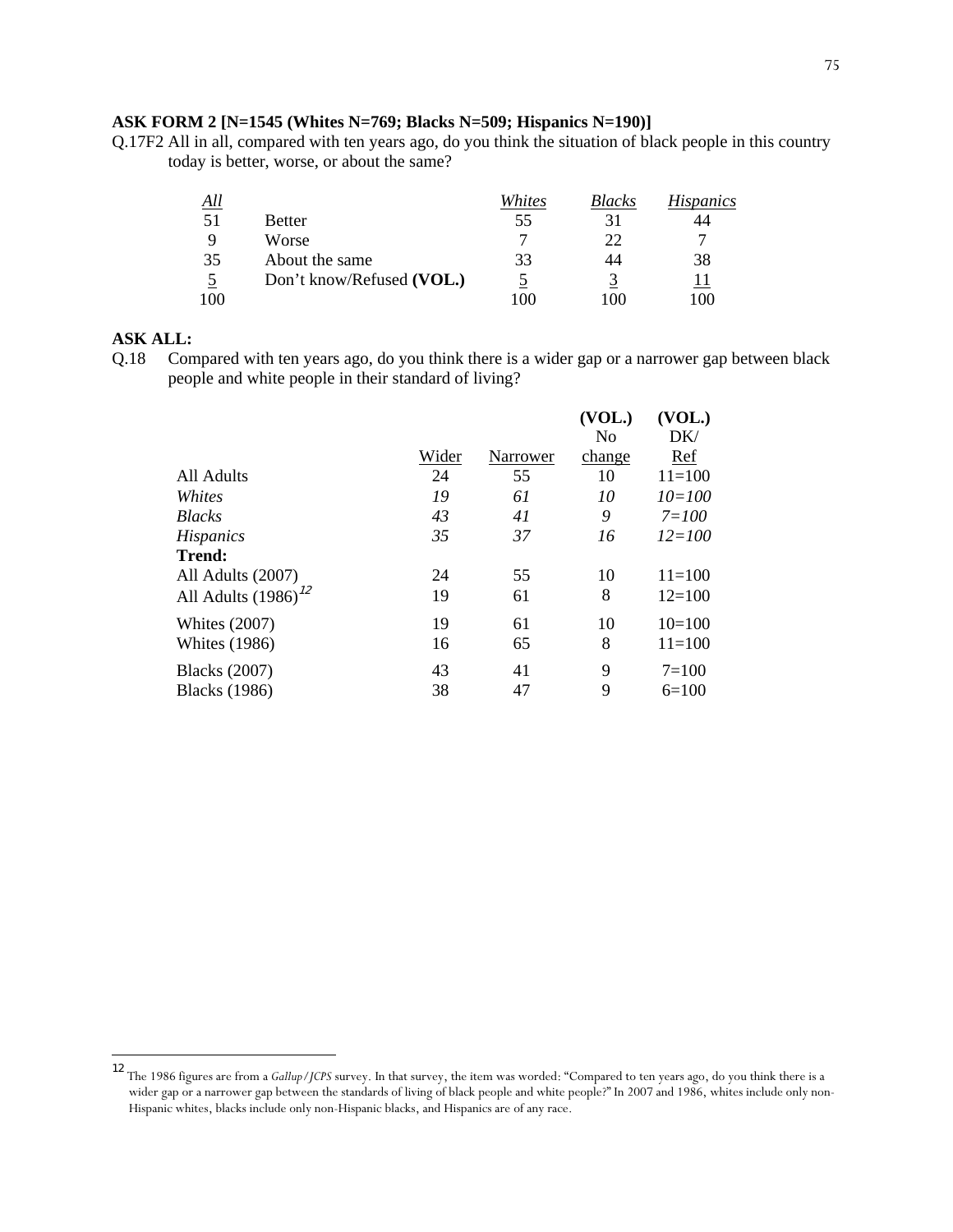Q.19 Now thinking about people's VALUES. By values I mean things that people view as important, or their general way of thinking. First, in the last ten years do you think the values held by black people and the values held by white people have become more similar or more different?

|                          |         |           | (VOL.) | (VOL.)     |
|--------------------------|---------|-----------|--------|------------|
|                          | More    | More      | No     | DK/        |
|                          | similar | different | change | Ref        |
| All Adults               | 68      | 19        | 4      | $9=100$    |
| Whites                   | 72      | 14        | 4      | $10 = 100$ |
| <b>Blacks</b>            | 54      | 37        | 3      | $6 = 100$  |
| <b>Hispanics</b>         | 60      | 28        | 3      | $9 = 100$  |
| <b>Trend:</b>            |         |           |        |            |
| All Adults (2007)        | 68      | 19        | 4      | $9=100$    |
| All Adults $(1986)^{13}$ | 59      | 19        | 9      | $13 = 100$ |
| <b>Whites (2007)</b>     | 72      | 14        | 4      | $10=100$   |
| <b>Whites</b> (1986)     | 62      | 17        | 10     | $11 = 100$ |
| <b>Blacks</b> (2007)     | 54      | 37        | 3      | $6=100$    |
| <b>Blacks</b> (1986)     | 51      | 31        | 7      | $11 = 100$ |

Q.20 Just thinking about black people. In the last ten years, do you think the values held by middle class black people and the values held by poor black people have become more similar or more different?

|                      |         |           | (VOL.)         | (VOL.)     |
|----------------------|---------|-----------|----------------|------------|
|                      | More    | More      | No             | DK/        |
|                      | similar | different | change         | Ref        |
| All Adults           | 28      | 53        | 2              | $17 = 100$ |
| Whites               | 25      | 54        | 2              | $19 = 100$ |
| <b>Blacks</b>        | 31      | 61        | 2              | $6 = 100$  |
| <b>Hispanics</b>     | 35      | 45        | 5              | $15 = 100$ |
| <b>Trend:</b>        |         |           |                |            |
| All Adults (2007)    | 28      | 53        | $\overline{2}$ | $17 = 100$ |
| All Adults (1986)    | 32      | 41        | 9              | $18=100$   |
| <b>Whites (2007)</b> | 25      | 54        | 2              | $19=100$   |
| <b>Whites</b> (1986) | 33      | 41        | 8              | $18=100$   |
| <b>Blacks</b> (2007) | 31      | 61        | $\overline{2}$ | $6=100$    |
| <b>Blacks</b> (1986) | 40      | 44        | 9              | $7=100$    |

-

<sup>13</sup> All 1986 figures in questions 19 and 20 are from a *Gallup/JCPS* survey. In 2007 and 1986, whites include only non-Hispanic whites, blacks include only non-Hispanic blacks, and Hispanics are of any race.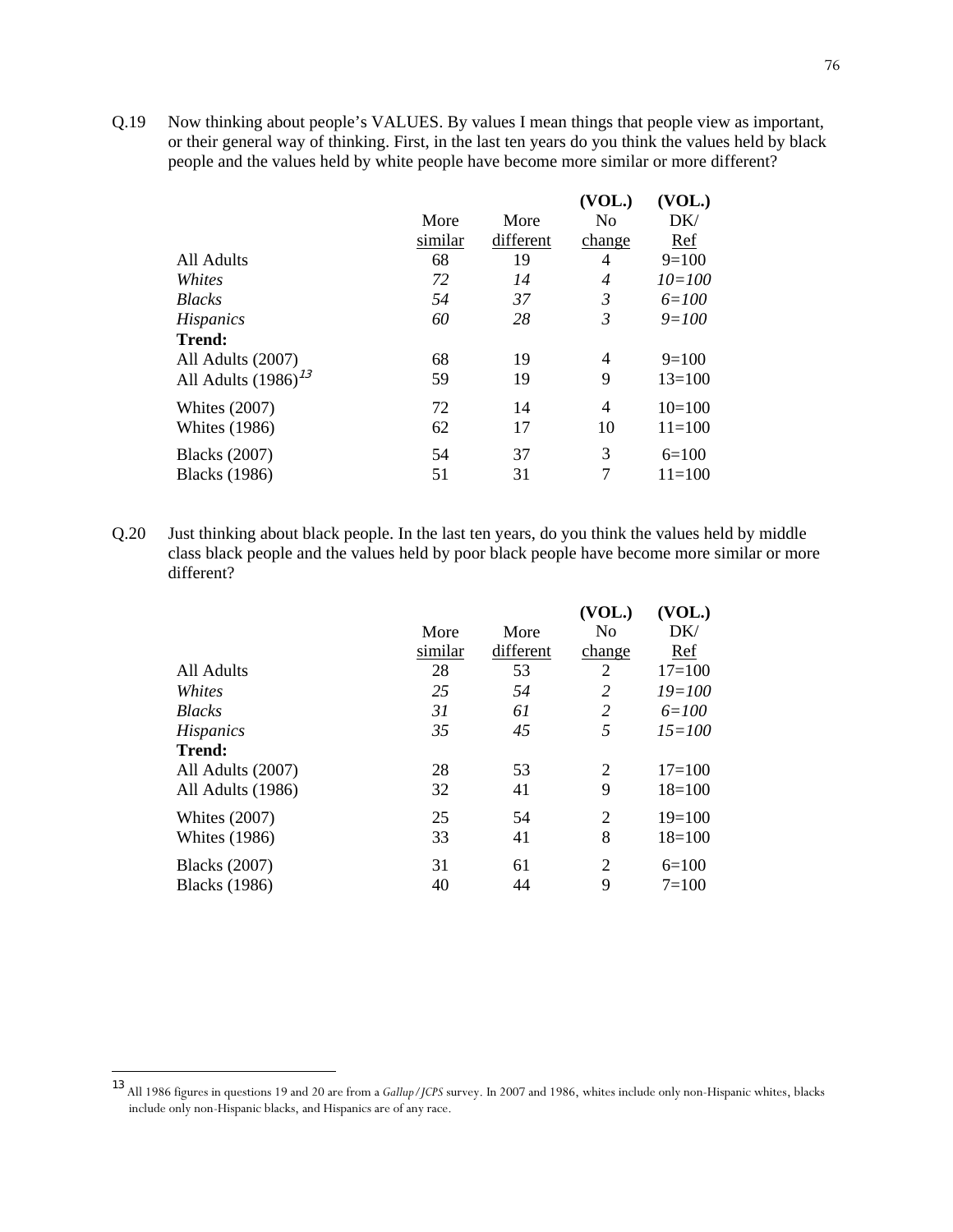#### **ASK IF RACE=2**

#### **Based on Blacks [N=1007]:**

Q.21 How much do you think middle class blacks and poor blacks share values in common? Do middle class blacks and poor blacks have…**(READ)** 

#### *Blacks*

- 23 A lot in common
- 42 Some in common
- 22 Only a little in common
- 9 Almost nothing in common
- 4 Don't know/Refused **(VOL.)**
- 100

## **ASK ALL:**

l

Q.22 Which of these statements comes closer to your own views—even if neither is exactly right. **[READ]** 

| All      |                                                                                              | Whites   | <b>Blacks</b> | <i>Hispanics</i> |
|----------|----------------------------------------------------------------------------------------------|----------|---------------|------------------|
| 19       | Racial discrimination is the main reason why many black<br>people can't get ahead these days | 15       | 30            | 24               |
| 66       | Blacks who can't get ahead in this country are mostly<br>responsible for their own condition | 71       | 53            | 59               |
|          | Neither/Both equally (VOL.)                                                                  | 8        | 14            |                  |
| 6<br>100 | Don't know/Refused (VOL.)                                                                    | 6<br>100 | 100           | 9<br>100         |

## **TREND FOR COMPARISON<sup>14</sup>:**

|                          | Racial discrimination is the | Blacks who can't get      | (VOL.)      |           |
|--------------------------|------------------------------|---------------------------|-------------|-----------|
|                          | main reason why many         | ahead in this country are | Neither/    | (VOL.)    |
|                          | black people can't get       | mostly responsible for    | <b>Both</b> | DK/       |
|                          | ahead these days             | their own condition       | equally     | Ref       |
| All Adults (Sept., 2005) | 26                           | 59                        | 9           | $6=100$   |
| All Adults (Dec., 2004)  | 27                           | 60                        |             | $6=100$   |
| All Adults (June, 2003)  | 24                           | 64                        |             | $5=100$   |
| All Adults (Sept., 2000) | 31                           | 54                        | 8           | $7 = 100$ |
| All Adults (Aug., 1999)  | 28                           | 59                        | 8           | $5=100$   |
| All Adults (Oct., 1997)  | 25                           | 61                        | 10          | $4=100$   |
| All Adults (June, 1997)  | 33                           | 54                        | 9           | $4=100$   |
| All Adults (Oct., 1996)  | 28                           | 58                        | 8           | $6=100$   |
| All Adults (Oct., 1995)  | 37                           | 53                        | 6           | $4=100$   |
| All Adults (Apr., 1995)  | 34                           | 56                        |             | $3=100$   |
| All Adults (Oct., 1994)  | 34                           | 54                        |             | $5=100$   |
| All Adults (July, 1994)  | 32                           | 59                        | 5           | $4=100$   |
|                          |                              |                           |             |           |

<sup>14</sup> The trend for comparison figures are based on surveys conducted by the Pew Research Center for the People & the Press and are shown separately because asking the question amidst many other questions on race, as occurred in the current survey, may produce somewhat different results than when asking it in the context of other kinds of political attitudes. The trends for whites include Hispanic whites and trends for blacks include Hispanic blacks. There is no separate category for Hispanics.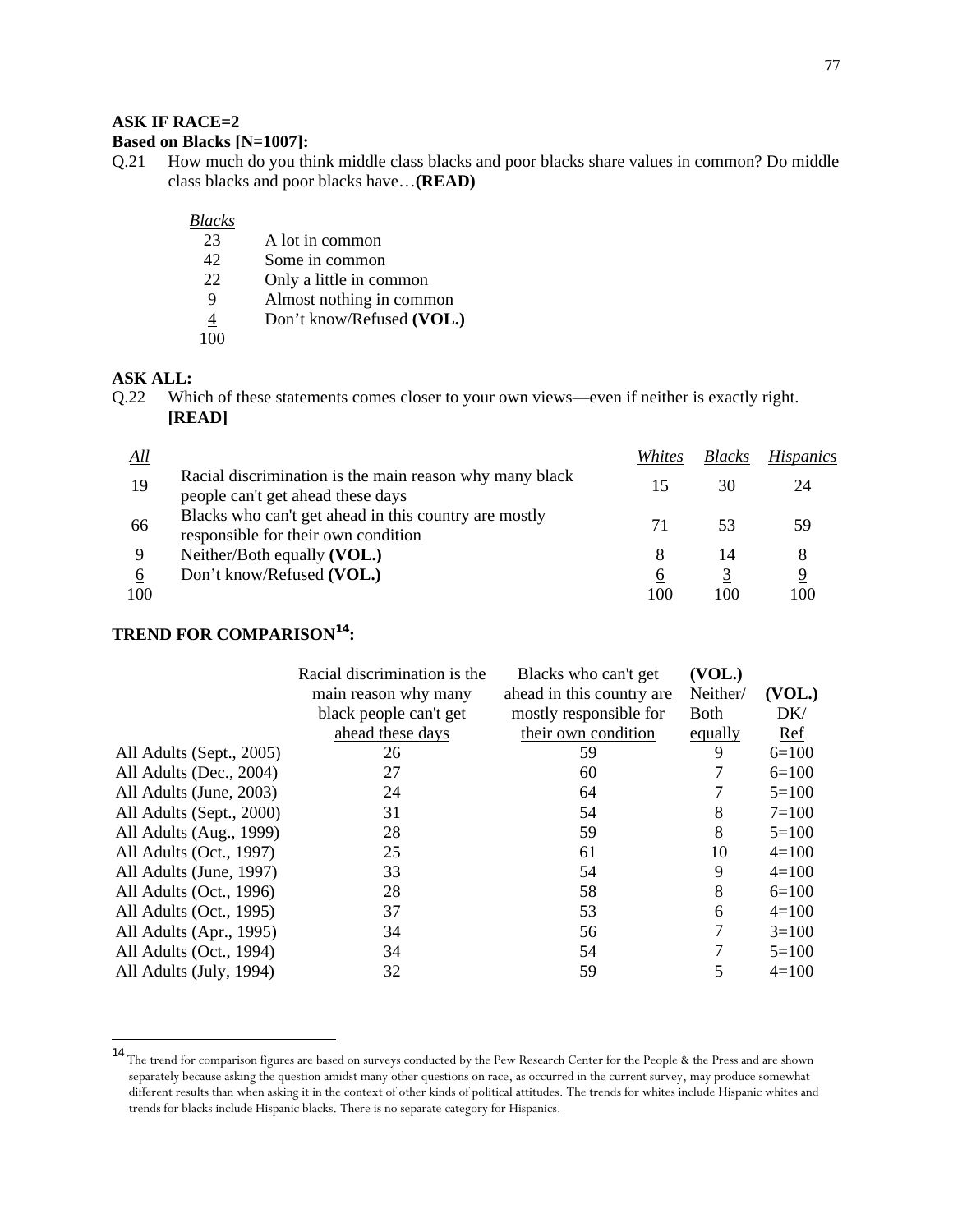## **Q.22 CONTINUED...**

|                            | Racial discrimination is the | Blacks who can't get      | (VOL.)           |           |
|----------------------------|------------------------------|---------------------------|------------------|-----------|
|                            | main reason why many         | ahead in this country are | Neither/         | (VOL.)    |
|                            | black people can't get       | mostly responsible for    | <b>Both</b>      | DK/       |
|                            | ahead these days             | their own condition       | equally          | $Ref$     |
| Whites (Sept., 2005)       | 24                           | 62                        | $\tau$           | $7 = 100$ |
| Whites (Dec., 2004)        | 24                           | 63                        | $\overline{7}$   | $6=100$   |
| Whites (June, 2003)        | 22                           | 66                        | 7                | $5 = 100$ |
| Whites (Sept., 2000)       | 29                           | 57                        | 8                | $6=100$   |
| Whites (Aug., 1999)        | 26                           | 62                        | 8                | $4=100$   |
| Whites (Oct., 1997)        | 23                           | 64                        | 9                | $4=100$   |
| Whites (June, 1997)        | 31                           | 56                        | $\mathbf{9}$     | $4 = 100$ |
| Whites (Oct., 1996)        | 26                           | 61                        | $\boldsymbol{7}$ | $6 = 100$ |
| <b>Whites (Oct., 1995)</b> | 34                           | 55                        | $\overline{7}$   | $4 = 100$ |
| Whites (Apr., 1995)        | 31                           | 58                        | $\tau$           | $4=100$   |
| Whites (Oct., 1994)        | 30                           | 58                        | $\boldsymbol{7}$ | $5=100$   |
| Whites (July, 1994)        | 29                           | 62                        | 5                | $4 = 100$ |
| Blacks (Sept., 2005)       | 42                           | 41                        | 14               | $3=100$   |
| Blacks (Dec., 2004)        | 44                           | 43                        | 9                | $4=100$   |
| Blacks (June, 2003)        | 38                           | 47                        | 13               | $2=100$   |
| Blacks (Sept., 2000)       | 49                           | 36                        | 10               | $5=100$   |
| Blacks (Aug., 1999)        | 47                           | 38                        | 11               | $4 = 100$ |
| Blacks (Oct., 1997)        | 37                           | 46                        | 14               | $3=100$   |
| Blacks (June, 1997)        | 45                           | 41                        | 13               | $1 = 100$ |
| Blacks (Oct., 1996)        | 45                           | 38                        | 13               | $4=100$   |
| Blacks (Oct., 1995)        | 58                           | 35                        | $\overline{4}$   | $3=100$   |
| Blacks (Apr., 1995)        | 55                           | 38                        | 4                | $3=100$   |
| Blacks (Oct., 1994)        | 60                           | 33                        | 5                | $2=100$   |
| Blacks (July, 1994)        | 56                           | 34                        | $\overline{7}$   | $3=100$   |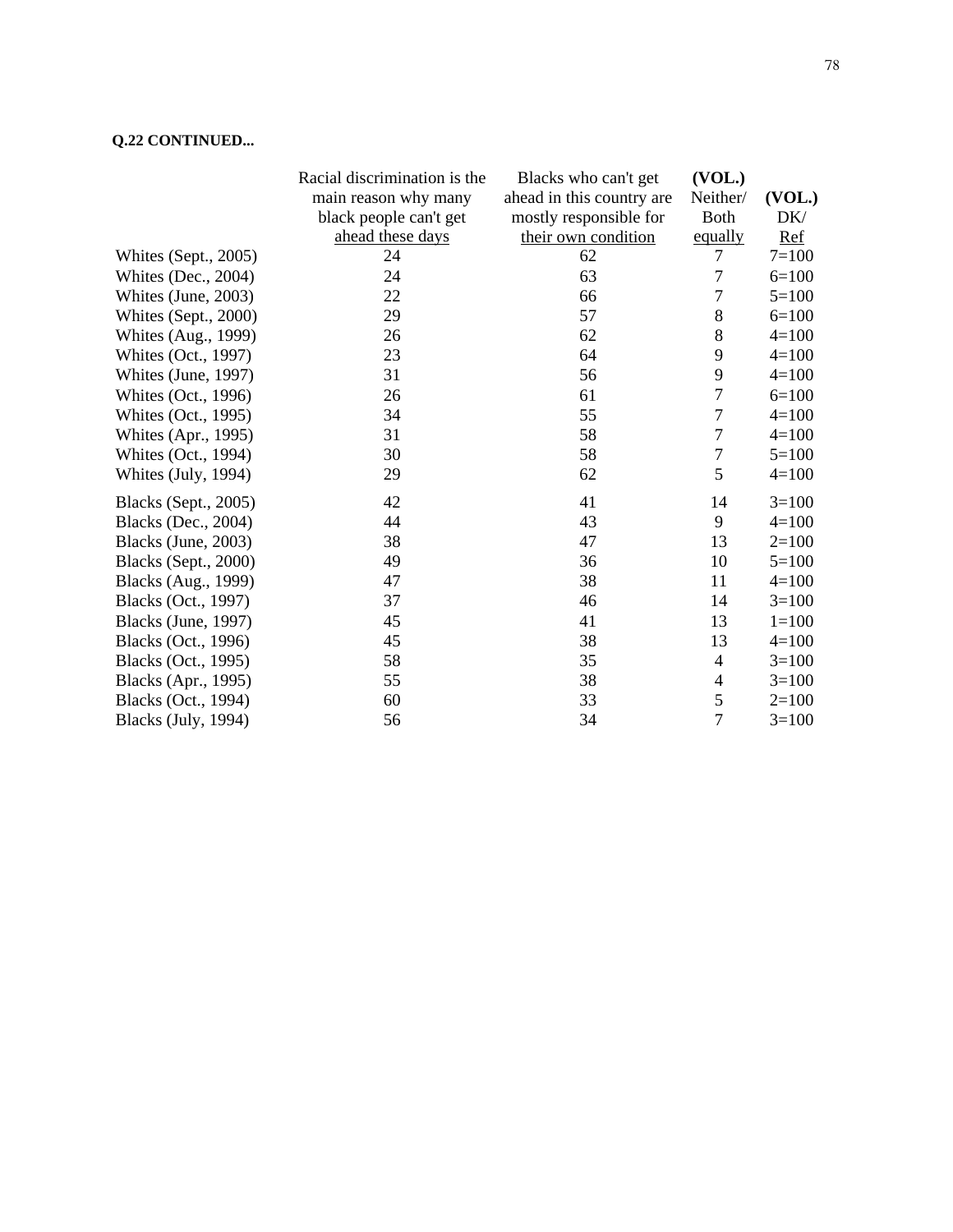#### Q.23 How often do you think blacks are discriminated against when they **[INSERT ITEM; RANDOMIZE**] – almost always, frequently, not too often, or hardly ever?

**READ IF NECESSARY**: How often are blacks discriminated against when they **[INSERT ITEM**] -- almost always, frequently, not too often, or hardly ever?

#### **No item c**

| то псти с                                          |               |                   |            |        |            |
|----------------------------------------------------|---------------|-------------------|------------|--------|------------|
|                                                    |               |                   | <b>Not</b> |        | (VOL.)     |
|                                                    | Almost        |                   | too        | Hardly | DK/        |
|                                                    | <u>always</u> | <b>Frequently</b> | often      | ever   | <u>Ref</u> |
| Apply for a job<br>a.                              | 6             | 23                | 38         | 24     | $9=100$    |
| Whites                                             | 2             | 18                | 43         | 27     | $10 = 100$ |
| <b>Blacks</b>                                      | 21            | 46                | 21         | 6      | $6 = 100$  |
| <b>Hispanics</b>                                   | 12            | 24                | 34         | 18     | $12 = 100$ |
| b. Try to rent an apartment or find a house to buy | $\tau$        | 26                | 31         | 22     | $14=100$   |
| Whites                                             | 3             | 24                | 34         | 24     | $15 = 100$ |
| <b>Blacks</b>                                      | 22            | 43                | 22         | 7      | $6 = 100$  |
| <b>Hispanics</b>                                   | 14            | 22                | 32         | 19     | $13 = 100$ |
| Apply to a college or university<br>d.             | 3             | 10                | 33         | 42     | $12=100$   |
| Whites                                             | 1             | 6                 | 33         | 48     | $12 = 100$ |
| <i>Blacks</i>                                      | 13            | 30                | 35         | 12     | $10 = 100$ |
| <b>Hispanics</b>                                   | 6             | 16                | 31         | 31     | $16 = 100$ |
| Eat at restaurants and shop in retail stores<br>e. | 5             | 14                | 34         | 41     | $6=100$    |
| Whites                                             | 2             | 10                | 36         | 46     | $6 = 100$  |
| <b>Blacks</b>                                      | 17            | 33                | 31         | 14     | $5 = 100$  |
| <i>Hispanics</i>                                   | 12            | 17                | 28         | 35     | $8 = 100$  |

## **NO QUESTION 24 THROUGH 25**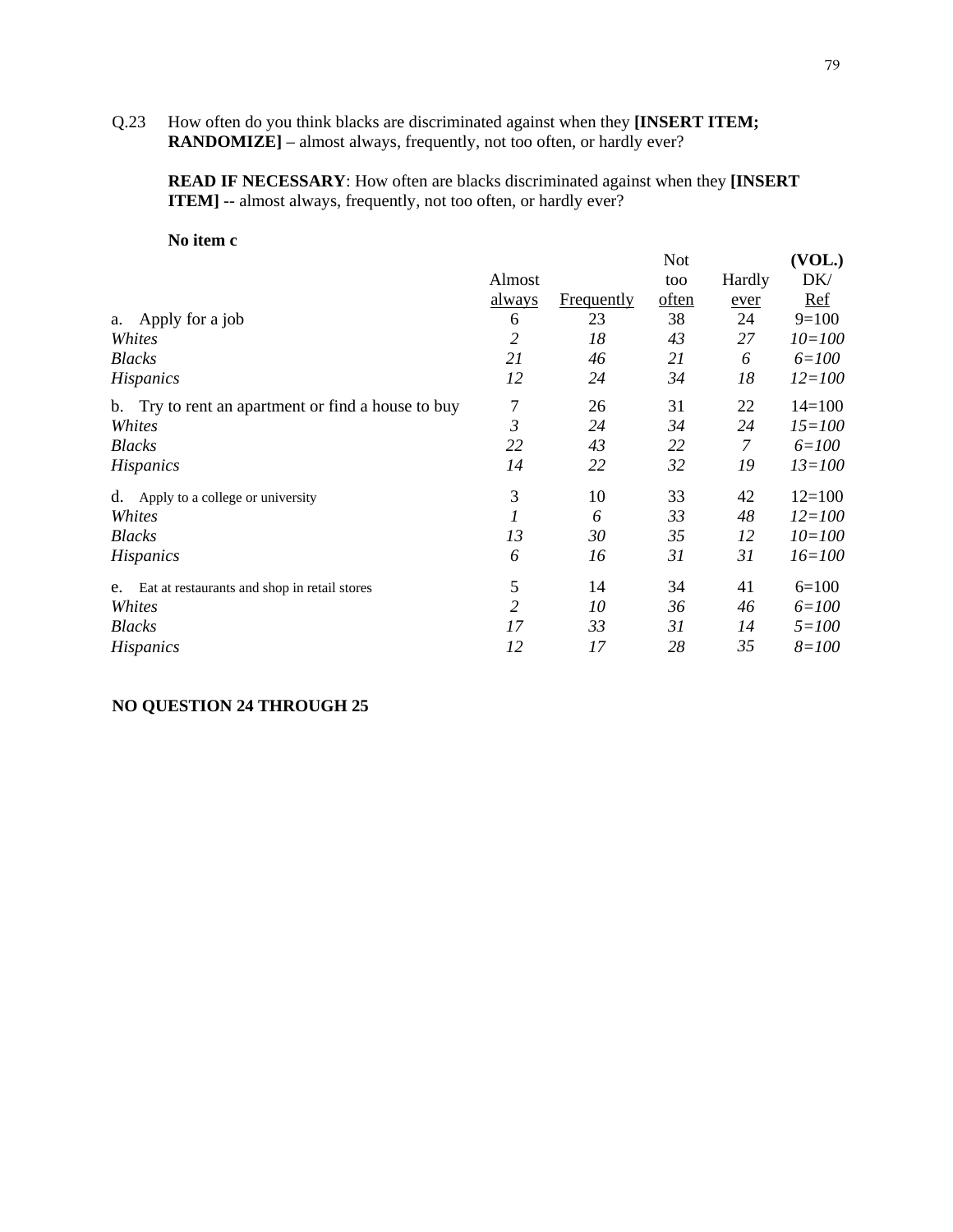## **ASK ALL:**

l

Q.26 How much confidence do you have in police officers in your community **[INSERT ITEM; READ IN ORDER]**--a great deal, a fair amount, just some, or very little confidence? **READ IF NECESSARY**: How much confidence do you have in police officers in your community **[INSERT ITEM; READ IN ORDER**]-- a great deal, a fair amount, just some, or very little confidence

|                                              | A great<br>deal | A fair<br>amount | Just<br>some     | Very<br>little confidence | (VOL.)<br>None/DK/Ref |
|----------------------------------------------|-----------------|------------------|------------------|---------------------------|-----------------------|
| To do a good job of enforcing the law<br>a.  | 42              | 31               | 13               | 11                        | $3=100$               |
| Whites                                       | 47              | 31               | 11               | $\mathfrak g$             | $2 = 100$             |
| <b>Blacks</b>                                | 21              | 34               | 17               | 20                        | $8 = 100$             |
| Hispanics                                    | 34              | 28               | 18               | 15                        | $5 = 100$             |
| <b>Trend:</b>                                |                 |                  |                  |                           |                       |
| All Adults (2007)                            | 42              | 31               | 13               | 11                        | $3=100$               |
| All Adults $(1995)^{15}$                     | 36              | 37               | 12               | 12                        | $3=100$               |
| <b>Whites (2007)</b>                         | 47              | 31               | 11               | 9                         | $2=100$               |
| <b>Whites (1995)</b>                         | 40              | 38               | 11               | 9                         | $2=100$               |
| <b>Blacks</b> (2007)                         | 21              | 34               | 17               | 20                        | $8=100$               |
| <b>Blacks</b> (1995)                         | 15              | 34               | 16               | 26                        | $9=100$               |
| To not use excessive force on suspects<br>b. | 37              | 29               | 12               | 14                        | $8=100$               |
| Whites                                       | 42              | 31               | $10\,$           | 11                        | $6 = 100$             |
| <b>Blacks</b>                                | 11              | 27               | 20               | 28                        | $14 = 100$            |
| Hispanics                                    | 30              | 21               | 19               | 17                        | $13 = 100$            |
| <b>Trend:</b>                                |                 |                  |                  |                           |                       |
| All Adults (2007)                            | 37              | 29               | 12               | 14                        | $8=100$               |
| All Adults (1995)                            | 28              | 31               | 15               | 16                        | $10=100$              |
| <b>Whites (2007)</b>                         | 42              | 31               | 10               | 11                        | $6=100$               |
| <b>Whites (1995)</b>                         | 31              | 32               | 14               | 13                        | $10=100$              |
| <b>Blacks</b> (2007)                         | 11              | 27               | 20               | 28                        | $14=100$              |
| <b>Blacks</b> (1995)                         | 11              | 23               | 18               | 37                        | $11=100$              |
| To treat blacks and whites equally<br>c.     | 37              | 29               | 11               | 14                        | $9=100$               |
| Whites                                       | 42              | 32               | $\boldsymbol{8}$ | 10                        | $8 = 100$             |
| <b>Blacks</b>                                | 14              | 23               | 17               | 31                        | $15 = 100$            |
| Hispanics                                    | 26              | 19               | 21               | 21                        | $13 = 100$            |
| <b>Trend:</b>                                |                 |                  |                  |                           |                       |
| All Adults (2007)                            | 37              | 29               | 11               | 14                        | $9=100$               |
| All Adults (1995)                            | 25              | 33               | 12               | 17                        | $13=100$              |
| <b>Whites (2007)</b>                         | 42              | 32               | 8                | 10                        | $8=100$               |
| <b>Whites (1995)</b>                         | 29              | 33               | 12               | 13                        | $13=100$              |
| <b>Blacks</b> (2007)                         | 14              | 23               | 17               | 31                        | $15=100$              |
| <b>Blacks</b> (1995)                         | 10              | 22               | 15               | 43                        | $10=100$              |

<sup>15</sup> All of the 1995 figures are from a *NBC/WSJ* survey and were part of a longer list of items than in the current survey and item c was asked prior to item b. In the 2007 and 1995 surveys, whites include only non-Hispanic whites, blacks include only non-Hispanic blacks, and Hispanics are of any race.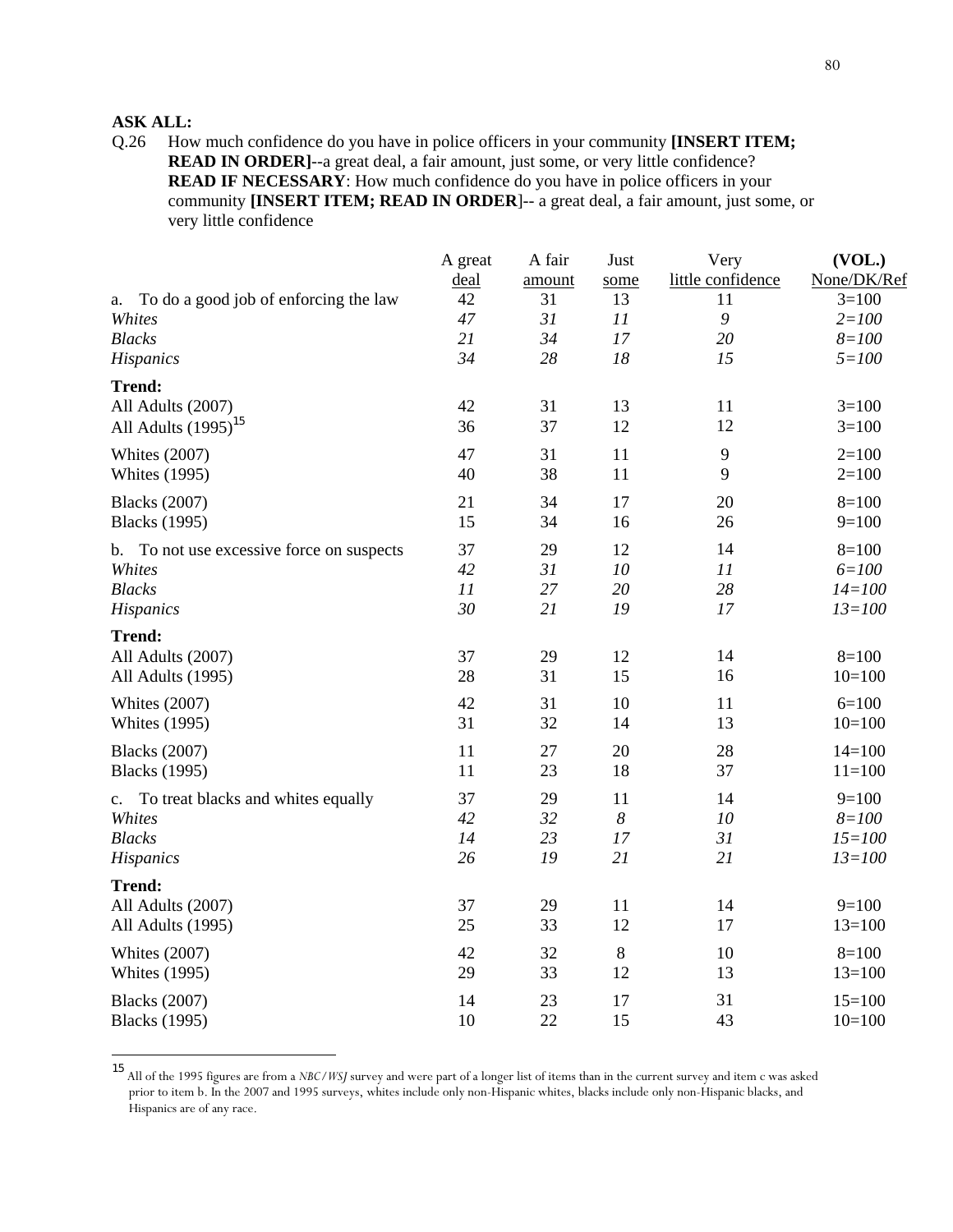81

#### **NO QUESTION 27 THROUGH 28**

# ASK ALL:<br>Q29. Gen

Generally speaking, do you believe the death penalty is applied fairly or unfairly in this country today?

| <u>All</u> |                           | Whites    | <b>Blacks</b> | <i>Hispanics</i> |
|------------|---------------------------|-----------|---------------|------------------|
| 51         | Fairly                    | 57        | 24            | 37               |
| 36         | Unfairly                  | 31        | 64            | 49               |
| <u>13</u>  | Don't know/Refused (VOL.) | <u>12</u> |               | <u>14</u>        |
| 100        |                           | 100       | 100           | 100              |

On a different subject,

## **ASK IF RACE=2**

## **Based on Blacks [N=1007]:**

Q.30 Which of these statements comes closer to your view—even if neither is exactly right? **[READ]** 

#### *Blacks*

- 37 Blacks today can no longer be thought of as a single race because the black community is so diverse.
- 53 Blacks can still be thought of as a single race because they have so much in common.
- 3 Neither/Both **(VOL.)**<br><u>7</u> Don't know/Refused **(**
- Don't know/Refused **(VOL.)**
- $100$

#### **ASK ALL:**

1

Q.31 Would you like to see the country become more integrated--in terms of minorities and whites living together in the same neighborhoods--would you like it to become less integrated, or is it about right?

|                          |            |                |       | (VOL.)    |
|--------------------------|------------|----------------|-------|-----------|
|                          | More       | Less           | About | DK/       |
|                          | integrated | integrated     | right | Ref       |
| All Adults               | 45         | 7              | 41    | $7 = 100$ |
| Whites                   | 40         | 8              | 44    | $8 = 100$ |
| <b>Blacks</b>            | 62         | 6              | 28    | $4 = 100$ |
| <b>Hispanics</b>         | 50         | 5              | 37    | $8 = 100$ |
| <b>Trend:</b>            |            |                |       |           |
| All Adults (2007)        | 45         | $\overline{7}$ | 41    | $7 = 100$ |
| All Adults $(1994)^{16}$ | 37         | 12             | 47    | $4=100$   |
| <b>Whites (2007)</b>     | 40         | 8              | 44    | $8=100$   |
| <b>Whites (1994)</b>     | 33         | 13             | 50    | $4=100$   |
| <b>Blacks</b> (2007)     | 62         | 6              | 28    | $4=100$   |
| <b>Blacks</b> (1994)     | 63         | $\overline{2}$ | 31    | $4=100$   |

<sup>16</sup> All of the 1994 figures are from a *CNN/USA Today/Gallup* survey.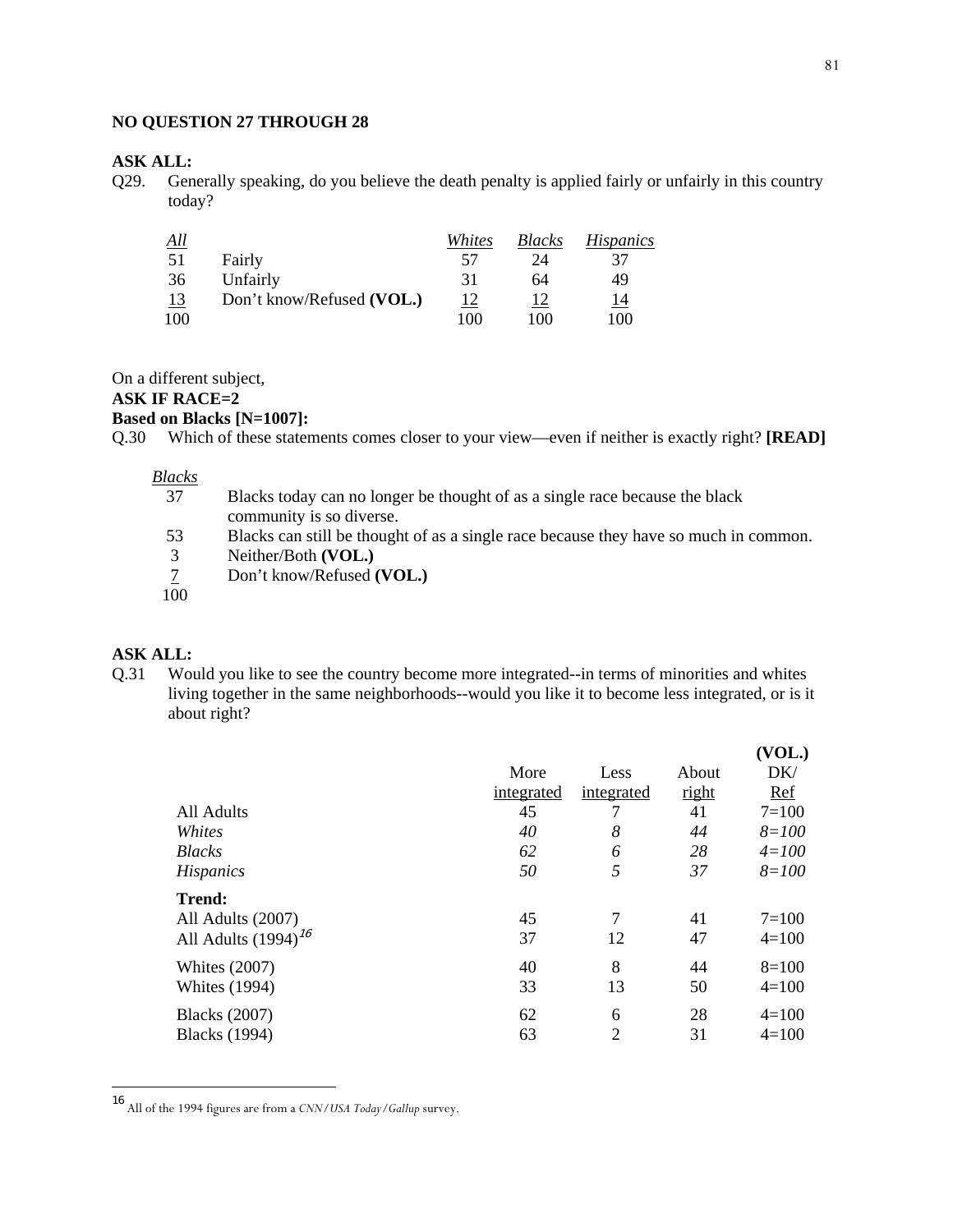## **NO QUESTION 32 THROUGH 33**

## **ASK FORM 1 [N=1541 (Whites N=767; Blacks N=498; Hispanics N=198)]**

Q.34F1 Do you think white students and black students should go to the same schools or to separate  $\text{schools}$ ?<sup>17</sup>

|                          |         |                          | (VOL.)     |
|--------------------------|---------|--------------------------|------------|
|                          | Same    | Separate                 | DK/        |
|                          | schools | schools                  | <u>Ref</u> |
| All Adults               | 95      | $\overline{c}$           | $3=100$    |
| Whites                   | 96      | $\mathfrak{1}$           | $3 = 100$  |
| <b>Blacks</b>            | 94      | $\overline{4}$           | $2 = 100$  |
| <b>Hispanics</b>         | 94      | $\overline{4}$           | $2 = 100$  |
| <b>Trend:</b>            |         |                          |            |
| All Adults (2007)        | 95      | $\overline{c}$           | $3=100$    |
| All Adults $(1995)^{18}$ | 92      | $\overline{\mathcal{L}}$ | $4 = 100$  |
| All Adults $(1984)^{19}$ | 91      | $\overline{7}$           | $2=100$    |
| All Adults (1982)        | 91      | $\overline{7}$           | $2=100$    |
| All Adults (1980)        | 87      | 11                       | $2=100$    |
| All Adults (1977)        | 85      | 13                       | $2=100$    |
| All Adults (1976)        | 84      | 14                       | $2=100$    |
| All Adults (1972)        | 86      | 12                       | $2=100$    |
| <b>Whites (2007)</b>     | 96      | 1                        | $3=100$    |
| <b>Whites (1995)</b>     | 92      | $\overline{4}$           | $4 = 100$  |
| <b>Whites (1984)</b>     | 91      | 7                        | $2=100$    |
| <b>Whites (1982)</b>     | 90      | 8                        | $2=100$    |
| <b>Whites (1980)</b>     | 86      | 12                       | $2=100$    |
| <b>Whites (1977)</b>     | 85      | 13                       | $2=100$    |
| <b>Whites</b> (1976)     | 83      | 15                       | $2=100$    |
| <b>Whites (1972)</b>     | 85      | 13                       | $2=100$    |
| <b>Blacks</b> (2007)     | 94      | $\overline{4}$           | $2=100$    |
| <b>Blacks</b> (1995)     | 93      | $\mathbf{1}$             | $6=100$    |
| <b>Blacks</b> (1984)     | 96      | $\overline{2}$           | $2=100$    |
| <b>Blacks</b> (1982)     | 94      | $\overline{4}$           | $2=100$    |
| <b>Blacks</b> (1980)     | 94      | 3                        | $3 = 100$  |
| <b>Blacks</b> (1977)     | 93      | 6                        | $1 = 100$  |
| <b>Blacks</b> (1976)     | 96      | $\mathbf{2}$             | $2=100$    |
| <b>Blacks</b> (1972)     | 92      | $\overline{3}$           | $5=100$    |

## **NO QUESTION 35**

1

<sup>&</sup>lt;sup>17</sup> In 1985 and earlier, the question was worded: "Do you think white students and negro students should go to the same schools or to separate schools?"

<sup>18</sup> All of the 1995 figures are from a *Newsweek* poll.

<sup>19</sup> All figures from 1972 through 1984 are from *General Social Surveys (GSS)*.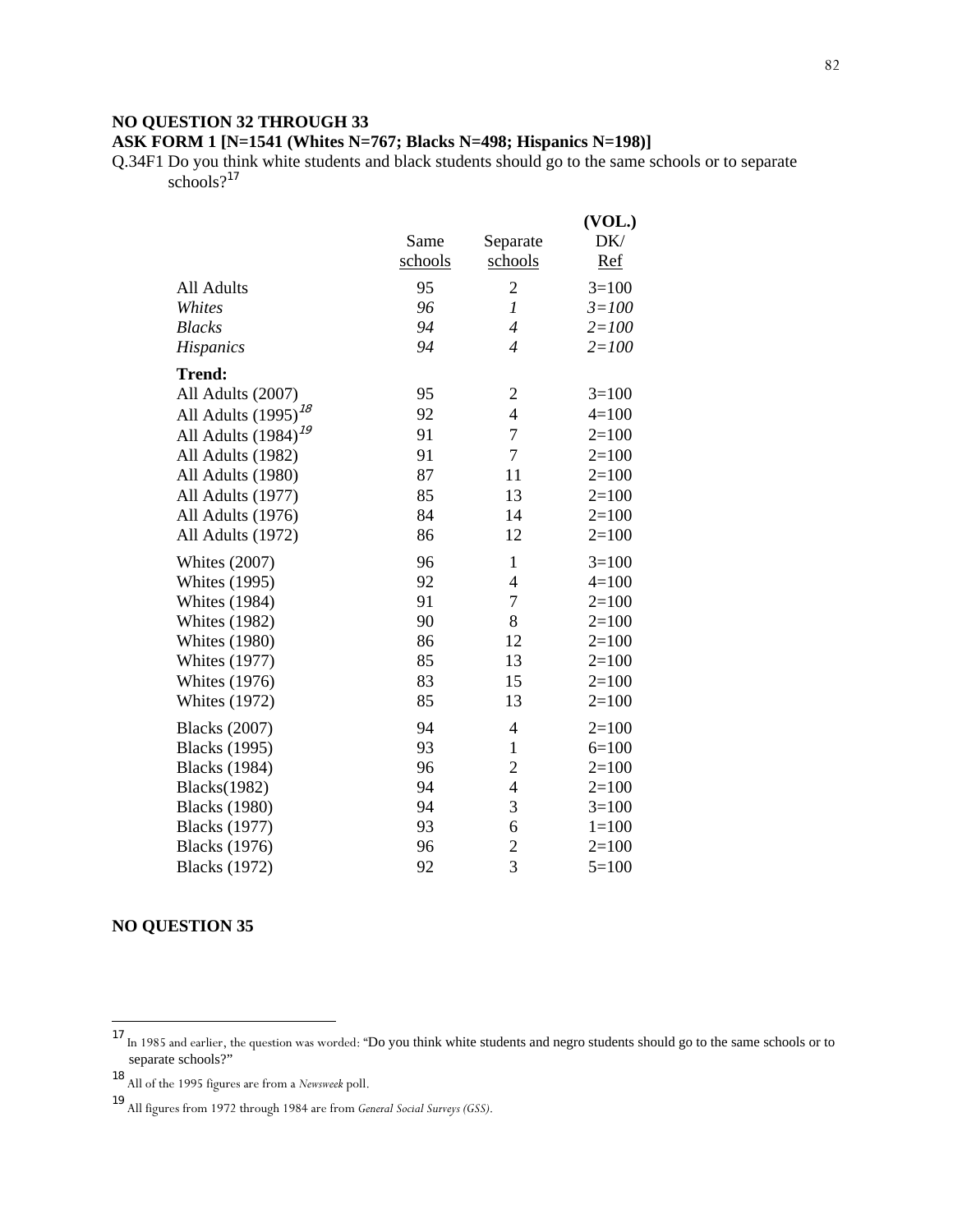**ASK FORM 2 [N=1545 (Whites N=769; Blacks N=509; Hispanics N=190)]**  Q.36F2 Which is more important?— **(READ)** 

| All |                                                                                                       | Whites | <b>Blacks</b>            | <b>Hispanics</b> |
|-----|-------------------------------------------------------------------------------------------------------|--------|--------------------------|------------------|
| 29  | To have students go to racially mixed schools even if<br>many of the students don't live nearby       | 23     | 56                       |                  |
| 59  | To have students go to local community schools<br>even if it means most students are of the same race | 65     | 33                       |                  |
|     | Neither/Both (VOL.)                                                                                   |        | $\overline{\phantom{1}}$ |                  |
| 8   | Don't know/Refused (VOL.)                                                                             | 8      | 6                        |                  |
| 100 |                                                                                                       | 100    | 100                      | 100              |

#### **NO QUESTION 37 THROUGH 45**

#### **ROTATE QUESTIONS Q46 WITH Q47-Q49 ASK IF RACE=2**

#### **Based on Blacks [N=1007]:**

Q.46 Here are some African Americans who have been in the news. Please tell me if each has a good influence, a bad influence, or not much influence at all on the African American community. First,… **[INSERT ITEM, RANDOMIZE] [INTERVIEWERS: PROBE TO DISTINGUISH BETWEEN NEVER HEARD OF AND CAN'T RATE]** Next, … **READ IF NECESSARY**: Would you say **[INSERT ITEM]** has a good influence, a bad influence or not much

influence at all on the African American community?

**No items g or o** 

|                |                        | Good<br>influence | <b>Bad</b><br>influence | <b>Not</b><br>much<br>influence | (VOL.)<br>Never<br>Heard of | (VOL.)<br>Can't<br>Rate/Ref |
|----------------|------------------------|-------------------|-------------------------|---------------------------------|-----------------------------|-----------------------------|
| a.             | Condoleeza Rice        | 50                | 10                      | 27                              | 5                           | $8=100$                     |
| b.             | Colin Powell           | 70                | 3                       | 17                              | 4                           | $6=100$                     |
| $\mathbf{c}$ . | <b>Barack Obama</b>    | 76                | $\overline{2}$          | 9                               | 5                           | $8=100$                     |
| d.             | <b>Clarence Thomas</b> | 31                | 18                      | 27                              | 13                          | $11=100$                    |
| e.             | Al Sharpton            | 65                | 6                       | 19                              | 4                           | $6=100$                     |
| f.             | <b>Jesse Jackson</b>   | 68                | 5                       | 21                              | $\ast$                      | $6=100$                     |
| h.             | <b>Bill Cosby</b>      | 85                | 1                       | 11                              | ∗                           | $3=100$                     |
| i.             | <b>Oprah Winfrey</b>   | 87                | $\overline{2}$          | 8                               | $\ast$                      | $3=100$                     |
| $\mathbf{J}$   | <b>Russell Simmons</b> | 67                | 3                       | 15                              | 8                           | $7=100$                     |
| k.             | <b>Tiger Woods</b>     | 67                | 4                       | 24                              | $\mathbf{1}$                | $4=100$                     |
| 1.             | Kanye West             | 49                | 8                       | 23                              | 10                          | $10=100$                    |
| m.             | Bishop T.D. Jakes      | 76                | $\overline{2}$          | $\overline{7}$                  | 7                           | $8=100$                     |
| n.             | 50 Cent                | 17                | 42                      | 26                              | 7                           | $8=100$                     |
| p.             | <b>Tyra Banks</b>      | 68                | $\overline{2}$          | 21                              | 4                           | $5=100$                     |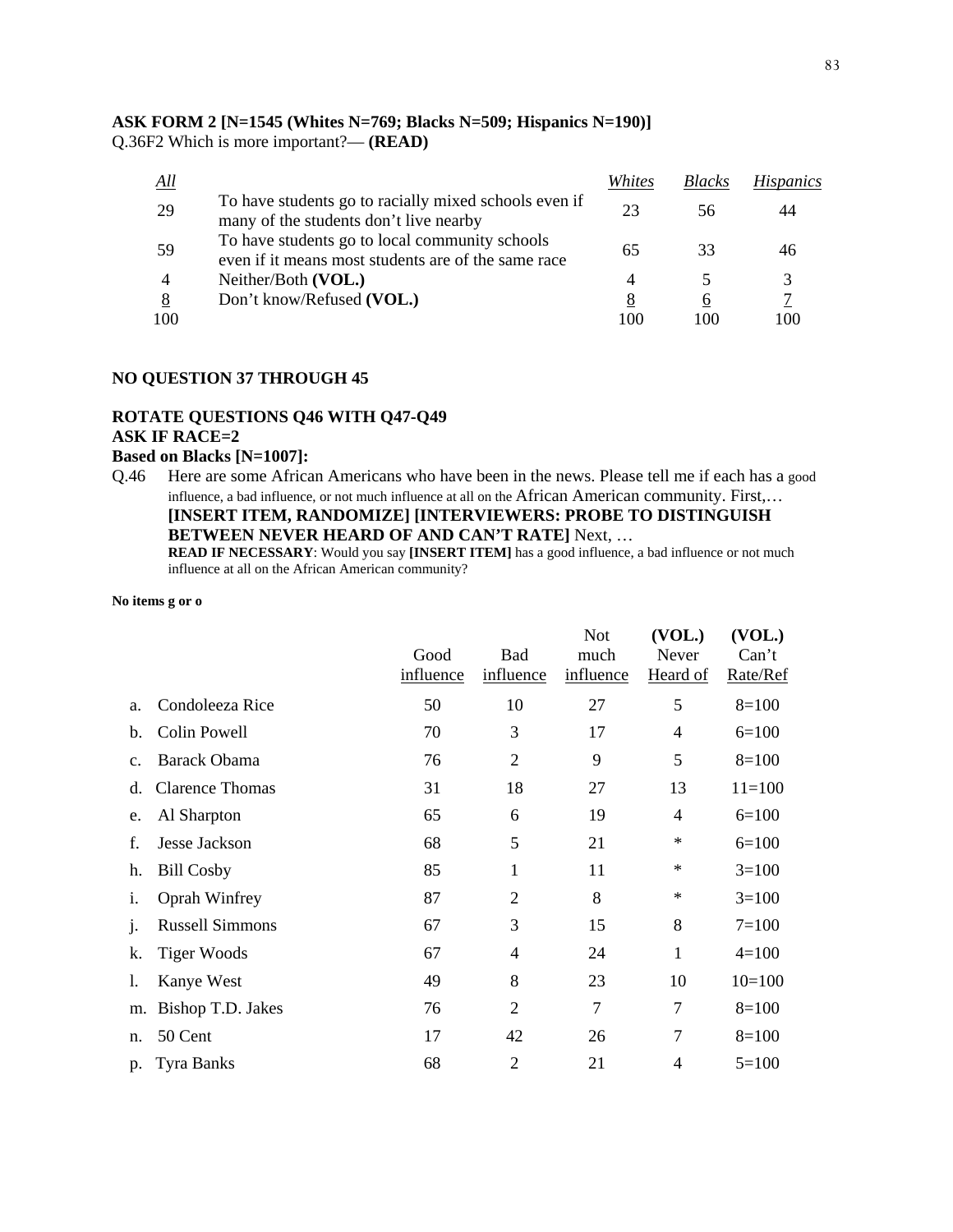## **ASK IF RACE=2:**

-

## **Based on Blacks [N=1007]:**

Q.47 How effective are national black political leaders in providing leadership for black Americans very effective, somewhat effective, or not very effective?

|        |                           | $JCPS/Gallup^{20}$ |
|--------|---------------------------|--------------------|
|        |                           | 1986               |
| Blacks |                           | <b>Blacks</b>      |
| 18     | Very effective            | 27                 |
| .57    | Somewhat effective        | 54                 |
| 21     | Not very effective        | 14                 |
| 4      | Don't know/Refused (VOL.) | 5                  |
|        |                           |                    |

Q.48 How effective is the NAACP **(pronounced N- double A- C-P)** in providing leadership for black Americans - very effective, somewhat effective, or not very effective?

|        |                           | JCPS/Gallup   |
|--------|---------------------------|---------------|
|        |                           | 1986          |
| Blacks |                           | <b>Blacks</b> |
| 32     | Very effective            | 47            |
| 41     | Somewhat effective        | 38            |
| 20     | Not very effective        | 9             |
|        | Don't know/Refused (VOL.) | 6             |
| 100    |                           |               |

Q.49 And how effective are black ministers and clergy in providing leadership for black Americans very effective, somewhat effective, or not very effective?

|                |                           | JCPS/Gallup   |
|----------------|---------------------------|---------------|
|                |                           | 1986          |
| Blacks         |                           | <b>Blacks</b> |
| 36             | Very effective            | 40            |
| 42             | Somewhat effective        | 43            |
| 18             | Not very effective        | 13            |
| $\overline{4}$ | Don't know/Refused (VOL.) | 4             |
|                |                           |               |

<sup>20</sup> The *Gallup/JCPS* trends in questions 47, 48 and 49 were part of a longer list of items and the order in which the questions were asked is slightly different than in the current survey. In 2007 and 1986, blacks include only non-Hispanic blacks.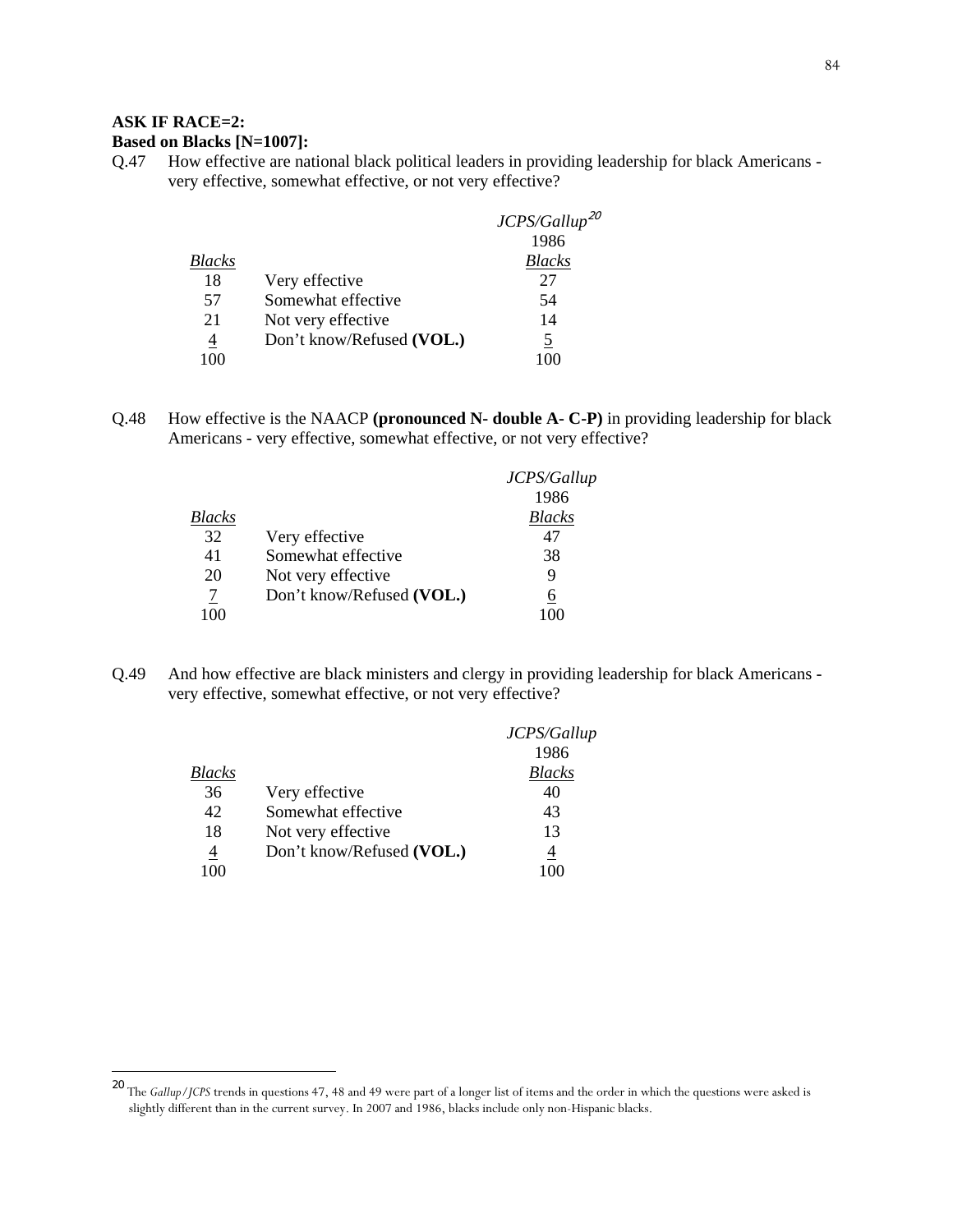### **ASK ALL:**

Q.50 Do you think the civil rights movement is still having a major impact on American society, or not?

|             |        |               |                  |                           | Gallup | Gallup | Gallup        |
|-------------|--------|---------------|------------------|---------------------------|--------|--------|---------------|
|             |        |               |                  |                           | 1993   | 1993   | 1993          |
| $\Delta$ ll | Whites | <b>Blacks</b> | <i>Hispanics</i> |                           | All    | Whites | <i>Blacks</i> |
| 55          | 53     | 60            | 64               | Yes                       | 65     | 66     | 57            |
| 36          | 38     | 35            | 20               | No                        | 31     | 30     | 40            |
| $\mathbf Q$ | Q      |               | 16               | Don't know/Refused (VOL.) | 4      |        |               |
| 100         | 100    | 100           | 100              |                           | 100    | 100    | 100           |

Q.51 Compared with 10 years ago, do you think the way blacks are portrayed in television and movies is better today, worse, or about the same?

| <u>All</u> |                           | Whites | <i>Blacks</i> | <i>Hispanics</i> |
|------------|---------------------------|--------|---------------|------------------|
| 54         | <b>Better</b>             | 57     | 43            | 54               |
| 13         | Worse                     | 11     | 22            | 12               |
| 28         | About the same            | 27     | 33            | 29               |
|            | Don't know/Refused (VOL.) |        |               | $\mathcal{L}$    |
| 100        |                           | 100    | 100           | 100              |

Q.52 Overall, would you say the way blacks are portrayed in television and movies helps, hurts, or has no effect on society's image of African Americans in general?

| <u>All</u> |                           | Whites | <b>Blacks</b> | <i>Hispanics</i> |
|------------|---------------------------|--------|---------------|------------------|
| 25         | <b>Helps</b>              | 25     | 31            | 31               |
| 32         | <b>Hurts</b>              | 30     | 42            | 29               |
| 32         | No effect                 | 34     | 19            | 27               |
| <u> 11</u> | Don't know/Refused (VOL.) | 11     |               | <u>13</u>        |
| 100        |                           | 100    | 100           | 100              |

#### **ASK FORM 1 [N=1541 (Whites N=767; Blacks N=498; Hispanics N=198)]**

Q.53F1 In general, is HIP HOP music having a good influence, a bad influence, or not much influence at all on society today?

| <u>All</u> |                           | Whites | <b>Blacks</b>   | <i>Hispanics</i> |
|------------|---------------------------|--------|-----------------|------------------|
| 8          | Good influence            |        | 13              |                  |
| 62         | Bad influence             | 64     | hΙ              | 59               |
| 17         | Not much influence at all | 17     | 18              | 23               |
| 13         | Don't know/Refused (VOL.) | 13     |                 | 8                |
| 100        |                           | 100    | $\pm 0$ $\pm 0$ | 100              |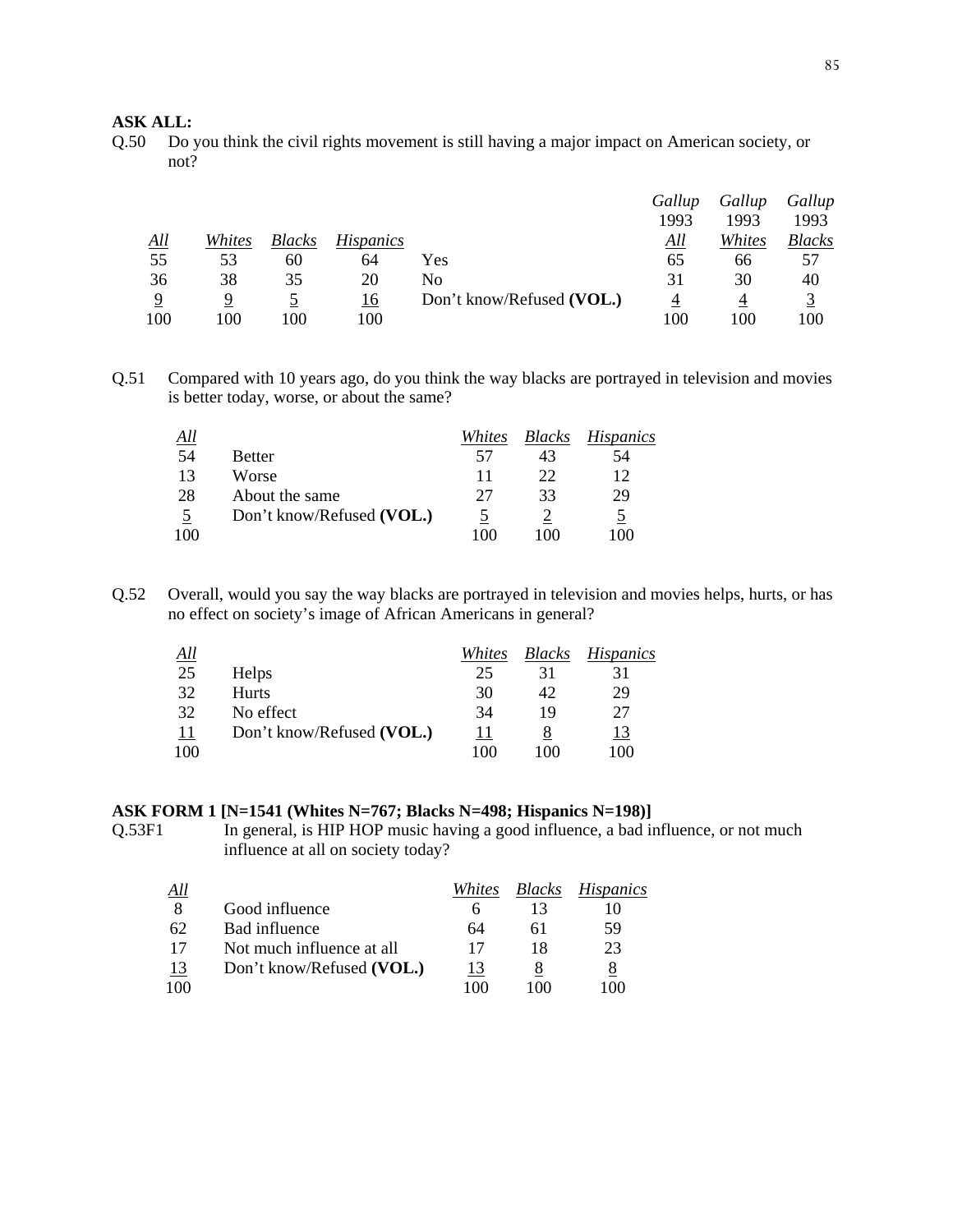### **ASK FORM 1 [N=1541 (Whites N=767; Blacks N=498; Hispanics N=198)]**

Q.54F1 How often do you personally listen to hip hop music? **(READ)**

| All |                           | Whites | <b>Blacks</b> | Hispanics |
|-----|---------------------------|--------|---------------|-----------|
| 14  | Often                     | 10     | 23            | 18        |
| 15  | Sometimes                 | 13     | 22            | 22        |
| 20  | Rarely                    | 21     | 22            | 20        |
| 50  | Never                     | 55     | 33            | 37        |
|     | Don't know/Refused (VOL.) |        | ∗             | 3         |
| 100 |                           | 100    | 100           | 100       |

#### **ASK IF FORM 1 AND Q53F1=2 [N=972 (Whites N=508; Blacks N=318; Hispanics N=102)]:**  Q.55F1 What's the MAIN REASON you think HIP HOP music is having a bad influence on society? **[OPEN END PRECODED; ACCEPT MULTIPLE RESPONSES]**

| <u>All</u> |                                             | Whites | <i>Blacks</i> | <b>Hispanics</b> |
|------------|---------------------------------------------|--------|---------------|------------------|
| 47         | Bad/offensive language                      | 46     | 51            | 53               |
| 24         | Promotes violence or gangs                  | 24     | 22            | 22               |
| 20         | Negative stereotypes of women               | 18     | 28            | 25               |
| 8          | Too much sex                                | 6      | 9             | 13               |
| 6          | Bad influence on youth                      | 6      | 10            | 5                |
| 6          | Alcohol/Drug use                            |        | 8             | 10               |
|            | Bad or immoral messages/content             |        |               | 4                |
|            | Glorifies materialism/Unrealistic lifestyle |        |               |                  |
| 4          | Racial stereotypes                          |        |               | 3                |
| 3          | Don't like/understand                       |        |               | ∗                |
| 3          | Disrespect/Negative attitude                |        | 2             |                  |
| 3          | Lyrics (General)                            |        |               |                  |
| 10         | Other [specify]                             |        |               |                  |
|            | Don't know/Refused (VOL.)                   |        |               | 10               |

#### **ASK FORM 2 [N=1545 (Whites N=769; Blacks N=509; Hispanics N=190)]**

Q.56F2 In general, is RAP music having a good influence, a bad influence, or not much influence at all on society today?

| All |                           | Whites | <b>Blacks</b> | <i>Hispanics</i> |
|-----|---------------------------|--------|---------------|------------------|
| .5  | Good influence            |        |               |                  |
| 71  | Bad influence             | 74     | 71            | 48               |
| 16  | Not much influence at all | 14     | 16            | 21               |
| 8   | Don't know/Refused (VOL.) |        |               | 17               |
| 100 |                           | 100    | 100           | 100              |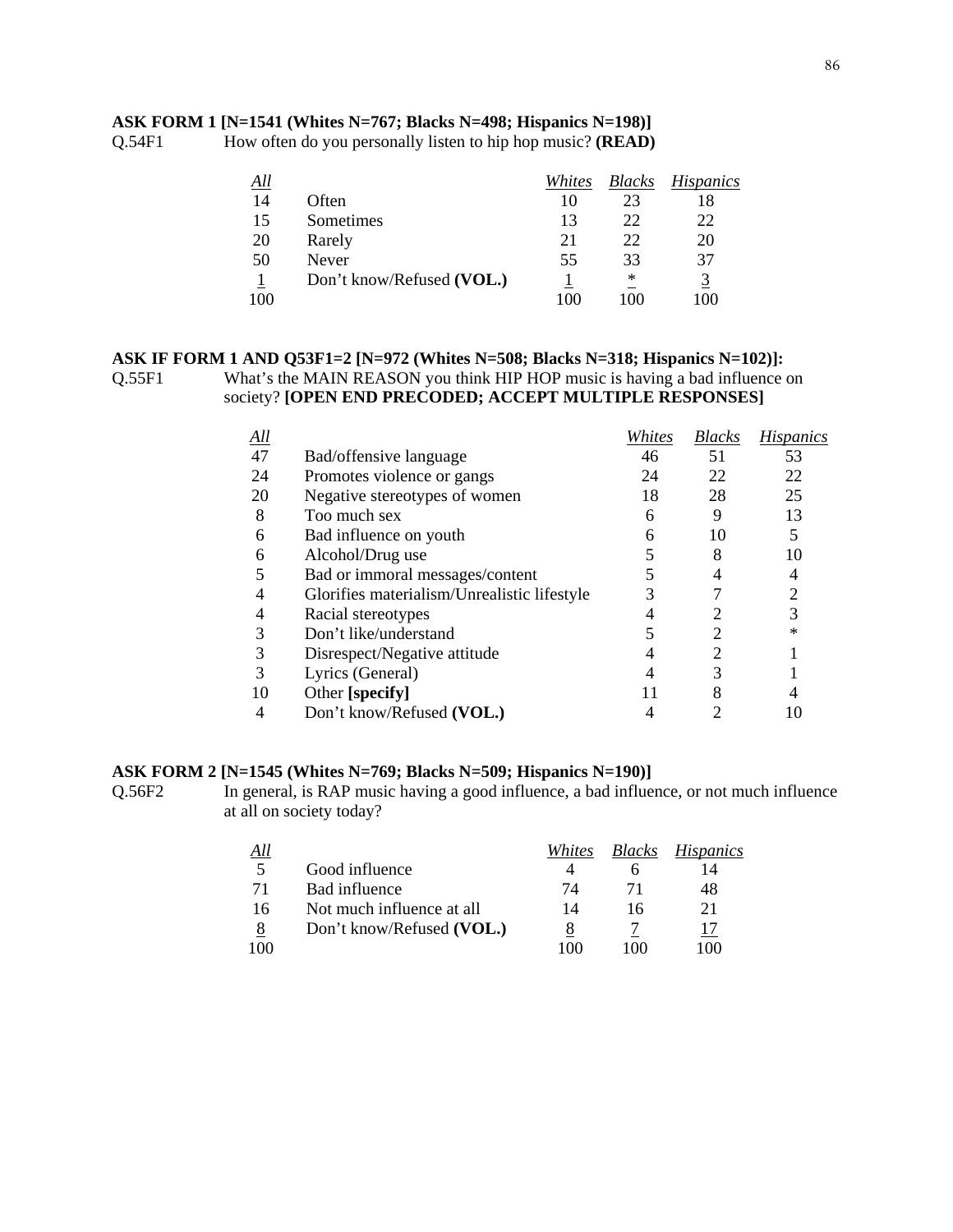#### 87

#### **ASK FORM 2 [N=1545 (Whites N=769; Blacks N=509; Hispanics N=190)]**

Q.57F2 How often do you personally listen to rap music? **(READ)**

| <u>All</u> |                           | Whites | <b>Blacks</b> | <i>Hispanics</i> |
|------------|---------------------------|--------|---------------|------------------|
| 12         | Often                     | 9      | 18            | 22               |
| 14         | Sometimes                 | 12     | 20            | 15               |
| 21         | Rarely                    | 21     | 27            | 19               |
| 53         | Never                     | 58     | 35            | 41               |
| $\ast$     | Don't know/Refused (VOL.) | ∗      | ∗             | 3                |
| 100        |                           |        | 100           | 100              |

#### **ASK IF FORM 2 AND Q56F2=2 [N=1081 (Whites N=565; Blacks N=359; Hispanics N=97]:**  Q.58F2 What's the MAIN REASON you think RAP music is having a bad influence on society? **[OPEN END PRECODED; ACCEPT MULTIPLE RESPONSES]**

| <u>All</u> |                                             | Whites | <b>Blacks</b> | <b>Hispanics</b> |
|------------|---------------------------------------------|--------|---------------|------------------|
| 49         | Bad/offensive language                      | 51     | 50            | 40               |
| 30         | Promotes violence or gangs                  | 31     | 21            | 30               |
| 23         | Negative stereotypes of women               | 21     | 29            | 27               |
| 9          | Too much sex                                |        | 8             | 14               |
| 8          | Alcohol/Drug use                            |        |               |                  |
| 6          | Bad or immoral messages/content             |        |               |                  |
|            | Bad influence on youth                      |        |               |                  |
| 4          | Glorifies materialism/Unrealistic lifestyle |        |               |                  |
| 3          | Racial stereotypes                          |        |               |                  |
| 3          | Don't like/understand                       |        |               |                  |
| 2          | Disrespect/Negative attitude                |        |               |                  |
|            | Lyrics (General)                            |        |               |                  |
| 12         | Other [specify]                             | 12     |               |                  |
|            | Don't know/Refused (VOL.)                   |        |               |                  |

#### **ASK FORM 1 [N=1541 (Whites N=767; Blacks N=498; Hispanics N=198)]**

Q.59F1 In order to overcome past discrimination, do you favor or oppose affirmative action programs designed to help blacks get better jobs and education?

| All       |                           | Whites | <i>Blacks</i> | <i>Hispanics</i> |
|-----------|---------------------------|--------|---------------|------------------|
| 60        | Favor                     | 52     | 89            |                  |
| 30        | <b>Oppose</b>             | 37     | n             |                  |
| <u>10</u> | Don't know/Refused (VOL.) |        |               | 6                |
| 100       |                           | 100    | 100           | 100              |

#### **ASK FORM 2 [N=1545 (Whites N=769; Blacks N=509; Hispanics N=190)]**

Q.60F2 In order to overcome past discrimination, do you favor or oppose affirmative action programs, which give special preferences to qualified blacks in hiring and education?

| All       |                           | Whites | Blacks | <i>Hispanics</i> |
|-----------|---------------------------|--------|--------|------------------|
| 46        | Favor                     | 39     | 78     | b I              |
| 40        | <b>Oppose</b>             | 47     | 13     | 26               |
| <u>14</u> | Don't know/Refused (VOL.) | 14     |        | <u> 13</u>       |
| 100       |                           | 100    | 100    | 100              |